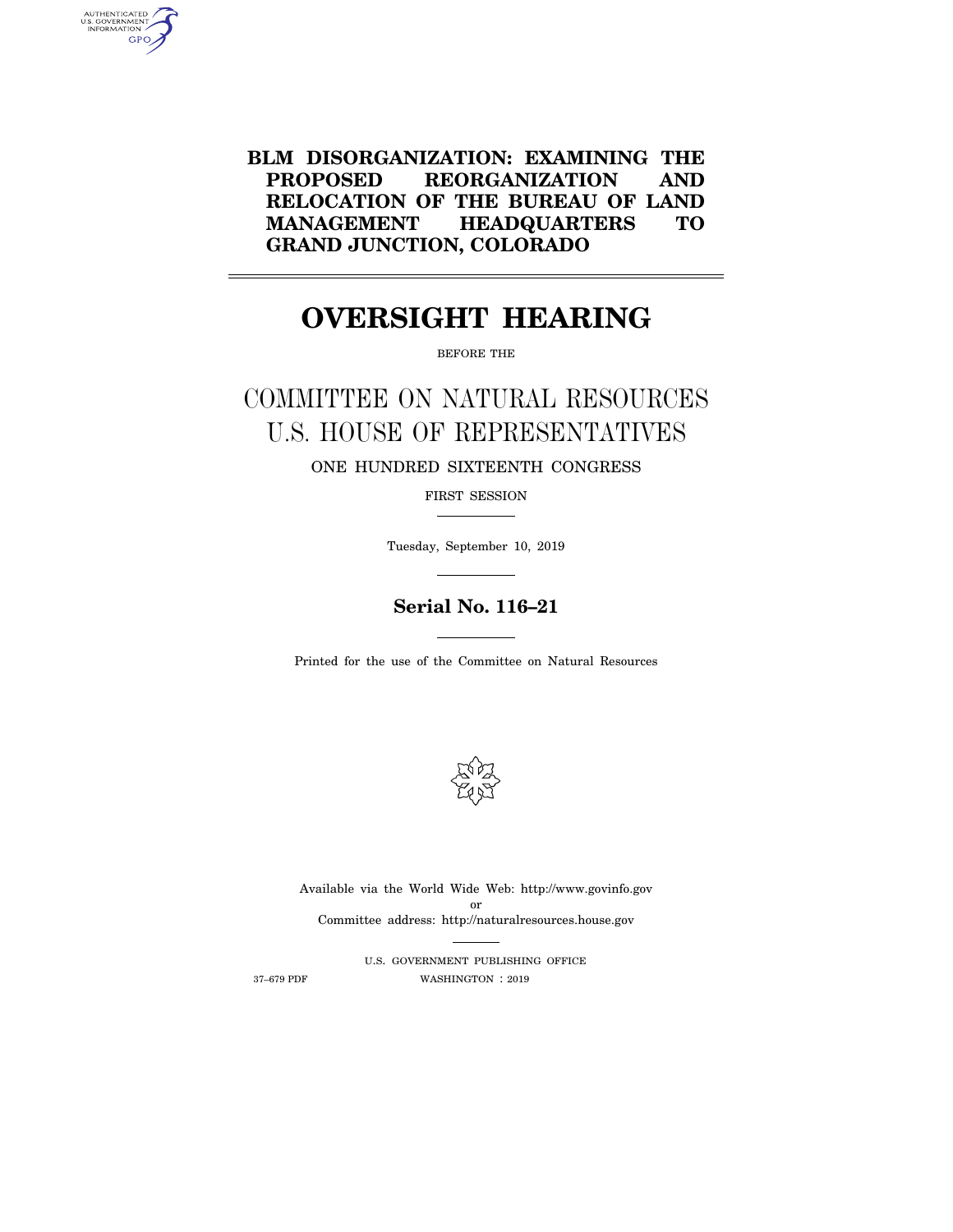# COMMITTEE ON NATURAL RESOURCES

RAÚL M. GRIJALVA, AZ, Chair DEBRA A. HAALAND, NM, *Vice Chair*  GREGORIO KILILI CAMACHO SABLAN, CNMI, *Vice Chair, Insular Affairs*  ROB BISHOP, UT, *Ranking Republican Member* 

Grace F. Napolitano, CA Jim Costa, CA Gregorio Kilili Camacho Sablan, CNMI Jared Huffman, CA Alan S. Lowenthal, CA Ruben Gallego, AZ TJ Cox, CA Joe Neguse, CO Mike Levin, CA Debra A. Haaland, NM Jefferson Van Drew, NJ Joe Cunningham, SC Nydia M. Velázquez, NY Diana DeGette, CO Wm. Lacy Clay, MO Debbie Dingell, MI Anthony G. Brown, MD A. Donald McEachin, VA Darren Soto, FL Ed Case, HI Steven Horsford, NV Michael F. Q. San Nicolas, GU Matt Cartwright, PA Paul Tonko, NY *Vacancy* 

Don Young, AK Louie Gohmert, TX Doug Lamborn, CO Robert J. Wittman, VA Tom McClintock, CA Paul A. Gosar, AZ Paul Cook, CA Bruce Westerman, AR Garret Graves, LA Jody B. Hice, GA Aumua Amata Coleman Radewagen, AS Daniel Webster, FL Liz Cheney, WY Mike Johnson, LA Jenniffer González-Colón, PR John R. Curtis, UT Kevin Hern, OK Russ Fulcher, ID

David Watkins, *Chief of Staff*  Sarah Lim, *Chief Counsel*  Parish Braden, *Republican Staff Director*  http://naturalresources.house.gov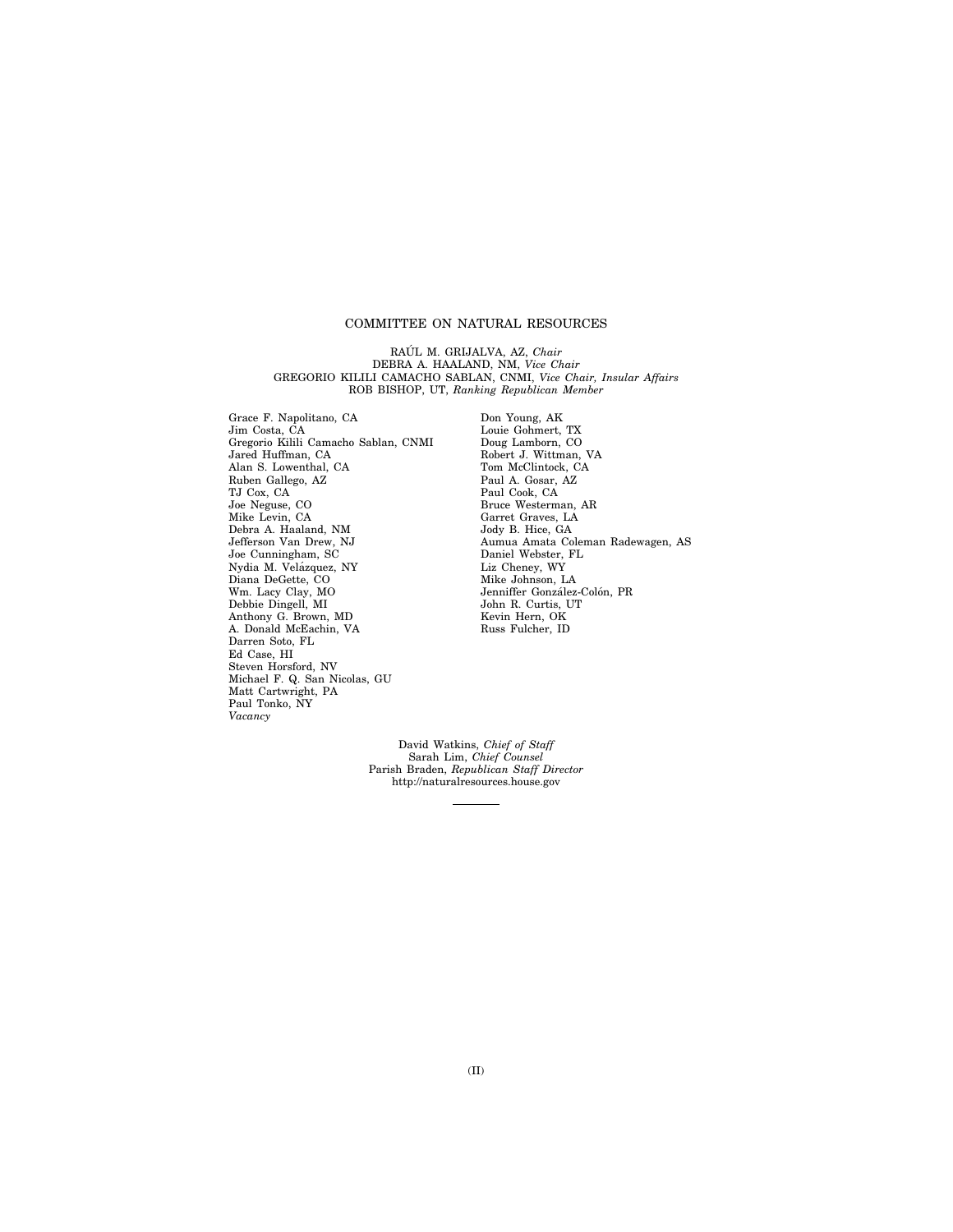# **CONTENTS**

|                                                                                                                                                                                                                                                                                                                 | Page                                      |
|-----------------------------------------------------------------------------------------------------------------------------------------------------------------------------------------------------------------------------------------------------------------------------------------------------------------|-------------------------------------------|
|                                                                                                                                                                                                                                                                                                                 | 1                                         |
| Statement of Members:<br>Bishop, Hon. Rob, a Representative in Congress from the State of Utah,<br>$\begin{minipage}{0.9\linewidth} \textbf{Prepared statement of} & \begin{minipage}{0.9\linewidth} \textbf{Iamborn, Hon. Doug, a Representative in Congress from the State of} \end{minipage} \end{minipage}$ | 75<br>$\mathbf{1}$<br>3<br>$\overline{4}$ |
| Statement of Witnesses:                                                                                                                                                                                                                                                                                         |                                           |
| Brown, Robin, Executive Director, Grand Junction Economic Partnership,<br>Freemuth, John, Cecil D. Andrus Endowed Chair for Environment and<br>Public Lands; University Distinguished Professor, Boise State                                                                                                    | 56<br>58                                  |
|                                                                                                                                                                                                                                                                                                                 | 40<br>41                                  |
| Exercising Authority of the Director, Bureau of Land Management,<br>Shepard, Edward W., CR, President, Public Lands Foundation, Newberg,                                                                                                                                                                        | $\,$ 5<br>$\overline{7}$<br>12<br>45      |
|                                                                                                                                                                                                                                                                                                                 | 47<br>49<br>51                            |
| Additional Materials Submitted for the Record:                                                                                                                                                                                                                                                                  |                                           |
| List of documents submitted for the record retained in the Committee's                                                                                                                                                                                                                                          | 86                                        |
| Caswell, James L., Former Director of the Bureau of Land Management,                                                                                                                                                                                                                                            | 75                                        |
| Coalition to Protect America's National Parks, September 4, 2019 Letter                                                                                                                                                                                                                                         | 77                                        |
| addressed to Chairman Grijalva (2003).<br>Conservation Lands Foundation, Testimony for the Record from Ann Shields, Board of Directors and Brian Sybert, Executive Director<br>Defenders of Wildlife, September 9, 2019 Letter to Chairman Cox and                                                              | 79                                        |
| Member Gohmert, Subcommittee on Oversight and<br>Ranking                                                                                                                                                                                                                                                        | 80                                        |
| National Parks Conservation Association, September 9, 2019 Letter to<br>Chairmen Grijalva and Cox and Ranking Members Bishop and                                                                                                                                                                                | 84                                        |
| Submission for the Record by Representative Haaland                                                                                                                                                                                                                                                             |                                           |
| Department of the Interior, Office of the Secretary, September 5,<br>2019 Letter from Tara Sweeney, Assistant Secretary of Indian                                                                                                                                                                               | 62                                        |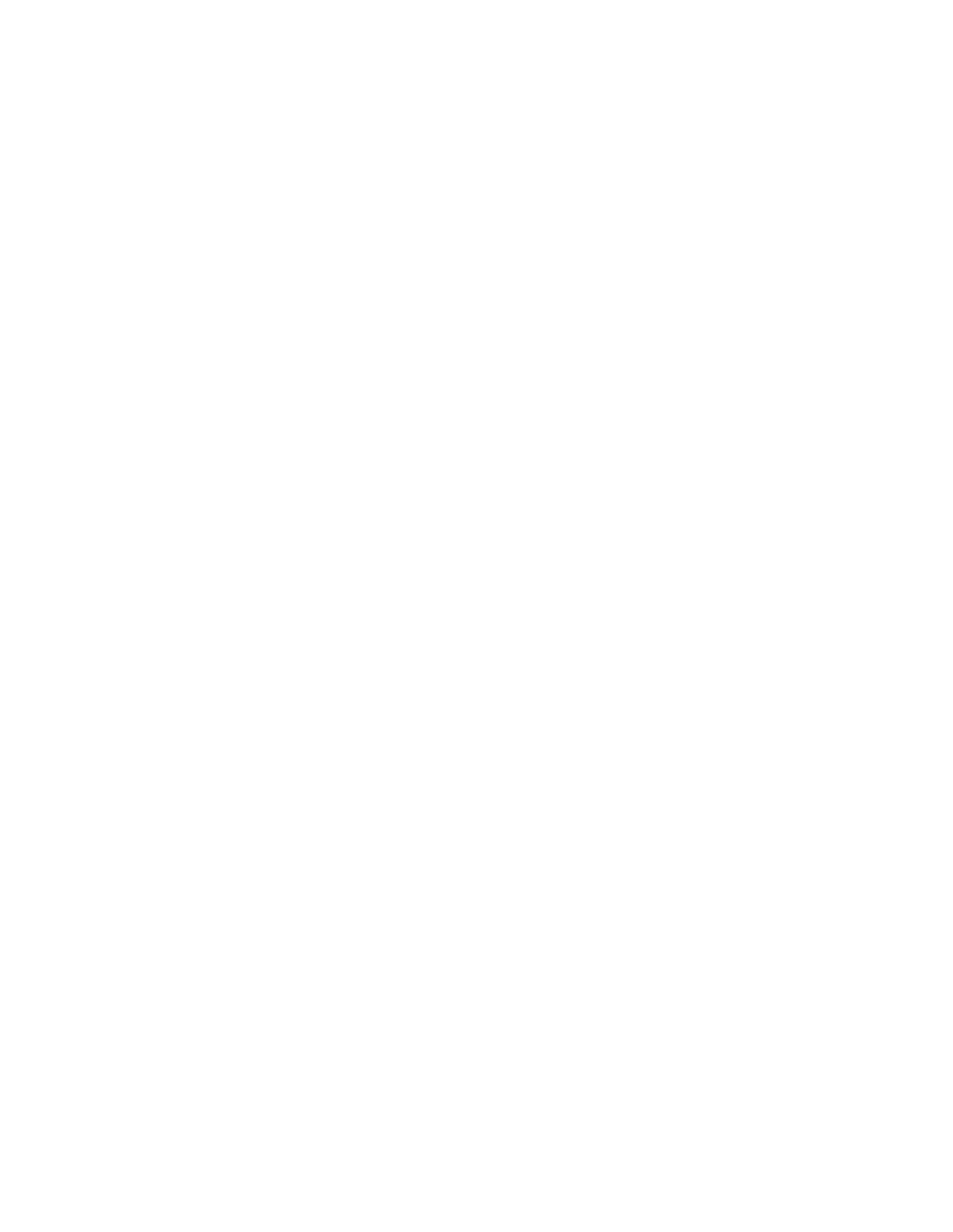# **OVERSIGHT HEARING ON BLM DISORGANI-ZATION: EXAMINING THE PROPOSED REORGANIZATION AND RELOCATION OF THE BUREAU OF LAND MANAGEMENT HEADQUARTERS TO GRAND JUNCTION, COLORADO**

**Tuesday, September 10, 2019 U.S. House of Representatives Committee on Natural Resources Washington, DC** 

The Committee met, pursuant to notice, at 10:01 a.m., in room 1324, Longworth House Office Building, Hon. Raúl M. Grijalva [Chairman of the Committee] presiding.

Present: Representatives Grijalva, Huffman, Lowenthal, Cox, Neguse, Haaland, Van Drew, Cunningham, DeGette, Soto, Tonko; Bishop, Gohmert, Lamborn, Gosar, Cook, Hice, Curtis, Hern, and Fulcher.

Also present: Representatives Norton and Tipton.

The CHAIRMAN. The Committee on Natural Resources will come to order. The Committee is meeting today to hear testimony from our invited witnesses.

Under Committee Rule 4(f), any oral opening statements at this hearing are limited to the Chair and the Ranking Minority Member. Therefore, I ask unanimous consent that all other Members' opening statements be made part of the hearing record if they are submitted to the Clerk by 5 p.m. today.

Hearing no objection, so ordered.

Because of the broad interest in today's subject matter, we received interest from other Members who do not sit on this Committee, but would like to participate. Therefore, I ask unanimous consent that all interested Members be allowed to join us on the dais.

If there is no objection, so ordered.

I will now turn to my opening statement and then recognize my colleague, Mr. Lamborn, to put into the record the opening statement of the Ranking Member, Mr. Bishop.

# STATEMENT OF THE HON. RAÚL M. GRIJALVA, A REPRESENT-**ATIVE IN CONGRESS FROM THE STATE OF ARIZONA**

The CHAIRMAN. First of all, I would like to welcome everyone to this hearing, and thank the witnesses for taking the time to join us today.

We are here to discuss what is being called a reorganization of the Bureau of Land Management. In reality, given the lack of transparency, analysis, and consultation, this appears to be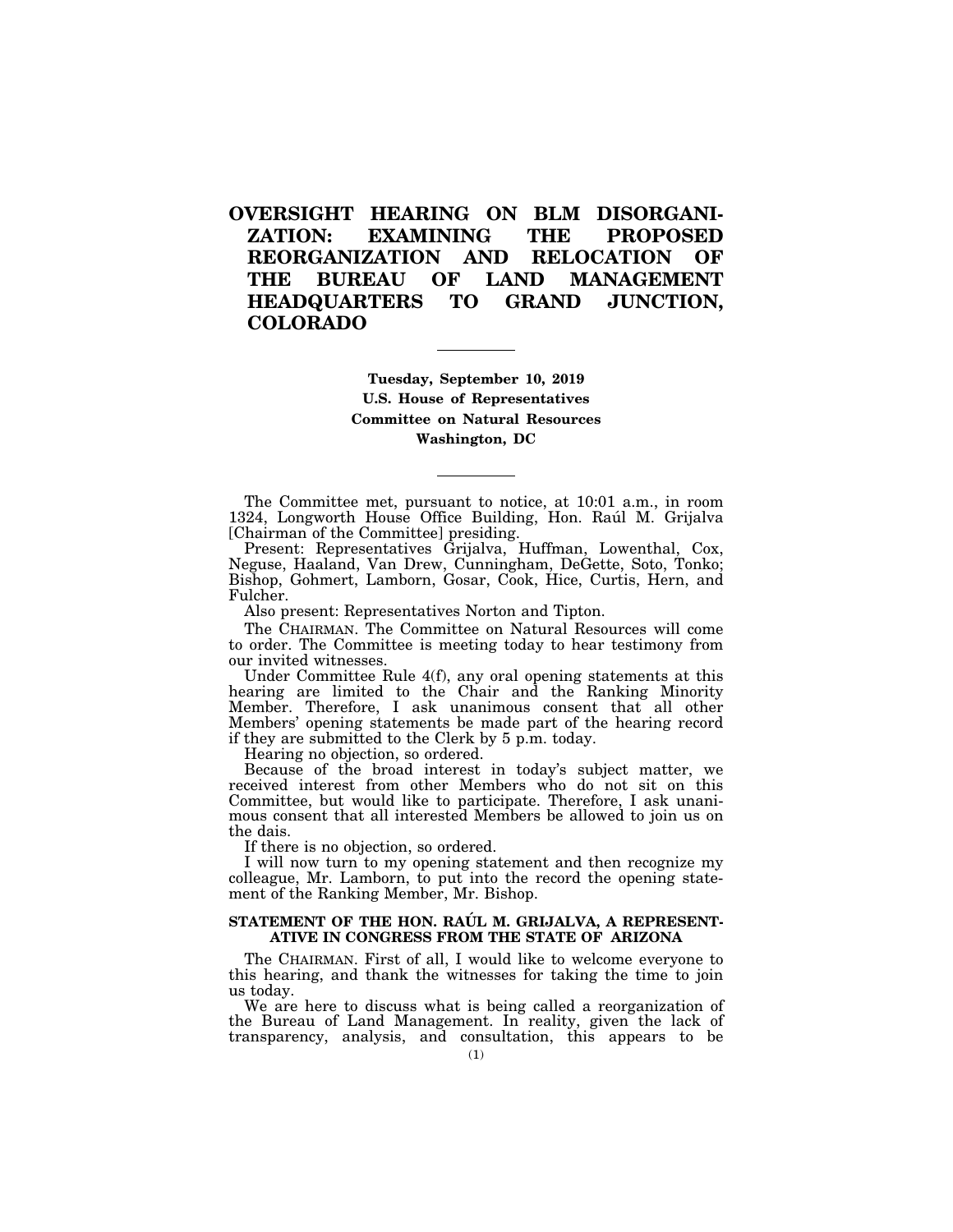nothing more than a poorly veiled attempt to dismantle a Federal agency.

The BLM manages 245 million surface acres and 700 million acres of subsurface mineral interests, all of which belong to the American people. The Agency employs more than 9,000 people and has an annual budget of \$1.2 billion. Try to imagine a \$1.2 billion private corporation deciding to move across the country without any clear timelines, reasonable analysis, or concrete goals.

Yet, this is exactly what is happening with the Bureau of Land Management. And the BLM shareholders, the American public, should be deeply concerned.

The Department of the Interior has done nothing to alleviate concerns that this move has been hastily planned, poorly researched, and questionably motivated. In fact, one of the few responses we received from the Department was an admission that no tribal consultations have been performed, a clear neglect of the Department of the Interior's trust responsibilities.

There is no doubt that this plan fits this Administration's pattern of trying to sell out our environment and natural resources. Recent comments made by the President's Acting Chief of Staff, Mike Mulvaney, at a gathering of wealthy donors shed light on what is really going on. At the event, Mr. Mulvaney spoke about the decision to relocate two bureaus from Washington, DC to Kansas City. More than half of the experienced scientists and economists at these bureaus chose to quit instead of uprooting their families.

Referencing that, Mr. Mulvaney said, ''Now, it is nearly impossible to fire a Federal worker. I know that because a lot of them work for me. But by simply saying to people we are going to take you outside the bubble, outside this liberal haven of Washington, DC, they quit. What a wonderful way to streamline government.

It is hard to consider anything this Administration does in good faith when they are so transparent about what the true motivations are.

Taking BLM staff out of DC won't help customer service, but it will make it harder for the Agency to work with anyone other than the oil and gas industry and interests. It will push many career staff to leave their roles, destroying institutional knowledge and hampering the Department's ability to meet its mandates and standards.

This isn't a close call or a partisan issue. This move is being strongly opposed, not just by the Public Lands Foundation, made up largely of bipartisan BLM retirees—which is represented here at today's hearing

The National Association of Forest Service Retirees said this move would "hamstring the agency...that much is clear to almost any leader who has spent his or her career managing public lands.''

Jim Caswell, the most recent confirmed BLM Director in a Republican administration, said in testimony, ''If implemented, the reorganization will functionally dismantle the BLM.''

Hundreds of former land managers, former leaders, former agency heads, Republicans and Democrats alike, with thousands, if not tens of thousands, of years of combined experience being raised,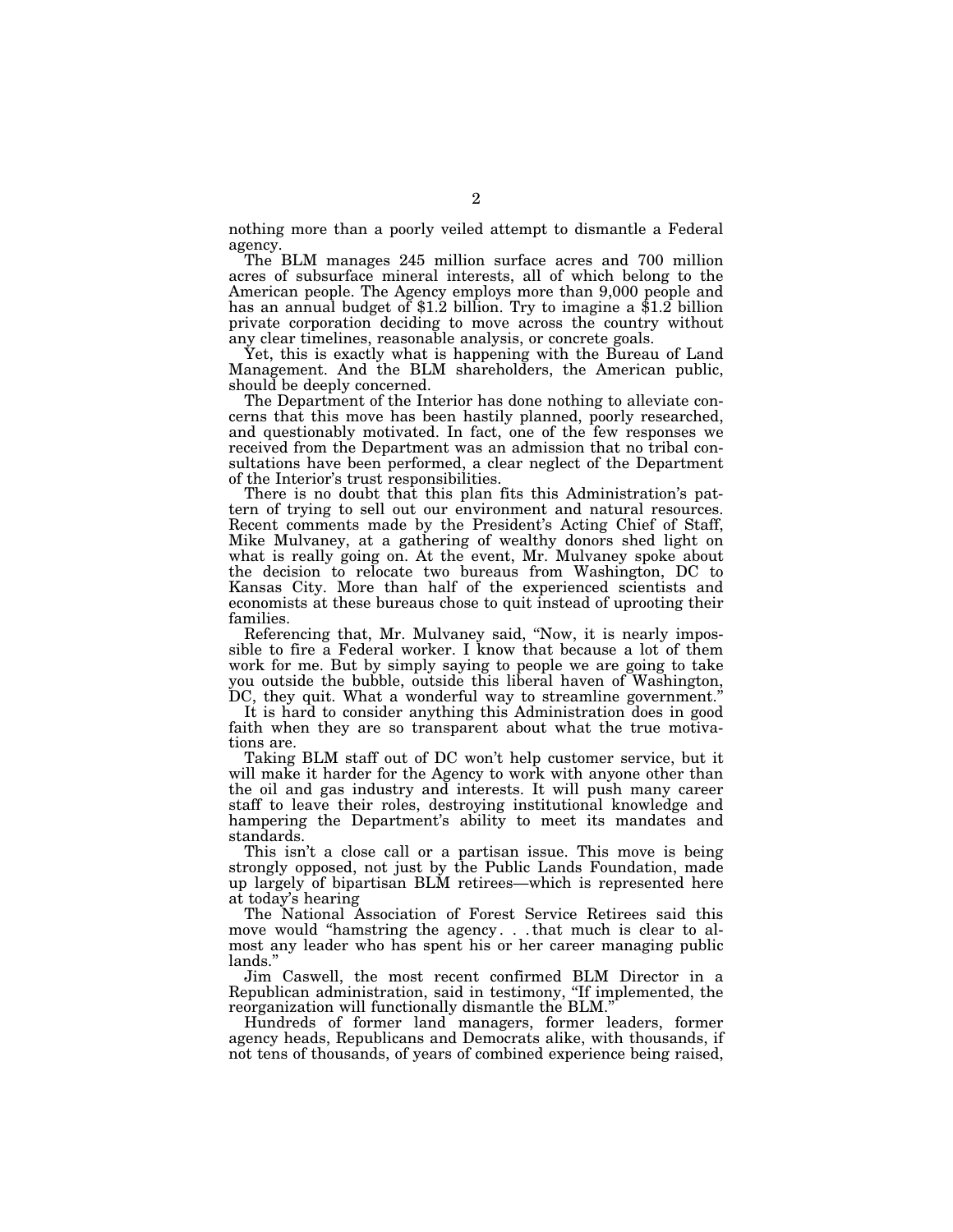living, and working in the American West are speaking with one voice, and they are saying as clearly as possible that this is a terrible idea.

On the other side, we have Senator Cory Gardner and the people of Grand Junction, who admittedly do well under this plan. With all due respect to the people of Grand Junction and the Senator, I put more faith in the voices of experts at this point.

It is no coincidence that at the same time this reorganization was announced, the Administration appointed Mr. William Perry Pendley, an avowed opponent of public lands, as the acting head of BLM. They have even sent him before us today, and we welcomed him to testify.

What better way to eliminate the BLM than to push out its staff, to replace them with leadership whose writings and speeches over three decades suggest that he thinks the Agency shouldn't exist in the first place?

If this BLM organization goes through, it would represent a major win for this Administration and their 2-year-long campaign to undermine America's public lands heritage. The BLM plays an essential role in managing our public lands and protecting our public trust resources. We cannot let Secretary Bernhardt and the Acting Director turn it into a one-stop shop for companies looking to knock down public land protections on a quest to drill, mine, and graze on every ounce of public land.

I want to again thank the witnesses, and I look forward to your testimony.

#### [The prepared statement of Mr. Grijalva follows:]

#### PREPARED STATEMENT OF THE HON. RAÚL M. GRIJALVA, CHAIR, COMMITTEE ON NATURAL RESOURCES

I would like to welcome everyone to this hearing and thank the witnesses for making the time to join us today.

We're here today to discuss what is being called a "reorganization" of the Bureau of Land Management. In reality, given the lack of transparency, analysis, and consultation this appears to be nothing more than a poorly veiled attempt to dismantle a Federal agency.

The BLM manages 245 million surface acres, and 700 million acres of subsurface mineral interests, all of which belong to the American people. The agency employs more than 9,000 people and has an annual budget of \$1.2 billion. Just try to imagine a \$1.2 billion private corporation deciding to move across the country without any clear timelines, reasonable analysis, or concrete goals.

Yet, this is exactly what is happening with the Bureau of Land Management, and the BLM's shareholders—the American public—should be deeply concerned.

The Department of the Interior has done nothing to alleviate concerns that this move has been hastily planned, poorly researched, and questionably motivated. In fact, one of the few responses we received from the Department, was an admission that no tribal consultations have been performed, a clear neglect of DOI's trust responsibilities.

There is no doubt this plan fits this administration's pattern of trying to sell out our environment and natural resources. Recent comments made by the President's Acting Chief of Staff, Mick Mulvaney, at a gathering of wealthy donors shed light on what is really going on. At that event, Mr. Mulvaney spoke about the decision to relocate two bureaus from Washington, DC to Kansas City. More than half of the experienced scientists and economists at those bureaus chose to quit instead of uprooting their families.

Referencing that, Mr. Mulvaney said, ''Now, it is nearly impossible to fire a Federal worker, I know that because a lot of them work for me... but by simply saying to people we're going to take you outside the bubble . . . outside this liberal haven of Washington, DC . . . and they quit. What a wonderful way to streamline government.''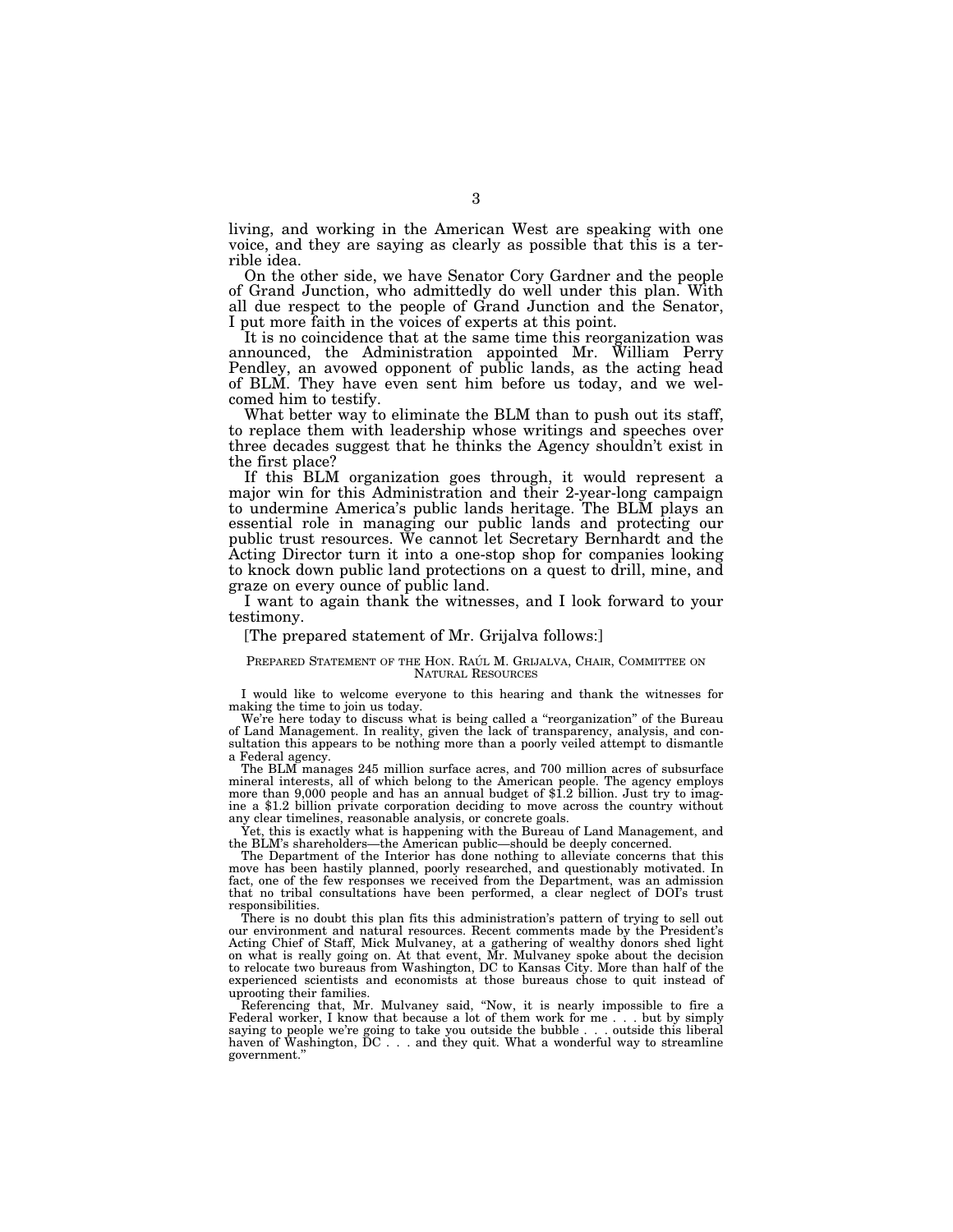It is hard to consider anything this administration does in good faith when they are so transparent about their true motivations.

Taking BLM staff out of DC won't help customer service, but it will make it harder for the agency to work with anyone other than the oil and gas industry. It will push many career staff to leave their roles, destroying institutional knowledge and hampering the Department's ability to meet its mandates.

This isn't a close call, or a partisan issue. This move is being strongly opposed not just by the Public Lands Foundation, made up largely of bipartisan BLM retirees, which is represented here.

The National Association of Forest Service Retirees, said this move would, ''hamstring the agency. That much is clear to almost any leader who has spent his or her career managing public lands.''

Jim Caswell, the most recent confirmed BLM Director in a Republican administration, sent in testimony saying, ''If implemented, the reorganization will functionally dismantle the BLM.''

Hundreds of former land managers, former leaders, former agency heads, Republicans and Democrats alike, with thousands if not tens of thousands of years of combined experience being raised, living, and working in the American West, are speaking with one voice, and they are saying as clearly as possible: this is a terrible idea.

On the other side, we have Senator Cory Gardner and the people of Grand Junction—who, admittedly, do quite well under this plan. With all due respect to the people of Grand Junction and the endangered Senator, I put more faith in the voices of the experts.

It's no coincidence that at the same time this reorganization was announced, the Administration appointed William Perry Pendley, an avowed opponent of public lands, as the acting head of BLM—and they have even sent him before us today to testify.

What better way to eliminate the BLM than to push out its staff and to replace them with a man whose writings and speeches over three decades suggest that he thinks the agency shouldn't exist in the first place.

If this BLM reorganization goes through, it would represent a major win for this administration and their 2-year-long campaign to undermine America's public lands heritage. The BLM plays an essential role in managing our public lands and protecting our public trust resources. We cannot let Secretary Bernhardt and Acting Director Pendley turn it into a one-stop shop for companies looking to knock down public land protections on a quest to drill, mine and graze every acre of public land.

The CHAIRMAN. I now will recognize my colleague, Mr. Lamborn, for his statement.

Sir, the time is yours.

# **STATEMENT OF THE HON. DOUG LAMBORN, A REPRESENTA-TIVE IN CONGRESS FROM THE STATE OF COLORADO**

Mr. LAMBORN. Thank you, Mr. Chairman. On behalf of Ranking Member Rob Bishop, who is on his way, but couldn't be here at this moment, I will make the following opening statement. And it will be a different perspective.

I appreciate my friend from Arizona for convening this hearing today. I, along with my fellow Republicans on this Committee, have long contended that the best land management decisions are made by those who live, work, and raise families closest to the areas impacted. I believe this move of Bureau of Land Management headquarters out West is long overdue, and will yield tremendous results for land management.

Unfortunately, based on the misleading title of today's hearing, I fear we are in store for some melodramatic hyperbole from some of my friends on the other side of the aisle. It is important that we separate political posturing from the simple realities of what we are discussing today.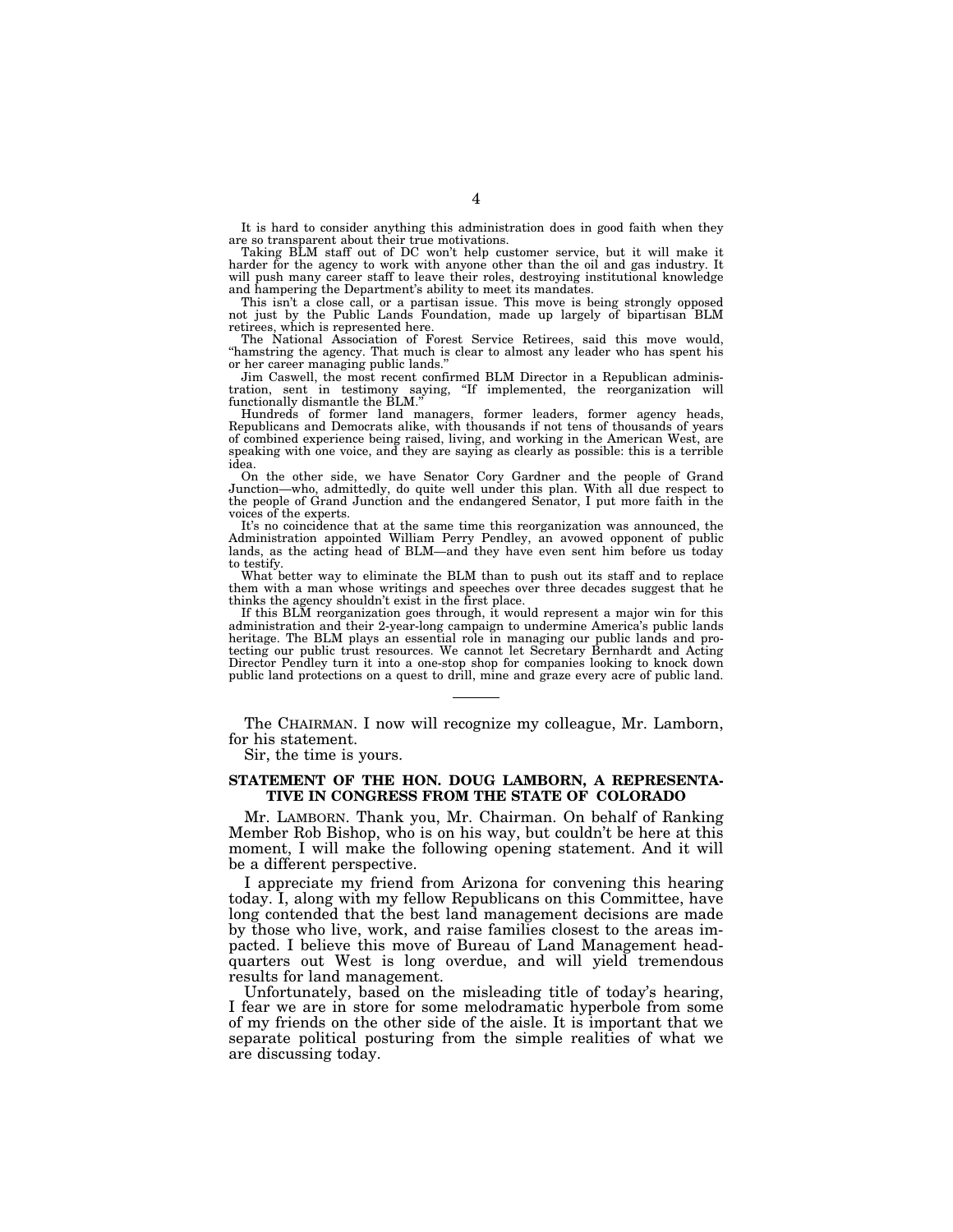The facts are quite straightforward. The BLM manages close to 250 million acres of land. An astounding 99 percent of those lands are located west of the Mississippi River. Moving BLM decision makers closer to the lands that they manage will undoubtedly improve agency efficiency, accountability, and local engagement. To argue otherwise is ignorant at best, and willfully misleading at worst.

We have already seen great success with this concept at the National Interagency Fire Center, where the BLM relocated their Assistant Director, Deputy Assistant Directors, and staff for the Fire and Aviation Program to the National Interagency Fire Center, the Nation's support center for wildland firefighting, located in Boise, Idaho. By all accounts, this relocation has increased efficiency and improved coordination efforts to combat the deadly wildfires that have continued to afflict our Western states.

These clear benefits, seen in the realm of fire activities, will most assuredly translate to other BLM functions as well. By having more leadership on the ground, the BLM will be able to respond quicker, coordinate more effectively, and manage with more clarity and on-the-ground perspective.

I think it is also important to dispel any misconception that this is somehow a partisan issue. There is broad support for this move amongst a wide variety of stakeholders from diverse political persuasions. One of the more vocal supporters of this move is a former Democratic member of this Committee and currently Governor of Colorado, Jared Polis. I would like to briefly share a video clip of his thoughts, which I believe concisely summarize the many merits of this scheduled move.

Will the Clerk show the clip?

[Video shown.]

Mr. LAMBORN. I couldn't agree more. This is a good move for BLM, this is a good move for taxpayers, and this is a great move for the West.

My hope is that today we will now evaluate the tools of this Committee and oversight functions of Congress to expand upon and improve reorganization of the Department of the Interior and work with, rather than against, the Department to improve the delivery of services to the people we represent.

With that, Mr. Chairman, I yield back.

The CHAIRMAN. Thank you very much, Mr. Lamborn.

Under Committee Rules, the Chair will now recognize Mr. William Perry Pendley, Deputy Director of Policy and Programs at the Bureau of Land Management.

Sir, thank you and welcome, and the floor is yours. Five minutes.

# **STATEMENT OF WILLIAM PERRY PENDLEY, DEPUTY DIREC-TOR FOR POLICY AND PROGRAMS, EXERCISING AUTHORITY OF THE DIRECTOR, BUREAU OF LAND MANAGEMENT, WASHINGTON, DC**

Mr. PENDLEY. Thank you, Mr. Chairman. I am here to discuss the Department of the Interior's relocation of the Bureau of Land Management.

First, however, I will address attacks on my character and misrepresentations of my 30 years as a public attorney.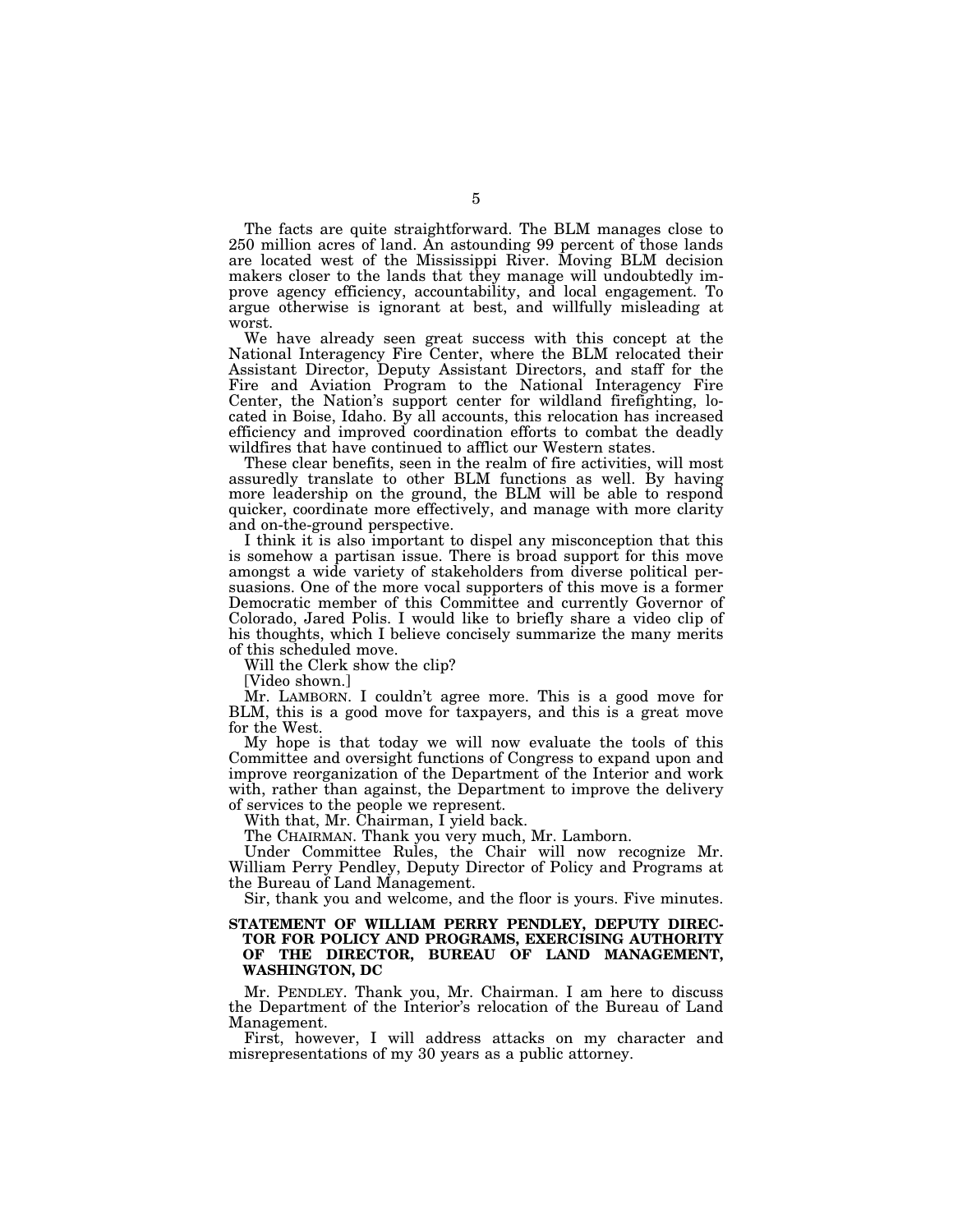On July 15, 2019, I took the oath of office to defend the Constitution and the laws of the United States, and I absolutely will do so. That oath is as important and meaningful to me as the oath I took five decades ago, when I joined the Marine Corps.

It has been asserted that I do not believe in Federal lands. That is not accurate, and is a misrepresentation of my works and beliefs. I love America's public land. I have biked, fished, hunted and lived there. It has always been my home. For me public lands are a fact of life. And as a proud and loyal member of the Trump administration, I wholeheartedly support the President and Secretary Bernhardt's crystal clear statement that we will not dispose of or transfer in a wholesale manner our public lands.

Contrary to mischaracterizations by the media, as a leader of a non-profit public interest law firm I represented, pro bono, men and women in the West who work, live on the land, who log, mine, develop energy, recreate, or draw their support from the Federal lands that surround them. I was proud to represent them in defending their constitutionally protected liberties, demanding adherence to the rule of law, and redressing their grievances: a right guaranteed every American.

In our litigation, we both defended the decisions of Federal agencies and sought to reverse Federal actions my clients found wanting. As an attorney, I take my ethical obligations very seriously. Thus, I sought out, obtained, and followed the advice of career Department ethics officials to ensure that I am in full compliance with Federal laws, rules, regulations, and President Trump's heightened ethics pledge.

Secretary Bernhardt made clear that relocation is not just about where functions are performed, but whether or not we increase our service to the American public. As to the BLM, he set a high bar. We delegate more responsibility to the field, we maximize our services to the American people, and we increase our senior presence closest to the resources that we manage.

After months of careful planning and advice from senior career leaders in the Bureau, Western states and localities, multiple-use stakeholders, and our neighbors, we will achieve these objectives by maintaining necessary core BLM functions at the headquarters in Washington, DC, optimizing the efficiency of some headquarters functions now in Washington by relocating them to state offices where they best support those offices' activities, allocating certain headquarters positions to state offices to perform state office functions, and establishing a Western headquarters in Grand Junction, Colorado.

The realignment will have many benefits. We will enhance management oversight and communication, improve customer service in partner/stakeholder engagement, increase functionality, lower lease payments, increase consolidation, and reduce travel expenses and personnel costs.

Specific positions will be identified for relocation 1 week from today, and affected employees will be notified promptly. The BLM values every employee, and we are ensuring each affected employee receives necessary information before being required to make any decision.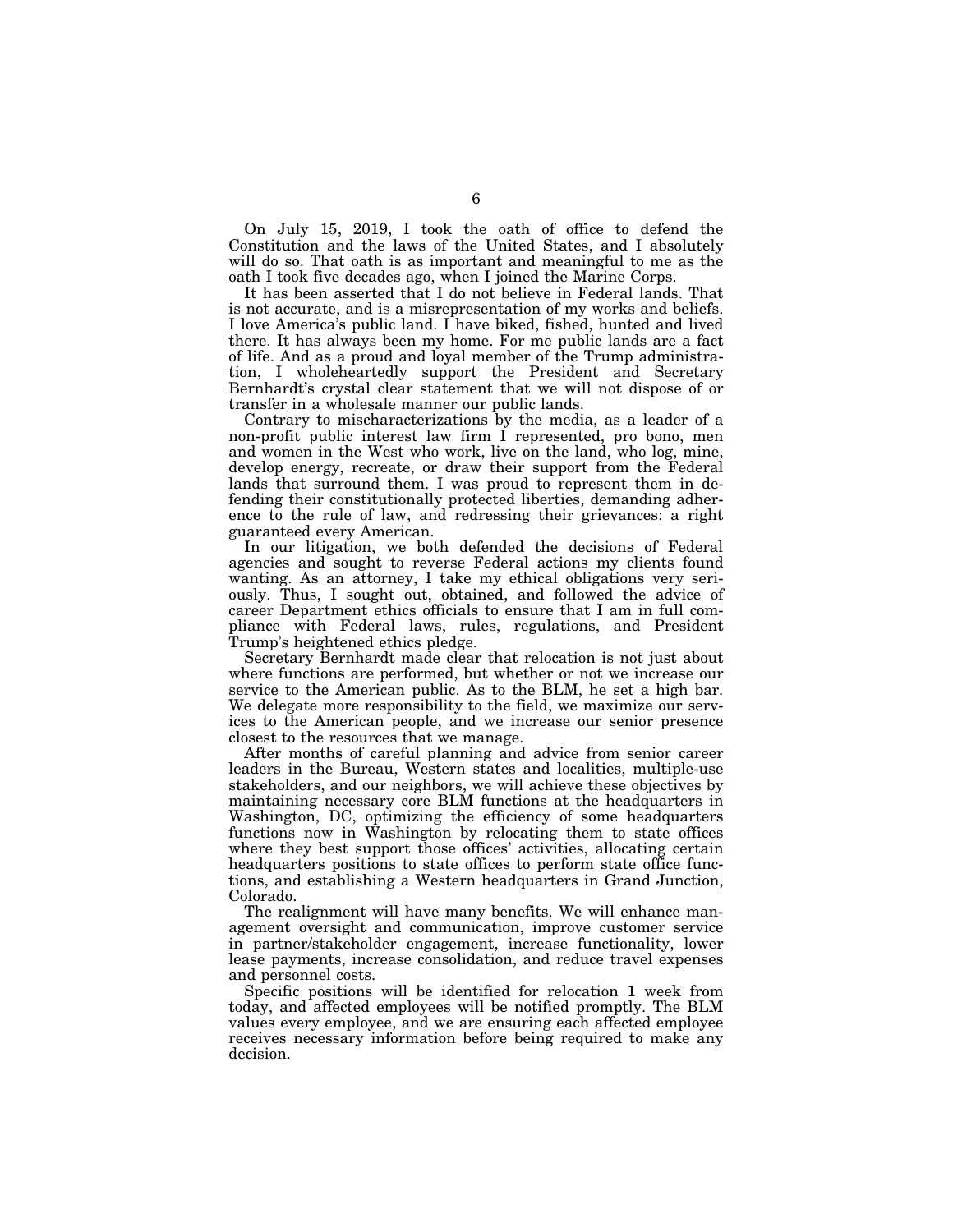We assembled and made available to employees teams of skilled human resources professionals to provide knowledgeable and compassionate assistance. We also scheduled employee assistance program counselors to support, one on one, affected employees and their families throughout the day and week. Finally, for employees unable to make the move, we hope to find each a position in the Department of the Interior family, where we are working aggressively in that regard.

Nearly every Western state will realize significant benefits from this reorganization, thanks to the presence of additional experienced senior staff with the expertise to address headquarters issues and priorities, and who understand how to utilize that knowledge to advance each state's localized day-to-day operations.

More importantly, however, the BLM will be better able to serve the American people with an increased staffing presence closer to the resources that it manages.

Thank you.

# [The prepared statement of Mr. Pendley follows:]

PREPARED STATEMENT OF WILLIAM PERRY PENDLEY, DEPUTY DIRECTOR, POLICY AND PROGRAMS, BUREAU OF LAND MANAGEMENT, U.S. DEPARTMENT OF THE INTERIOR, WASHINGTON, DC

#### INTRODUCTION

Chairman Grijalva, Ranking Member Bishop, and members of the Committee, thank you for the opportunity to discuss the Secretary's vision for realignment of the Bureau of Land Management (''BLM'' or ''Bureau'') and its personnel. Realigning the Bureau of Land Management's human resources closer to the lands and resources it manages has been of significant interest not only to Congress, but also its constituency of states, tribes, and local communities. The Bipartisan support the realignment has received recognizes a number of significant benefits, ranging from more informed decision making to increased efficiency and coordination. This realignment is an important undertaking that is long overdue.

#### **BACKGROUND**

When Congress created the position of Deputy Secretary (then Under Secretary) for the U.S. Department of the Interior (DOI) in 1937, it was envisioned that DOI would maintain a significant human presence in the West. Congress recognized then that the ability of the Secretary of the Interior to fulfill his statutory responsibilities was enhanced greatly by the location of Federal personnel across the vast Federal lands for which they are responsible. It was true in 1937; it is even more true today.

Congress was not alone in that realization. Over the decades, western governors, tribal leaders, and rural residents, represented by mayors, commissioners, and citizen groups, have chafed at the fact that in order to address matters of critical importance to them, they had to travel to Washington, DC to make their case. Although many BLM employees live in the West and are fellow residents, neighbors, and even friends, most are not the ultimate or even the most senior decision makers. Instead, nearly half of the Bureau's 24 SES employees, over 60 percent of the 79 current GS–15 positions, and nearly half of the 265 GS–14 positions are located in Washington, DC.

Meanwhile, through the years, the requirements imposed upon Federal land managers have increased dramatically, as a result of Acts of Congress, rulemakings by agencies, and numerous judicial decisions. While other land management agencies face similar challenges, BLM is unique because it is also responsible for 245 million surface acres, almost exclusively in the American West, and for 700 million mineral subsurface acres, primarily west of the 100th Meridian. To comply efficiently with its land management obligations, there is no substitute for being on the ground to see the land and know its people, and to develop a sense of the local impacts of BLM's decisions in a deeper and more meaningful way than one can do as a visitor.

The case for implementing Secretary Bernhardt's plan is compelling and the tim-ing is fortuitous. Today, the BLM faces a stark choice: either it must relocate most of its positions and personnel to State Offices and a new headquarters in Grand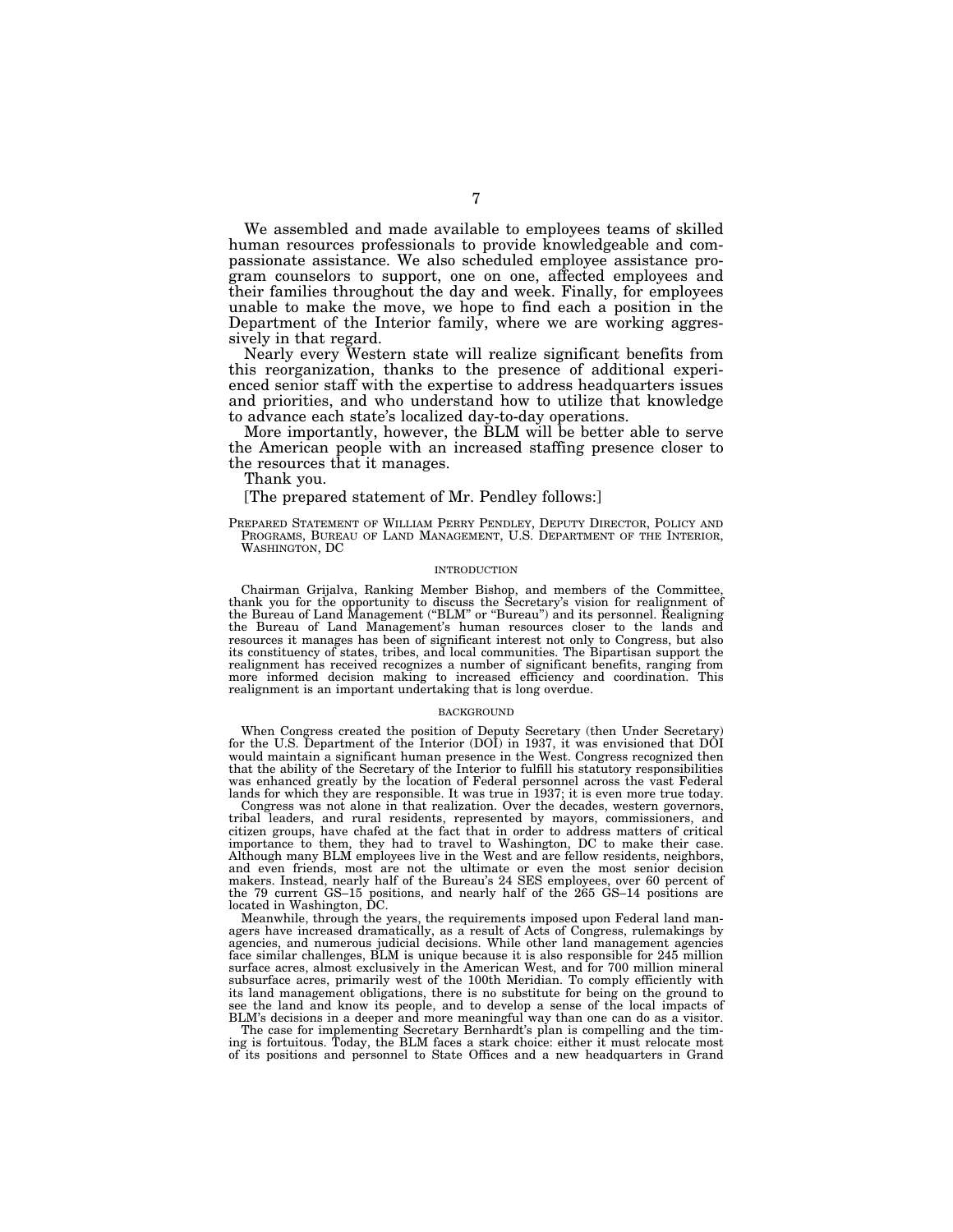Junction, Colorado, or it must consolidate, into limited and costly space in the Washington, DC metropolitan area. Because BLM's lease on its M Street, S.E. location near the Washington National's baseball stadium expires on December 31, 2020, time is of the essence. Therefore, Secretary Bernhardt seeks not only to maintain the BLM's State Office structure, but also to strengthen the Bureau's organization at the state level.

Secretary Bernhardt maintains that meaningful realignment is not simply about where functions are performed; rather, it is rooted in how changes will better satisfy the needs of the American people. Therefore, Secretary Bernhardt required that any realignment must achieve the following objectives:

- Delegating more responsibility to the field;
- Maximizing services to the American people; and
- Increasing the Bureau's presence closest to the resources it manages.

After months of careful planning, consultation with those affected both inside and outside of the BLM, and reflection, those objectives will be achieved through the following actions, which are now underway:

- Maintaining the necessary core BLM headquarters functions in Washington, DC:
- Optimizing the efficiency of some headquarters positions currently based in Washington, DC by relocating them to the State Offices across the West that their work supports;
- Allocating certain positions to State Offices to perform State Office functions; and
- Establishing a BLM Western Headquarters in Grand Junction, Colorado.

Secretary Bernhardt appreciates the enthusiastic response from western Governors, Senators, Members of Congress, and state and local officials who have long recognized the important role BLM State, District, and Field Offices provide in supporting the needs of their constituents. They recognized that, under Secretary Bernhardt's realignment, the expectation is that BLM operations in every Western state will gain additional human resources, which will be invaluable as BLM serves the American people more efficiently and advances the their multiple-use, sustained yield mission more effectively.

#### REALIGNMENT IN DETAIL

BLM assessed and analyzed each position currently performing headquartersspecific functions both in Washington, DC and in the field. A total of 550 positions were evaluated, 166 of which are already assigned to locations in the field. Of the total 550 positions, 74 will be allocated to the BLM State Offices, leaving 476 positions performing headquarters duties.

Under the BLM's implementation plan, the Deputy Director of Policy and Programs will remain in Washington, DC, along with 60 staff who will continue to perform functions in the Main Interior Building that are inherently and logically located in Washington. For example, a majority of the Bureau's staff who directly inform and perform duties tied to its budgetary responsibilities will continue to remain in Washington, DC as will a majority of the staff performing functions in its Legislative Affairs, Regulatory Affairs, Public Affairs, and Freedom of Information Act divisions.

Two hundred and twenty-two positions currently performing headquarters duties in Washington, DC will continue to accomplish these functions while being based in locations throughout the BLM's western regions and landscapes in order to optimize the BLM's presence where the needs are greatest.

Given the need for additional technical experience in the field, the Bureau will allocate 74 headquarters positions, some of which have been vacant and unfilled for several years, to perform critical duties closer to the Bureau's resources in its State Offices. The resources available for these positions will be realigned to the budgets of the appropriate State Office to address immediate needs and priorities. For example, the BLM proposes dispersing additional planning and environmental analyst resources, which formerly performed key functions for National Environmental Policy Act (NEPA) reviews at headquarters, to states with environmental analyses in process, ranging from Colorado to Oregon. Given that under Secretary's Order 3355 the responsibility for this work has shifted to BLM State Directors, it is important to allocate these resources to State Offices. In determining the proper allocation, BLM consulted with State Directors on their staffing necessities.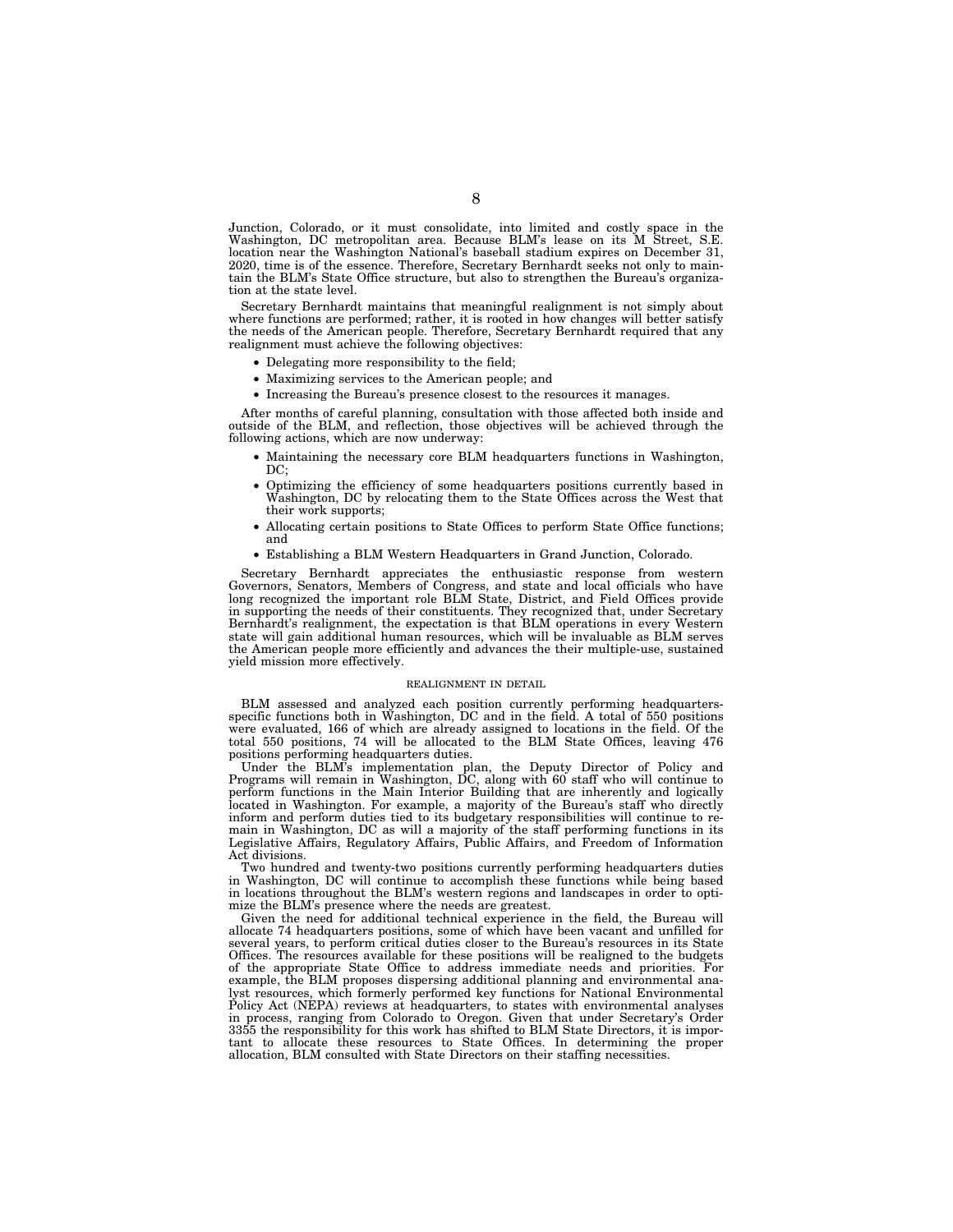Lastly, the BLM Director, Deputy Director of Operations, Assistant Directors, and a few selected members of their staffs, totaling 27 positions, will be located in Grand Junction, Colorado, as part of an initiative to establish a Western Headquarters.

#### THE BENEFITS OF RELOCATION TO THE WEST

#### *A. Enhanced Management, Oversight, and Communication*

Relocating staff to State Offices and leadership to a Western Headquarters will strengthen the Bureau's organizational effectiveness in order to better achieve its multiple-use, sustained yield mission under FLPMA.

### *B. Improved Customer Service and Partner/Stakeholder Engagement*

Currently, required travel creates a burden for BLM stakeholders to interact directly with BLM executives. Closer physical proximity of BLM leadership to Bureau stakeholders and constituents will improve Bureau operations and decision making. Strong relationships with Western states, communities, and other partners in states and regions are important for effective communication.

#### *C. Increased Functionality*

The vast majority of the functions the BLM performs are located in the Western United States, including many of its highest priority programs. Relocating BLM leadership closer to their activities in which the agency engages will provide greater understanding of the needs on the ground and better facilitate meaningful policies.

# *D. Potential for Reduced Leasing Costs and Consolidation*

Relocating staff will lead to a more efficient operation and substantial cost savings for the Bureau. Perhaps the most striking savings is in lease space costs. With the location of a Western Headquarters in Grand Junction, which has affordable leasing options, BLM can achieve cost savings while increasing the Bureau's leadership presence closest to the resources it manages. As part of its examination, the BLM compared and analyzed lease space based on the General Services Administration (GSA)'s lease rates per square foot data for the Main Interior Building (MIB) in Washington, DC, and an office location in Grand Junction, CO. The costs for 27 staff identified as part of the establishment of a Western Headquarters are as follows:

- \$50.00/per square foot for the MIB;
- \$32.35/per square foot for an office space in Grand Junction.

The lease rates are specifically of immediate importance right now because the BLM is at a crossroads for its Washington, DC office. Currently, employees in Washington, DC are located in two facilities; the MIB on C Street in Northwest DC, and the 20 M Street building in Southeast DC. The lease for the M Street location expires at the end of calendar year 2020. A renewed lease for the M Street location is not an option, as the new rate would exceed \$50 per square foot—a cost that is substantially greater than is currently being paid and much higher than would be offered in Grand Junction.

For the 296 positions that will be relocated to the West and allocated to State Offices, existing office space in State, District, and/or Field Offices will be used to house staff, resulting in no incremental space costs as opposed to the real expense of moving these positions into the MIB. In the event that additional lease space does need to be acquired by State Offices, estimated commercial lease costs per square foot range from approximately \$14.00/per square foot to approximately \$32.00/per square foot, which will offer a significant savings compared to the MIB square foot costs.

#### *E. Decreased Travel Expenses*

For fiscal year (FY) 2018, BLM employee travel between Washington, DC, and Western states totaled more than \$3.2 million. Relocating staff to State Offices and establishing a Western Headquarters will significantly decrease travel expenses.

Establishing a Western Headquarters in Grand Junction will improve travel efficiency by reducing the number of long cross-country flights, which results in shorter trips and will allow more opportunities for day trips in some areas. Shorter duration travel is more efficient, cost-effective, and is expected to increase productivity with increased time spent on work activities rather than travel. The alignment of staff to State Offices across the West will also result in similar benefits.

The BLM's training centers, located in Phoenix and Boise, are important resources for agency staff. These centers also provide space for meetings and conferences that many BLM staff already attend. The location of the training centers allows easy access by BLM and other DOI staff located in Western cities. Shorter direct flights, or drives, could replace long, cross-country trips. Relocation would also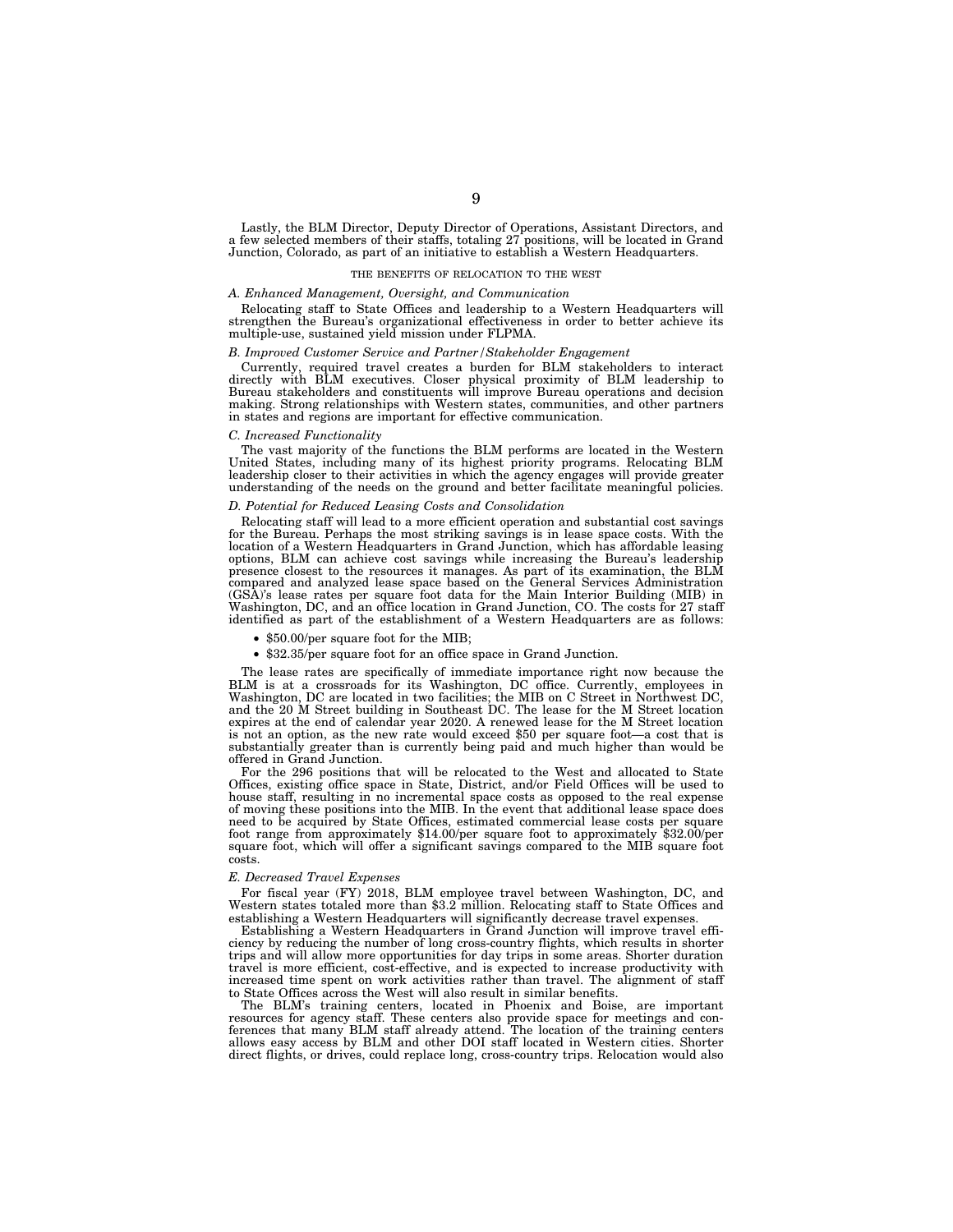enable BLM leadership to more easily attend trainings and meetings and provide leadership perspectives for attendees. By locating staff closer to the training centers, this enhances opportunities for career development.

#### *F. Reduced Personnel Costs*

Relocating staff from the expensive Washington, DC metropolitan area, to areas with a lower cost of living will also create increased purchasing power for employees, and reduce personnel costs for the BLM at the same time, due in part to lower locality pay rate adjustments. For example, locality adjustment rates for Western locations range from 15.67 percent to 26.30 percent, while the Washington, DC locality pay adjustment is 29.32 percent. These savings extend to both the Western Headquarters and State Offices where employees will be relocated and aligned.

Ultimately, a Western Headquarters will maximize services to the American people while increasing the BLM's presence closest to the resources it manages.

#### IMPLEMENTATION

Implementation of the FY 2019 spend plan will utilize the \$5.6 million BLM funding allocation in the Department of the Interior's reorganization efforts. The initial relocation of approximately 27 employees to the BLM's Western Headquarters will be achieved through voluntary reassignments, providing commitments are secured. Once there is a commitment, the Bureau would issue the employee transfer orders, which will allow employees to work with the agency travel office to estimate moving costs and obligate the necessary funds for the permanent change of station (PCS). Positions that are currently vacant will be advertised in Grand Junction. Directed reassignments will capture the balance of positions that will establish the Western Headquarters.

The remaining positions will be relocated to their newly assigned locations in the various State Offices following a similar method. Voluntary reassignments will be made as State Offices identify space and funds remain available for PCS costs. Currently vacant positions will be advertised in their respective locations. Implementation of relocations and realignments will take place over the next 15 months until the BLM's M Street Office lease expires at the end of calendar year 2020.

#### BENEFITS TO STATES

Nearly every Western state, where the vast majority of BLM's lands and programs are located, will realize significant benefits from this realignment by virtue of augmented staffing levels. Collectively, the state-by-state approach to BLM realignment is the most meaningful way to optimize positions across the Bureau's western footprint. States will benefit from the presence of additional staff that possess experience and expertise in performing duties that address headquarters priorities, but who understand how to utilize that knowledge to advance each state's localized, day-to-day operations. More importantly, the Bureau will be better able to serve the American people with an increased staffing presence closer to the resources it manages, which in turn will allow for more informed and locally coordinated decision making.

#### A few significant examples include:

*Arizona:* Thirty-four positions currently in Washington, DC will be relocated to the Arizona State Office and the National Training Center, which is based in Phoenix. These positions will support both national and on-the-ground priority work related to planning, lands, and realty. Five additional positions will also be allocated to the State Office. Given the ongoing work occurring in the state, as well as the training opportunities that the National Training Center provides to employees across the country, the location of these staff members will be integral to educating and empowering the Bureau.

*California:* Twelve positions currently in Washington, DC will be relocated to the California State Office in Sacramento and eight additional positions will be allocated to the State Office. Because there are a number of solar, wind, and geothermal projects in process in California, and in neighboring Nevada, the primary focus of these positions will be in support of the Renewable Energy Program. Collectively, these positions will be best able to support national policy needs while also providing support to the State Office. Several positions will be derived from the Bureau's Communications directorate to support both national Bureau objectives and the state's emerging media outreach initiatives.

*Colorado:* Eighty-five positions currently in Washington, DC will be relocated to Colorado. Fifty-four positions will be split between the Colorado State Office and the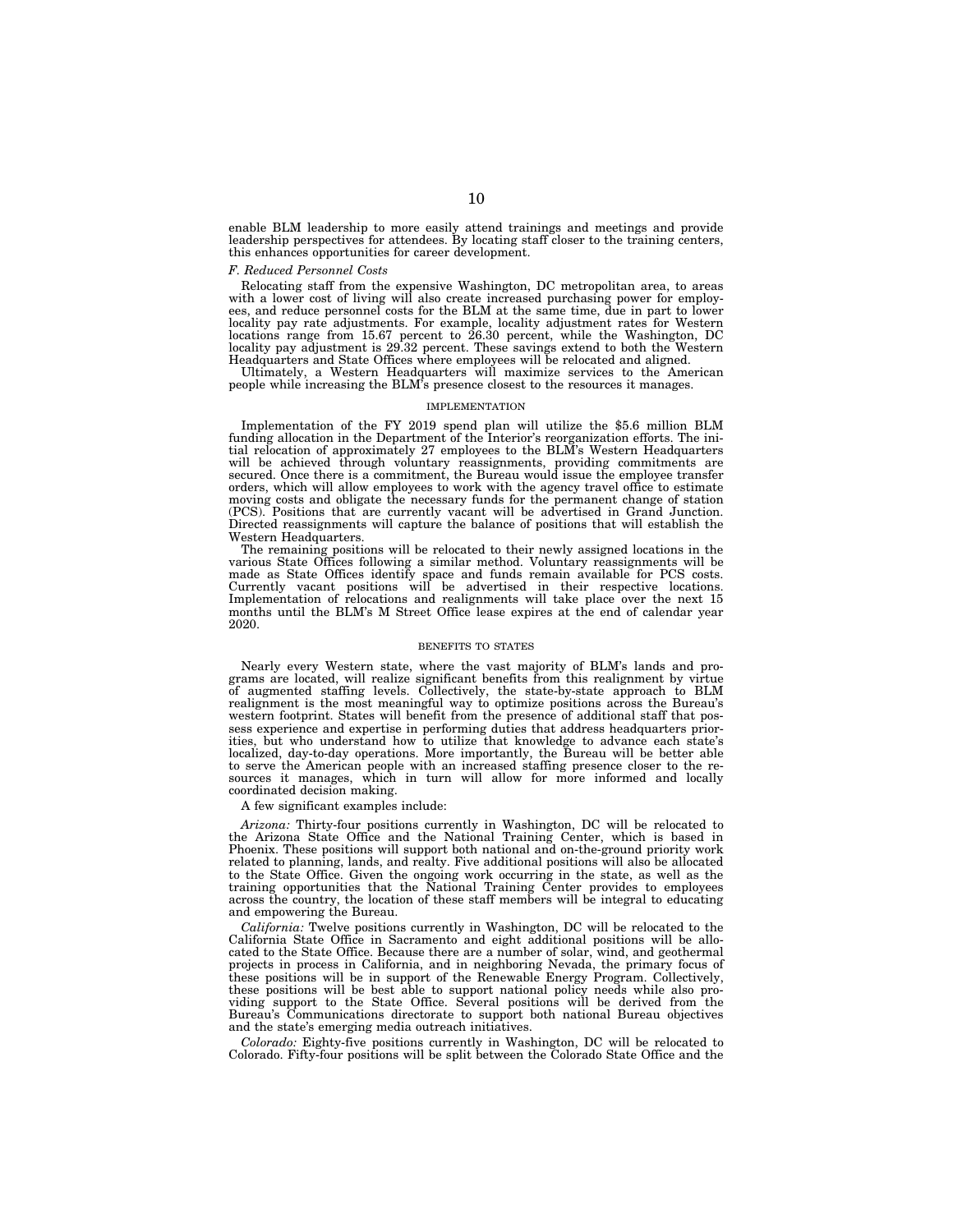National Operations Center in Lakewood. Twenty-seven positions will be located in the BLM's Western Headquarters in Grand Junction. Four additional positions will be allocated to the State Office. Colorado has diverse resource needs, ranging from minerals to recreation, and it also serves as a hub for the Bureau's Geographic Information Systems (GIS) projects and priorities. As such, positions from nearly every Directorate will be located in the Lakewood offices. This includes Business and Fiscal Resources Management positions, which will allow both the state and the Bureau to benefit from the development of policies and procedures that directly impact day-to-day operations.

The relocation of these positions will also facilitate the transfer of knowledge from senior staff to the next generation through their proximity to State and Field Office personnel. Relocated staff will be able to provide a shared resource and expertise to support field operations. These employees will be able to take on complex strategic assignments, such as negotiating State Historic Preservation Office protocols and streamlining the policy development and review processes. Having these positions relocated to Colorado will enable these professionals to integrate into existing BLM work groups and networks and improve their functional capabilities.

*Nevada:* Approximately 67 percent of Nevada's 48 million acres is managed by the Federal Government. Nevada has several program areas that would benefit from the assignment of headquarters positions to the State Office in Reno. Specifically, the state has a demand for:

- National project management in the minerals program for the Anaconda Mine cleanup under the Comprehensive Environmental Response, Compensation, and Liability Act;
- National geothermal program management, given that Nevada has the largest program in the Bureau;
- National project management for utility scale renewable energy projects, including interstate transmission lines, and wind and solar energy projects; and
- Additional on-range management of the Bureau's wild horse and burro program, given that Nevada has the highest horse and burro population in the Nation.

These specialists will be an asset to Nevada's work force and will provide strategic planning, mentoring, and knowledge transfer. For this reason, 32 positions currently in Washington, DC will be relocated and 17 additional positions will be allocated to the Nevada State Office. Collectively, this realignment will enable Nevada to leverage national program staff where the BLM resources, partners, and public land users are located.

*New Mexico:* Thirty-two positions currently in Washington, DC will be relocated and seven additional positions will be allocated to the New Mexico State Office in Santa Fe to perform priority and understaffed functions. This includes support for the minerals program and support for cultural, paleontological, and tribal programs. Given the significant activity across the state, including the revision of several Resource Management Plans, aligning staff to assist with both functions will benefit the public by having the capacity to leverage resources to promote better coordination, including with our partners on the ground.

Additional advantages specific to New Mexico include:

- Program alignment featuring more hands-on assistance, coaching and feedback;
- Enhanced training with corporate knowledge sharing, which directly bridges to the states.

A number of the allocated positions are specific to communications, human resources, and budget support. These positions are being allocated to the State Office to expand its capacity for state-wide communications and enhance support for employees.

#### CONCLUSION

The implementation plan will delegate more responsibility and authority down to the field, optimize services available to the American people, is demonstrably costeffective, and will provide an increased presence closer to the resources the BLM staff manages. This is achieved through the following actions:

• Maintaining the necessary core headquarters functions in Washington, DC;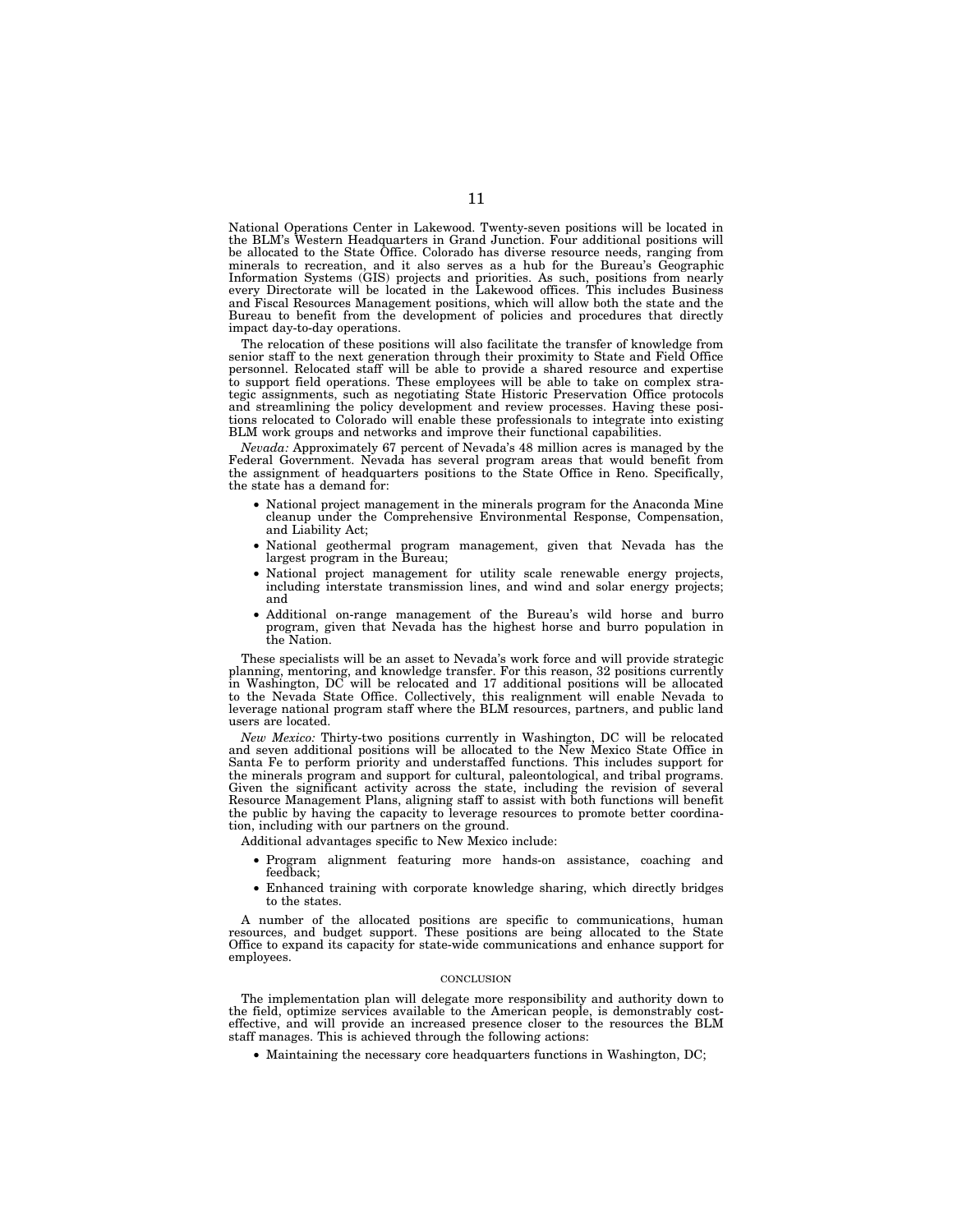- Optimizing the efficiency of positions currently based in Washington, DC by relocating them to the State Offices across the West which their work supports;
- Allocating positions to State Offices to perform essential State Office functions;
- Establishing a Western Headquarters in Grand Junction, CO.

The redeployment of the BLM's headquarters functions to Western locations is beneficial for the BLM's employees, the constituents they serve, and for every American taxpayer. The savings generated from reduced costs for facilities, travel, payroll, leases, etc., are significant. In addition, this initiative brings employees closer to the land they manage, which will result in more informed and better coordinated decisions made in the work the BLM does, so that land management decisions affecting the way of life for residents across the West will now be made and advised by staff based in the West, not in Washington, DC.

This effort represents the Department of the Interior's role in fulfilling Congress' commitment to the West more than 82 years ago by properly aligning the BLM's function with its resources and constituents. We welcome the Committee's interest in the BLM realignment, we appreciate the support members of the Committee have expressed, and we look forward to working with you as we proceed with implementation.

#### **Mr. Pendley did not submit responses to the Committee by the appropriate deadline for inclusion in the printed record.**

### **Questions Submitted by Representative Grijalva**

*Question 1. Acting Director Pendley, this Committee has requested additional information on the BLM reorganization on numerous occasions. Many of those requests were repeated at your September 10 hearing. Please provide the following no later than September 24, 2019:* 

*1a. A 5-year cost benefit analysis of the proposed reorganization plan, breaking down costs by expenditure type.* 

*1b. Workflow analyses and/or professional consultation and analyses that demonstrate the projected benefits of this move, such as improved communication and coordination.* 

*1c. The position-by-position analysis used to determine which staff would be relocated, where staff would be relocated, and why.* 

1d. A breakdown of the current staff relocation plans, including each title, current *role, GS level, planned relocation site, timeline for relocation, whether the position*  is encumbered, and, if unencumbered, the length of time the role has been vacant.

*1e. The Department's disparate impacts analysis for this planned reorganization, demonstrating these relocations will not disproportionately impact any protected classes of employees.* 

*1f. Formal documentation of the Department's consultation with sovereign tribal nations on the reorganization of the Bureau of Land Management, including concerns raised by tribal leaders on the BLM's reorganization and the Department's responses to those concerns.* 

*1g. Documents demonstrating DOI's work with the General Services Administration to seek out alternative space in the National Capital Region to replace the capacity of the M Street location.* 

*1h. Surveys conducted to determine how many employees might retire or otherwise leave the BLM as a result of these planned moves.* 

*1i. Copies of any other reorganization plans reviewed or analyzed to outline this planned reorganization.* 

*1j. Details on the planned relocation costs for this reorganization, including cost estimates for the lump sum relocation incentives, house seeking trips, and temporary housing incentives provided to staff.* 

QUESTIONS SUBMITTED FOR THE RECORD TO MR. WILLIAM PERRY PENDLEY, DEPUTY DIRECTOR, POLICY AND PROGRAMS, BUREAU OF LAND MANAGEMENT, U.S. DEPART-MENT OF THE INTERIOR, WASHINGTON, DC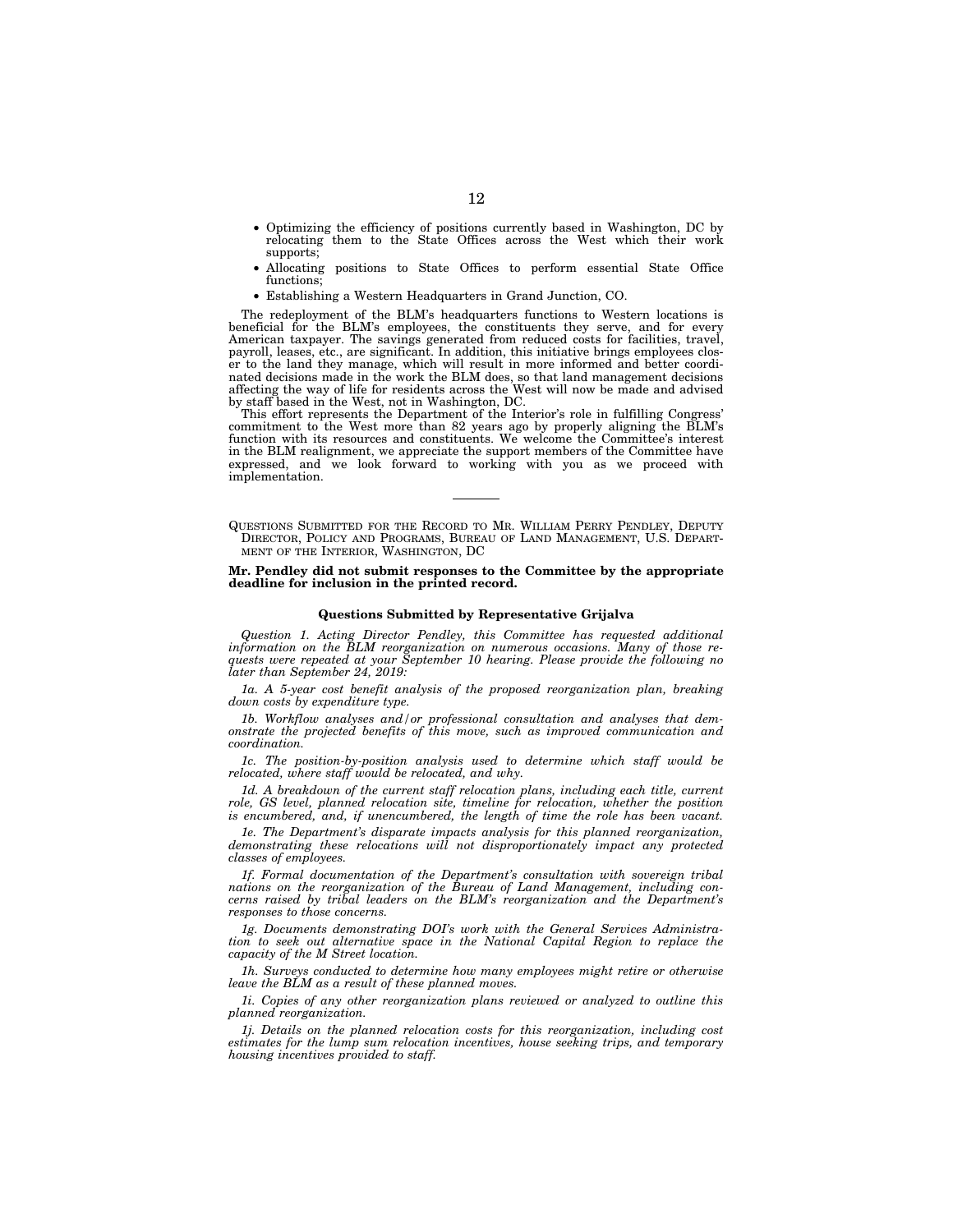*1k. All continuity plans the Department developed to avoid disruptions to agency work products dming the reorganization.* 

*1l. Documents and communications relating to the selection of the locations at which current BLM staff in Washington, DC would be relocated, including any criteria for selection that was considered.* 

*Question 2. Acting Director Pendley, during Ms. Robin Brown's question period she referred to extensive consultations between the city of Grand Junction and DOI. She claimed that DOI requested information from the city, including transportation and lodging options, amenities, workforce analyses, etc; however, it is not clear that these consultations were part of a formal request for information put out by the Department. Can you please provide:* 

*2a. An outline of the process DOI used to request information on potential office locations.* 

*2b. An explanation of why these information requests were not part of a public, formal request for information.* 

*2c. Documentation of all public (i.e. non-Federal) consultation done on potential office locations.* 

*2d. What criteria DOI used to analyze potential office locations.* 

*2e. A list of all the cities considered as potential office locations.* 

*2f. A copy of the information provided by each city considered as a potential office location to DOI.* 

*2g. The analysis used to detennine why Grand Junction specifically was the best potential office location.* 

*Question 3. Acting Director Pendley, before your appointment to your current role earlier this year you worked on a number of high-profile cases concerning decisions made by Federal agencies on resource protection and development. In order for the Committee to better understand how your leadership might impact agency decision making on these issues, we request the documents and information below:* 

*3a. A copy of your ethics recusals, including the scope of the recusal identifying any particular matters, name of the organization(s), people included in the recusal, the duration of any recusal, and what policy issues the recusal prohibits you from engaging.* 

*3b. Are you recused from all matters concerning Solenex LLC (Solenex) in the Badger-Two Medicine region of Montana? If yes, please provide the description of the recusal, the reason for the recusal and the duration of the recusal.* 

*3c. Are you recused from matters represented by his former employer, Mountain*  States Legal Foundation? If so, please provide the details of the recusal and the *duration of the recusal.* 

*3d. Are you still the attorney of record for any litigation involving the Montana Badger-Two Medicine oil-and-gas lease? If not, when did you withdraw as counsel? Please provide documentation of this withdrawal.* 

*3e. Are you recused from all matters concerning the Bears Ears and Grand Staircase-Escalante National Monuments? If yes, please provide the description of the recusal, the reason for the recusal and the duration of the recusal.* 

*3f. Are you still the attorney of record for any litigation involving the Bears Ears and Grand Staircase-Escalante National Monuments? If not, when did you withdraw as counsel? Please provide documentation of this withdrawal.* 

# **Question Submitted by Representative Haaland**

*Question 1. Acting Director Pendley, the BLM has an obligation under The Federal Land Policy and Management Act FLPMA to ''give priority to the designation and protection of areas of critical environmental concern'' (ACECs) when preparing or*  revising land use management plans (43 U.S.C 1712(c)). These ACECs are used to *provide special management and protection for biological, cultural, historic, scenic, and ecological resources and values.* 

*However, recent BLM draft resource management plan revisions have, instead of designating and protecting new ACECs, reduced or eliminated existing ones. For*  example, the draft Lewistown (MT) resource management plan proposes to eliminate *all ACECs that exist in the planning area today. The draft Bering Sea-Western Interior (AK) plan would eliminate 1.8 million acres of existing ACECs and*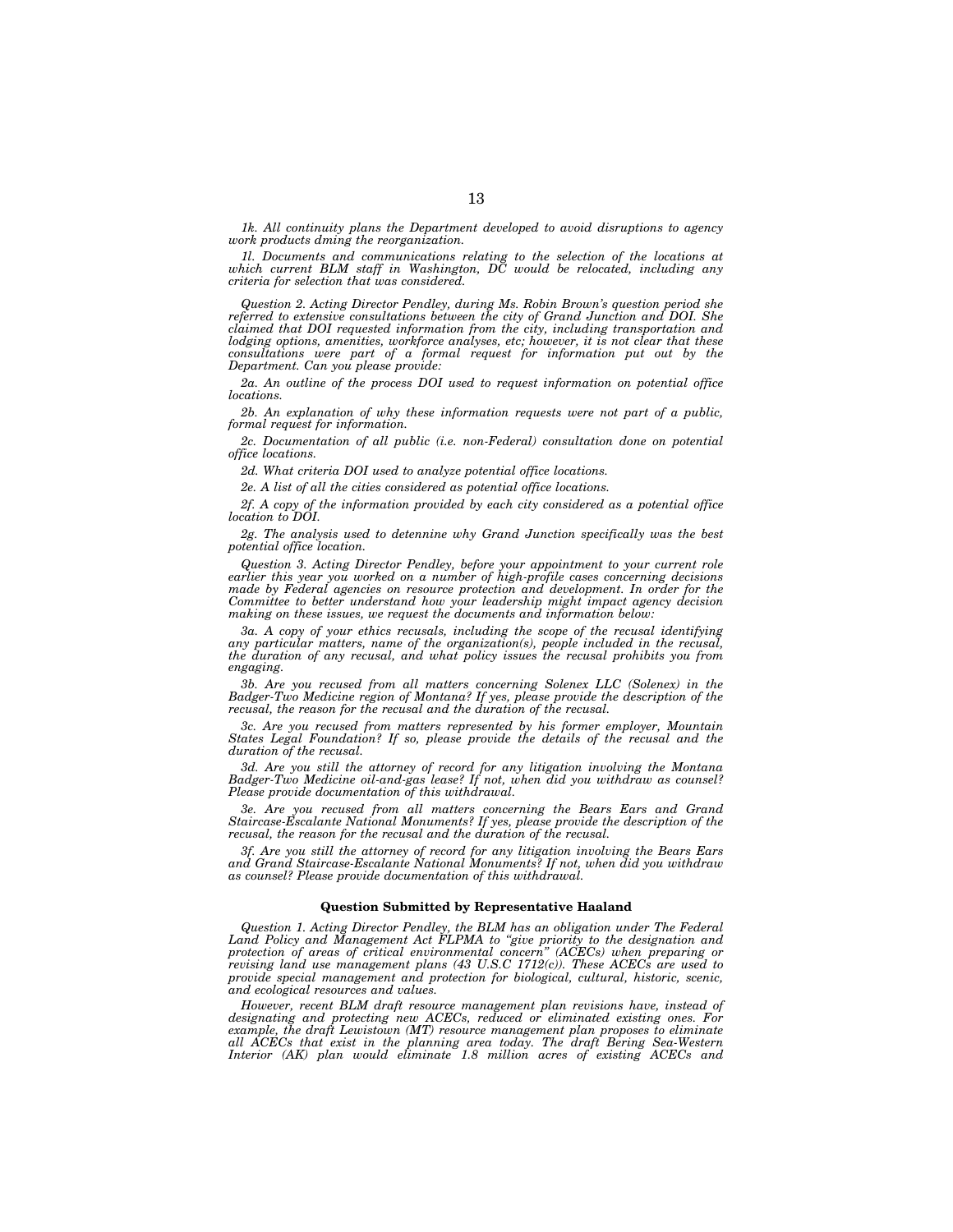designate zero new ACECs, despite BLM's own determination that there are more *than 4.2 million acres that meet the relevance and importance criteria for ACEC designation. Many of these acres in the draft Bering Sea-West plan were further supported by many of the tribal nations in the region, who rely on the resources protected by the ACECs for customary and traditional uses, including subsistence nutrition.* 

*1a. How do you reconcile the elimination of existing ACECs in these draft resource management plans' with FLPMA's requirement that the Secretary ''give priority to the designation and protection of areas of critical environmental concern'' and ''take any action necessary to prevent unnecessary or undue degradation of [BLM] lands''?* 

### **Questions Submitted by Representative Levin**

*Question 1. During your testimony before the House Natural Resources Committee on September 10, you stated that you hoped that DC BLM employees who were identified for relocation would remain with the BLM after being so notified. You also stated that DOI did not conduct any prior survey or discussions with BLM staff about whether or not they would leave the BLM if advised that they were being transferred to a western state and that the affected employees would learn their fate with a notice that will be provide September 17. If you learn that more than 25 percent of DC staff will leave BLM rather than transfer to a western state, will DOI stop this process? Is there any threshold percentage of DC staff who inform DOI that they will leave BLM rather than transfer to a western state, that will cause DOI to stop this process?* 

*Question 2. You have told D.C. staff that they will start to be moved at the beginning of Fiscal Year 2020. Have you provided details about incentives for those who agree to move? Have you provided a timeline for when employees have to leave? How much advance notice of a required move will the September 17 notice provide to the affected employees? Are you not concerned about the negative impacts on morale that this move will have on the affected employees?* 

*Question 3. You have stated that DOI intends to use the \$5.6 million that Congress appropriated in the current budget cycle for the relocation. You have also stated that you are confident that Congress will provide additional funding as the process advances in the months ahead.* 

*3a. Does DOI have a contingency plan if Congress does not provide the additional funding that DOI is anticipating? Why is this process being pushed?* 

The CHAIRMAN. Thank you, sir, for your valuable testimony. The Chair will now recognize Members for questions. Under Committee Rule 3(d), each Member will have 5 minutes.

I am going to defer my questions. And in order of people coming into the meeting, let me recognize Ms. Haaland for her questions.

Ms. HAALAND. Thank you, Chairman, and thank you, Mr. Pendley, for being here. Thank you for your service as a Marine to our country.

Mr. PENDLEY. Thank you.

Ms. HAALAND. I appreciate that.

I just have a few questions. In 2009, at a Republican breakfast forum, you were quoted mocking American Indian religious practitioners that increasing insistence that Federal lands and private property be off limits because it is holy to them—using air quotes to punctuate holy. Do you believe this behavior is a good representation of the Bureau of Land Management that is responsible for and I quote from the BLM's Fiscal Year 2020 budget request—the largest, most diverse, and scientifically important aggregation of cultural, historical, and paleontological resources on public lands?

Mr. PENDLEY. I was not speaking as a member of the BLM. I was speaking as a private attorney representing private clients.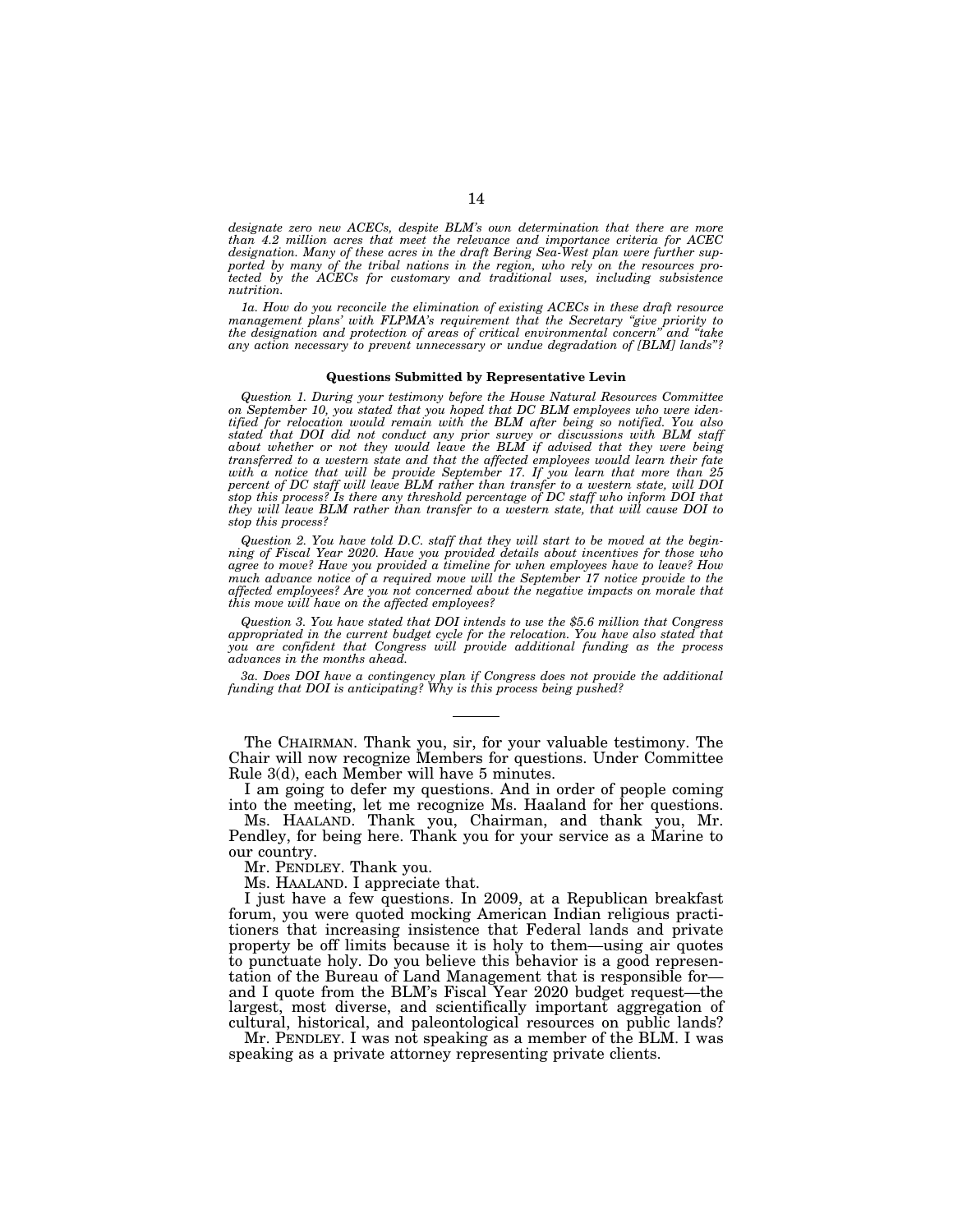I am proud to speak on behalf of the Bureau of Land Management now, and I am particularly pleased with the opportunities to work with the Bureau of Indian Affairs and tribes to establish tribal energy resource agreements to permit tribes to develop their energy resources. And I think that is one of the reasons why we need to make the move west with our skilled people, because we need to have the energy, mineral, and realty management experts who are now in Washington out in the field with the state offices to work hand-in-glove with tribal leaders on tribal lands to ensure their ability to develop the resources.

Congress passed last year in 2018 a change to that law to permit more of these agreements. We are working aggressively with the BIA to have those agreements, and I will be a very, very strong advocate for tribes being able to enter into those agreements to take over the oil and gas leasing functions on their land, if that is their decision to do so.

I am pleased to have that responsibility. And believe me, I will be speaking as the leader of the Bureau of Land Management in our work with tribal leaders. I think that the work that we perform in these agreements will be proof of the pudding for our willingness and desire to serve their needs and their interests, ma'am.

Ms. HAALAND. I am a little confused. So, you were able to just forget what you did back then, and now that you are working for BLM, everything is OK, is that what you are telling me?

Mr. PENDLEY. I have a new client. My client is the American people. I am a zealous advocate for my client. I will be a zealous advocate for the American people in serving their interests and the interest they have in multiple-use lands managed by the Bureau of Land Management.

It is not just energy minerals, it is recreation. And a hallmark of the Trump administration is access to recreational land.

Ms. HAALAND. Thank you. So, would it be fair to say, then, that the BLM has a significant responsibility for managing cultural resources use?

You talk a lot about developing energy resources, but there are tribes who want to protect their land, who want to protect their ancestral homelands, because right now they feel like they are under attack. How can the BLM justify not performing any consultation with tribal leaders on the BLM reorganization?

Cultural resources are not just a matter of course; they represent a history and culture and are living connections to our past—and not just my past, my ancestral homelands are Chaco Canyon, Bear's Ears, Grand Staircase-Escalante. But these belong to every single American. So, how can you justify not having proper tribal consultation when that really is one of the missions of the Department of the Interior?

Mr. PENDLEY. I arrived on July 15. I am advised that the consultations that were required took place before I arrived.

Ms. HAALAND. OK, thank you.

Mr. PENDLEY. And I will continue to engage in those consultations.

I will tell you that I think the best way for us to achieve the objectives you seek and that I seek in the protection of cultural resources for which we have a legal responsibility is-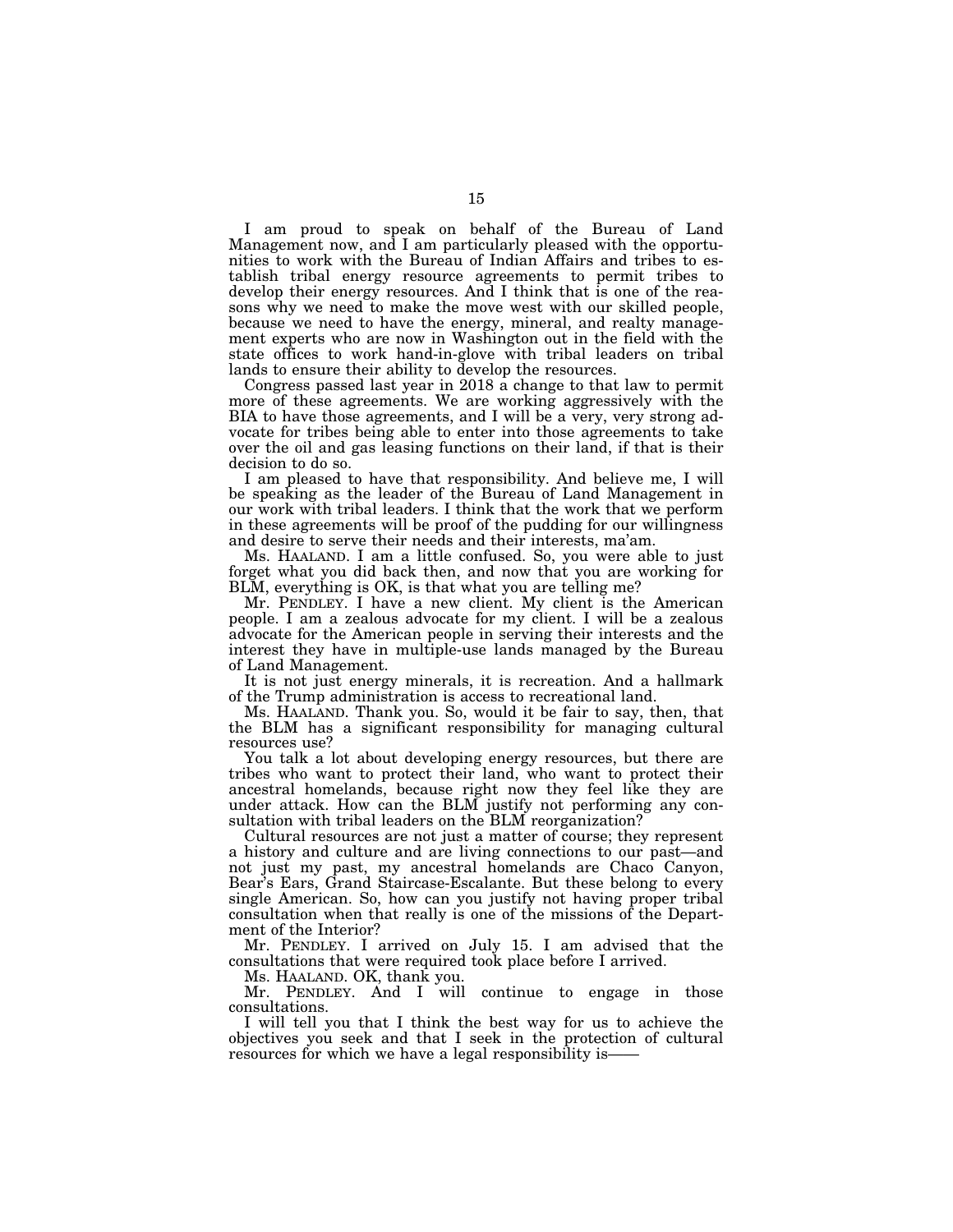Ms. HAALAND. Thank you. I will move on to another question right now.

Mr. PENDLEY. Yes, ma'am.

Ms. HAALAND. Thank you so much. So, now that you know that tribal consultations were not performed properly, if you will, I mean, you come in on July 15 and they tell you they've been done. But now that you know they haven't been done, because I am telling you they haven't been done properly, because I have heard from many, many tribes who said they were not done properly, do you feel a commitment to make sure that you right that wrong, that you remedy the situation, and go out and discover exactly what it is that Indian tribes want, or that their voice is even heard within the BLM?

Now that you know that it wasn't done properly, can you commit to making sure that it will be done properly?

Mr. PENDLEY. The voices we continue to hear from are Western voices, Members of Congress, governors, tribal leaders, local leaders, and what we are hearing is that we at the BLM lack resources, we lack people at the state and district and field offices to engage in the very activity you speak of, which is consultation.

We need our expert energy people now in Washington to be in these state offices to meet those needs.

Ms. HAALAND. Thank you. It is very clear that the energy part is what is important to you, and not the voices of the people. Thank you.

The CHAIRMAN. Mr. Lamborn.

Mr. LAMBORN. Thank you, Mr. Chairman. I am going to quote my illustrious friend to my left here, the Chairman of this Committee. He said in July, on this move, the BLM officials based in Washington are here to work directly with Congress and their Federal colleagues. BLM officials are here to work with Congress.

That is one way of looking at the world. Many of us look at it entirely differently, that the role of the BLM is to work with the public, to work with the American people. So, we have two ways of looking at the world.

Does BLM work for and with Congress, or do they work for the American people? And if they work for the American people, doesn't it make sense that they are located where the lands they administer on behalf of the people are located? I think it does.

And I hear a charge that this is somehow a dismantling of BLM. It is to make the Agency less effective, to make it wither up somehow, and dry up, and blow away, instead of making it more effective. I think, actually, this move will make things more effective.

Mr. Pendley, I would like to hear your views on this.

Mr. PENDLEY. Well, I absolutely concur, Congressman.

I will respond to one of the comments the Chairman made, simply it is my desire, it is the Secretary's desire, that we not lose a single employee. Our effort is to ensure either employees are able to go to a more fulfilling job out West, where they have a lower cost of living, increased purchasing power, they have shorter commute times, and they have availability to the resources we as Westerners love to enjoy. And if they are not able to do that, we want to find them a home in the Department of the Interior.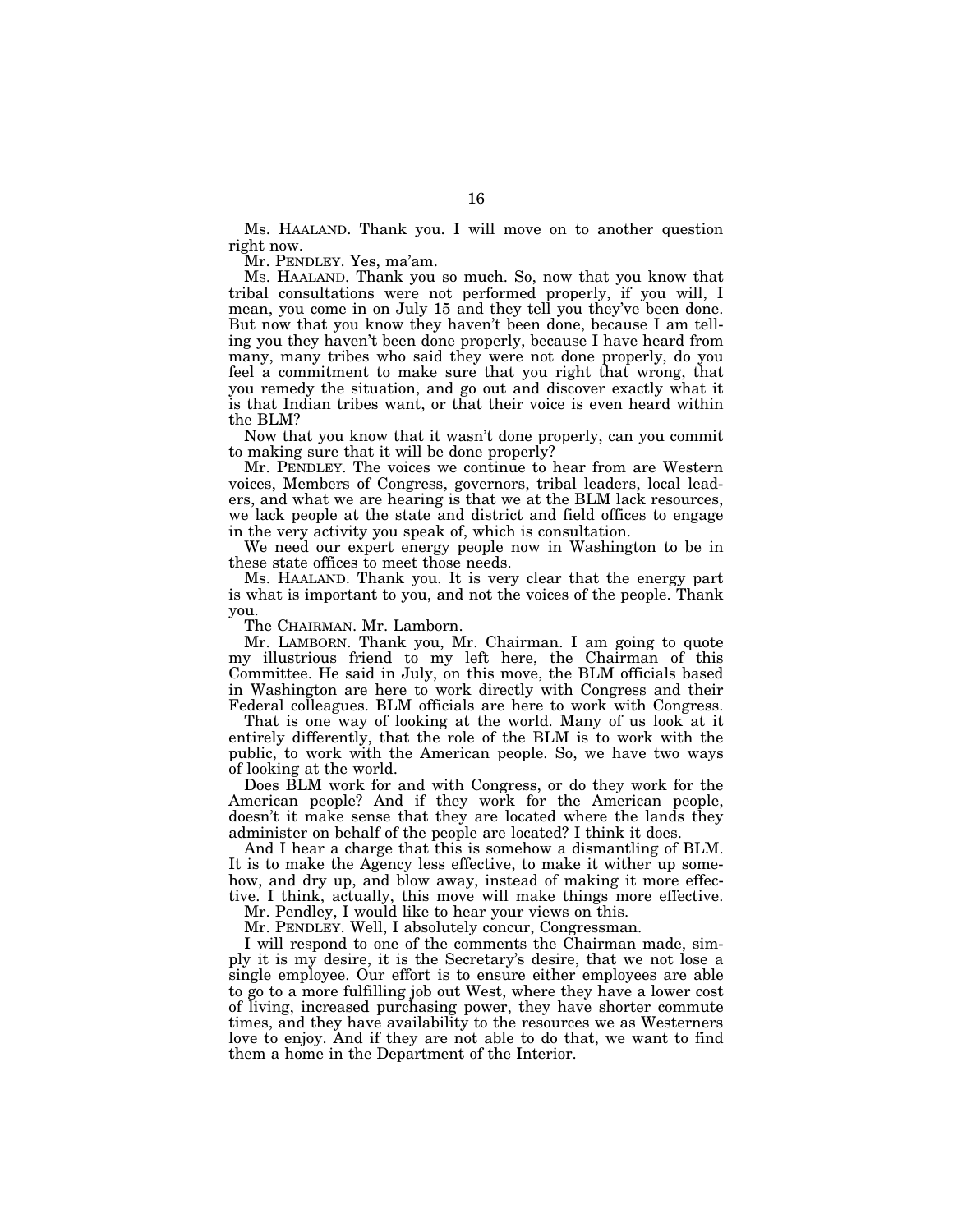We put on a freeze in the Bureau of Land Management at the end of August. We are not going to hire anybody except the people who may be displaced, and we have a freeze underway departmentwide at the Department to ensure the availability of these opportunities.

I want to assure Congress that we will continue to do our core headquarters functions. And by that I mean our congressional affairs, our regulatory affairs, our public affairs, our budget function, and our Freedom of Information Act requests.

And with regard to those employees—to counter concerns expressed by former employees—those people will no longer be over on M Street, next to the Washington Nationals baseball stadium. They are going to be in main Interior, a hallway away from the Secretary of the Interior, the Deputy Secretary, and other decision makers, and they will be able to be responsive to the requests of Congress.

But at the same time, our top people—and bear in mind who we are talking about here, we are talking about nearly half of our 24 SES, nearly half of our 256 GS-14s, north of 60 percent of our 79 GS-15s are all in the headquarters, are all here. We need them out in the field to answer the concern of Western Members of Congress, governors, local leaders, tribal leaders, and stakeholders to say, ''Hey, you need to staff up, we need your best people here.''

And one of the things that I think we are going to see is we are going to see a better relationship with our stakeholders. We are going to see a better understanding of Western communities. And we are also going to see decision making, problem solving earlier in the process. Instead of waiting for a problem to blow up when it reaches M Street or headquarters, we can solve that problem by meeting with local people and having our top people out there, our top SES and GS-15s and GS-14s in the field, with more oversight and accountability.

Mr. LAMBORN. Thank you.

Mr. Chairman, I would like to read two items into the record, with unanimous consent.

One is a letter from myself, Representatives Tipton and Buck from the Colorado Delegation, and Senator Gardner.

The CHAIRMAN. Without objection.

Mr. LAMBORN. And the second is a letter dated today from the Associated Governments of Northwest Colorado endorsing this move.

The CHAIRMAN. Without objection.

Mr. LAMBORN. Thank you.

Mr. Pendley, if everything was to stay neutral, everything was to be a wash and function just the same as it did before after this move takes place, I think a lot of us would be happy. But it sounds like this will actually be an improvement in both accountability and efficiency. Is that true?

Mr. PENDLEY. Absolutely. I think it will be a remarkable improvement. And let me give you an aspect of that.

Many of our jobs—we are talking about 222 jobs going to perform headquarters functions in the state offices. We are talking about 74 jobs going into the state office to do state office functions. Many of those jobs are unfilled, and they have been unfilled for weeks, if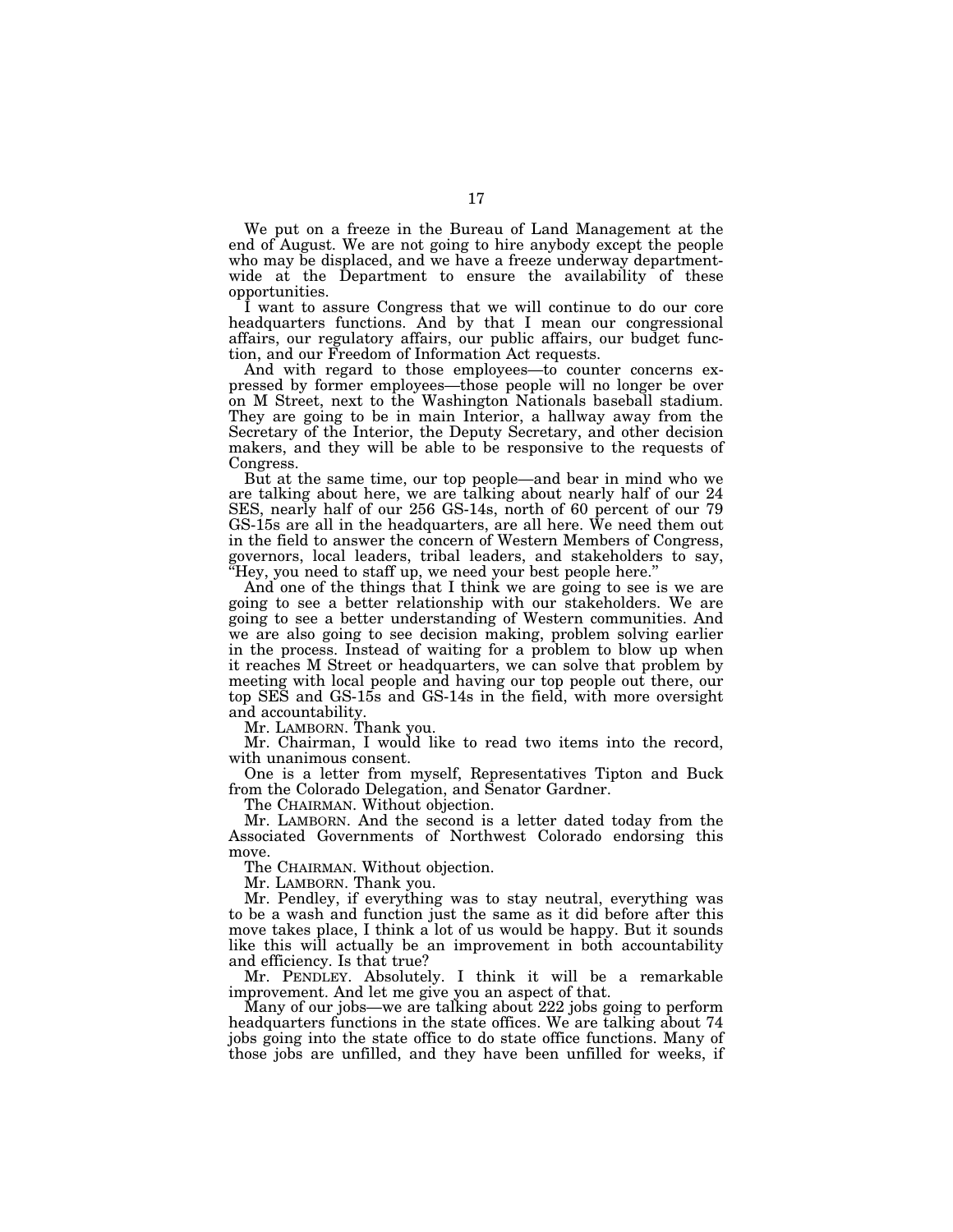not months and sometimes years. And it is simply because it is almost impossible to hire people here in the Washington area.

You know better than anybody, all of us do, the cost of living in Washington, DC. The commuting times are crazy, the cost of living. So, we are going to have an increased ability to hire people in the field, whether they be recreational experts, planning experts, oil and gas or logging people, or people who can help us with our expertise that we need. I think we are going to have an easier time hiring employees. It will be better for the Bureau.

The CHAIRMAN. Thank you.

Mr. Cox.

Mr. COX. Thank you so much, Acting Director Pendley. The Department of the Interior's July 16 letter to the Appropriations Committee informing them about the Department's plans for the BLM reorganization has clearly stated that, "each position currently performing headquarters specific functions both in DC and in the field were assessed and analyzed.'' Yet, we are here today as the authorizing Committee for BLM, and this analysis has never been provided.

I don't think you, frankly, inspired a lot of faith in making these drastic changes without providing nearly any background to Congress, or even to your own employees, who seem to have some major concerns about these moves.

So, my questions for you today are how and when was this analysis conducted, and how did it occur without consulting with current agency staff, who seem to be blindsided by these changes?

You, yourself, I think, quoted the other day that, "I deeply regret''—and this is to your own employees—''that we have not been able to be more factually forthcoming with you prior to today.'' And I think that was just a few days ago, that you had not been factually forthcoming with your own employees.

So, first question, if you can get back with how did this study occur, and can you provide us with a copy of that analysis?

Mr. PENDLEY. Well, we did provide a copy of the analysis, the cost benefit analysis that was prepared by our Policy Management and Budget Office. And it has reached conclusions that this is a cost benefit effective way to go, that it will save money in the long run, and it will make us more effective as an organization.

I can tell you that our Assistant Director for Operations, Mike Nedd, who has testified here in the past, has worked hand-in-glove with our Assistant Directors, Assistant Secretary Joe Balash, and Deputy Assistant Secretary Casey Hammond, in interviewing and discussing each individual position of the 222 and the 74, to say where is the best position for this person to be.

I will give you an example, California. California is really the best location for our all-of-the-above energy solutions, whether it is fossil fuels, wind, solar, or geothermal, as well as Nevada. And we are sending some of our top people who are experts in those areas out to California to do those headquarters functions and to make California a center of excellence with regard to renewable energy.

But those consultations have been made. And when I said in my opening remarks, I meant it sincerely—specifically with Assistant Directors on an individual-by-individual, position-by-position basis, saying where should this person go, where should this job go,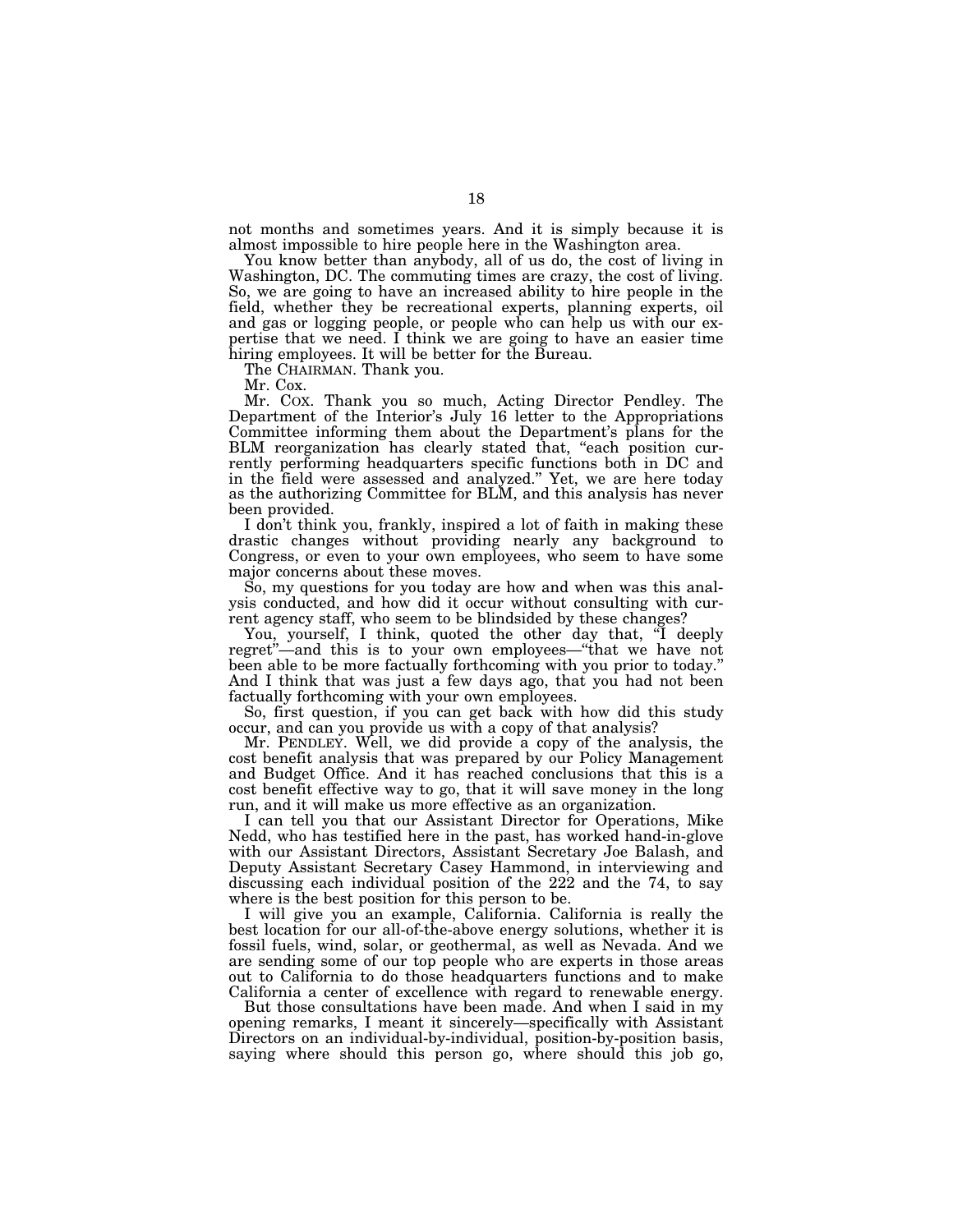where do we get the most bang for the buck to serve the needs of the American people.

Mr. COX. Well, thank you so much. On that, it doesn't seem like, though, you spoke to the staff-level employees.

But the other question is, unlike today, I think most of the BLM's lands are probably in Nevada. And a flight from Reno, Nevada to Washington, DC was \$300. To Grand Junction, Colorado it was \$600. So, why Grand Junction? What is the justification for locating there?

No disrespect to my colleagues from Colorado, but there is no major airport there. Denver is 250 miles to the east, Salt Lake, 200, 300 miles northwest. No other Federal agency is in Grand Junction. And how can Grand Junction be more efficient than someplace else out West, be it Denver, or Reno, or Fresno?

Mr. PENDLEY. We have many offices throughout the Mountain West and throughout the 11 Western states and Alaska. And one of the touchstones was we don't want to put a national headquarters where a state office is, or maybe a district office is, simply because we want to follow chain of command. We don't want somebody in, say, Denver, Cheyenne, Boise, or Billings going to see the Director when they really should be going to see our State Director.

One of the things that we have sought to maintain with this program is to strengthen the power and responsibility of our State Directors. And we do that by making them the final arbiter of these decisions that affect their states.

Mr. COX. Yes.

Mr. PENDLEY. We feared putting a national office where one of those state offices is would cause a conflict.

Mr. COX. Thank you so much. I mean when you say you are putting them out in the field, I think you probably meant left field. Grand Junction—although it is probably a beautiful place, I have never been there—I cannot see how some place 300 miles from the nearest major airport could be more efficient to the stakeholders.

But the fact is, prior to your previous testimony, there has not been a cost benefit analysis provided to this Committee. And we also would like to see the position-by-position analysis that you have referenced. Can you commit to providing that to this Committee?

Mr. PENDLEY. Congressman, I will have to defer to Congressional and Legislative Affairs. I will submit your question to them for their response.

Mr. COX. Thanks very much.

The CHAIRMAN. Mr. Gosar, the time is yours.

Dr. GOSAR. Thank you, Mr. Chairman.

Deputy Director Pendley, thank you very much for making time for us today.

Let me ask you a question. A mission statement for the BLM, what is it?

Mr. PENDLEY. Manage our multiple-use resources to the benefit of the American public, as far as I am concerned.

Dr. GOSAR. OK, and where are your resources located? East or west of the Mississippi?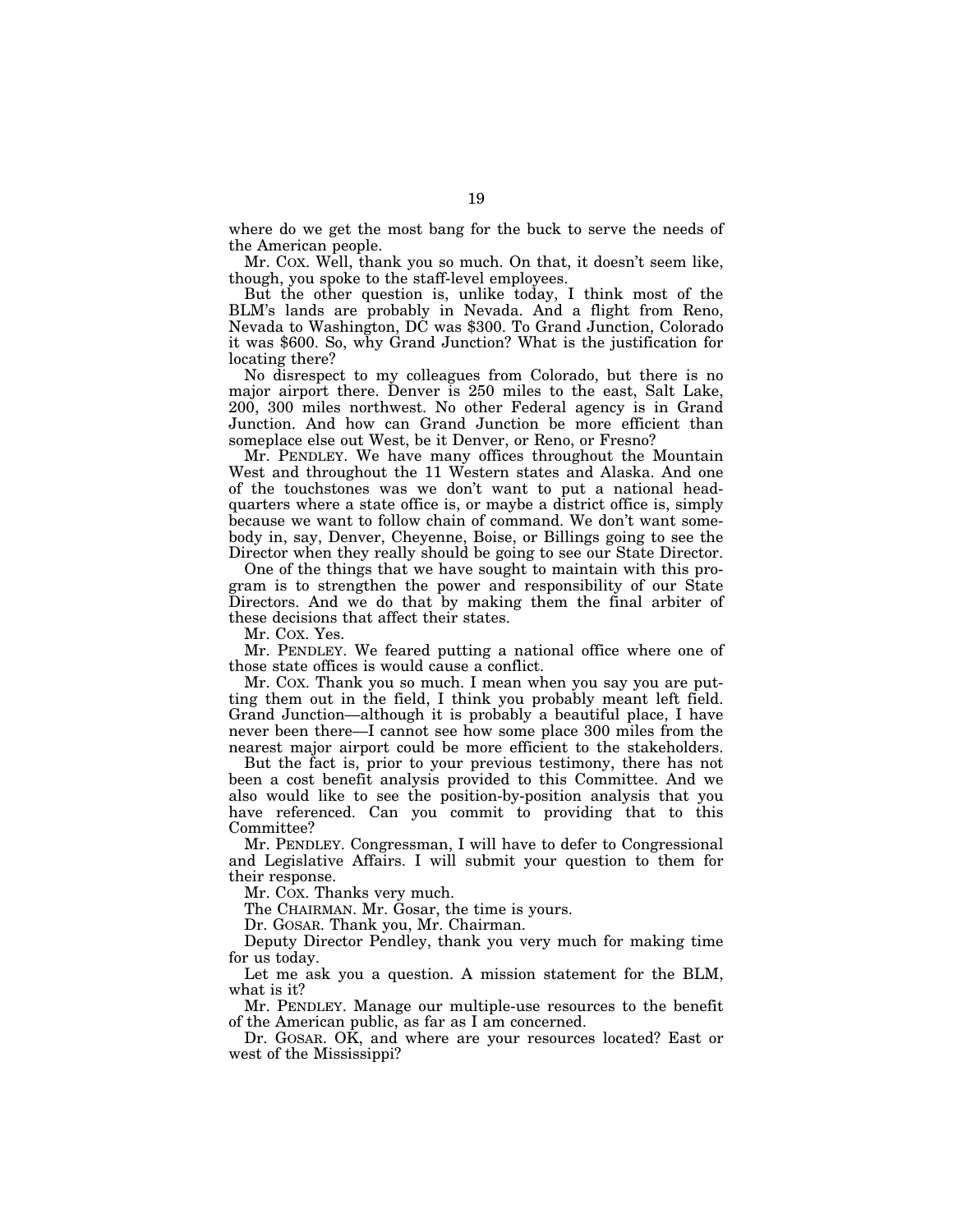Mr. PENDLEY. Almost exclusively west of the Mississippi. Two hundred forty-five million acres of land, almost exclusively in the 11 Western states and Alaska, sir.

Dr. GOSAR. So, almost 99 percent of that jurisdiction is west of the Mississippi, right?

Mr. PENDLEY. Absolutely.

Dr. GOSAR. Yes. See, the problem we are having here is that the swamp wants to keep centralized control over everything, instead of what is best is politics that are driven locally. So, people feel this.

And I am just going to share a story. Secretary Bernhardt shared a story with us at the Western Caucus in regard to one of the senior BLM employees who was excited about this move, because this will be the first time he has actually seen sagebrush.

Mr. PENDLEY. Wow.

Dr. GOSAR. How sad is that, that you have jurisdiction over this whole area, and over the multiple decades this man was in service he had never seen sagebrush? It tells me a lot.

Are you familiar with markets?

Mr. PENDLEY. Markets?

Dr. GOSAR. Yes.

Mr. PENDLEY. I am a lawyer, I am not-

Dr. GOSAR. I just heard my colleague from California talk about the cost of Grand Junction. The more you use an airport, do the prices go up, or do they usually go down?

Mr. PENDLEY. Prices go down, sir.

Dr. GOSAR. That is what I thought. But that is kind of the distorted view, I guess, we see from California, from that aspect.

So, tell me why Grand Junction. Tell me what deliberative process went through picking and moving this agency. I know we had a lease expiring that was never going to be renewed due to cost. Tell me a little bit how deliberative this process was.

Mr. PENDLEY. Well, I regret that I can't go into the specifics of that decision, but I have been assured that it was one that was batted around for a couple of years. I mean this relocation arose beginning with President Trump's Executive Order mandating that executive agencies reorganize to better serve the American public. We adopted our unified regions in 2018, and the Bureau of Land Management relocation is the next step on that process.

You are absolutely right on where the resources are. And you are absolutely right that 97 percent of our career employees are out there, too. What we are talking now is about a scant 3 percent whether those top executives, the real decision makers, the ones giving advice to the Secretary, should they be here in our hallways, or should they be out in the field, seeing sagebrush for the first time, or examining the site? And that is the Secretary's opinion, that they need to be on the ground.

We can solve problems earlier in the process if we see them earlier, if we have meetings, more frequent and meaningful engagements with local people. We will understand local communities better.

I have appeared before the Supreme Court of the United States. And one of the things you will hear advocates at the court always talk about is having been on the site, been to the location, been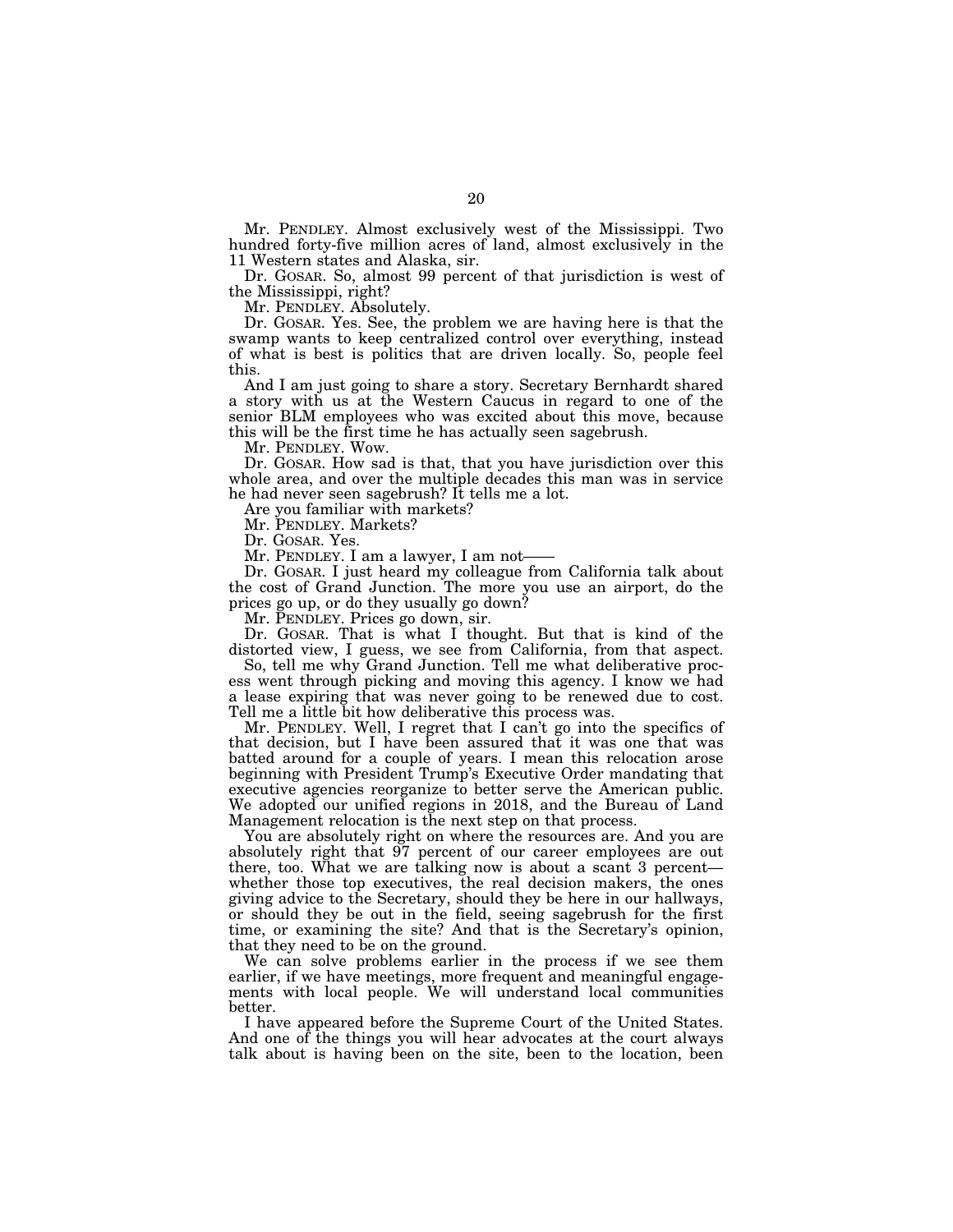where the facts of this case arose so that the justices can understand what is happening and the impact it will have. No attorney would appear before the Supreme Court not having done that.

Yet, with the Department of the Interior, we are making decisions based on papers, photographs, and maps, when we really need our experts, our top people in Washington, to be on the site, on the location. And that helps them train our future leaders, because they are out there on the ground providing them headquarters experience and knowledge, and applying that to on-theground experience.

Dr. GOSAR. So, you are telling me that hands-on really is something that is beneficial to the employee, as well as to the American people?

Mr. PENDLEY. Absolutely. It is hard to think of anything more important than actually being on the ground and seeing the site. The West is so diverse. There is so much out there, so much to see. And there are so many issues involved.

The Representative was talking about cultural issues and understanding cultural issues. You just can't get it if you haven't been there, if you are not there. And we have decision makers in Washington who are over on M Street, and haven't been on the ground, and they need to be out there better serving the American people.

Dr. GOSAR. I am going to end with this. Grand Junction seems like it came out of left field, but, in fact, it actually is not, because we don't see the big city corruption in Grand Junction. I am very familiar, I actually have family that lives in Grand Junction. It is very centrally located.

So, there is a big benefit to having the ability—these workers are dependent upon that interaction with the surroundings that they serve. Is that true?

Mr. PENDLEY. Well, I absolutely believe—I live in Evergreen, Colorado. That is my home, and has been my home for 30-some years. I look out on Mount Evans 14,000 foot, and I wouldn't trade that for anything. It beats the heck out of the view out of my studio apartment here in Washington, DC. And I dare say people going out to Grand Junction will love what they see.

Dr. GOSAR. Especially when you hear that elk whistle.

The CHAIRMAN. Thank you, Mr. Gosar.

Mr. Neguse, the time is yours.

Mr. NEGUSE. Thank you, Mr. Chair, for holding this important hearing. I certainly appreciate the opportunity to talk about these issues.

Thank you, Mr. Pendley, for your service to our country. And it is an honor to be able to represent you as a constituent. I represent the great area of Evergreen, as well as Western Jefferson County, and a number of other counties in the 2nd Congressional District in Colorado.

I just want to say a couple of things. Obviously, as a Member from Colorado on this Committee, this is a particularly important issue to me. And I want to reiterate a comment that I made many times before in this Committee, and that is Colorado is home to world-class research institutions, labs, scientists, that I am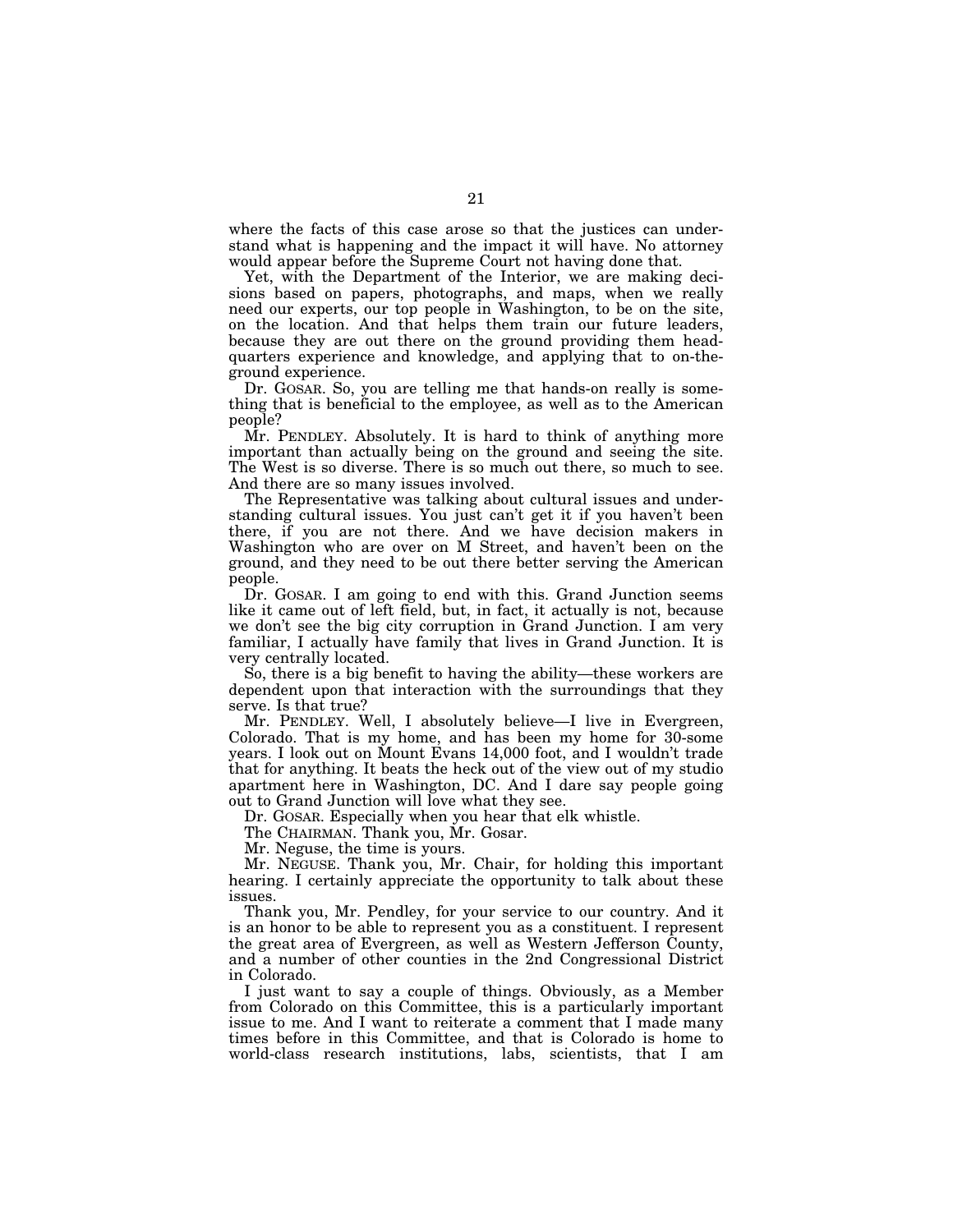confident we would do outstanding work for the BLM. Providing the best science for any agency is a good thing.

With much respect to my colleague from the state of California, I would defend Grand Junction is a wonderful place, a wonderful community, a robust city, as I know, my colleague from the 3rd Congressional District is certainly well aware, and I know the people there would certainly do a wonderful job at the BLM, and supporting the BLM work.

With all that being said, obviously there are some important questions that have been raised by members of this Committee and elsewhere in the Congress. And those are important questions. And it is important for the Director to be able to come in and answer those. I want to focus just on two particular areas.

The first is with respect to public lands in general. Director Pendley, this is the first opportunity we have had to have you before the Committee since you took your position. In 2016, you wrote an article titled, ''The Federal Government Should Follow the Constitution and Sell Its Western Lands.''

And I guess I want to give you an opportunity to disavow that article, that that is no longer your belief, because obviously that causes a lot of alarm for those of us who care deeply about public lands, and ensuring that they be maintained for the use and enjoyment of future generations, which is the position, the mission statement of the BLM, I should say, per your website.

Mr. PENDLEY. Absolutely. Mr. Chairman—Congressman, I appreciate the——

Mr. NEGUSE. Not a chairman yet.

Mr. PENDLEY. Exactly. Excuse me. Congressman, I appreciate the opportunity to respond.

I love America's public lands. I have never advocated the wholesale disposal or transfer of those lands. And more importantly, as a loyal and proud member of the Trump administration, I support the President and Secretary Bernhardt in their crystal clear opposition to the wholesale disposal or transfer of public lands.

Mr. NEGUSE. I am just going to stop you there, Director, because you mentioned that in your opening statement.

Mr. PENDLEY. Yes, sir.

Mr. NEGUSE. I have limited time. I have another question I want to get to.

This notion of continuing to use the phrase "wholesale" to me, is a qualifier that I don't think is appropriate. It sounds as though you are denoting that——

Mr. PENDLEY. It is not a quibble.

Mr. NEGUSE [continuing]. Some sale of the lands is appropriate, and I just—well, we fundamentally disagree on that point. So——

Mr. PENDLEY. Well, if I can respond, please, it is not a quibble. The point is Congress makes decisions about the disposal of lands. You provide the BLM authority to dispose of lands, for example, for educational purposes, or for landlocked circumstances, or for other reasons. And when Congress makes the decision to do that, then we will salute and we will do it, we will obey.

That is the wholesale part. There may be case-specific circumstances where we do transfer or dispose. But Congress is the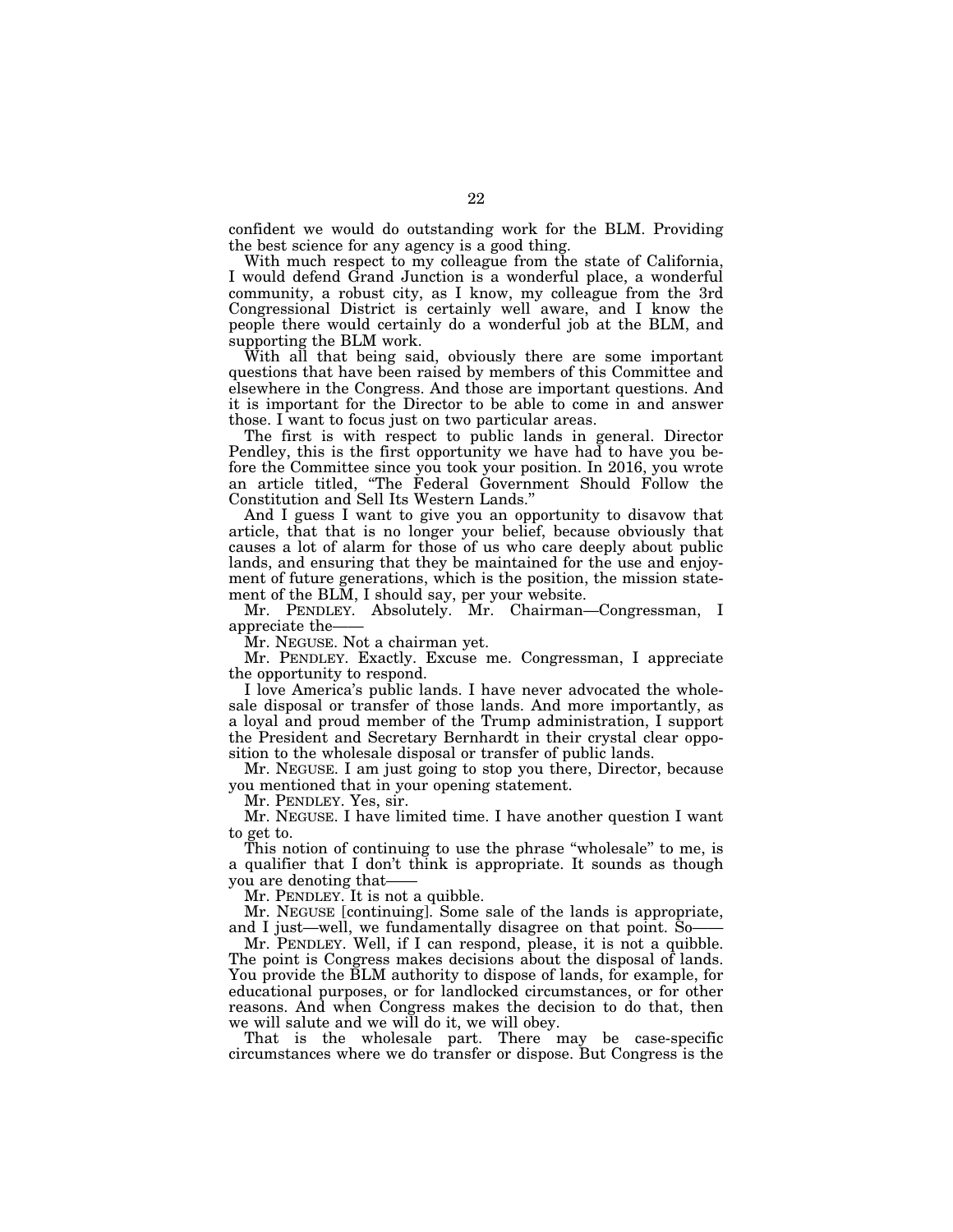boss under the property clause, and it will tell us when we can do that, sir.

Mr. NEGUSE. I appreciate that. Thank you, sir. To that point, there was an article, I believe, earlier this week in E&E— Representative Cox referenced it. The title was, ''BLM staffers rip relocation plans in closed-door meeting.'' I want to ask you about the piece of the article referencing congressional oversight. And there is an exchange in this article. I will just quote from it:

Pendley also referenced \$5.6 million that Congress appropriated in the current budget cycle for the relocation. ''It's there, and we intend to utilize it, believing that that will be sufficient, and we are confident that Congress will provide additional funding as the process advances in the months ahead,'' he said.

That answer seemed to rile employees, one of whom said that she understands Congress holds the ''power of the purse strings,'' and that employees need more than assurances from Pendley, ''that the secretary believes, or the secretary is confident'' Congress will fund the relocation.

Here is why it matters. Here is why I am referencing this. You mentioned a few times that you are a ''loyal member of the Trump administration.''

Mr. PENDLEY. Yes.

Mr. NEGUSE. And, obviously, right now we are enmeshed in this Congress in a very big debate about the Administration's ongoing efforts to steal money from military appropriations and defense projects very important to the state of Colorado, to use those to build a border wall. And I just hope that you understand and the BLM understands, for those who support this move and for those who don't, that the Congress has a role to play.

And it is going to be important for the BLM to work in tandem with the Appropriations Subcommittee Chair, Representative McCollum, as well as the chair of the authorizing committee that is Mr. Grijalva, as you move forward with this plan.

So, I just want to make sure we reiterate that. I am happy to give you a chance to respond, although I see my time has expired. Mr. PENDLEY. May I respond, Mr. Chairman?

The CHAIRMAN. Please.

Mr. PENDLEY. Thank you very much. I get it. We understand. And that is why we are here, because we believe that we can persuade you, the Committee and Congress, that this makes sense, that it makes sense for the American people, it makes sense for the Bureau of Land Management and its employees.

And we know, at the end of the day, you hold the purse strings. And we understand that. But I was asked by that employee to speculate on what might happen. I knew two things. One, that Congress had decided to give us \$5.6, and the Secretary made a decision to utilize that to move. So, we are on with the march.

And we are hoping to be persuasive that this makes a tremendous amount of sense. It will benefit economically in the long run, but it will be more than just economically beneficial. It will make for the wise use of our natural resources.

Mr. NEGUSE. Thank you.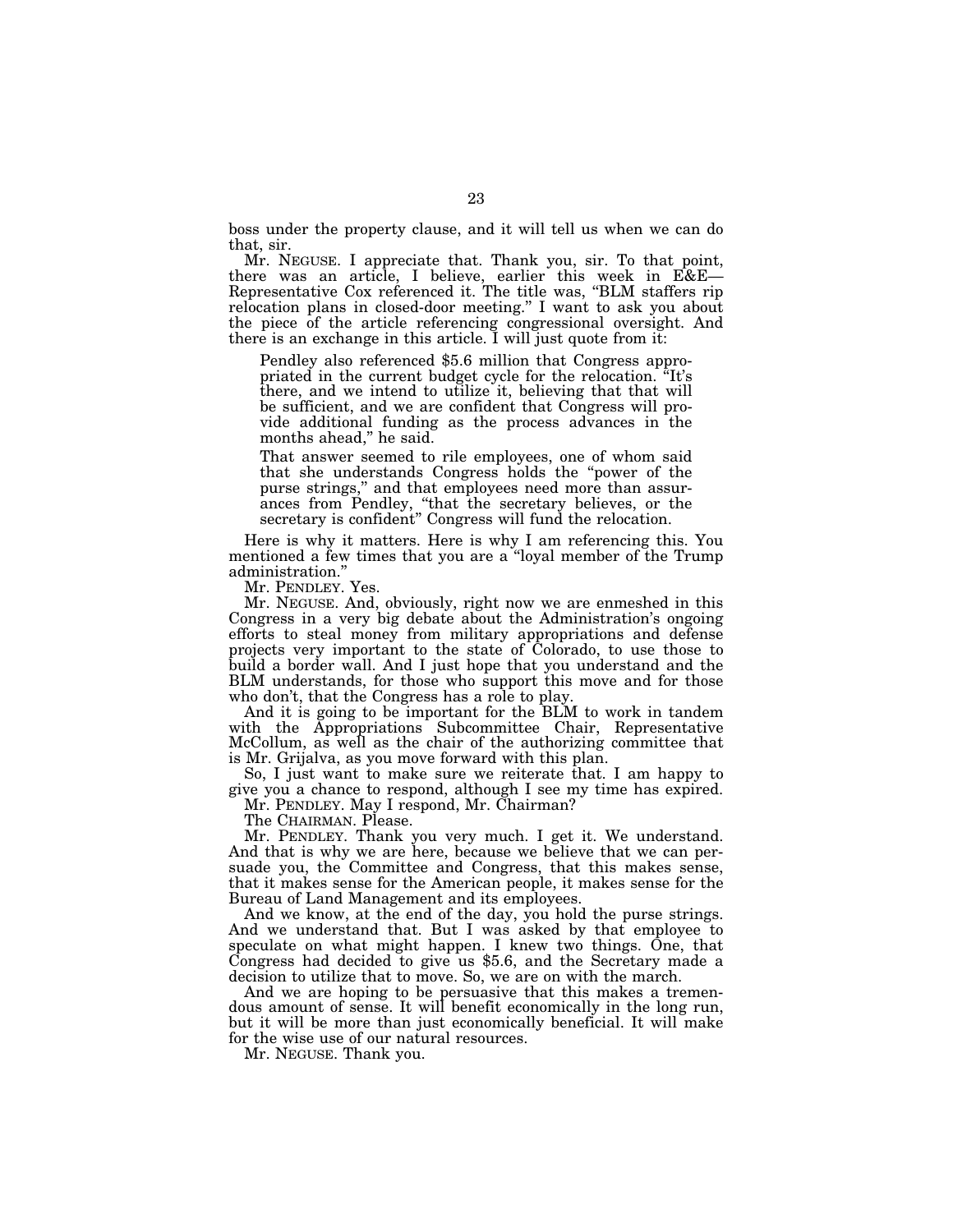Mr. PENDLEY. Thank you, Mr. Chairman.

Mr. BISHOP. Thank you for being here. I want to welcome Mr. Tipton back with us again. It is good to have you here. How come we put him down in the beginner seats?

[Laughter.]

The CHAIRMAN. He volunteered.

Mr. BISHOP. You could sit with the real people if you wanted to. Thank you. OK. Yes, I have your back, that's for sure.

Mr. Pendley, thank you for being here. Let me go through some of the blinding, obvious questions very quickly again.

There are those who are still saying that if this move takes place, there are those who will lose a seat at the table. I am supposed to ask you is that a bogus claim, but I am going to ask you why is that such a silly bogus claim?

Mr. PENDLEY. Well, I don't know who could possibly lose a seat at the table. I think this is a win-win, all around. I think it is a win for our people in the field, who will have our best experts coming to the field to provide leadership, guidance, supervision, and to train our next group of leaders.

I think people who remain here in Washington, DC will have a proximity to the Secretary of the Interior and the Deputy Secretary that is unprecedented in the history of the Bureau.

Mr. BISHOP. So, let me help you out with this.

Mr. PENDLEY. Thank you, I am sorry.

Mr. BISHOP. What you are saying is you don't have to actually be in point X to make decisions that are wise, as long as you understand the areas in which you are talking about. So, if we have the Center for Disease Control in Atlanta, have the firefighters in Boise, they can still function just as well.

And if, indeed, one believes in the principle of propinquity—first of all, you are down by Nats Stadium, right, which is certainly a hell of a lot better than going back to the Interior Department. You should probably stay there. But I understand that is going to be really expensive property down there. And what remains after this transfer would be moved back here with the rest of the Department. So, if you actually believe in the rule of propinquity, you actually—it is a win-win situation from that.

Mr. PENDLEY. Well, we have a deadline. It seems a long way away, December 31, 2020, but it is soon. And we have to make plans about how to use that—what to do with those employees. And our plan is to put them in the main Interior building, and the others we are going to put in the field so they can better serve the American public.

Mr. BISHOP. At least stay there through the play-offs. That is a wise thing to do at the same process.

Mr. PENDLEY. Thank you.

Mr. BISHOP. Let me come back with some of the other things that we have talked about.

We have brought up how much it costs to fly from Grand Junction. I am assuming there were other factors when you came up with a decision that dealt with the cost of each area—you also include the cost of housing, cost of living, school element, where it would be possible. Did you consider all of those factors, not simply the price of an airline ticket?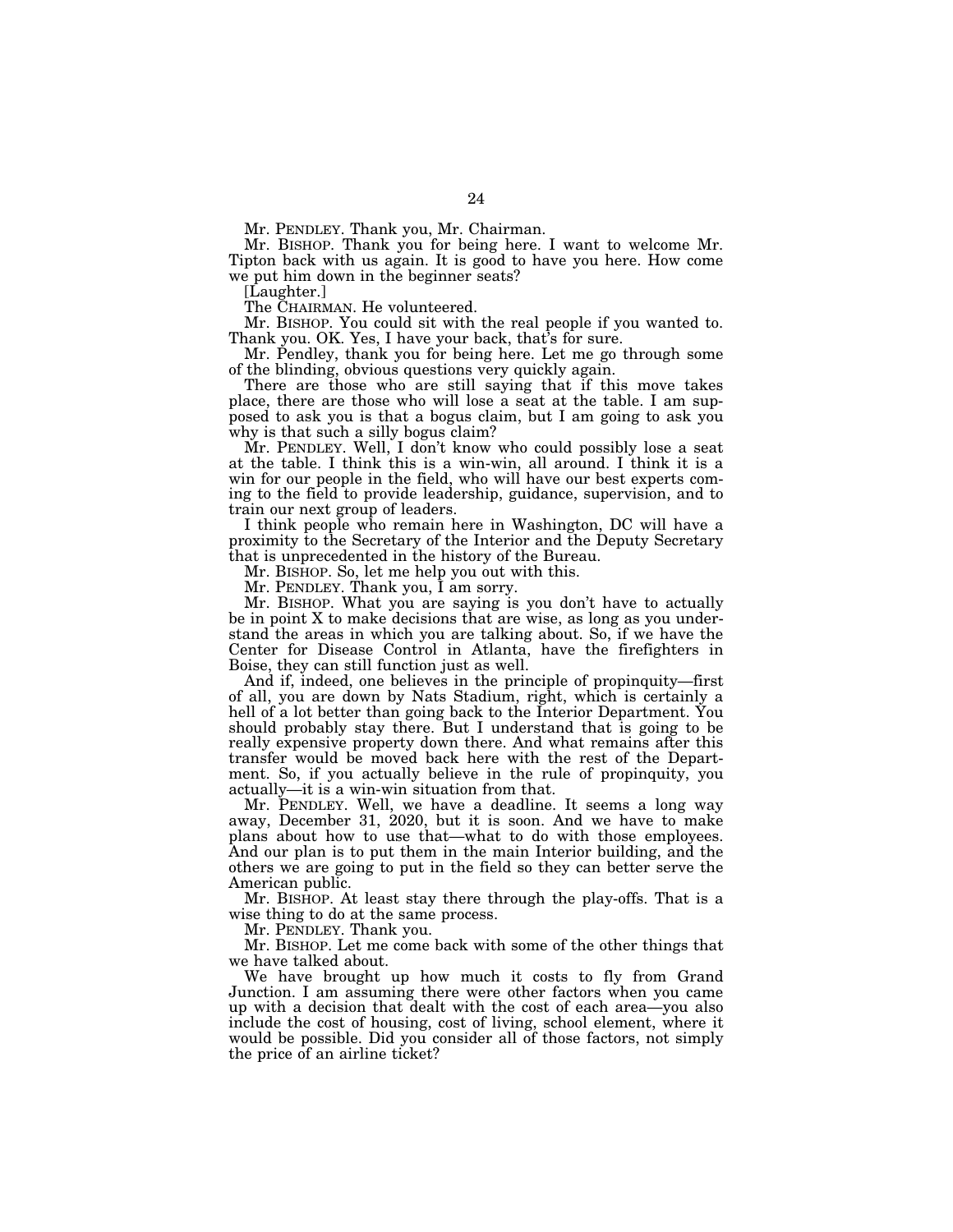Mr. PENDLEY. I am advised all of those factors were considered. I will tell you what we are looking at right now with regard to cost per square foot, we are looking at between \$28 and \$30 per square foot for our new headquarters in Grand Junction, Colorado. We are paying \$50 or more per square foot at our M Street location.

Even if we could obtain that—and that is our calculation for the main Interior building, as well—we will have to build out with regard to some of our locations in Reno, Carson City, Salt Lake City, Santa Fe, or Albuquerque. But there we are looking at costs between \$14 and \$20 or \$8 or \$30 a square foot. So, it is much more economic to be there. It is a lower cost of living. Our dollars go further and our people are close to the resources.

Mr. BISHOP. All right. And one of the things I think we have forgotten in this entire discussion is that you are not just moving everything to Grand Junction. I appreciate you taking all those factors into consideration. You still should have been in Utah. But Grand Junction is not necessarily where everyone is going to go.

Mr. PENDLEY. Absolutely.

Mr. BISHOP. We are also moving people to New Mexico. You are moving people to Arizona, to Nevada, over to Utah, up to Idaho, where their function can be better enhanced by being in those particular areas. So, this is not just a wholesale move from that stadium to Grand Junction. You are covering the entire West, and you are going to allow a greater expertise and a greater experience throughout the entire area in which you find BLM lands. Right?

Mr. PENDLEY. That is absolutely the case. We have 74 people going to various state offices to perform state office functions. We have 222 people going to state offices to perform headquarters functions. Nearly every—well, not nearly—every Western state will benefit from the infusion of experts.

Mr. BISHOP. We all will benefit, and I appreciate that.

Mr. PENDLEY. Yes, sir.

Mr. BISHOP. Just don't send ours to Salt Lake. That is the only thing you have to remember.

Let me go with one other thing here, too. In addition to all of that stuff—I am sorry, that was my ad—historically what we are doing is trying to understand how land—if you really care about your land, you have to take care of it.

In the 1860s, historically, we started the Homesteading Act. And I am quoting from Dr. Nelson, University of Maryland, now, who has done a lot of studies as far as the history of land management and land decisions. Almost all of those homesteading acts—I think the last one was like 1912, 1916—that were attempted failed. And in his analysis it failed for one reason: the people making decisions on those lands lived thousands of miles away from the land in which they were trying to adjudicate.

That is what you are trying to say in here, is the land is out in the West, not just in Nevada, but it is in the entire West. Moving people closer to that will make a better decision. And we have historical evidence of doing that. Did you want to say something, I'm over, but so is everybody-

Mr. PENDLEY. Absolutely. If the Chairman will allow, my response is simply we want to be a good neighbor, and we cannot be a good neighbor if we are not first a neighbor. So, we need our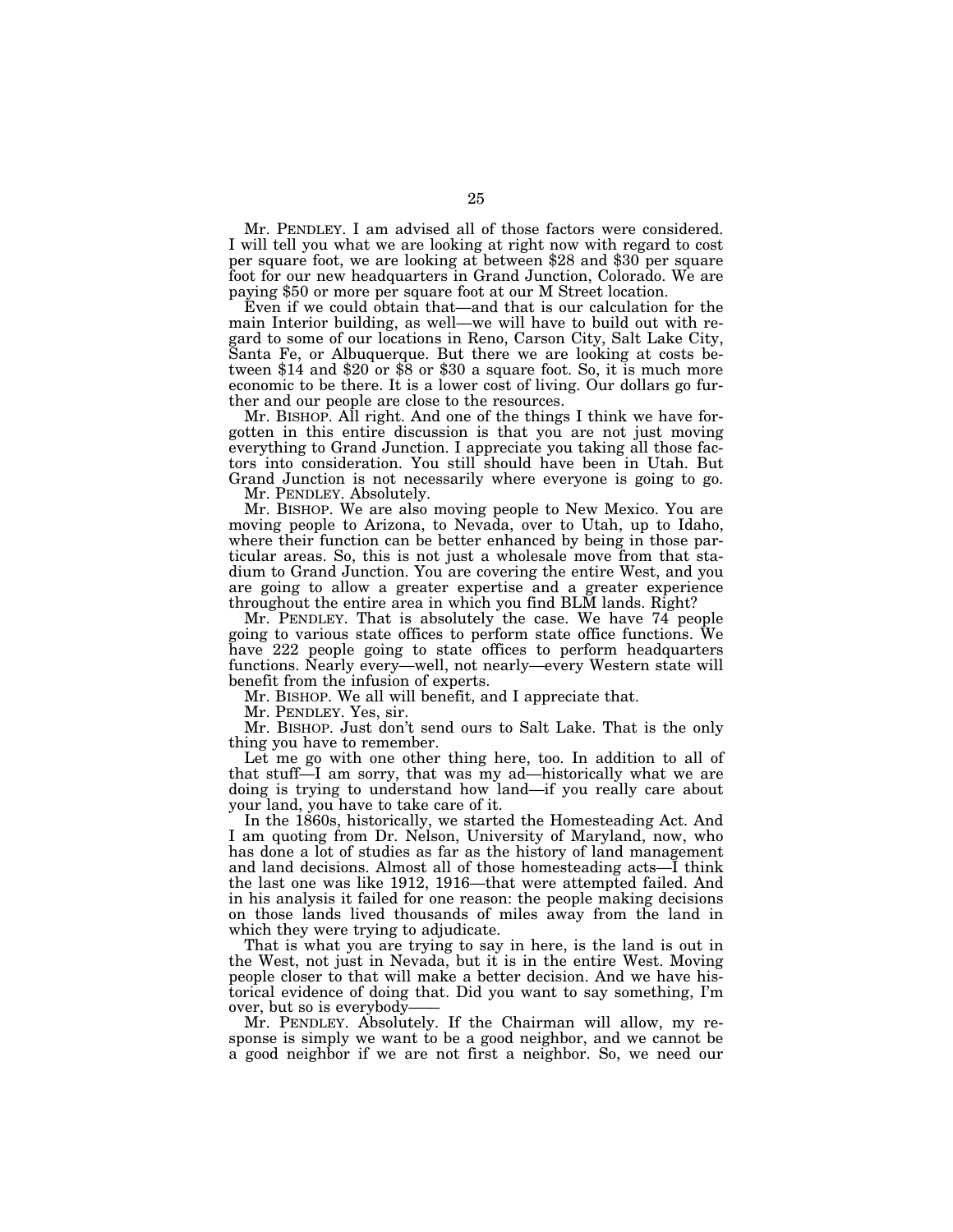employees to be neighbors so they can be good neighbors, and serve our communities, our states in the West, but also serve the American people.

Mr. BISHOP. Thank you. I appreciate your being here. I appreciate your answers. And somebody else is going to have to ask you about consultation.

Mr. PENDLEY. Thank you.

The CHAIRMAN. Mr. Hice.

Dr. HICE. Thank you very much for being here today, Mr. Pendley. And, listen, I very much appreciate this Administration's efforts to drain the swamp, and to help push as much of the Federal workforce outside the DC Beltway. I think this is a great idea.

And Mr. Chairman, I appreciate us having this hearing today to discuss this.

You have stated that, in your opinion, relocating BLM leadership closer to the activities and states will provide a greater understanding of the needs on the ground in those various states and regions, and facilitate, as a result, more meaningful policies.

I would like to go further on the discussion that has already been taking place. How will the American people themselves be able to visualize and experience how Americans are going to be better served if the leadership and the resources are moved closer to the actual places that are impacted and involved with BLM?

Mr. PENDLEY. Congressman, I think one of the ways is better decision making earlier in the process. None of us like the logjam that we have seen, for example, with the National Environmental Policy Act, where we have endless litigation, and it makes it difficult for rubber to hit the road, and whether we are doing a recreational project, or grazing renewal, or oil and gas operations, whatever we are doing. They get bogged down.

And one of the things the Secretary has done is forced those decisions out into the field with Secretarial Order 3355 to shorten our NEPA process and get it done right. And one of the ways we can most effectively do that is having our top people in the field—to have them close to the resource, to have them making decisions not based on paper or photographs or maps, but actually being on the ground.

We are going to have early problem solving. We are going to understand the Western communities. We are going to have more frequent and meaningful conversations with our stakeholders. And I think it is going to inform our decision-making process. The beneficiary will be the American people, because whatever decisions we are making, whether it is a recreational issue, or logging issue, a mining issue, or land transfer as ordered by Congress, we are going to do it more expeditiously, we are going to do it with local input, and we are going to get the decision made more promptly.

Dr. HICE. So, the policy side of things will be beneficial.

I would like to go a little bit further on where Chairman Bishop, Ranking Member, was just talking, and some of the savings to the American taxpayer, as well. Obviously, I would think this would be a significant savings in multiple ways to the American taxpayer. But you mentioned where the BLM is currently located on M Street. Did I hear you correctly? It is \$50 per square foot?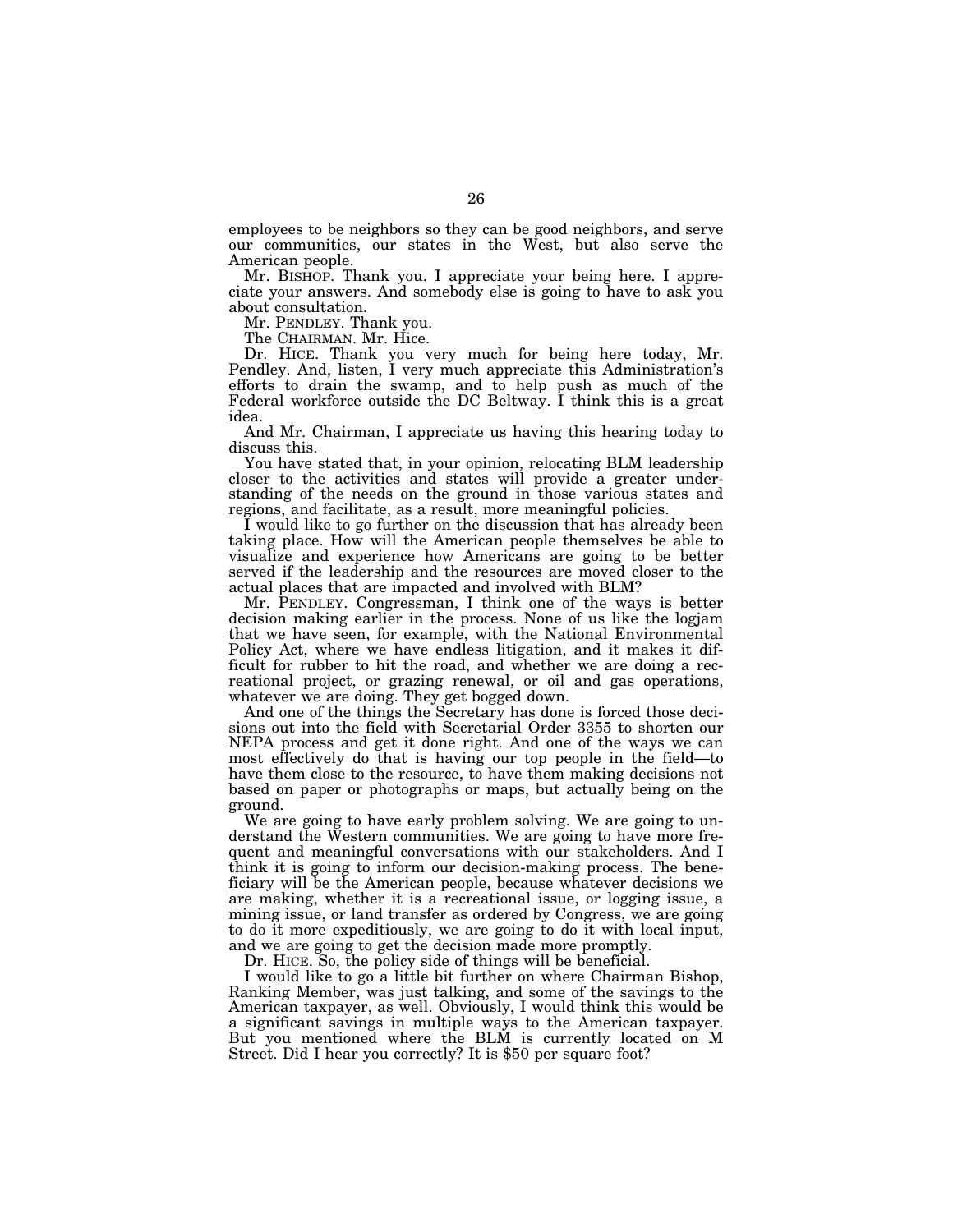Mr. PENDLEY. It is \$50. That is what we are being told-

Dr. HICE. Fifty dollars?

Mr. PENDLEY. And it is going to be north of \$50 a square foot. We are paying \$4 million a year for that space.

Dr. HICE. All right. That is what I wanted to get to.

Mr. PENDLEY. Yes, sir.

Dr. HICE. Some of the totals. So, \$4 million where you currently are, and in Colorado it would be—did you say \$38?

Mr. PENDLEY. We are looking at \$28 to \$30, sir.

Dr. HICE. Twenty-eight to thirty?

Mr. PENDLEY. Twenty-eight to thirty dollars per square foot. Yes, sir.

Dr. HICE. So, what would that total be?

Mr. PENDLEY. Well, we are looking at 10,000 square feet. We are looking at \$280,000 to \$300,000 for—we are not going to have 350 people there. Right now we are going to have 27 people there.

But still, again, it is going to be a substantial savings per person. We are also going to save on locality pay, the extra costs we pay employees when they are in a high cost of living location. We are also going to save significantly on travel. We are going to have shorter trips. We are going to make more efficient trips. I think we are going to find people making shorter trips and even drives, operating in the same time zone.

And, of course, as one of the Members has already stated, we are in a new technological world. We don't have to be just down the hall from somebody to be in full communication with them. What we need to do, though, is we need to be on the ground with those resources.

Dr. HICE. Excellent. And I think that is an extremely great point, and a lot of benefit to the taxpayer.

Last question, and I will let you wrap up with this. Going with the consultation with local partners, what has taken place, and what is the attitude of the locals?

Mr. PENDLEY. I have not been able to be out west as often as I want, but I will tell you what the Secretary's response is, and what Joe Balash, when he was here, and also our Deputy Assistant Secretary Casey Hammond's response is. Each one of them says, ''Every time I go out west and meet with local leaders, they say, 'We are so thankful that you are sending your folks out here, that you are going to have an increased presence.'"

I will tell you consistently what we have heard—and I know you have heard it, because you oversee what we do—and that is we don't have the resources and the people we need in our state, district, and field offices. We are going to put them there.

Dr. HICE. Thank you very much.

The CHAIRMAN. Ms. DeGette.

Ms. DEGETTE. Thank you so much, Mr. Chairman.

Mr. Pendley, welcome. You had a majority of our Colorado Congressional Delegation here this morning. And I think we could all agree on a bipartisan basis, and we would agree with you, any day in Colorado is a better day than when we have to be here. I think all four of us agree with that.

And I also agree with you that you really need to see what is on the ground when you are dealing with Western land management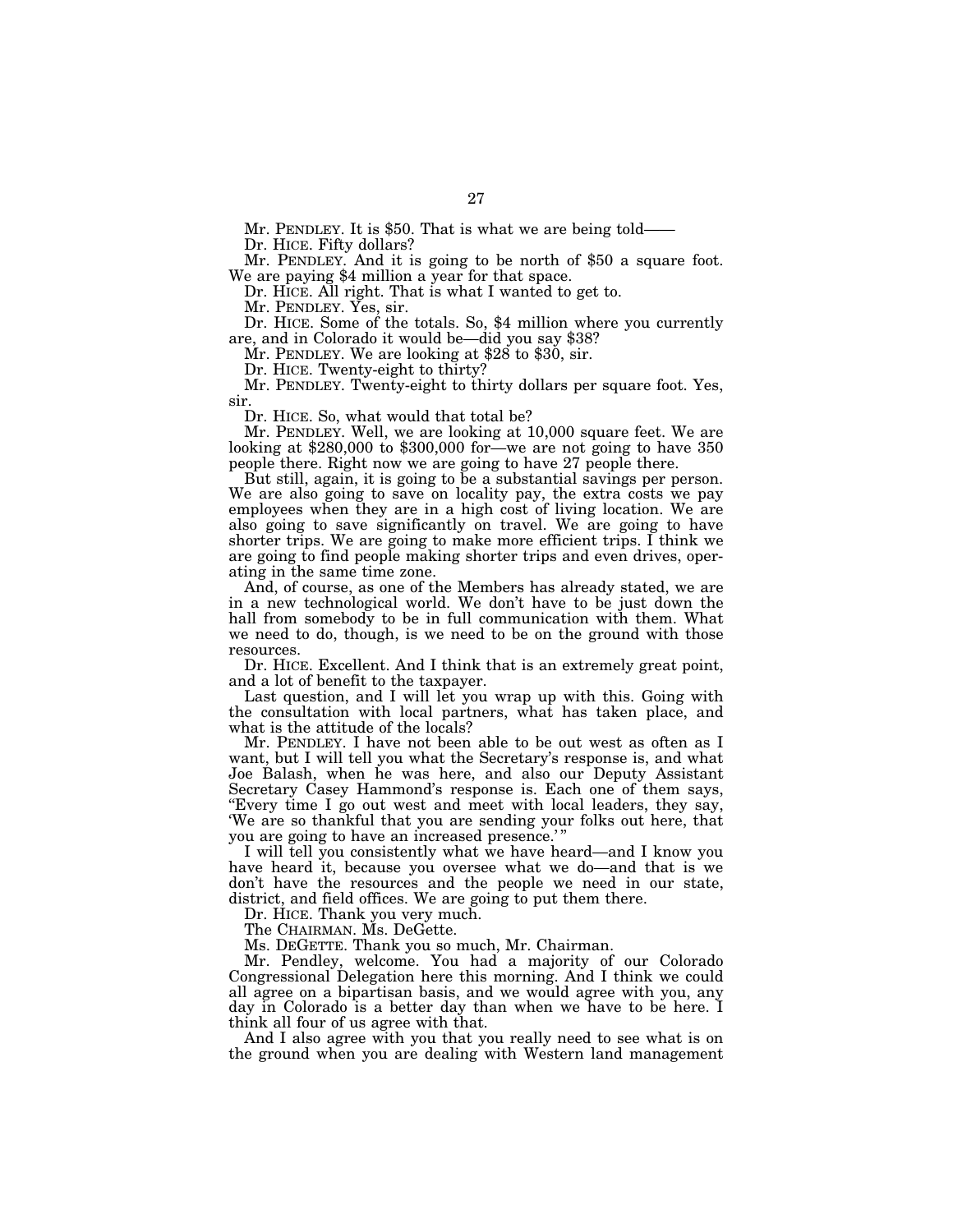issues. And that is why you probably know I have a wilderness bill for Colorado that we are looking at this fall in this Committee, which has a number of BLM wilderness study areas and others that we are thinking about making permanent.

And I do want to commend the BLM, which has been working with us quite well on map development and so on. And that really goes to the questions I wanted to ask you about the BLM staffing, because it is one thing to move the BLM to Grand Junction, Colorado. And being from Denver, I will say the only thing I disagreed with was when Mr. Gosar said big cities were corrupt and little cities weren't, because I don't agree with that. I think every place in Colorado is wonderful.

But my question is just moving the office to Grand Junction is not necessarily going to solve some of the staffing issues. I want to ask you about that. Recently, it was reported that there are 323 positions at the BLM theoretically being moved to the Western states. But right now there are only 177 staff in those positions. They haven't been filled.

Mr. PENDLEY. That is correct.

Ms. DEGETTE. And in addition, the BLM estimates that at least 45 of those 177 positions will either retire or leave the Agency for other jobs because they don't want to have to move, which, I certainly don't understand that.

So, in the meantime, I was in Mr. Tipton's hometown of Cortez over the August recess, looking at some of my wilderness areas and working with the Tres Rios BLM office down there. They are also short-staffed. They have an Acting Director down there. They have many staff vacancies. And they were not really able to—I mean, they worked hard to help support my visit down there, but they didn't have a lot of the information that having a steady, long-term staff down there would have had. So, I am not sure moving the headquarters solves these problems.

And, as you know, having been a lawyer, there are a lot of issues that the BLM staff in these regional offices need to address: development of oil and gas and mineral leases in BLM lands; recreation plans, especially in places like Colorado, but throughout the West.

So, I am wondering if you can tell me—that is a longer question than I usually ask. But what I would like to hear from you is: (1) How do you think that simply moving the office to Grand Junction and other points in the West will solve these staffing problems? And, (2) What is the BLM's longer-term plan for filling these positions with qualified personnel?

Mr. PENDLEY. Absolutely, great questions. And I don't want to conflate things. The move to Grand Junction with our headquarters and the 27 slots that are allocated there is one thing. The other part of that is the 222 that are going to be relocated from the headquarters through the various state offices to perform headquarters functions, and then the 74 that are going to be allocated at the state office to do state office functions.

Ms. DEGETTE. That is great, but that still doesn't fill the vacancies throughout the Agency, not just at the headquarters level.

Mr. PENDLEY. Exactly. I totally understand. And part of the problem is simply that we have not been able to staff up, because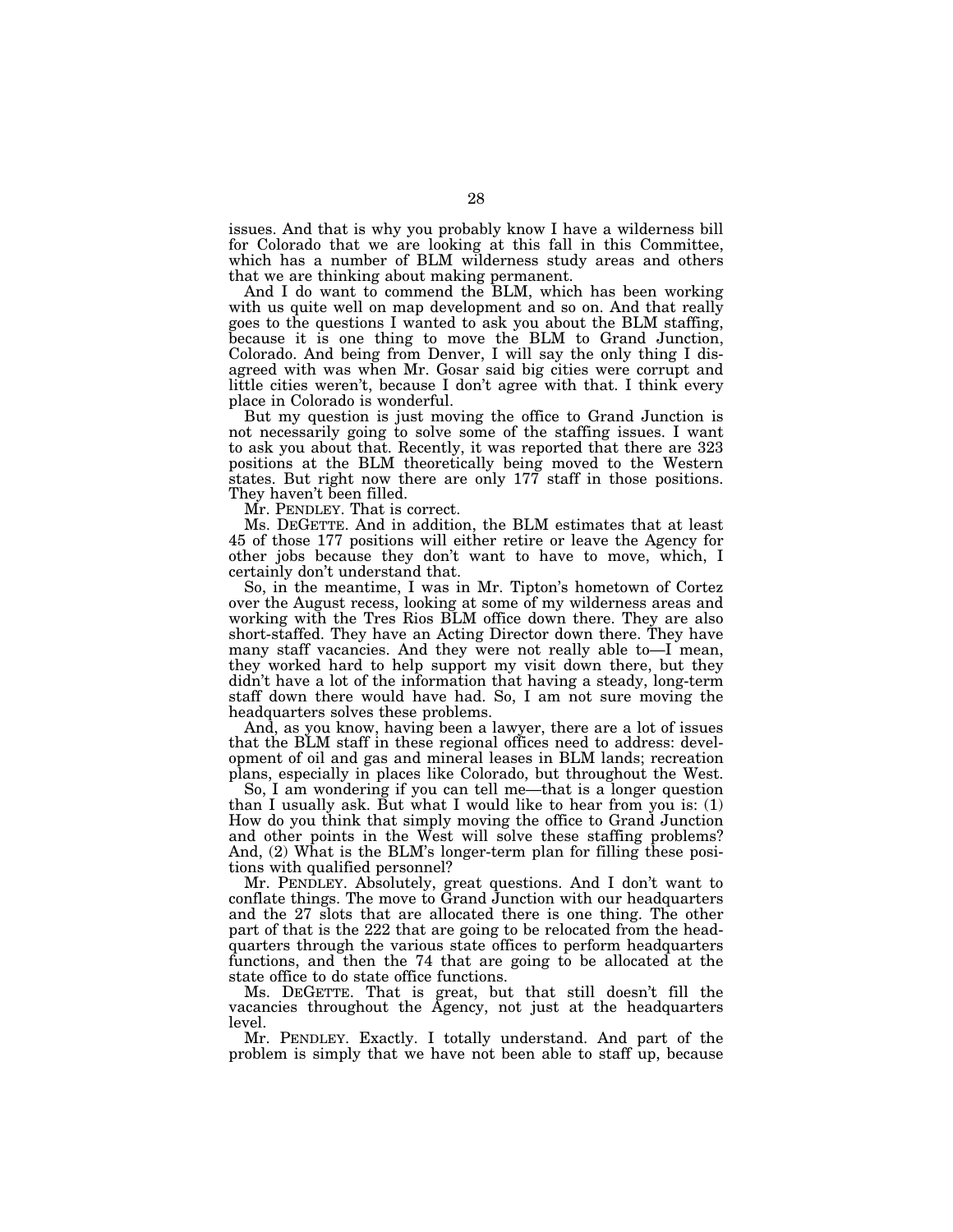we are trying to staff up in Washington, and we need to be able to fill those slots. And I think offering people an opportunity to live in and work in the West will overcome a part of those problems.

Ms. DEGETTE. Well, actually, though, 45 of those 177 people you have now, they said they are not going to move to the West.

Mr. PENDLEY. All right-

Ms. DEGETTE. Do you have people in the West who are qualified, who say they are going to take that job?

Mr. PENDLEY. If I could slightly correct that statement, that is an estimate that our policy, budget, and management people made calculating that typically 25 percent-

Ms. DEGETTE. Did they find 25 percent that want to go there? Mr. PENDLEY. No, no, it is simply a rough calculation. We have to make some numbers, we are going to try to get a number to provide Congress. What is our PECS going to——

Ms. DEGETTE. I understand. Did they get the number on the other side of how many more people would want to come in? Do you have that number?

Mr. PENDLEY. I don't have that number.

Ms. DEGETTE. Thank you very much.

Mr. PENDLEY. Yes, ma'am.

The CHAIRMAN. Thank you very much.

Mr. Curtis.

Mr. CURTIS. Thank you, Mr. Chairman. I am from Utah's 3rd Congressional District, and I have always imagined that we were BLM's favorite district until this recent decision.

[Laughter.]

Mr. CURTIS. And now I am content to say I am your second favorite district.

Mr. BISHOP. Third.

[Laughter.]

Mr. CURTIS. This is my time.

[Laughter.]

Mr. CURTIS. Interestingly, my district is only 33 minutes away from Grand Junction in Utah.

Mr. PENDLEY. Awesome.

Mr. CURTIS. The furthest part of my district is 5 hours away from Grand Junction. So, you can imagine, although we would love to have it in Utah, the pleasure of my counties down in that part of my district to learn of your decision.

I was recently down in that part of my district, and every time I am there I consistently hear, ''We love our BLM agents on the ground, and we are really frustrated with those 2,000 miles away.'' It is just this repeated theme. There is a sense that they don't understand what they are dealing with, and the decisions that they are making, how they impact them. So, this decision is met with great pleasure throughout my district. They are really excited to have you there, looking forward to having those making decisions right there, near them in their daily lives.

And I would like to mention two things, just quickly. One of them is likely on your radar and one would not be. The Emery County public lands bill recently passed with the large lands package this year requires a ton of work from BLM, and I just want to thank your good people for the work they have done, and get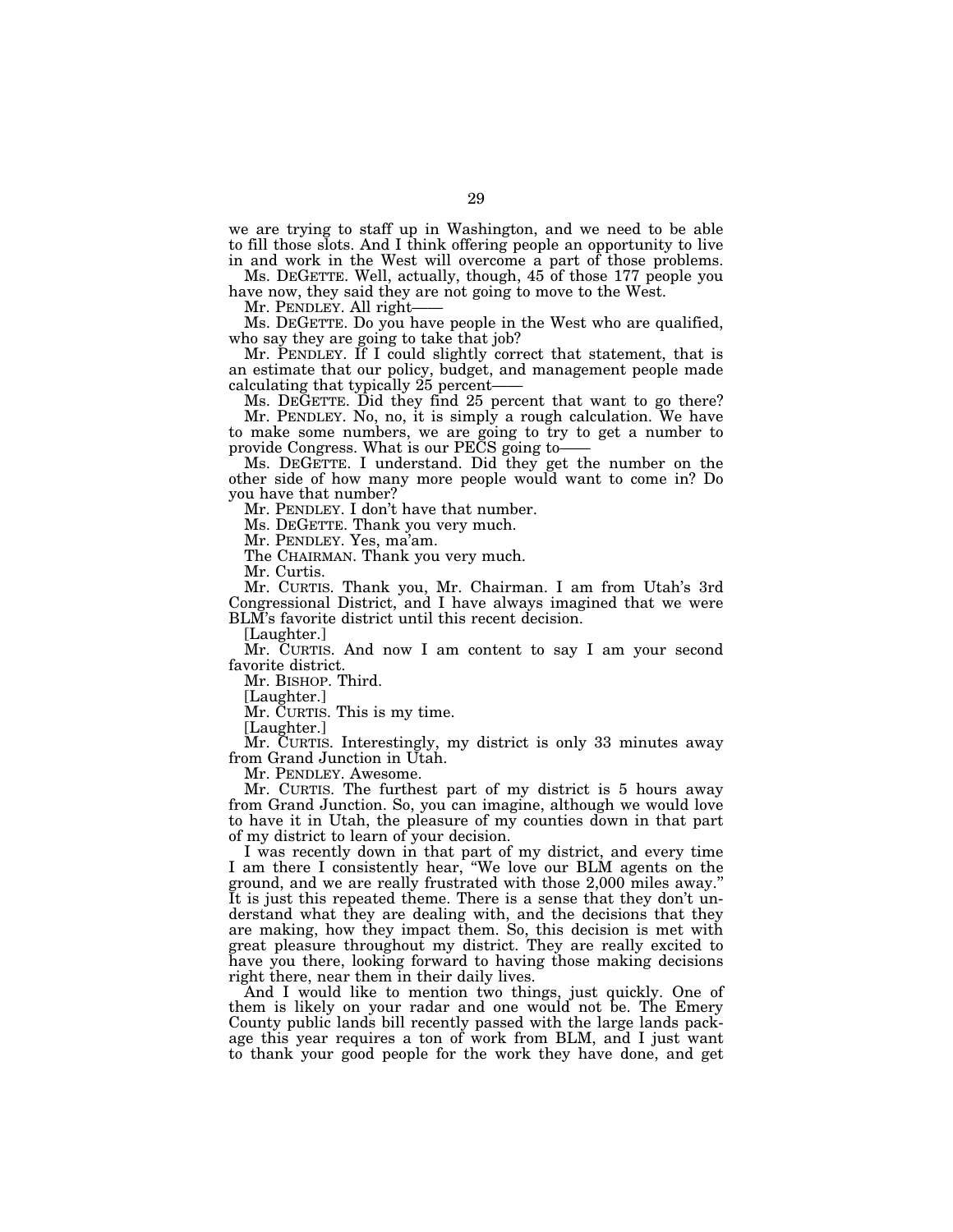that on your radar. A lot of work still needs to be done on the ground there.

Mr. PENDLEY. Yes.

Mr. CURTIS. And the second thing is—this is a small thing here in Washington, but, here again, a very large thing back in the district. During my visit, I visited a canyon called Nine Mile Canyon. It is full of antiquities from the Fremont Indians. Unbelievable treasures throughout that canyon. They have been working for years with BLM to get signage in that canyon, and have been unsuccessful simply because of lack of resources. So, I wanted to get that on your radar, so we could follow up with your staff, and see if there is any chance that we could expedite that.

Mr. PENDLEY. Thank you.

Mr. CURTIS. And with that, I have no more questions, but I would like to yield to my colleague from Utah, Mr. Bishop.

Mr. BISHOP. Thank you, Mr. Curtis, I appreciate that. And I realized you share the border with that part of Colorado. And it is a great area.

Mr. Pendley, I would like to ask one question, simply because one of the attorneys wrote testimony in here saying there were no consultations with Native Americans. Is that accurate?

Mr. PENDLEY. I do not believe it is accurate. I am advised that we did engage in consultation with tribal leaders with regard to a multiple set of issues, especially, for example, the unified region decision that was made, and the recommendation from tribal leaders, the BIA, the Bureau of Indian Education, and our special trustee.

And I know for a fact that, because of our on-the-ground activities in working with tribes through the—for example, these tribal energy resource agreements—and I am not just focusing on energy issues, but simply that is a big issue for many of the tribes. It was an issue for this Congress—that they need our on-the-ground ability to help them out on those issues. And having people there in the West, and not here in Washington, is the solution, in my view.

Mr. BISHOP. Thank you. And I would like to introduce for the record also the letter that Assistant Secretary Sweeney sent to Mr. Grijalva explaining what the process was. And indeed, there were 11 formal consultation sessions, and an additional 7 listening sessions.

I know some people have said that that is not the proper type of consultation, which is a word—I don't know if anywhere is actually defined of what ''proper'' is. But do you think 11 formal consultations, 7 additional listening sessions, having the transcript of all of those for public comment, and then the feedback that you got from indigenous and digital views—do you think you actually did due diligence in going through this consultation process?

Mr. PENDLEY. Absolutely.

Mr. BISHOP. I think I do, too, and so does the letter that was sent there. So, if I could have this put in the record.

The CHAIRMAN. Without objection.

Mr. BISHOP. Thank you. And thank you once again for your indulgence. I will yield back.

The CHAIRMAN. Thank you.

Mr. Tonko.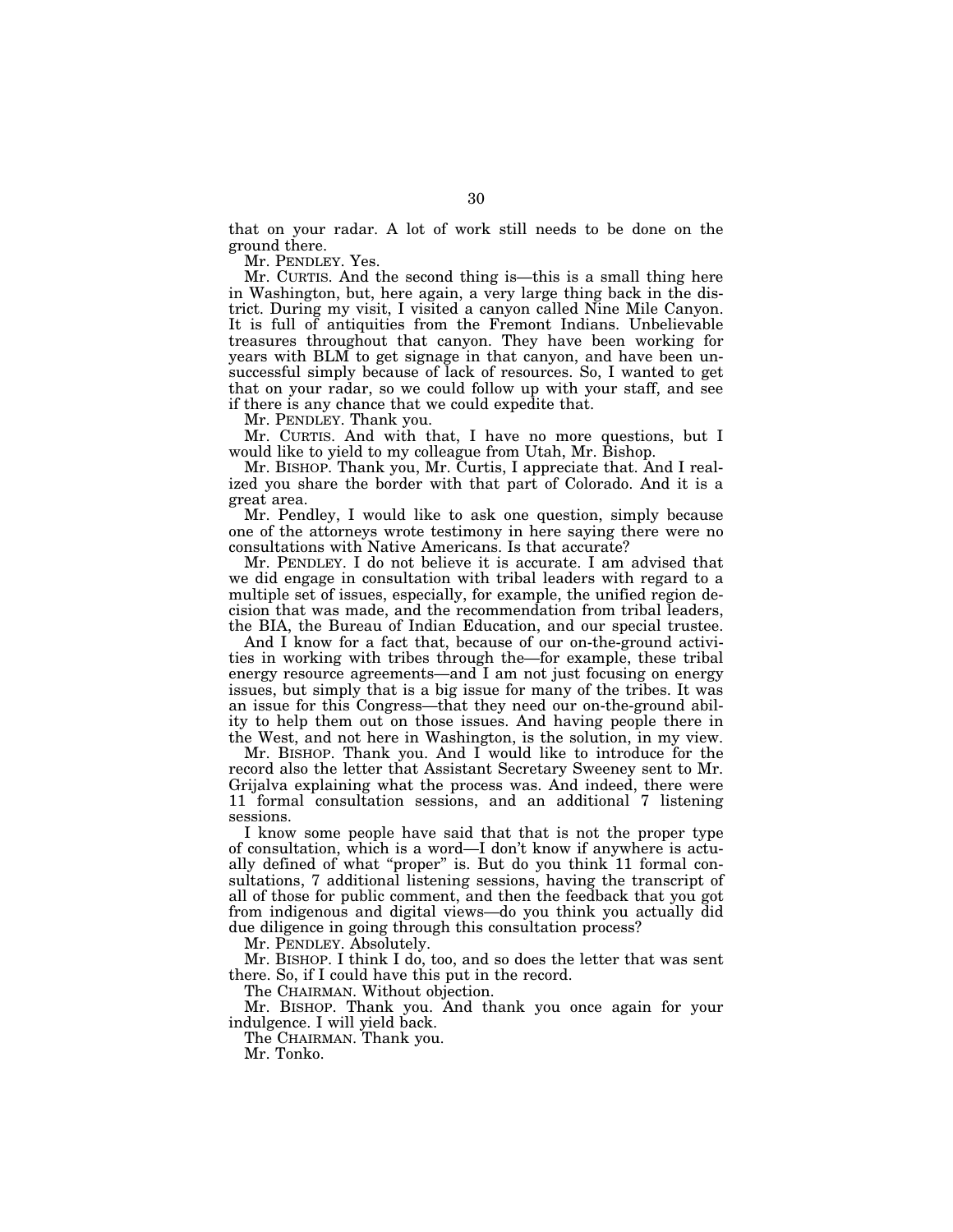Mr. TONKO. Thank you, Mr. Chair, and thank you to our witnesses for being in attendance here today.

I am deeply concerned with the Department of the Interior's proposal for the reorganization and relocation of the Bureau of Land Management headquarters from Washington, DC to Grand Junction, Colorado. To me, this proposal seems to be a continuation of the Trump administration's effort to drain the swamp, which oftentimes becomes adding to the alligators, which, in reality, is an attempt to push out career employees and weaken Federal agencies. This is a dangerous move, one that not only disrespects Federal employees and their dedication to public service, but also threatens to rid Federal agencies of institutional knowledge and devoted civil servants.

This proposal has not taken into account external or internal stakeholders. Agency personnel have not been consulted, and were only given notice of this proposal when it was released to the public. Winning political points should never take precedence in decision making over working toward the mission of the protection of our Federal public lands and our service to the American people. These decisions must be fully examined, since any detrimental effect will be felt for years and possibly generations to come.

So, Acting Director Pendley, one of DOI's rationales for this reorganization is to enhance coordination with partners and stakeholders. What evidence or analysis do you have that shows that spreading headquarters staff and teams across 12 offices will improve coordination?

Mr. PENDLEY. What we hear consistently from Members of Congress, governors, Western leaders, stakeholders, our partners in the field is simply that we don't have the staffing we need in the field offices and the state offices to be responsive and to understand fully their problems and their concerns. And we are being responsive to that by putting our best experts in the field so they can join with the people who are already there to make better decisions earlier in the process in a more timely way.

Mr. TONKO. But how is that—I hear the effort to put people on the ground in certain regions and understand the benefit of that. But how is that enhancing coordination? It seems to me you have more locations, so the coordination effort becomes even more difficult.

Mr. PENDLEY. Well, having our employees two time zones closer reduces the geographic barriers that we have right now, because they are in the Mountain West, they are in the Western states. They are available to the stakeholders and the shareholders and the various constituents and partners that we have. They are a short flight away, or they are a drive away. They are available for those consultations.

I think we are going to have more frequent and meaningful conversations. I think our leaders will have a better understanding of Western communities. And I sincerely believe we are going to have earlier decision making and problem solving earlier in the process, instead of it getting all the way back to Washington, over to M Street or at headquarters. Those problems would have been solved by on-the-ground experienced—with our experts from Washington, DC. I sincerely believe this will strengthen the Agency.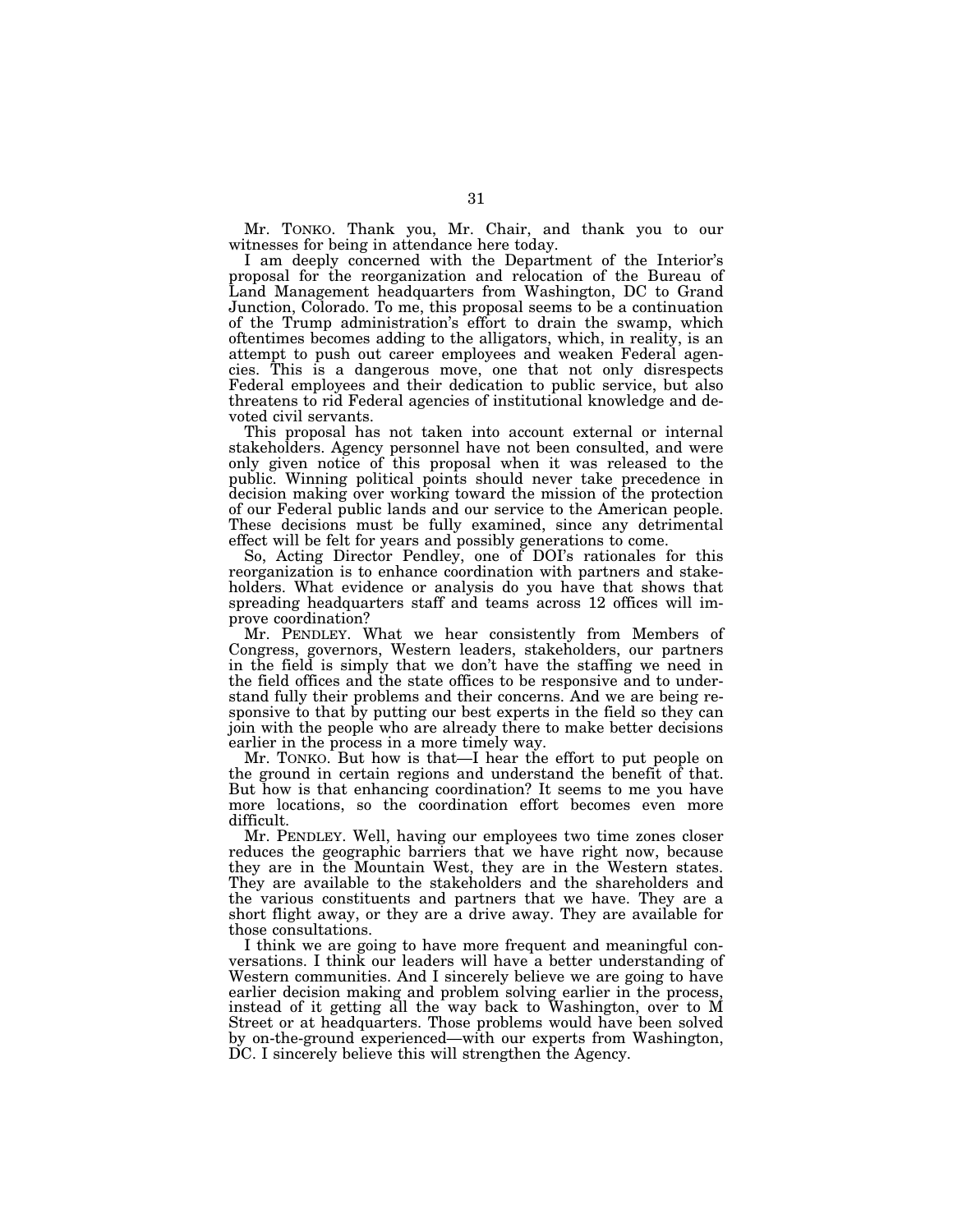I must say I have been mightily impressed with the career people that I work with. They have been tremendous—and I am speaking on substantive issues. I am not talking relocation here. But on substantive issues, whether it is energy, or recreation, or donations to the Department, or, for example, trying to apprehend people shooting burros in the California desert, I have been mightily impressed with the professionalism, the expertise, the knowledge, and the responsiveness of the career people who work for the Bureau of Land Management. I could not be more pleased with their work and their performance. I don't want to lose a single one of them.

And that is my effort. I am not trying to drain the swamp, I am trying to make it more possible for them to do their job.

Mr. TONKO. Well, I agree with you, and I do understand their professionalism, and I do respect it. And I don't want it to be disrespected, or to have morale deflated. So, I would like to direct your attention to the screens for some graphics that I think demonstrate the enhanced coordination.

[Slide.]

Mr. TONKO. Are you concerned that there are only four states with direct flights to Grand Junction?

Mr. PENDLEY. No, sir.

Mr. TONKO. Well, let these slides speak for themselves. How is that enhanced coordination for folks from the other 39 states who could previously fly direct to DC and meet with staff?

Mr. PENDLEY. Well, I think many of them will not necessarily be going to Grand Junction. They will be going to other state offices. We are going to put 222 people—we are going to put another 74 people in these state offices, and those are the people that folks will be visiting.

What we are sending to Grand Junction right now is our headquarters, 27 people. I think there will be need to come and see the Director there, the Deputy Director for operations there. But I think most of the people are going to want to travel to a state office and sit down with an Assistant Director for a specific area, be it recreation, be it energy, be it wild horse and burros.

Mr. TONKO. Well, I still think my concerns for coordination have not been responded to. And with that, Mr. Chairman, I think I have exhausted my time, so I will yield back.

The CHAIRMAN. Thank you.

Mr. Hern.

Mr. HERN. Thank you, Mr. Chairman.

Mr. Pendley, thank you so much for being here today and testifying. As a steward of taxpayer dollars, I think that people who live on the land, live around the land have a lot more credibility, and will be a more responsible government employee, in the sense that they will be able to relate very closely with those folks in these field offices that you are talking about.

It concerns me. I have heard kind of mixed comments from my colleagues across the aisle today, some commending the move, in a sense, and just asking to be sure and work together with Congress, and others being critical and making it a political ploy. Anything that downsizes the scope and the size of Washington, DC somehow seems to be destroying America.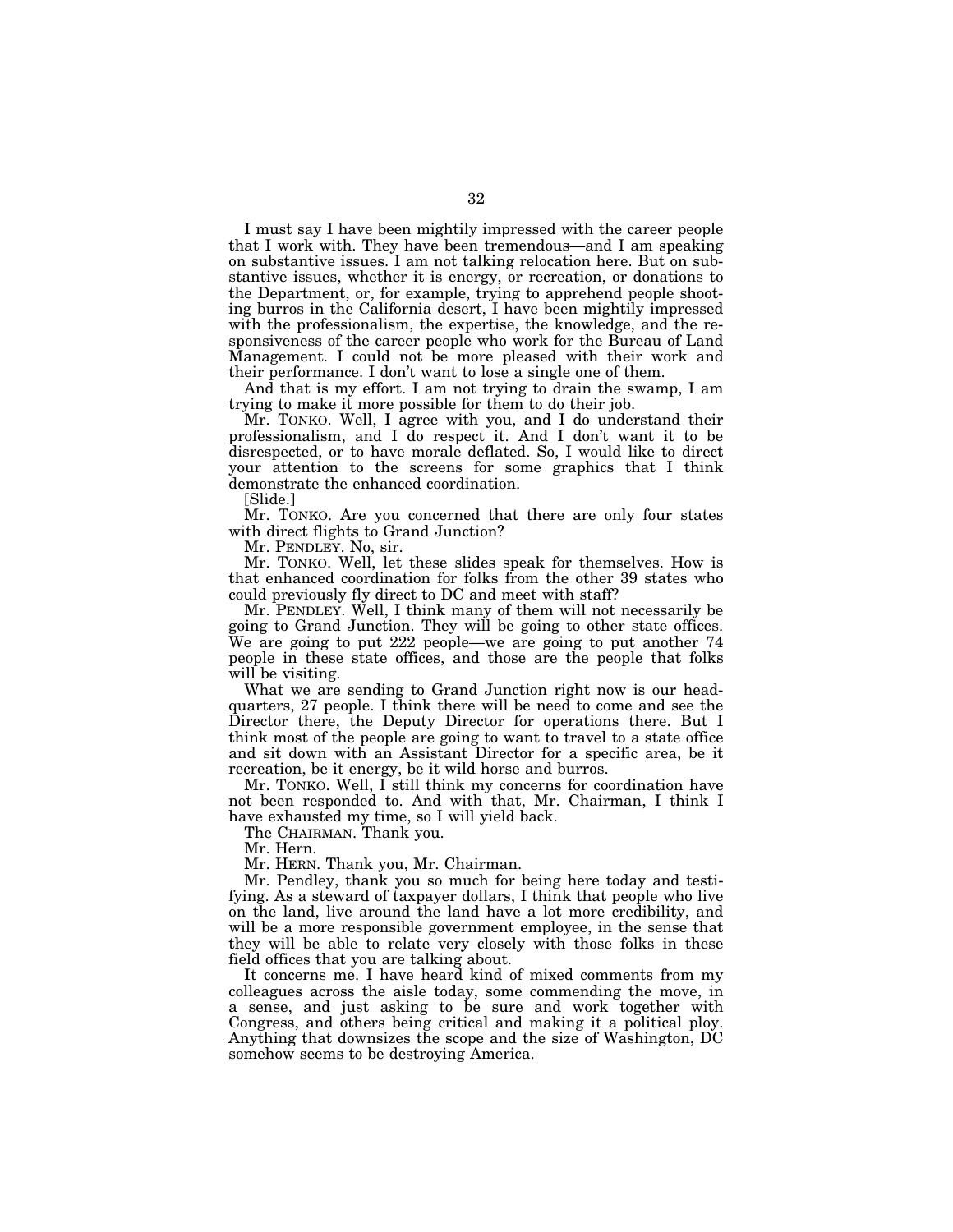It is amazing to me. I have only been here for about 10 months. It is amazing to me, the size of Washington, DC, and I have a hard time finding a time when there was ever a recession in this city. There are tower cranes everywhere, building. And it seems we want to concentrate more and more power here.

For us, as a government, to want to actually move some people out of here to get them closer to the issues, there is probably not a better example than the BLM. When you look at, as we have talked about a lot, 99 percent of the Federal lands that you are responsible for are west of the Mississippi, and I would say even west of Kansas. And to move it into the heart is, I think, a very sound move. As a person that has been in business my entire life before coming to Congress, decisions are always made better when they are closer to what they have to manage.

So, I applaud you and the Administration for wanting to do this. It should have been done a long time ago. Whether it meant Democrat or Republican, it shouldn't have mattered. We should be trying to get our decision-making and policy-making processes closer to where the issues are. So, I really look forward to working with you and the Department, as we move forward, to do anything we can to help make that happen.

And, hopefully, the political fights can be set aside for this, what I would call a good move. And, again, my colleagues across the aisle, many are in support of this. They have asked for some concerns, whether it is hiring practices or whatever it may be. But I would think that it would be much easier to even hire in those areas for people who have grave concerns for what is going on in their mind that want to be a part of a solution.

And that is the reason I ran for office. When you have concerns, you have an opportunity to go get engaged. So, I think you will have a very receptive employee base in Grand Junction that will want to work and help solidify the positions that the BLM is advocating for for our Federal lands. I really applaud you for that.

I am sure that you either have done or are working on not just a justification financially for the move beyond decision making, but I have to believe that in perpetuity this process will save a lot of money for the Federal Government, going forward. And I would hope that all of us in here with our deficits running \$1 trillion a year, debt at \$23 trillion, that we would all want to do a piece of this in a very bipartisan solution to help save money anywhere we can and make great decisions. And this is one that I applaud you on.

Mr. Chairman, I don't have any other questions. I could ask the same questions and be very redundant in asking Mr. Pendley to respond to them.

But Mr. Pendley, I guess just one question would be—Have you looked at a long-term 20-year approach, or a 50-year approach to what the savings would be to the government?<br>Mr. PENDLEY. Our Office of Management and Budget has looked

at it and projected out a \$90 million savings over a 20-year period. I can't speak specifically to those numbers, but that is their calculation.

I think the bottom line is that the Secretary's decision was not driven by the numbers. It was driven by maximizing service to the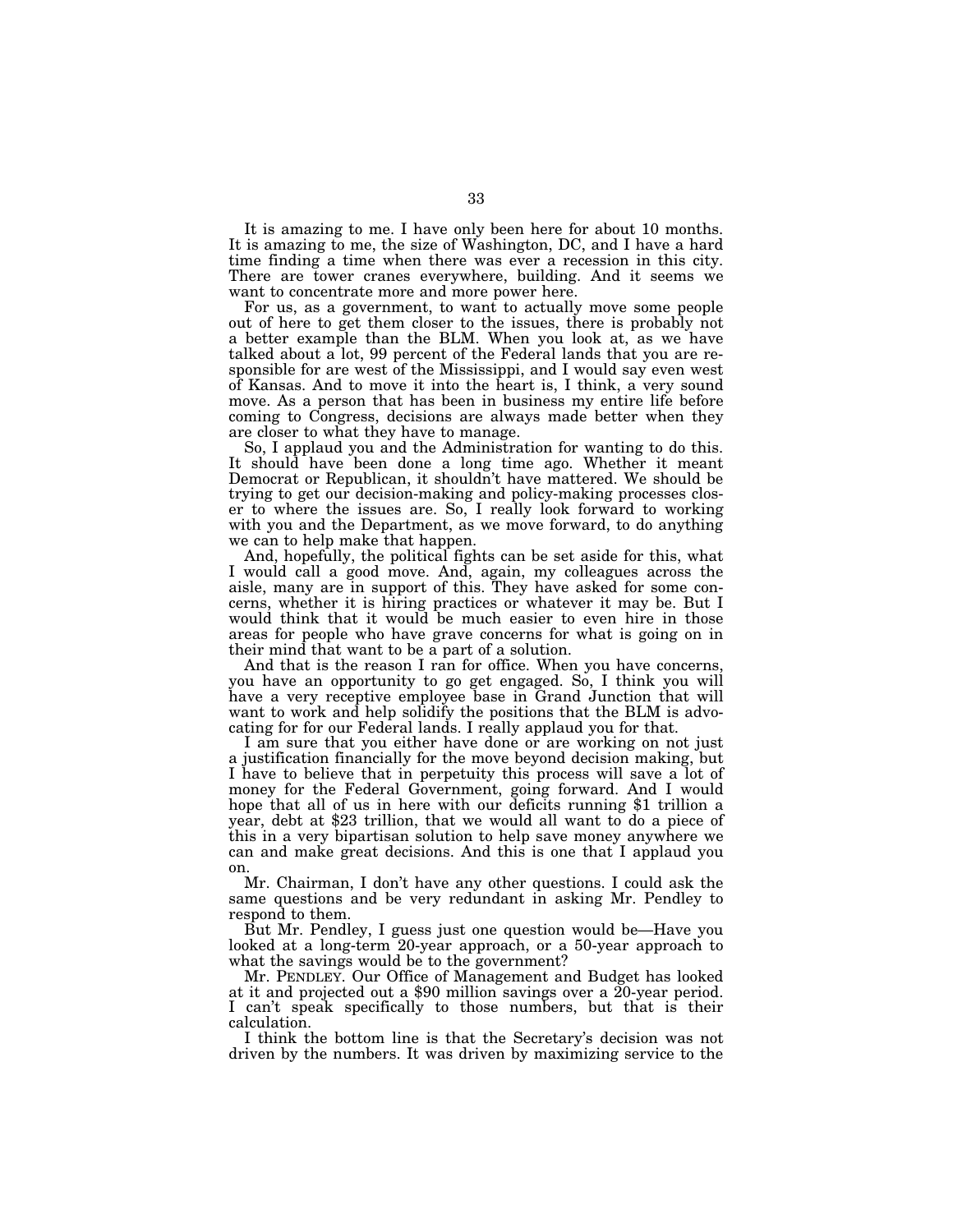American people, and delegating our responsibilities out to the field where decisions need to be made, and increasing our presence out there. But I think we will benefit by savings, and whether it is aviation costs, flight costs, travel costs, location pay, or rentals, it is all about the bottom line.

Mr. HERN. If I might add to that, we saw the slide there about flights from Dulles—which most of us don't fly out of, by the way. I would like to see Reagan put up there—but the reason those are that way is because all the power in the Federal Government is concentrated here, which has driven the need for those flights. If you move certain flights or businesses or departments somewhere else, there will be flights driven to those areas, as well, correct, to certain areas, whether it be Salt Lake, or California. There would be direct flights to those, as well.

Mr. PENDLEY. That is my understanding of how the market works.

Mr. HERN. My colleague reminded us of that earlier. If there is a need, we will be there. Thank you.

Mr. PENDLEY. Thank you.

Mr. HERN. I yield back my time, Mr. Chairman.

Mr. PENDLEY. Thank you, Congressman.

The CHAIRMAN. Thank you. Who is next?

Mr. Fulcher.

Mr. FULCHER. Thank you, Mr. Chairman. And I, too, will shorten things up because there is no sense in being redundant on some of these questions.

But I can tell you that I spent the last 5 weeks, Mr. Pendley, in my district in Idaho, and received quite a few positive comments about that.

Mr. PENDLEY. Wonderful.

Mr. FULCHER. So, I think the perception is generally good, where the rubber meets the road.

I would say I did get one question that I wasn't quite certain how to answer. So, I will just forward that to you to try to get your input on it. One of the concerned people said that Grand Junction is a long ways away from the appropriators in Washington, DC. And I am assuming that they are concerned about budget and the amount of budget appropriation that the Department would get, and so on.

What is the best response to that question?

Mr. PENDLEY. Well, the best response is our core headquarters responsibilities—and that includes budget, and congressional affairs, regulatory affairs, and public affairs, and our FOIA duties—are all still here in Washington. And they are not just in Washington, they are not at M Street. They are down the hall from the Secretary and the Deputy Secretary and our decision makers.

We are going to be able to be responsive to the Congress. We are going to be able to be responsive to OMB and to the Secretary. And I think our BLM employees involved in that area are going to have more interaction with the Secretary and the Deputy Secretary than ever before in the history of the Bureau. I think it is going to strengthen their learning experience.

Mr. FULCHER. Thank you. And just maybe a comment as opposed to another question here, but I come from the business world, and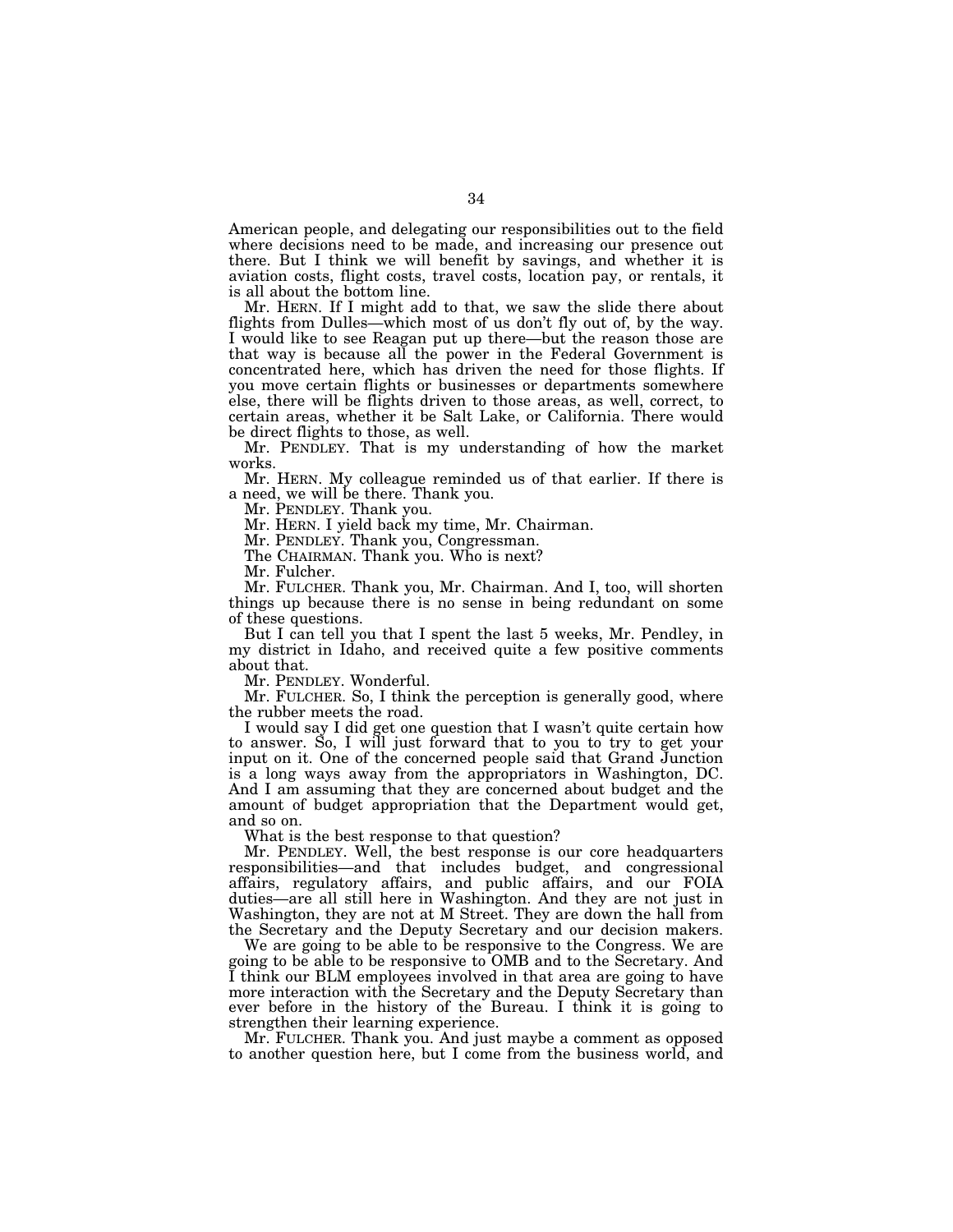that is my background, in business. I know it is different than government, but it is very, very common to have regional leadership, regional vice presidents, based on geography, based on markets, and so on and so forth. So, from that standpoint, it is certainly common.

And I do recall, though, that when we would do that, when it got larger, when we would do that type of thing, those who were in opposition to it often were the ones who were afraid about losing control.

And I would also say that if you are from a Western state and you are a long ways away from Washington, DC, and you have a tremendous amount of Federal resources that you are dependent upon, what you want to do is you want to localize that to some extent.

So, generally, I think I agree with the majority of my constituency, that it is a wise move. I just appreciate the help. Thank you.

Mr. PENDLEY. Thank you.

Mr. FULCHER. I yield back. Oh, I yield my time to Mr. Curtis, please, Mr. Chairman.

Mr. CURTIS. Thank you. I would just like to express a regret that I wasn't the one that thought of putting up that chart on airlines, because I would have used that chart to show how hard it is to get from all of those cities to Washington, DC. And the reality of it is we are here to serve, and we shouldn't ask them to come to us, we should be going to them.

Thank you. I yield my time.

Mr. PENDLEY. Thank you.

Mr. FULCHER. I yield back, thank you.

The CHAIRMAN. Thank you very much. Mr. Pendley, some questions for myself.

I am curious about some of the position moves that were determined. The data that we received from the Department shows that four legislative affairs specialists are slated to move to Reno, Nevada, and the Bureau's international affairs specialist, the person in the Bureau that coordinates with the State Department and foreign governments, is being moved to Salt Lake City. Could you explain how it was determined that these were the best locations for them?

Mr. PENDLEY. Well, Mr. Chairman, it is my understanding that we are not sending congressional liaison employees to the West. We are going to have our congressional people here.

We also sought to work with individual employees as to their particular needs.

The CHAIRMAN. OK.

Mr. PENDLEY. And with the locations to which they are being assigned.

The CHAIRMAN. At the briefing with your staff, the staff received, that was the information we had gotten very recently.

Mr. PENDLEY. Excuse me. I want to be precise. Let me ask that I submit that, if you would, sir, for the record, and I will get a response to you so we can be on point.

The CHAIRMAN. Yes, the associated question is—Is there a national legislature that is forming in Reno that none of us here know about?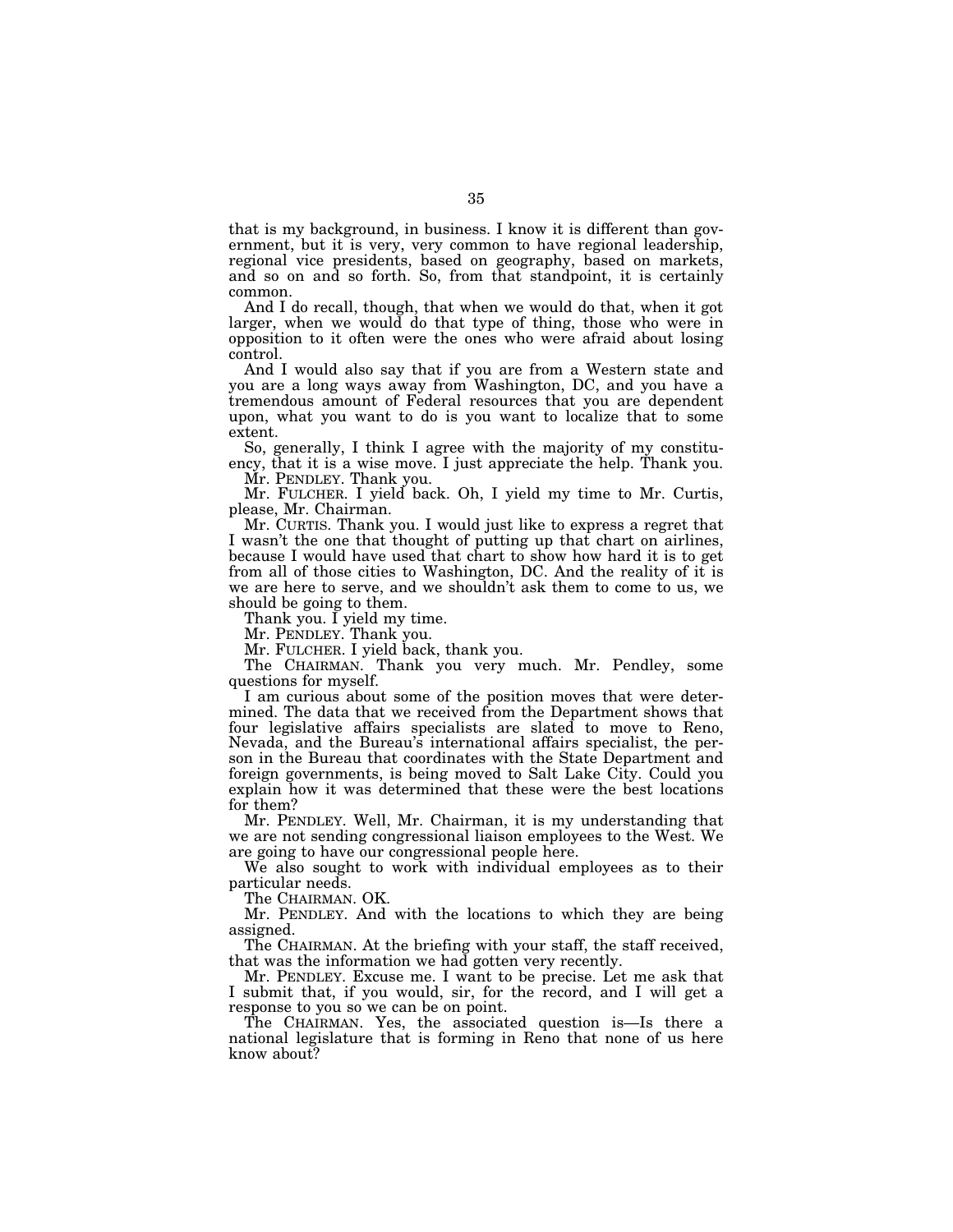And with that, let me just—the other couple of questions.

Has the Department of the Interior done any surveys or analysis on how many people might leave the Agency if they are forced to relocate to the West in this case?

Mr. PENDLEY. No, we have done no studies on that.

The CHAIRMAN. And the 45 staff from your testimony, was an estimate?

Mr. PENDLEY. It is my understanding that was a projection based on historical data of the number of people who are eligible for retirement and typically retire. I am advised that most BLM employees do not retire when eligible, but stick around for another 5 years. And we are hoping that what we are trying to do with the employees will cause them to stick around, especially if they have the opportunity somewhere in the West.

The CHAIRMAN. Mr. Director, has any analysis been done to show how this particular move will impact BLM staff, particularly in the areas in which there have been efforts to diversify the staff women, people of color that are over the age of 40, what that retention is going to be like?

Mr. PENDLEY. The Bureau of Land Management has a very robust diversity and inclusiveness program.

The CHAIRMAN. We have no analysis to-

Mr. PENDLEY. I presided over two of those briefing sessions, and we are committed to diversity and inclusiveness, and we will continue to work on that issue. We will not allow it to fall by the wayside just simply because we are moving West.

The CHAIRMAN. And I am assuming that any analysis dealing with the loss of institutional knowledge or memory relative to the moves—there has been no analysis done in terms of what impact that will have.

Mr. PENDLEY. No, Mr. Chairman, no analysis, simply because we are hoping these people will stay with us. We are hoping that we will provide sufficient inducements that-

The CHAIRMAN. Of the 9,000 employees, what percentage are not in DC?

Mr. PENDLEY. I believe 97 percent are not in DC. We are talking about 3 percent, and the part of the 3 percent is the part that works on the lands out West, the 245 million acres that we manage. Those who work on issues that are core Washington, DC functions, they will remain.

The CHAIRMAN. And let me just—and thank you, I think you clarified it in your testimony, Director. In the opening statement, I mentioned Chief of Staff Mulvaney's comments about draining the swamp, forcing career public servants out of work. He made it clear he thinks that taking steps that get Federal employees to quit is a positive thing. From your testimony, you disagree with that. Am I misreading your testimony on that point?

Mr. PENDLEY. I can only speak for myself and the Secretary. And our position is we do not want to lose a single employee.

The CHAIRMAN. So, you disagree with the Chief of Staff's point on that?

Mr. PENDLEY. I am sorry, Mr. Chairman. I can just speak for my staff, and myself, and my Secretary. We are doing everything we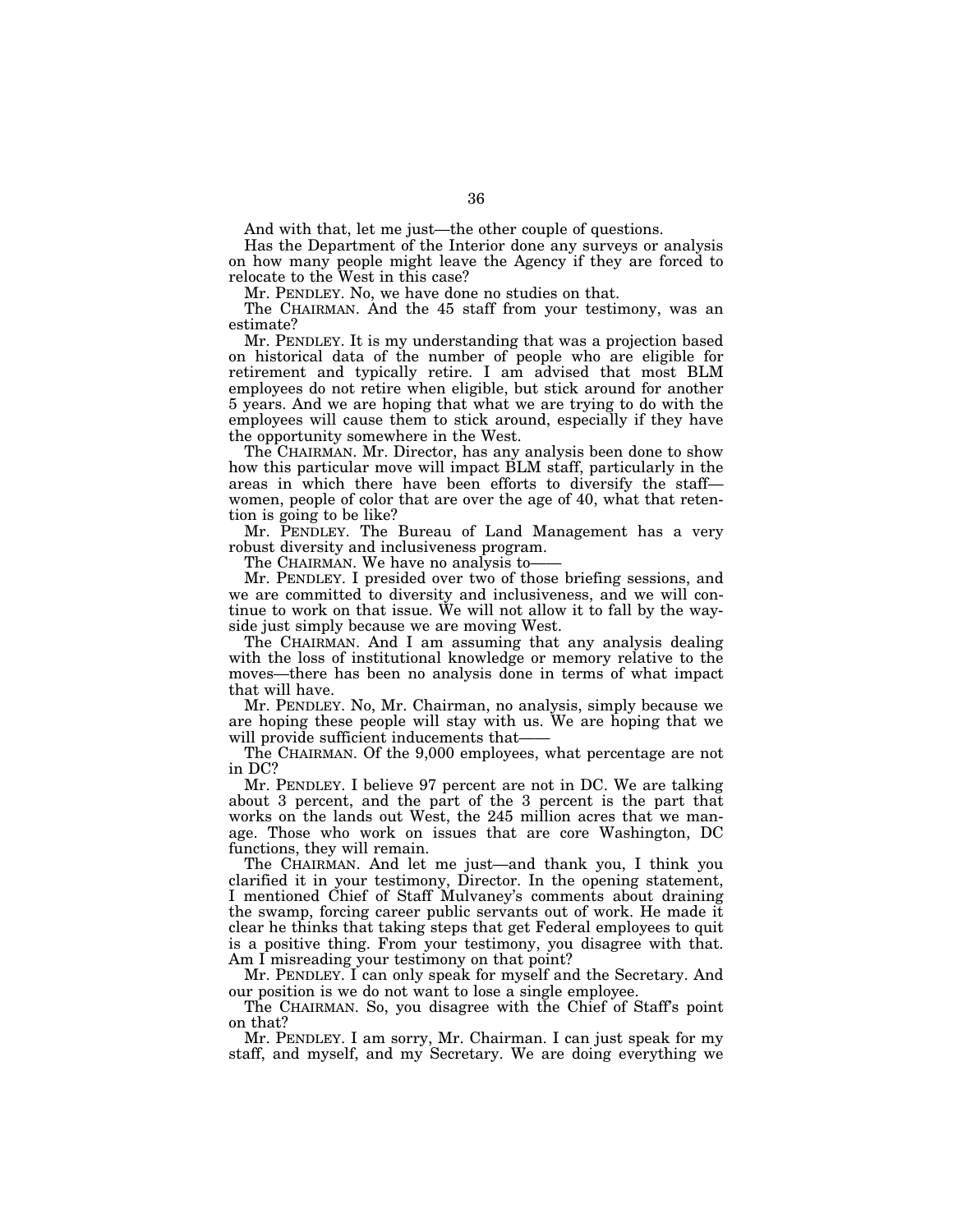can, and the Secretary is authorizing me to do everything we can to retain employees.

The CHAIRMAN. And the lingering doubts, Mr. Director, questions, objections to this move, "reorganization," comes from a lack of prior information to the Committee and to Congress in terms of any analysis, justifications, rationale, the lack of information, and the issue that was brought up by my colleagues around the tribal consultation issue, and the issues that were brought up about cost/ benefit analysis, and the other analysis points that I made. I think that suspicions about motivation in terms of why this move is going on—and they abound, as they should, given the fact there has been no transparency on it. And, to this date, the full justification, rationale, data, whatever could be produced has not been produced for the Committee, so i.e., this hearing.

You brought some perspective to it. And you clarified the point about not agreeing with the Chief of Staff of the White House. But beyond that, I think those questions continue to linger, and we are going to continue to press the point about getting responses to them, sir.

Let me move to the Members that are present with us.

Ms. Holmes Norton, you have some questions. You have 2 minutes.

Ms. NORTON. Thank you very much, Mr. Chairman. I very much appreciate the opportunity to ask my questions here.

Mr. Pendley, I believe we see a pattern here. In the Fiscal Year 2020 appropriation, I have an amendment that would block movement of two USDA offices out of the Nation's Capital. There is a pattern of this Administration to move even vital parts of the Administration out of the District, the Nation's Capital.

As I understand it, your entire—first of all, 97 percent of the Agency is where it should be, in the field. This is different from other agencies. So, we are talking about very few employees that are necessary for this Committee, for the Congress of the United States, or the President of the United States to be informed.

Let me ask you about coordination. I am concerned not only with the Congress, but with virtually nobody left in DC. It looks like the entire directorate would be gone with no leadership presence in DC. One wonders how the BLM would coordinate with other agencies such as Fish and Wildlife, the Department of Defense, the U.S. Forest Service, or the National Park Service, all a part of what you need in order to fulfill your mission.

How are you going to do that with virtually no leadership here in the District of Columbia?

Mr. PENDLEY. Representative, I will be here. The Deputy Director for Policy and Programs will be here, as well as our congressional, regulatory affairs, public affairs, FOIA, and budget people.

Ms. NORTON. How many people will be left in DC?

Mr. PENDLEY. Sixty-one. But significantly, our partners in the field, the Fish and Wildlife Service, the National Park Service, the U.S. Forest Service, the U.S. Department of Defense, all of those have operations in the field with whom our state offices coordinate-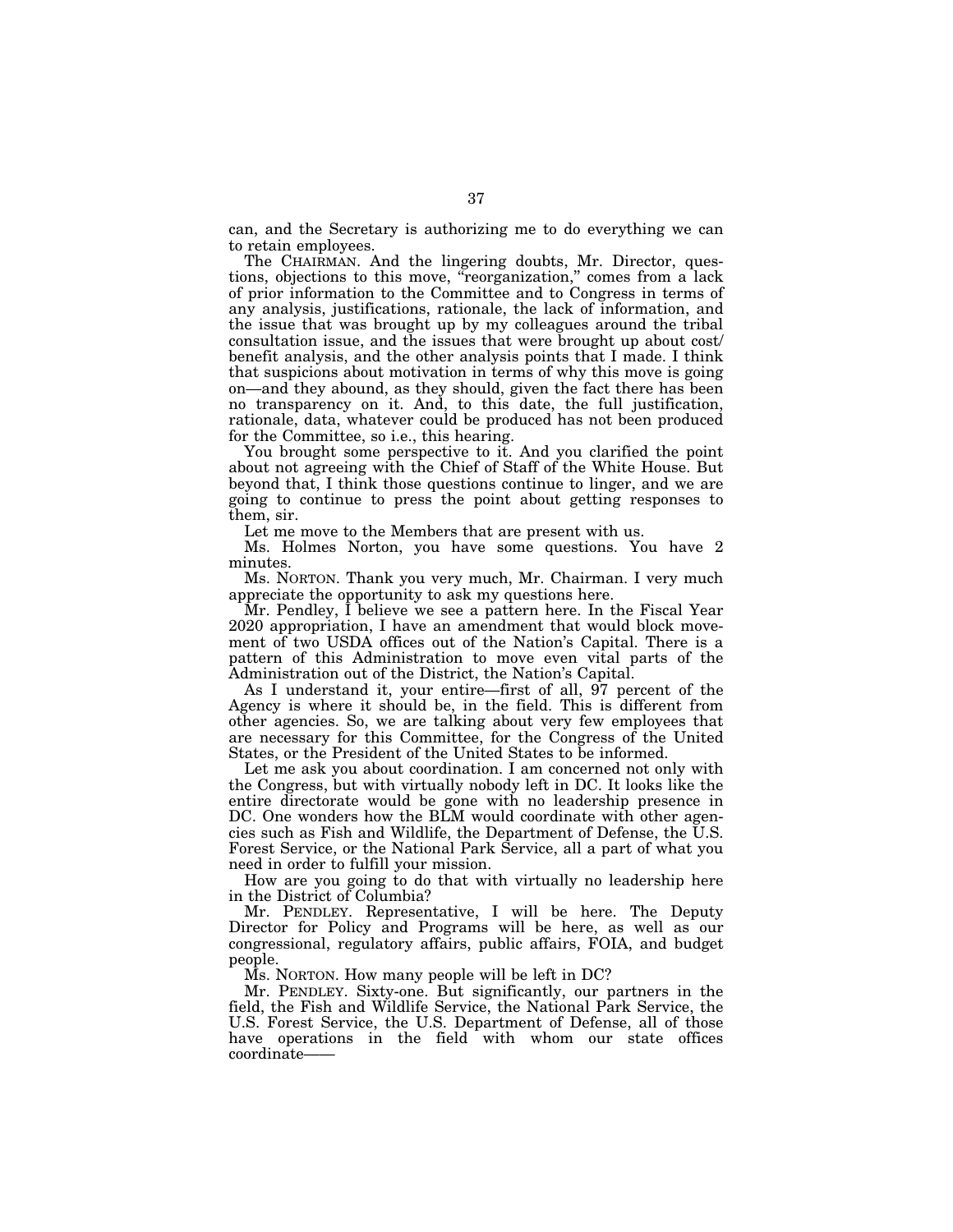Ms. NORTON. And they all have directions from Washington, and do not have their entire staff being moved to the field.

Look, I don't object at all to the fact that almost everybody in BLM is in the field. I think it is where it should be.

But I am looking at history and wonder if you have looked at recent years' history of the movement of BLM staff. In the 1990s, the BLM moved its wildlife staff out West. But they had to move them back in during the wildfires because Congress made you do so, because they were unable to do any oversight on the wildfires. Have you looked at that history, sir?

Mr. PENDLEY. It is my understanding that in the 2000s, we moved our Deputy Director and our Assistant Directors and our staff all out to Boise to best handle the wildlife fire issue. That is a huge issue for the Bureau of Land Management. Seventy percent of our firefighting forces at the Department of the Interior are BLM employees. That is crucial to our operations. And we are keen on getting our human resources, human capital resources people out to Grand Junction to-

Ms. NORTON. My point only, sir, was—and my time is running out—you had to move people back to Washington because we, the Congress of the United States, also have to do oversight.

Have you looked at the history of what this same move has done to USDA? They have experienced a 71 percent loss of staff. That is top scientists, people who knew the agencies best. The only answers I have heard from you is you are hoping staff will stay. Here's the evidence: when you have to move your top people with all the experience out of the Nation's Capital, you lose people. Have you taken that into consideration? Have you made a survey of your staff to say, "How many of you would remain if we moved to Grand<br>Junction"? Junction"

Mr. PENDLEY. A week from today we are going to notify the people of what specific positions are being relocated. We will be sitting down with those employees. Our human resources people, our employment assistance people-

Ms. NORTON. Would you do a canvass at that time to find out how many of your employees, people who have been with you a long time, people who build in all the expertise, would you to this Committee promise to have before this Committee a survey of staff, so that the Committee will have information on how many will refuse and how many will be glad to move to Grand Junction?

Mr. PENDLEY. We are going to be meeting with people one on one. We are going to be meeting with family members. We are going to be asking their personal needs and being responsive to those needs. I don't think we can provide that information, because that is going to be a one-on-one, employee-to-employee discussion.

Ms. NORTON. Thank you very much, Mr. Chairman.

The CHAIRMAN. Mr. Tipton.

Mr. TIPTON. Thank you, Mr. Chairman.

Mr. Pendley, thank you for taking the time to be able to be here. It happens to be in my district, where the headquarters for the BLM will be located. And I appreciate a lot of the explanations that you are giving.

And I did want, Mr. Chairman, to be able to submit for the record without objection a letter from Colorado Mesa University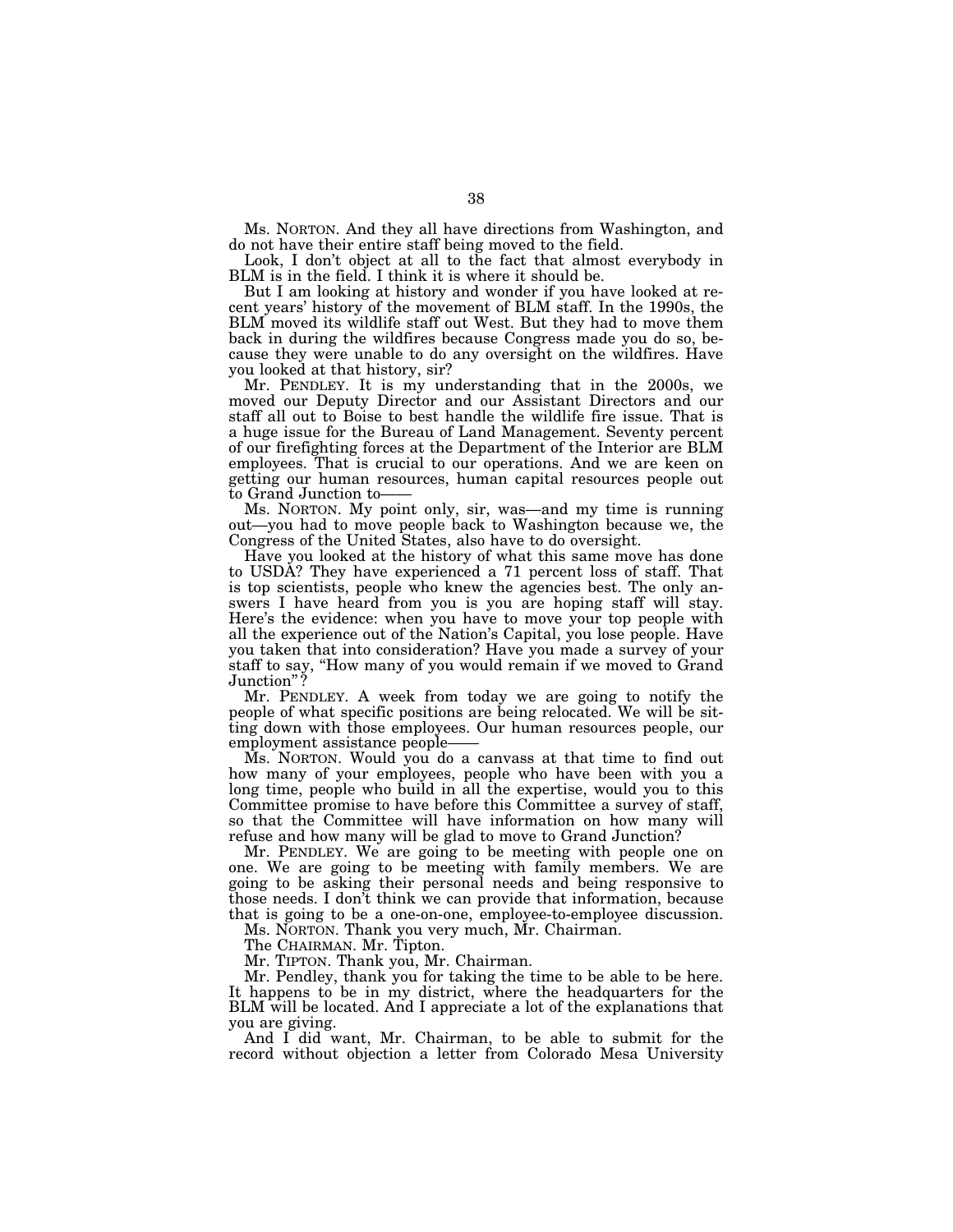and the president there, Mr. Tim Foster, applauding the move and encouraging it to Grand Junction.

The CHAIRMAN. So ordered.

Mr. TIPTON. Thank you. A lot of the concerns that I have actually heard here today—and wanted to be able to sit in on this hearing was about some of the logistics that are going on.

I would echo a few of the words that were coming from my counterpart, Mr. Curtis, whose district butts up against mine in the state of Utah, the difficulty to be able to get to Washington from the majority of the country. We are going to have another panel that is going to be sitting here, and we have the economic developer out of Mesa County, where Grand Junction is located. It is going to be talking about the efforts of the community to be able to actually work with the BLM to be able to address some of the flight concerns.

But here is the real concern.

Mr. PENDLEY. Yes, sir.

Mr. TIPTON. The real concern is are we getting the real response out of Washington, DC with the people that are making the decisions on the impacts on the lands in the West?

When we look at the 99 percent of the public lands that are in the western United States, when we look at Mesa County, 78 percent of those are public lands; 46 percent of those, I believe, are actually BLM lands. Is it going to be useful to be able to actually have the decision makers on the ground?

When I have toured through my district, there are a lot of bouquets that are given out to the local BLM officials, Forest Service representatives, as well, those that deal with the public lands. But the frustration, ultimately, is separation between Washington, DC and the West, and how those are handled. Could you maybe speak to that issue? I think that is the important thing that we need to be focusing on.

Mr. PENDLEY. Absolutely. And I could not agree more. Nothing beats being on the ground. Nothing beats seeing something up close and personal. We cannot be a good neighbor. We are committed to being a good neighbor. We cannot be a good neighbor if we are not first a neighbor.

And it just totally changes someone's perspective when they are living out West. These are the people they meet at the Albertson's, or church, or wherever they happen to be, that they know up close and personal, and not just because they are the BLM person, but because they live down the block, or they live in the next town over.

And having them on the ground, we can truly have a better appreciation for our Western communities. We have more meaningful conversations and engagements, and we can solve problems earlier in the process instead of all of a sudden some county commissioners have to fly out to Washington, DC and sit down with the Deputy Director or some Assistant Director and say, ''This is really going to mess us up,'' we will have had those people right there, meeting with commissioners, meeting with the locals, and understanding it, they will not be solving that problem in Washington, it will be solved locally.

Mr. TIPTON. Thank you, sir.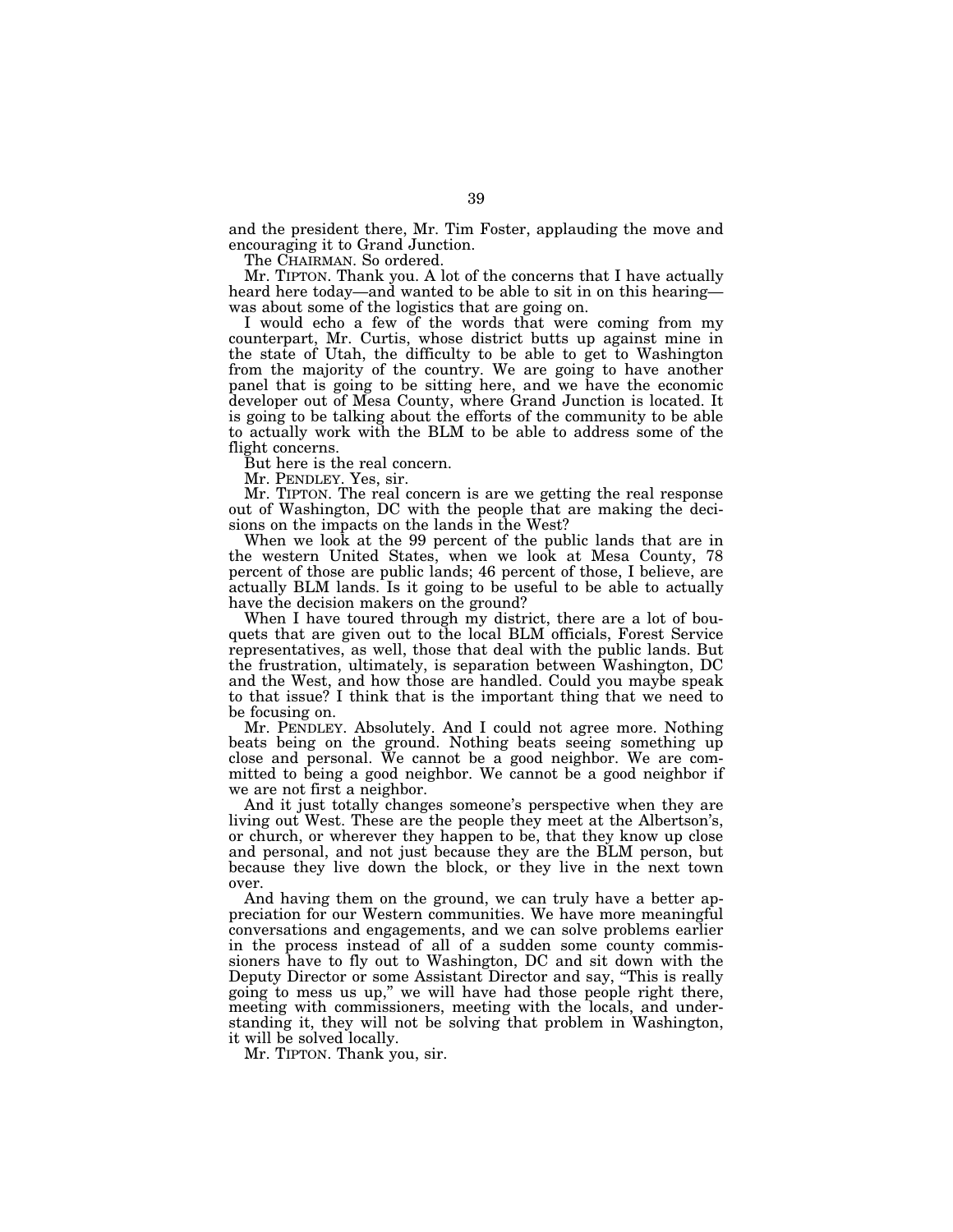And, Mr. Chairman, I want to be respectful of the Committee's time. I appreciate the opportunity to be able to participate. I know we have another panel, so I yield back.

The CHAIRMAN. Thank you, Mr. Tipton.

I thank the witness for your valuable testimony, sir. I appreciate it.

Mr. PENDLEY. Thank you.

The CHAIRMAN. To the Members for their questions. At this point, I invite our second panel to take their places at the witness table.

For the second panel, oral statements are limited to 5 minutes, but your entire statement will be part of the hearing record.

The lights in front of you will guide you. When they turn yellow, that means you have 1 minute left, and when it is red your time has expired.

Mr. PENDLEY. Mr. Chairman, thank you for your time.

The CHAIRMAN. Thank you, sir.

[Pause.]

Ms. HAALAND [presiding]. Thank you all so much for being here. The Chair will now recognize Dr. John Freemuth, distinguished Professor of Public Policy and the Cecil Andrus Endowed Chair of Environment and Public Lands at Boise State University.

Thank you. You have 5 minutes.

# **STATEMENT OF JOHN FREEMUTH, CECIL D. ANDRUS ENDOWED CHAIR FOR ENVIRONMENT AND PUBLIC LANDS; UNIVERSITY DISTINGUISHED PROFESSOR, BOISE STATE UNIVERSITY, BOISE, IDAHO**

Dr. FREEMUTH. Go Broncos. Graduate of Boise State, good to see you.

[Laughter.]

Dr. FREEMUTH. Let me start quickly with the words of James Madison. They actually inform what we are talking about today. And he said, ''The Federal Constitution forms a happy combination: the great and aggregate interests being referred to the national; the local and particular to the state legislatures.'' My point here is simply that the historic trend of the Bureau of Land Management over its history is to become a national agency with values that go from providing for human occupancy and use, grazing, oil and gas, to now more wildlife and environmental values with constituencies that run throughout the United States.

That has been its history. I would say it has pretty much followed the path now of the U.S. Forest Service as a multiple-use agency.

If we are going to talk about reorganization, we all know that there is no such thing as a neutral reorganization. Those of us who study public administration know that there will be people advantaged and disadvantaged by this particular reorganization. We could probably conclude that, in this case, should it come to pass this way, the more local and particular interests will be advantaged, much like they were back in the day when my mentor, Phil Foss, wrote "Politics and Grass" about the BLM in the late 1950s.

But if this is going to proceed, we need to consider some past examples that Congresswoman Norton spoke to in the past. When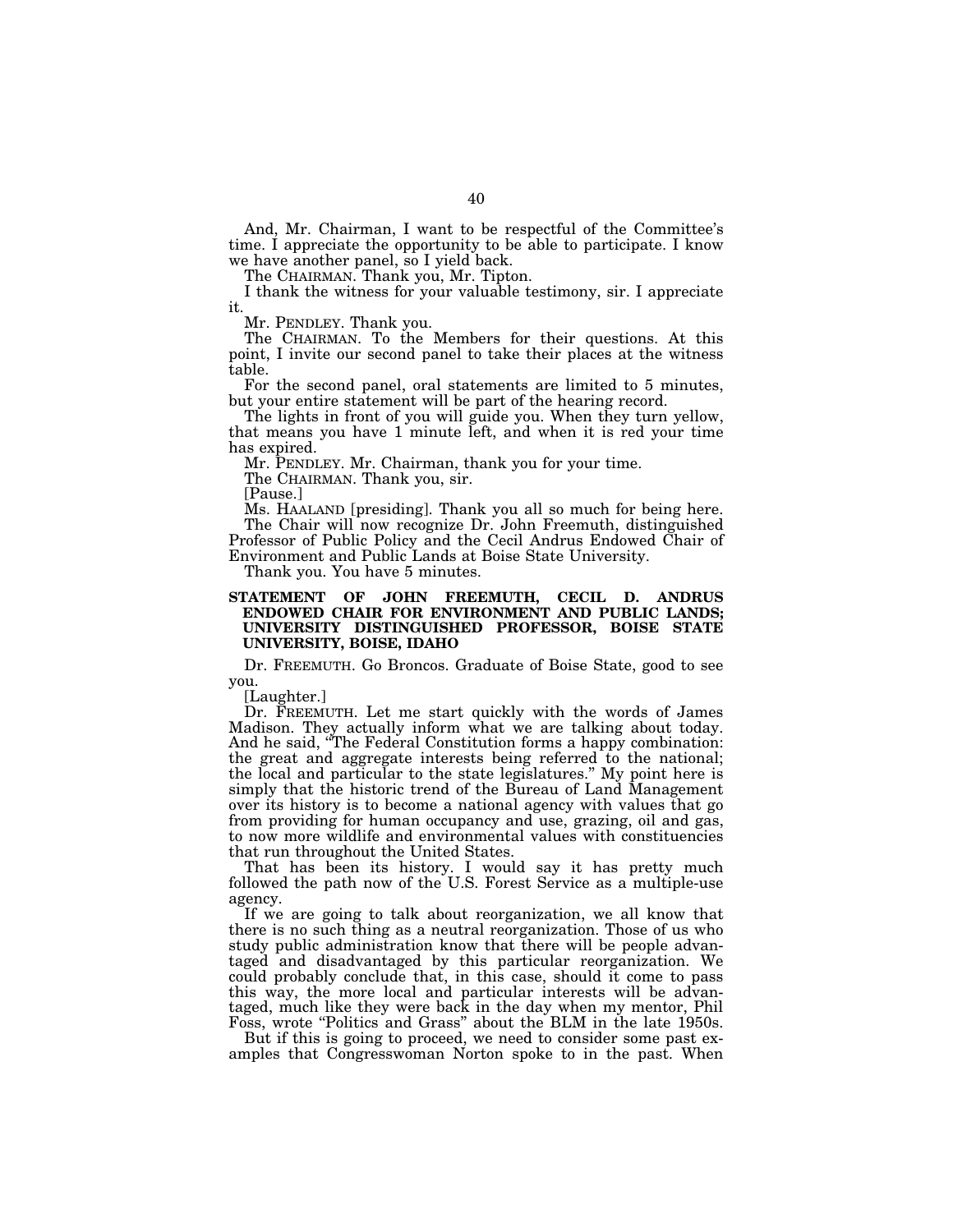they did move all the fire folks to Boise, where I am from, they had to relocate some to Washington, DC because certain aspects of wildland fire operations—yes, it is in Boise—but certain policy and budget decisions ended up back in Washington to some extent.

My concern, too, for the professionals in this agency is what is necessarily going to stop another administration from deciding that people belong back in Washington. And the point here is that we will whipsaw these people back and forth like, unfortunately, we see at times when regulations are rewritten from administration to administration, or perhaps whether we might see that regarding the Antiquities Act and national monument, which, of course, is not on the agenda for this particular Committee.

In Idaho, we were getting the higher-graded range conservationists. They are coming to Idaho and, of course, we are a range state, as Congressman Fulcher knows very well. But it is unclear to people what is going to happen when that happens. I don't think 13s and 14s are going to process permits, and that might disrupt relationships that the range cons that we have in Idaho already have with our permittees, especially southern Idaho.

It is also maybe going to put a chill on the BLM professionals already in the field, if all of a sudden positions they thought they could compete with are now being filled by Washington people instead. In other words, there will be no professional movement like they thought there might be in the past.

One other thing to consider is that—and granted, this is not part of this proposal. But, nonetheless, BLM has a very successful collaborative framework with its RAC, its resource advisory councils. They are very decentralized and very deliberative. And this Administration seems to want to reduce the number of Federal advisory committees, which, ironically, can put a bit of a chill on the very thing we all agree on, which is a localized collaboration and getting people together around the table to try to solve these very difficult problems that agencies like the BLM and so forth and so on have to deal with.

Last point, Ed Shepard is sitting next to me. I have worked with him a long time. I worked with  $\tilde{P}LF$  on their student congresses, where they bring young Americans together to learn about BLM management. It is interesting to me that 600 former BLM officials of all persuasions, from oil and gas to wilderness, 12,000 years of experience, and they all don't think this is a good idea. That is pretty rare, to have that kind of unanimity. And I think it is at least worth considering, some of the things that these folks who have been here in Washington are concerned about.

Thank you very much.

[The prepared statement of Mr. Freemuth follows:]

PREPARED STATEMENT OF JOHN FREEMUTH, CECIL ANDRUS PROFESSOR OF ENVIRONMENT AND PUBLIC LANDS AND UNIVERSITY DISTINGUISHED PROFESSOR, BOISE STATE UNIVERSITY

Thank you for the opportunity to speak to the House Natural Resources Committee on the proposed reorganization of the Bureau of Land Management (BLM), primarily the proposed move of the national headquarters to the western United States and Grand Junction, Colorado. My testimony has three components: summary of key points, a context statement regarding BLM public land policy and history, and a discussion of the current reorganization proposal.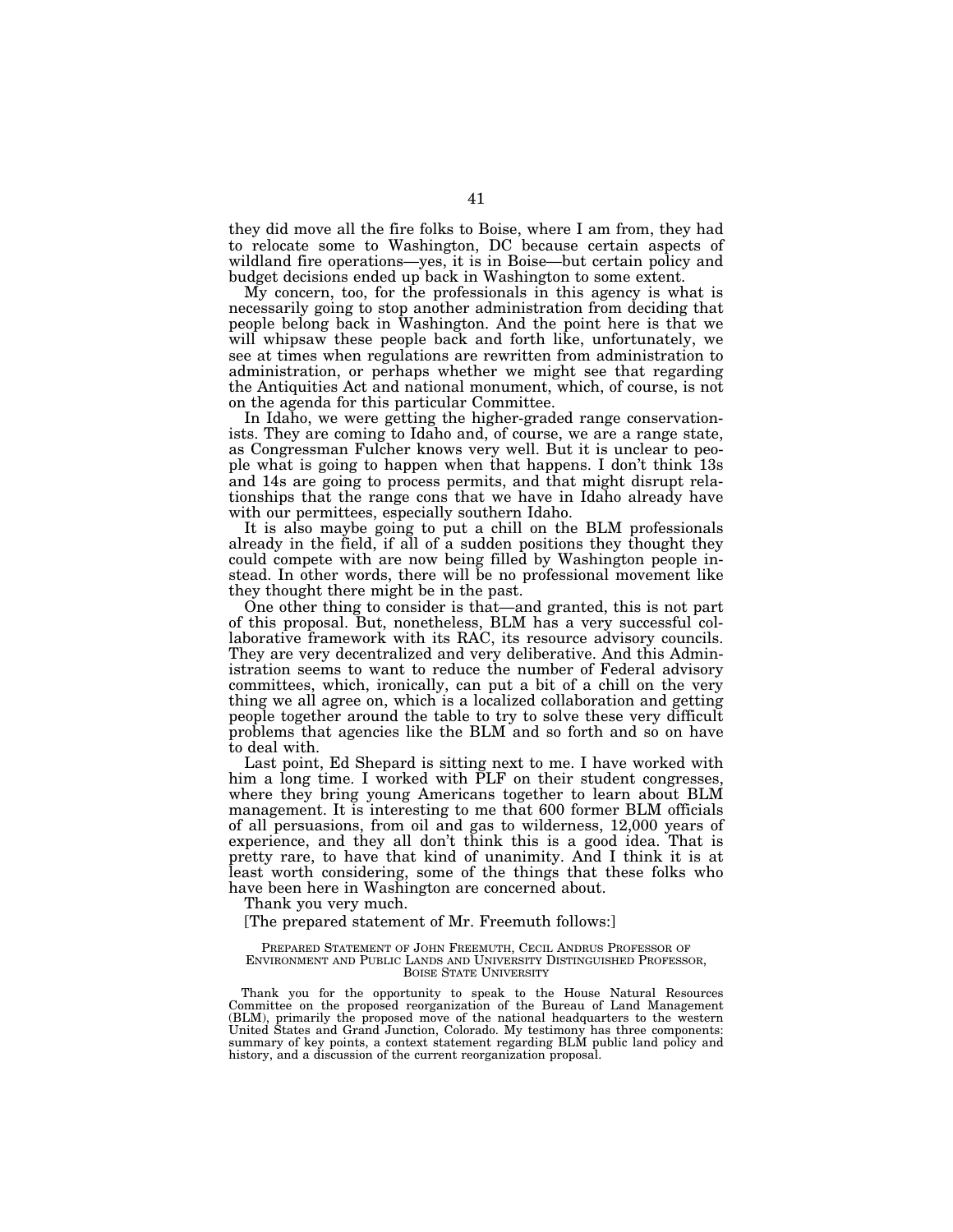I am Distinguished Professor of Public Policy and the Cecil Andrus Endowed Chair of Environment and Public Lands at Boise State University.

### KEY POINTS

The historical trajectory of policy related to BLM has been to treat these as national lands, rather than local lands, managed for a diverse set of public benefits.

BLM is a decentralized agency. The question is not about where agency leadership is located but who makes decisions. Centralized decisions that contradict locally and regionally crafted solutions can admittedly be a problem. But decisions that need to be made in Washington will be made by the people who are in Washington. If the BLM Directorate is not in Washington, it will be much less likely to be part of the decision. Examples are presented below.

Reorganizations proposed at the Secretarial level without consulting those affected are not neutral and will create winners and losers. The suggested outcomes for such reorganizations, such as "efficiency," "effectiveness," or "close to those

for such reorganizations, such as "efficiency," "effectiveness," or "close to those affected," are less important than other outcomes. Examples are presented below.<br>Reducing the number of BLM's Resource Advisory Councils ( although not part of the reorganization question, collaboratively-based discussions and solutions brought by stakeholders can help unify local and regional support for BLM.

#### THE PUBLIC LAND CONTEXT

Perhaps the words of James Madison in Federalist 10 do best in framing this context:

*The federal Constitution forms a happy combination in this respect; the great and aggregate interests being referred to the national, the local and particular to the State legislatures.* 

The trajectory of the public lands, notably for our purposes the BLM managed lands, has been one of an aggregation of interests and policy, becoming national rather just local in scope.

Public land policy passed through several eras. U.S. land policy predates the founding of the United States itself, as both the British and the colonists, for example, regulated the cutting of forests to preserve a supply of timber for building naval vessels. After the Revolutionary War, the new American nation quickly sought both to acquire more land and to ensure private sector ownership through land disposal. These policies have been termed the *Acquisition* and *Disposal* phases of public land policy by Marion Clawson. One precursor to BLM, the General Land Office (GLO) was created to administer the sale of public lands. Disposal was enacted to raise revenue and promote new settlement. The native inhabitants of these lands were removed from much of the public lands, usually by force. These early policies shaped much of the thinking around land use in the United States and can be traced into the modern era, as disposing public land to private ownership remains attractive to some people.

The 1860s brought a new policy direction concerning Federal land in the western United States, a policy approach referred to as *Reservation*. This policy began in earnest in 1872 with the creation of Yellowstone National Park, the first national park in the United States and the world. Reservation meant that certain public lands would not be sold, but instead be retained or reserved for public purposes that were national in scope. Hence National Parks.

By the 1880s, there were growing concerns over deforestation. Deforestation led Congress to give the President the power to create ''forest reserves'' in 1891. Renamed ''national forests,'' they were transferred from the Department of Interior and placed under the administration of the U.S. Forest Service (USFS), which was created in 1905. Congress later took away that presidential power in 1907 but did provide for the creation of additional national forests in the East under the 1911 Weeks Act, which allowed for purchase of certain private lands in the East for conservation purposes. Gifford Pinchot, first Chief of the USFS, helped make it the first professional land management agency in the United States. Pinchot and others made clear that the forests were to be managed to produce resources to be used by citizens. As time passed, we entered the era of *Management* of our public lands.

In the case of the public domain lands the Management Era really began with the passage of the Taylor Grazing Act in 1934. A few years before the Taylor Grazing Act was passed, Federal officials, including Secretary of Interior Ray Lyman Wilbur and President Herbert Hoover, offered to transfer the pre-BLM public lands minus the sub-surface mineral estate to the states to manage. The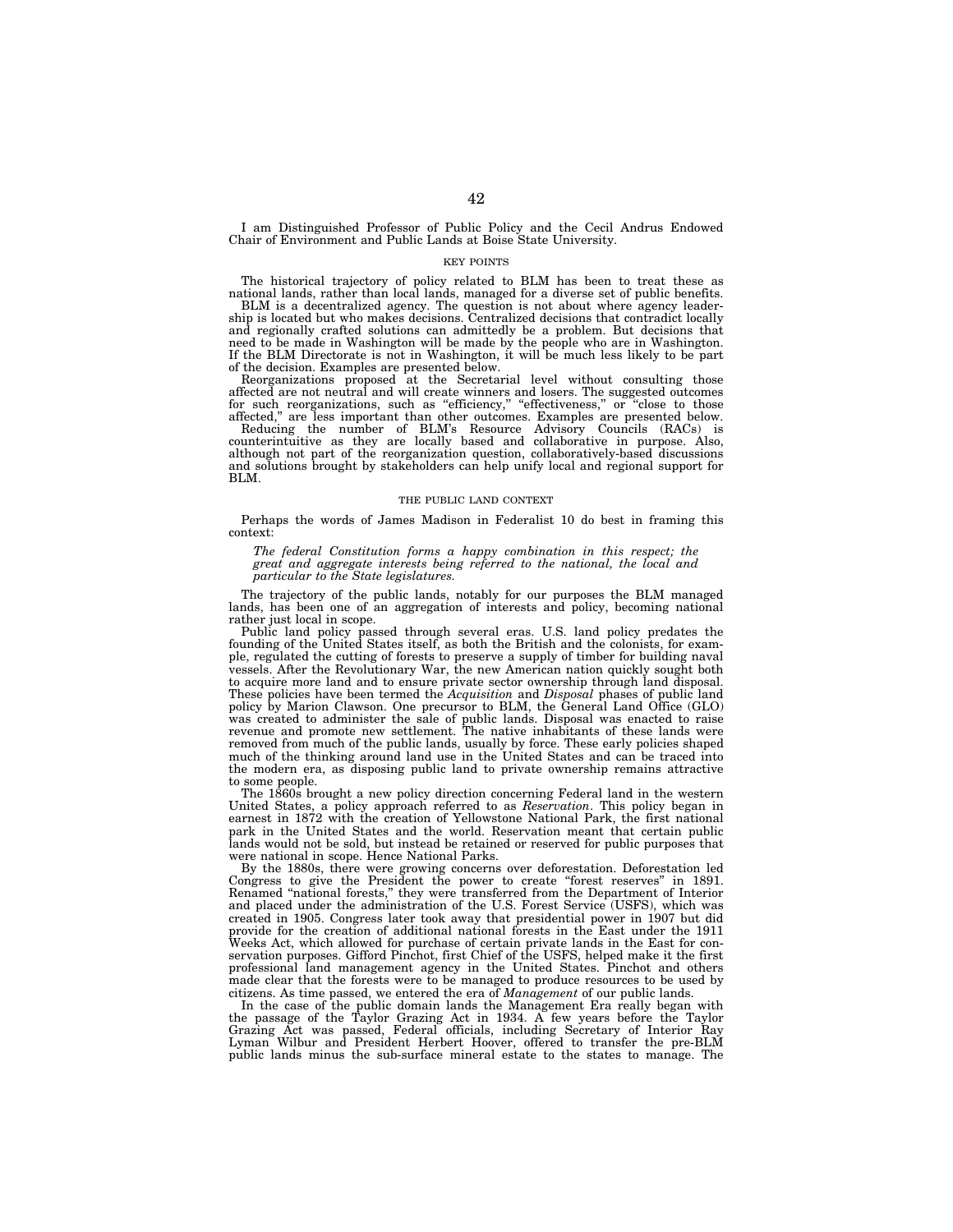states, however, declined, citing the poor condition of the surface estate. The Taylor Grazing Act was passed to manage and regulate western livestock grazing and to help reduce overgrazing. One key phrase of that act stated: ''That in order to promote the highest use of the public lands pending its final disposal, the Secretary of the Interior is authorized, in his discretion, by order to establish grazing districts.'' Some interpreted disposal to mean ''getting rid of'' but that was not what Congress chose to do. The Grazing Division was created in the Department of Interior to implement the Act, and the Division later became the Grazing Service. The Grazing Service was merged with the GLO in 1946 to create the BLM.

The early BLM was dominated by and generally conformed to the desires of western Congressmen and their rancher and mining constituencies, leading scholars such as Phillip O. Foss to refer it as a ''private government'' or assert that the agency had been "captured" by the interests it was supposed to regulate. The BLM was sometimes referred to as the "Bureau of Livestock and Mining," as those were the primary commercial uses and users of these lands. Often, BLM employees came (and still come) from smaller western towns and ranch backgrounds and had been primarily trained at western land grant universities, reinforcing the tradition of placing a priority on using Federal lands for their natural resources. Viewed as a western agency, the BLM catered to local and particularized interests during this time period, and in a way that helps one understand the actions of contemporary individuals who believe western lands managed by BLM should be managed for people like themselves.

The passage of the Federal Land Policy Act and Management Act of 1976 (FLPMA) superseded the Taylor Grazing Act, modified and revoked many existing public land laws, and made it national policy that the BLM lands would be retained in Federal ownership. FLPMA stated that the BLM lands should be managed: ''In a manner that will protect the quality of scientific, scenic, historical, ecological, environmental, air and atmospheric, water resource, and archeological values; that, where appropriate, will preserve and protect certain public lands in their natural condition; that will provide food and habitat for fish and wildlife and domestic animals; and that will provide for outdoor recreation and human occupancy and use'' (Pub. L. No. 94–579, Section  $102(a)(8)$ ). To implement FLPMA the BLM became a multi-profession agency very similar to the U.S. Forest Service and its organization evolved to reflect that multi-professionalism. The BLM lands became national lands managed for a diverse set of purposes for the people of the United States.

A change in BLM logos clearly illustrates this change.



FLPMA's passage, in combination with other new environmental laws and growing public interest in non-commercial purposes such as recreation, wildlife and wilderness, ignited the Sagebrush Rebellion of the late 1970s. There had been previous protests dating back to the creation of forest reserves early in the 20th century, but this 1970s rebellion brought new attention to Federal land management, primarily BLM-managed lands. Now, Foss's "capture" era appeared over. BLM was slated to manage for multiple uses much like the Forest Service, and that meant users and uses beyond grazing and mining. Citizens who might wish to better understand the era of that Sagebrush Rebellion should consult R. McGreggor Cawley's *Federal Land, Western Anger: The Sagebrush Rebellion and Environmental Politics*.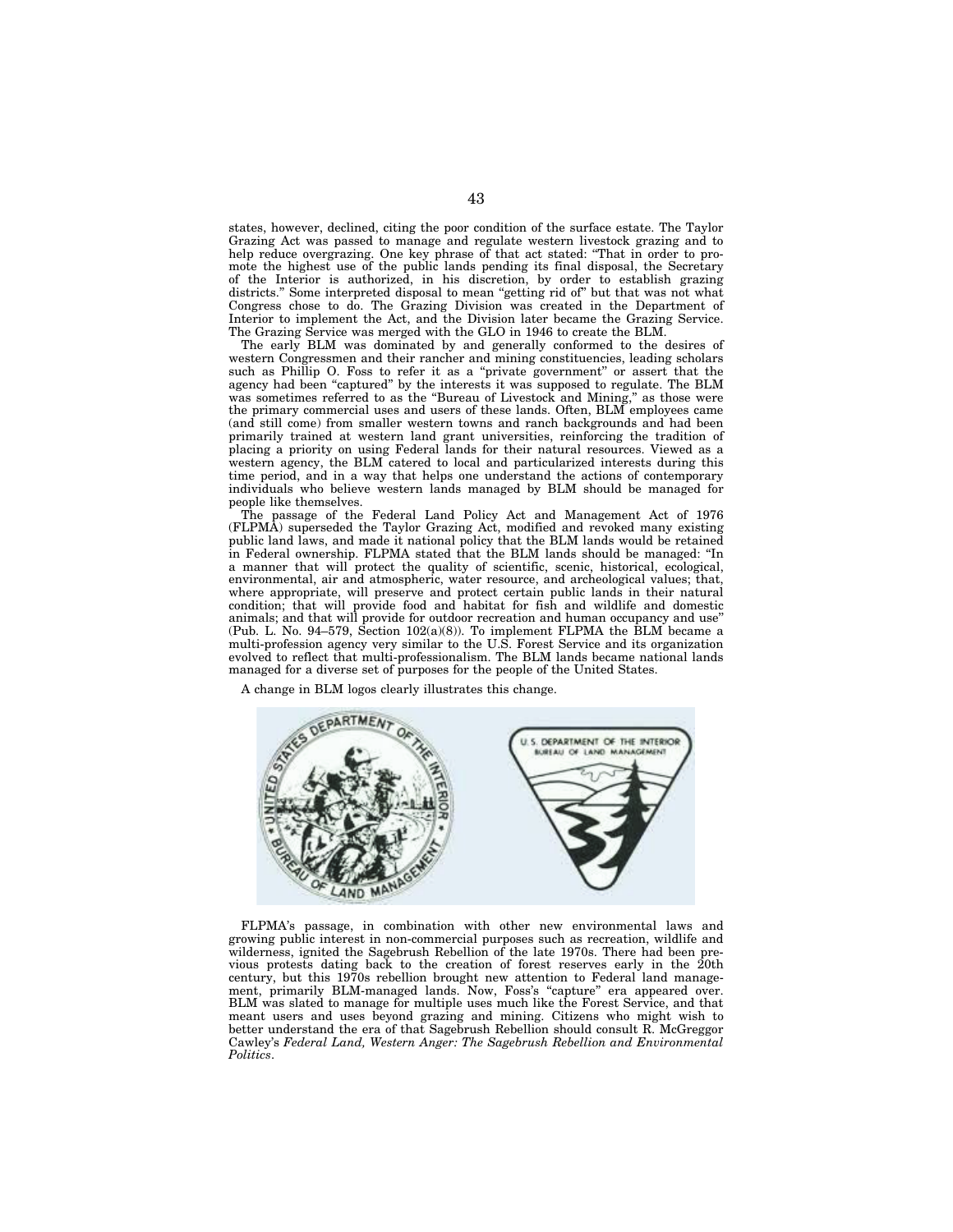# THE BLM REORGANIZATION

Two of the most eternal, vexing and often intermixed questions regarding public land management have always been ''who decides?'' and ''by what set of criteria?'' Answers to these questions advantage certain perspectives and actors, while disadvantaging others. ''Who decides'' questions are question of power and control. This proposed reorganization, as any reorganization like it, is not neutral. There are winners and losers, those advantaged and those disadvantaged. It seems obvious that Madison's ''local and particular interests'' are those advantaged, and those arguing that BLM lands are national lands, disadvantaged. It is also important to understand that other suggested reasons for reorganization, efficiency and effectiveness, are not the only goals of a public agency like BLM. It must be responsive, both in terms of diverse values and in terms of diverse cultures and demographics. It should also be representative of the various publics it serves.

One of the arguments presented for the reorganization of BLM is that it will bring decisions and decision makers ''closer'' to those affected. While it is true that BLM is located almost completely in the western United States in terms of surface management, it has been well established by the Public Lands Foundation and others that 95%+ of BLM employees are already in the western U.S. BLM is also currently organized by state, not by region. Governors and congressional delegations have more input and relationships with BLM state leadership than they do if BLM was organized by regions. Conversely the Director of BLM has a constituency that is Congress, other Federal agencies and so on. It is much easier to work with those constituencies if one is near to them as Director. It is also where senior leadership builds the relationships that allow them to make more effective and sustainable decisions.

Where decision makers are located may not be as important as who they are. Sometimes it has been my experience working with BLM that local and state level decisions have been reversed in Washington, sometimes without effective communication and frustrating BLM decision makers in the West. But as importantly, if BLM leadership is relocated to Grand Junction, then it will be even more likely that important national decisions will be eventually made, not by that leadership but by political appointees in Washington.

Experience with the wildfire part of BLM provides evidence. When, for a time, all of BLM Fire and Aviation was in Boise, including both policy and budget and operations, policy direction and budget migrated up to the Secretarial level. In other words, decision making and power abhorred a vacuum.

There is another part of the reorganization that needs to be rethought. In the case of Idaho, several range specialists, apparently, will be transferred to the state. The listed reasons for this include helping with litigation, permit management and help with what appears to be BLM Idaho state priorities, though it is hard to be certain from the way the description is written. There are a few problems with this staff change. One, it will be more difficult than perhaps realized, to integrate high level policy specialists with field-level range specialists and expecting them to help with permits may seem farfetched and will not bring more resources to the ground. Dropping these specialists into a rural state where sitting range specialists have already developed relationships with permittees may cause unanticipated problems. Finally, these policy specialists frequently work with policy specialists from other natural resource areas and isolating these specialists from each other will lead to ineffective communication and problem solving.

A related issue is an apparent disconnect between the desire to move decisions to a more ''local'' level and the desire of the current administration to reduce the number of Federal advisory committees by one-third. The BLM's RACs are one of the most effective forums for localized discussion, deliberation and collaboration; reducing their number seems counterintuitive. Having chaired the BLM's Science Advisory Board (SAB) (abolished in 2001) I can attest that that board provided useful advice to BLM and might have been useful today as sage grouse numbers once again decline. BLM staff support to the SAB was exemplary in our view. Although not the focus of this hearing, there have been several collaborative efforts centered on BLM-managed lands that suggest that locally driven solutions within the context of national laws can work without the need for reorganization.

Finally, reorganizations have consequences—some intended, some not, and some left open for reversal later. There have been questions over whether this reorganization will weaken BLM, causing some of its most effective personnel to leave and thus opening the door to what some claim would be the transfer of BLM lands (only Congress can do that) or their sale, and some may be leaving already. I do not know if this is true, but it is certainly possible. It is also possible that a future administration will return BLM leadership to Washington, a decision that will whipsaw the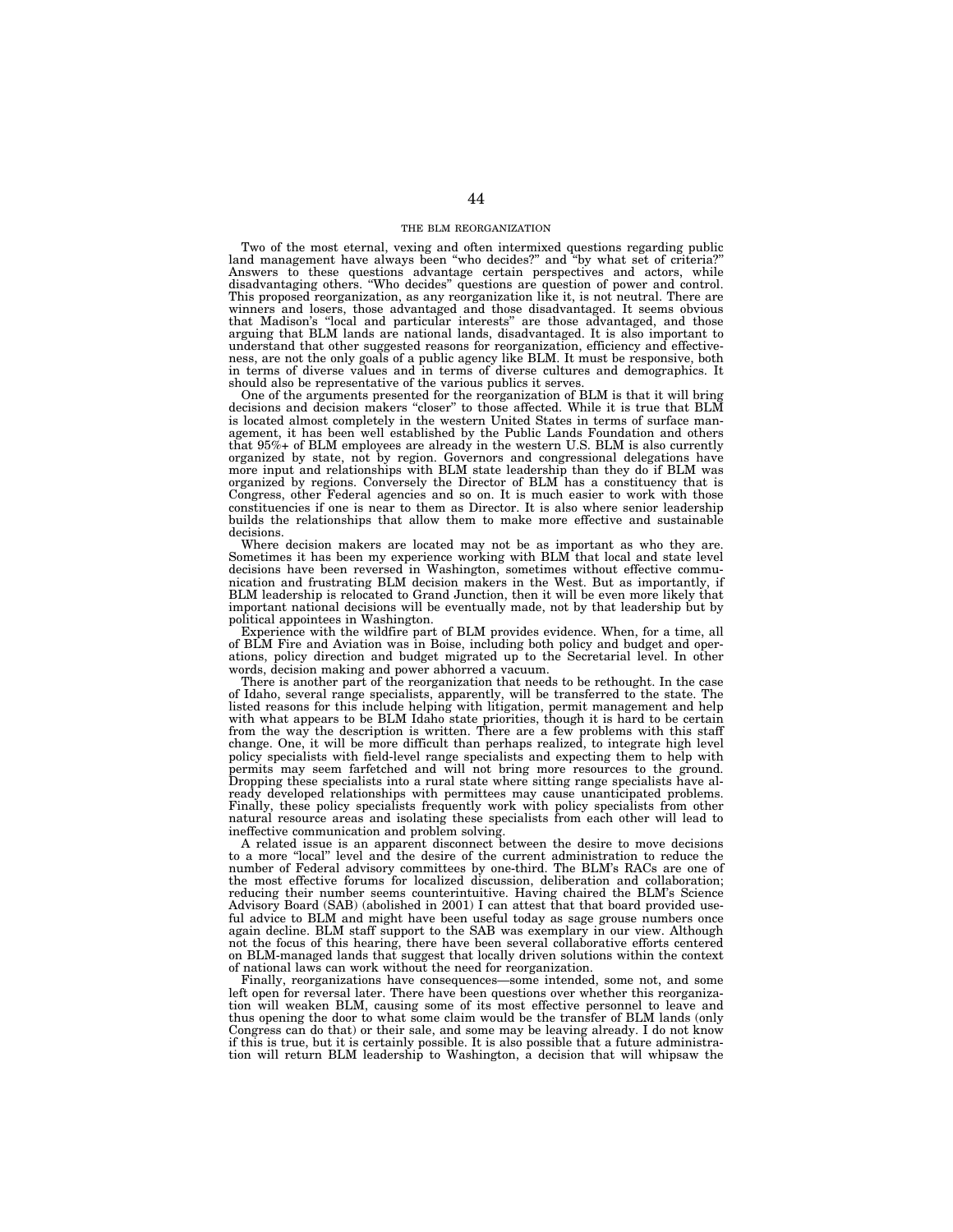agency. This reversal occurred in the past with the "rightsizing" initiative. This is not unlike what a future administration might decide to do with Bears Ears and Grand Staircase-Escalante National Monuments, a policy whipsaw that often exhausts those who must implement it. There is plenty of wisdom about political leadership of agencies and changes in policy or reorganization work best if the sitting professionals and managers are consulted because it is much more likely that the proposals will be amended to be more successful. But when professionals and managers are not consulted you are more likely to get resistance and higher chance of failure.

#### **CONCLUSION**

The best way to conclude this statement is to reference the concerns of the Public Lands Foundation (PLF). This organization of former BLM employees, employees who served through the West in local and state offices, and in Washington, have taken a uniform position against this reorganization. A rough calculation suggests that they have 12,000 years of experience working for the agency. I know PLF well, having spoken to them at past meetings and worked closely with them on the four Student Congresses they held to bring young college students interested in public lands together to learn about real issues from current and former professionals. PLF members run the gamut from wilderness specialists to oil and gas specialists. If they collectively take the position they have taken, it means something to a close observer of public lands like me and it should to the Committee as well. Thank you for the opportunity to speak with you today.

Ms. HAALAND. Thank you, Mr. Freemuth. The Chair now recognizes Mr. Edward W. Shepard, President of the Public Lands Foundation.

Mr. Shepard, you have 5 minutes.

# **STATEMENT OF EDWARD W. SHEPARD, CR, PRESIDENT, PUBLIC LANDS FOUNDATION, NEWBERG, OREGON**

Mr. SHEPARD. Good morning, and thank you for the opportunity to present our views on this reorganization. PLF is not political. Our members have proudly served BLM Directors of both political parties, so our perspective is based on decades of on-the-ground experience managing the public lands. Cumulatively, we represent thousands of years of experience and knowledge on management and the organization, and at all levels and locations of the organization.

We strongly oppose this reorganization plan. The espoused objectives are sound and good. How they want to get to meet those objectives, we don't feel are right.

The plan would remove BLM headquarters, leadership, and staff in DC from having a seat at the table with national agencies within the Department of the Interior and with other agencies, such as the U.S. Forest Service and Agriculture, with the Congress, and with Washington-based NGOs. It would place the Director and Assistant Directors in one location in Grand Junction, Colorado, and would separate them from their remaining staff, which would be located over several locations in the West.

BLM is a multiple-use agency by its history and by the mandates of the Federal Land Policy and Management Act of 1976. As a multiple-use agency, it is imperative that the disciplines work together on a day-to-day basis to coordinate policy and activities, and separating and isolating staffs in several locations would severely limit their ability to do so.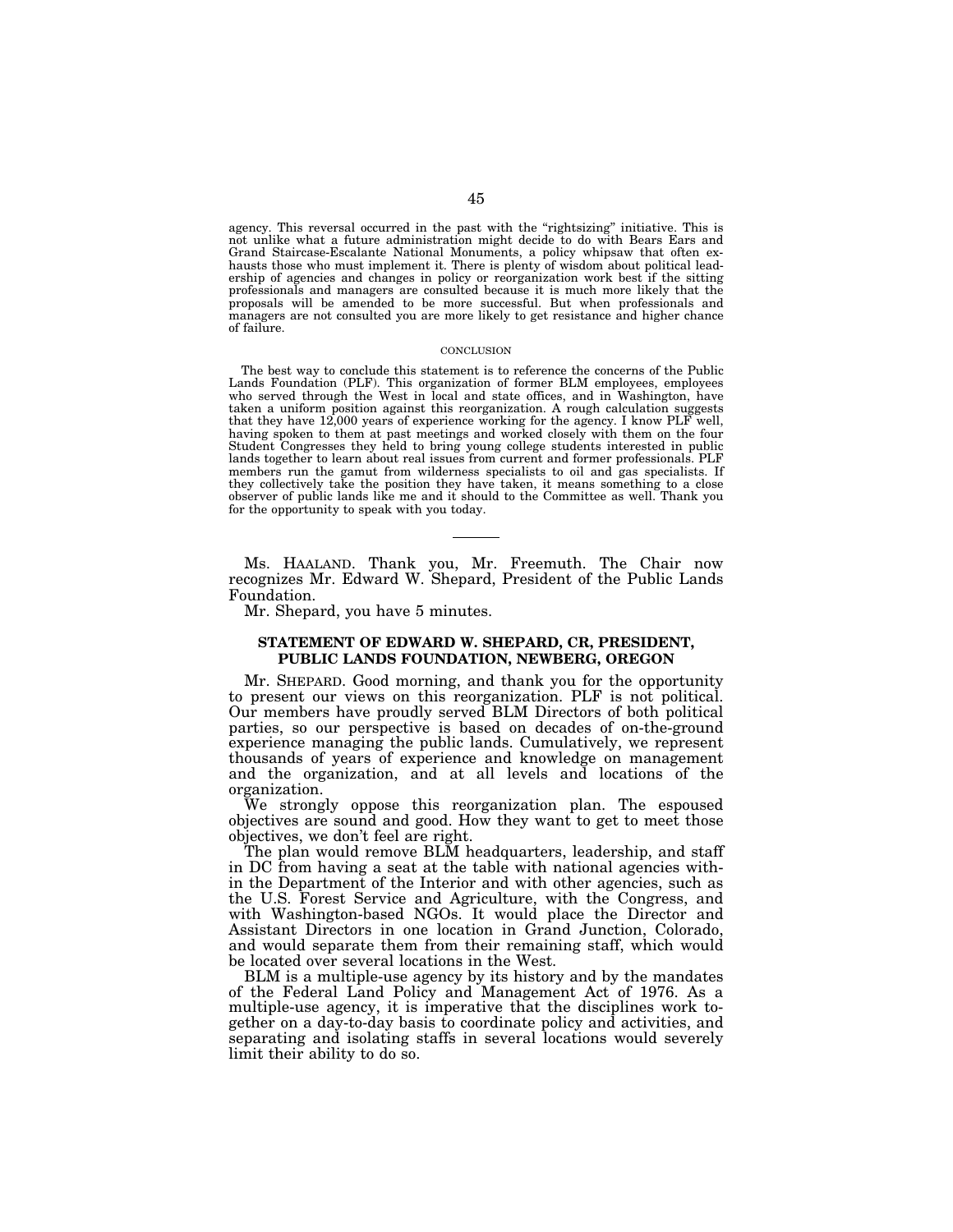And we feel this plan is so radical that we really question if it was studied by non-political budget analysts or organizational experts, and whether career BLM senior management was involved or consulted.

One reason given for the organization is to move decision making closer to the field. We agree decision making should be closer to the field, but we do not believe that this reorganization is necessary to achieve that goal.

We fully believe that this reorganization would functionally dismantle the BLM, and ignores the reality that BLM is already Western-based. Ninety-seven percent of the staff is in the field, and has a structure in place to be responsive to Western constituents and stakeholders. Today, it is well organized to serve both the Western constituents and the Washington, DC-based clientele. Most of the managers are on the ground at field, district, and state offices, and are able to make decisions and interact with governors, tribes, other agencies, congressional staff in the field, and the other state and Federal agencies they work with, and the public.

State Directors and Field-Level Managers currently have the delegated authority to make decisions on the ground and to facilitate coordination with state and local governments and tribes. However, in recent years there has been reduced decision making at the field level, not so much because of the BLM headquarters, but because decisions have been pulled back by the Department and other political appointees.

If the goal of the plan is to return decision making to the local level, then we suggest the Department return the decision-making authority to local BLM managers who work daily with the folks in the communities.

We ask that, before this plan is implemented, that the Congress require an independent analysis by the Congressional Budget Office or Government Accountability Office on the actual cost and savings.

And, finally, I would like to address the profound effect this is having on BLM employees across the organization, primarily here in Washington, but also out in the field, who wonder what is going to happen to them, career-wise. A lack of transparency and communication with employees has raised anxiety to really harmful levels, and morale levels are very low. And remember, these are real people, they have real families, and they need to be considered.

Many of the Washington-based employees being directed to move have personal circumstances that give them no other option than to leave the Agency, and this is going to have a long-term detrimental effect on the professionalism of BLM.

Additionally, it is going to have a disproportionate negative impact on women and minorities in the BLM Washington office, and this office has made significant progress in recruiting women and minority into leadership and professional positions, and many of the employees have indicated they can't leave.

In conclusion, although we might agree with some of the objectives of this, we don't agree with the process. We feel that the people are in the field that need to make decisions, that are doing the operational work, and the folks in Washington need to be here to address the issues back here. Thank you.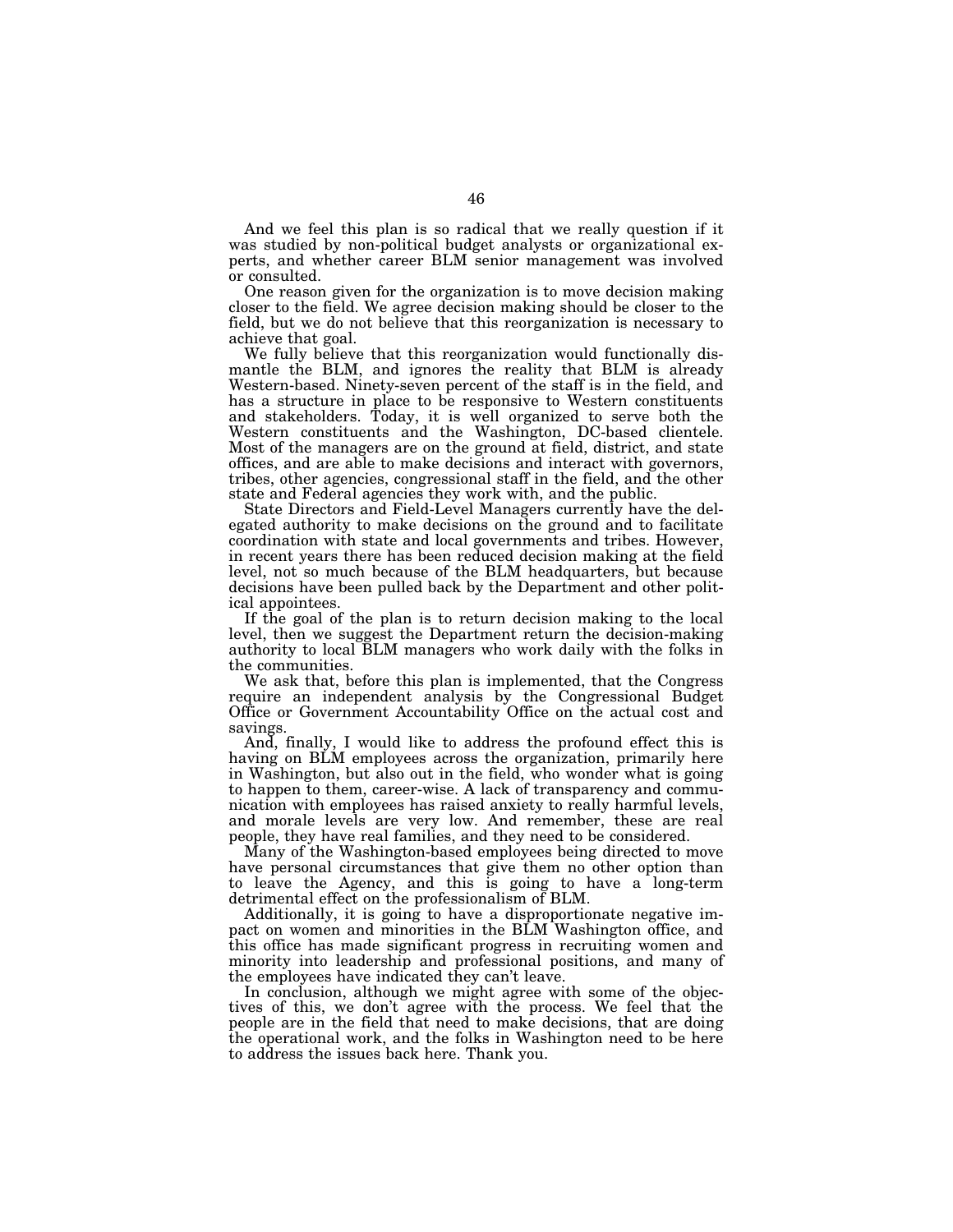# [The prepared statement of Mr. Shepard follows:]

# PREPARED STATEMENT OF ED SHEPARD, PRESIDENT, PUBLIC LANDS FOUNDATION

Thank you for the opportunity to present the Committee our views regarding the Department of the Interior reorganization plan to restructure and move the Headquarters office of the Bureau of Land Management (BLM). As a national, nonprofit organization with more than 600 members, comprised principally of retired, but still dedicated, BLM employees, the Public Lands Foundation (PLF) has a unique body of experience, expertise and knowledge of public land management. The PLF is not political; our members have proudly served BLM Directors of both political parties so our perspective is based on decades of on-the-ground experience managing the Nation's public lands.

While the BLM has encountered several calls for reorganization over more than seven decades, none has raised as much concern for us as this one. The PLF is strongly opposed to the BLM reorganization plan submitted to Congress on July 16, 2019. This plan would remove the BLM Headquarters staff and leadership in Washington, DC from having a seat-at-the-table with other national agencies within the Department of the Interior. It would also severely weaken the BLM's ability to collaborate with other Federal agencies whose headquarters are located in Washington, DC in the development of policies and implementation of programs for all Americans in the management of our national public lands.

This plan is so radical that we question whether it was studied or analyzed by non-political budget analysts or organizational experts and whether career BLM senior management were involved or consulted. In short, we believe this plan would require the BLM to serve the short-term wants of locally powerful stakeholders to the detriment of all other constituents and the long-term needs of the public lands. The break-up of the Washington Office structure would ensure the BLM promotes parochial, local interests, rather than the national interest.

Most PLF members have experienced a variety of reorganization efforts. For the most part, these have proven to be counter-productive and costly to taxpayers. In the end, these previous efforts were found to be problematic and were ultimately reversed by the next administration. The PLF would ask that this reorganization plan be withdrawn.

# **BACKGROUND**

#### *Organization*

We fully believe this reorganization would functionally dismantle the BLM while ignoring the reality that the BLM is already a western-based agency with 97 percent of its staff in the field and a structure already in place that is responsive to western constituents and stakeholders. Moving Headquarters employees to Grand Junction, Colorado and to several other locations across the West would not aid in the decision-making process and would hinder or eliminate the BLM's participation in legislative, budget, and policy discussions with the Department and Congress in Washington, DC. Today, the BLM is well organized to serve both western constituents and the Washington Office clientele. The relocation plan would result in programs and policies being fragmented and inconsistent among states and virtually all major policy decisions being made by the Department in Washington, DC without the benefit of input from BLM career professionals.

Such a reorganization would also continue to increase the precipitous drop in the number of experienced BLM senior specialists and managers in Washington, DC, who have dedicated themselves to caring for and managing the Nation's public lands and resources for the benefit of the American public and for current and future generations. Many of the people being directed to move have personal circumstances that give them no other option than to resign, retire or leave the agency. This drain of institutional expertise would have serious detrimental consequences for years to come for the management of the country's public lands and minerals.

The BLM is organizationally aligned to have office locations that provide for the appropriate coordination necessary to make sound resource management decisions. The western offices of the BLM provide the operational function for the organization. The current decentralized nature of the BLM allows for efficient and timely responses to western constituents. Approximately 97 percent of the BLM employees are currently located on-the-ground in Field, District, and State Offices to make land use decisions based on public interest, resource conditions, cooperating agency concerns, and BLM policy. These local staffs build and maintain interactive relationships with governors, state legislators, congressional members, county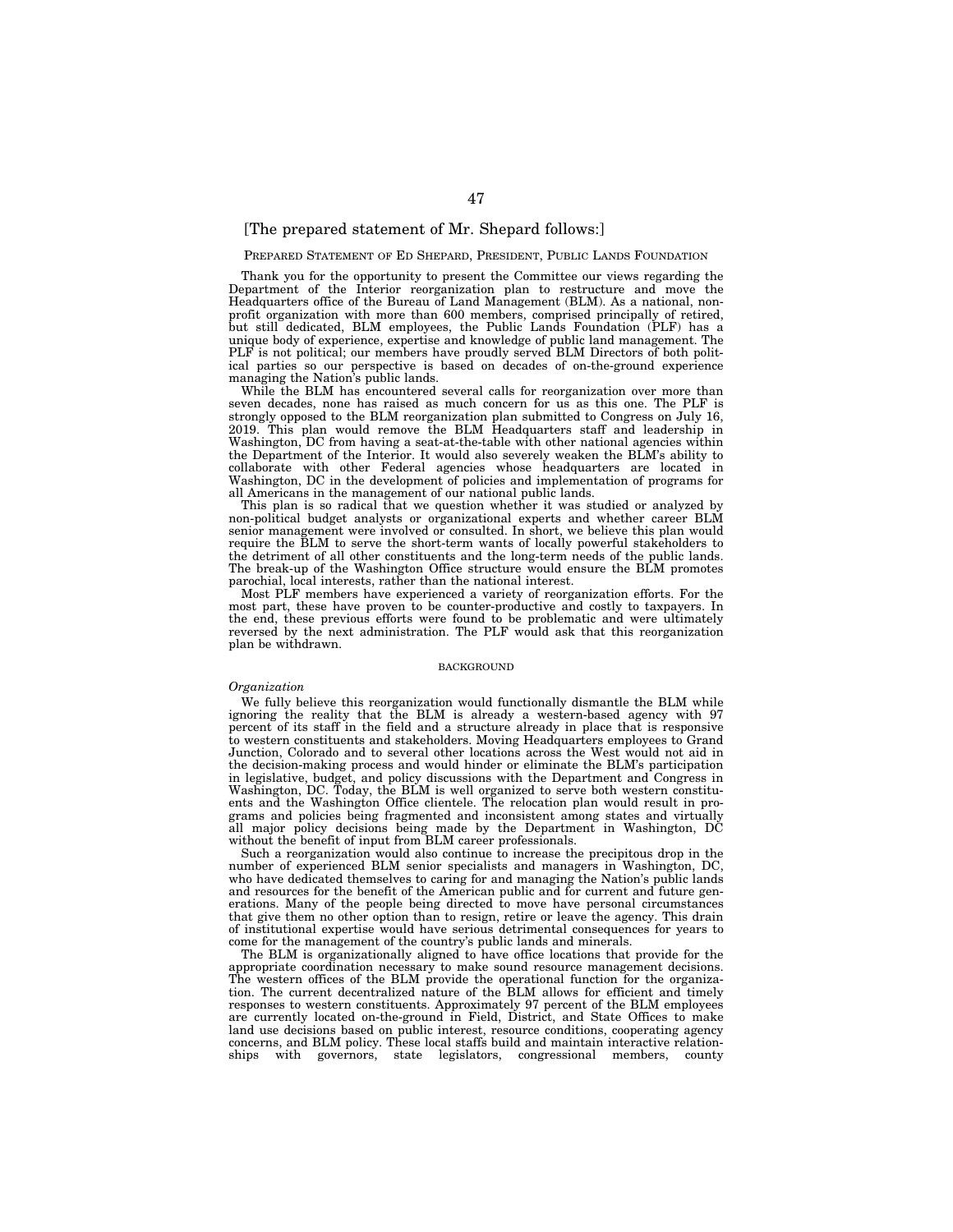commissioners, tribes, other Federal agencies, and various local government and user groups.

## *Local Decision Making*

The PLF strongly supports the delegation of authorities to BLM State Directors, District and Field Managers. These BLM managers currently have the delegated authority to make land-use decisions, leasing and permitting decisions, conduct monitoring and compliance activities, provide public land-user assistance, and facilitate coordination with state and local governments, other Federal agencies, and tribes.

In recent years, there has been reduced decision making at the field level as a result of unprecedented involvement by the Department and other political appointees—not from BLM Headquarters. If the goal of this plan is to return decision making to the local level, then we suggest that the Department return decisionmaking authority to local BLM managers who work daily with local communities. We also recommend that if the goal is to improve operational effectiveness, then the funds should instead be used to hire additional on-the-ground field staff across the West.

## *Leadership/Presence in Washington*

The BLM Headquarters is currently located in Washington, DC. The Bureau Directors of all other Department of the Interior agencies and the U.S. Forest Service within the Department of Agriculture are also headquartered in Washington, DC. Like its sister agencies, the BLM has a significant presence in the East with some of the most significant natural gas development anywhere in the Nation, notably in Louisiana and Arkansas. An agency without a strong leadership presence in Washington, DC has no input into daily discussions regarding policy, budget, legislation and resolution of issues. This would quickly result in a very inefficient and inconsistent organization that would be forced to make decisions stateby-state, which may or may not be consistent or in the national interest. Alternatively, decisions would be elevated to the Secretary's Office, which would result in decisions being made with little-to-no agency input. Local stakeholder input, if any, would be reserved for those whose interests align only with prevailing political interests.

In fact, the reorganization plan would replace Washington, DC, where no single state has an advantage, with a headquarters office in Grand Junction giving a real advantage to Colorado. This would translate into inequities with other western states in terms of funding, program priorities, policy positions, and other management issues. Ultimately, this would result in poor and uneven management of the public lands across the West, where decisions would be weighted toward those states with particularly strong political ties, and to the detriment of the natural resources and the many constituents and stakeholders, who would lose their voices in how their public lands are managed.

Additionally, the decision to place some resource program staffs in specific states would tip the scales for that program's management in favor of the host state while fostering management by silo where each program would be distant—both geographically and policy-wise—from the BLM Headquarters office. This would again foster uneven and inconsistent management and encourage each resource program to act independent from the BLM as a whole.

Under this reorganization plan, the BLM could not ensure the management of our public lands for the ''national interest,'' as required by the Federal Land Policy and Management Act (FLPMA) of 1976. The BLM Headquarters staff and leadership would be removed from the Federal Government seat-of-power and placed in a remote location in the West with little influence in national public land issues.

# *Budget*

We request that before Congress makes a decision on this reorganization you require an independent analysis by the Congressional Budget Office or Government Accountability Office of actual cost savings, if any. The cost savings purported by the reorganization plan have not been subject to rigorous analysis and do not recognize the significant long-term costs to the BLM. Taken together, these will adversely affect the BLM's ability to be one of the Nation's leading revenue raisers. Currently, the BLM brings in more money than it spends, making it one of the few agencies in government to do so. Factors that need to be considered include:

• Utilizing funds to move some 250 employees to western offices will reduce or eliminate relocation funds for several years. The best use of funds for employee moves are for rotating employees throughout their career with the BLM among different duty stations, including Washington, DC. This exposes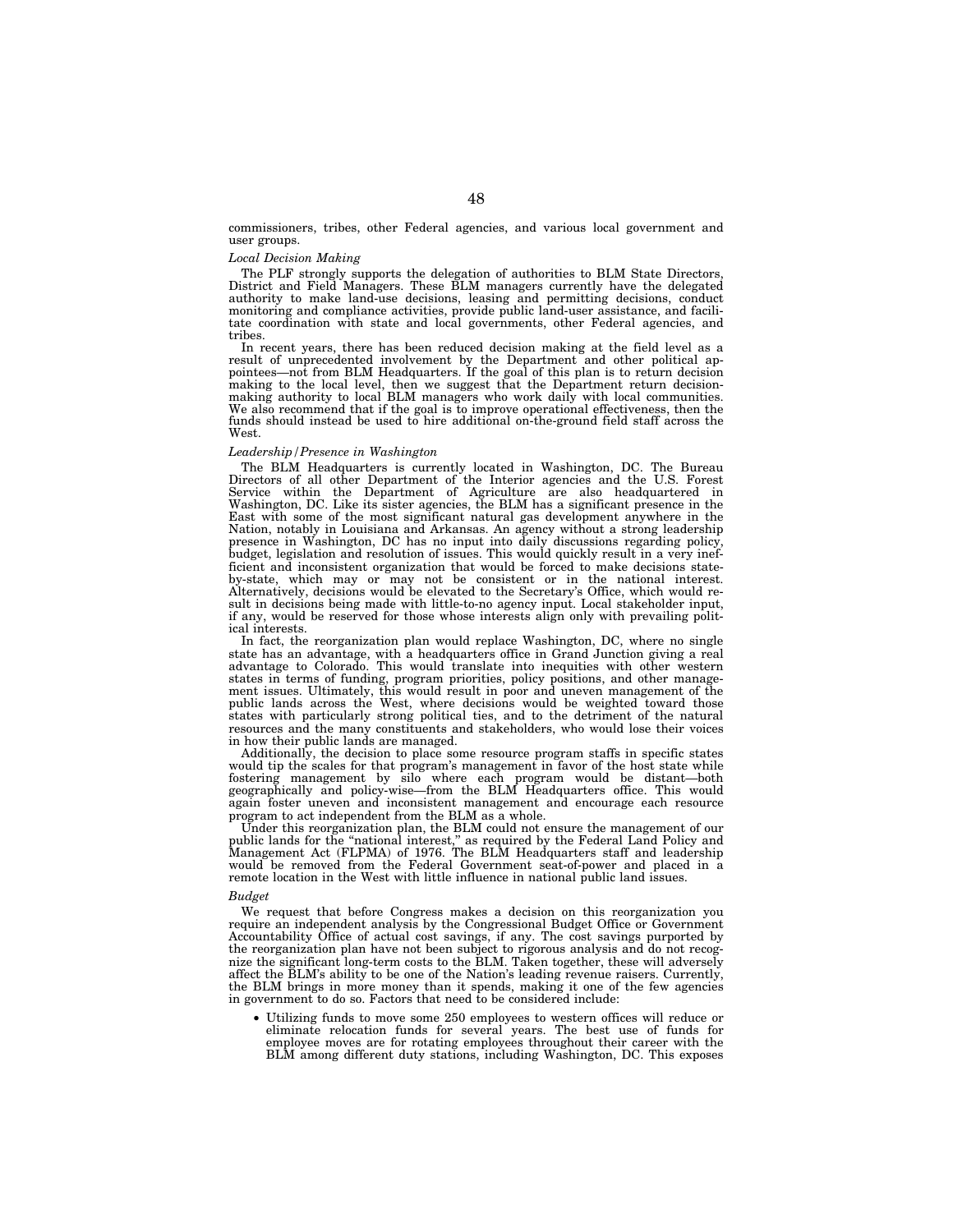employees to a broad range of experiences and creates a highly skilled workforce for the future.

- Loss of experienced staff who will take new positions or retire because they are not in a position to relocate, exacerbating an already steep decline in experienced senior and highly skilled employees.
- Loss of productivity by staff during the disruption of the reorganization effort; the costs for replacement of staff who decide to leave during the reorganization; the costs of inefficiency from scattered Washington Office staff and managers and associated increase in travel costs to facilitate coordination; and the likelihood that the move to the West will be changed in the future and the BLM Headquarters Office would have to be reestablished in Washington.

### *Morale/Personnel*

The reorganization plan will have a profound, disproportionate and negative impact on women and minority employees in the BLM Washington Office. The BLM Washington Office has made significant progress in the recruitment of women and minority employees into leadership and professional positions in the agency and many of these employees have indicated a move would create significant hardships. Some 40 percent of the headquarters staff has indicated a reluctance to move to the West at this time.

#### **CONCLUSION**

The reorganization plan suggests that the relocation of the BLM Headquarters staff and leadership is necessary to delegate more responsibility to the field, maximize services to the public, and increase BLM's presence close to the resources in the West. What this reorganization plan will do is sideline the BLM from any influence in national public lands policies in Washington, DC and hinder the multiple use, sustained yield mission on these public lands. We urge you to reject the plan or set it aside until a more thorough, independent study is conducted on the costs and benefits of such a plan.

Ms. HAALAND. Thank you very much. The Chair now recognizes the Honorable Tony Small, Vice Chairman of the Ute Indian Tribal Business Committee.

You have 5 minutes, Mr. Small.

# **STATEMENT OF THE HON. TONY SMALL, VICE CHAIRMAN, UTE INDIAN TRIBAL BUSINESS COMMITTEE, FORT DUCHESNE, UTAH**

Mr. SMALL. Good morning, members of the Committee. Thank you for the opportunity to testify on the reorganization and relocation of BLM to Grand Junction, Colorado, which is within our homelands.

My name is Tony Small. I am the Vice Chairman of the Ute Tribe Business Committee. I am testifying on behalf of our tribe and in support of the joint comments submitted by over 20 large treaty tribes from South Dakota, Nebraska, Montana, Wyoming, Utah, and Idaho.

Our comments provided proposals for the reorganization of Interior, including BLM. We submitted our comments on September 21, 2018. In the year since, there has not been any tribal consultation or reorganization of Interior. The 11 consultations Congressman Bishop was talking about were before this, and did not include BLM. No BLM staff attended these consultations, and BLM relocation was never mentioned.

In the spring of 2019, Interior took an action on one of our requests. They announced that the Bureau of Indian Affairs, Bureau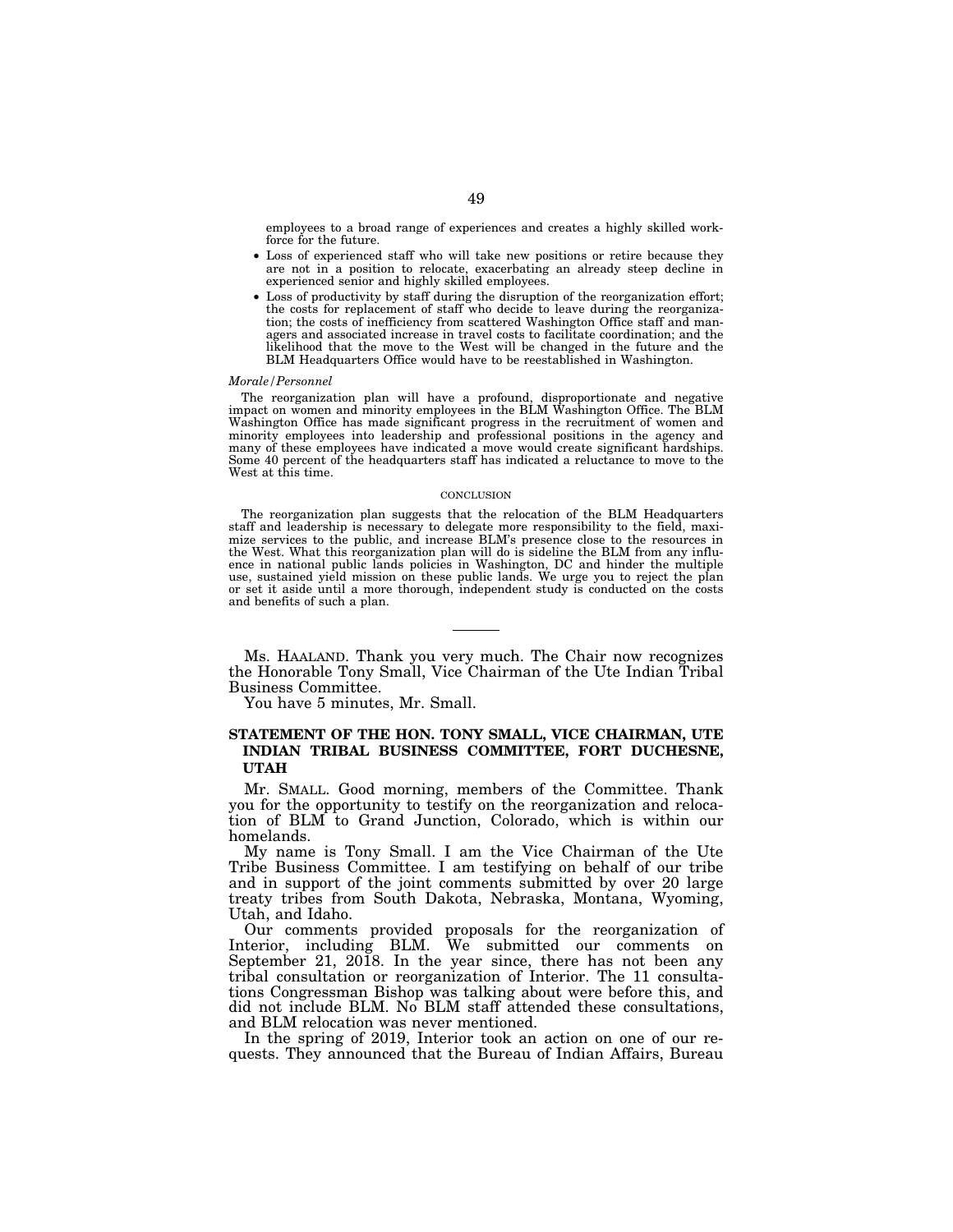of Indian Education, and Office of Special Trustees would not be included. Again, this decision was made without any consultation.

If the Interior had consulted with us, they would have seen that there are many improvements that should be made to these agencies. The impact of reorganization on Indian tribes extend far beyond these three agencies. In fact, we will be affected more than anyone else by Interior reorganization and relocation of BLM.

Reorganization is already underway. Over the last couple of years, long-standing offices and experienced staff have vanished, been relocated, or reorganized. These staff and offices provided services and programs that were guaranteed in treaties and agreements between us and the United States. The United States was founded on these treaties and agreements, and any changes to these programs or services requires consultation.

The relocation of BLM to Grand Junction will have a dramatic impact on our interests. We are a major oil- and gas-producing tribe. We rely on energy development to fund our government and provide services to our members. We create hundreds of millions in economic activity. Even though Congress specifically excluded Indian lands from BLM, the Secretary violated FLPMA by directing BLM to provide oil and gas permits, conducting inspections, and much more on Indian lands. If BLM reorganizes, these activities should go back to BIA.

In addition, the millions in funding that goes to BLM should be transferred to BIA to properly manage energy development on Indian lands. This is important to BLM. BLM manages public lands for multiple use for the general public. BIA manages Indian lands in the best interests of tribes. BLM has no business making public land decisions on Indian lands. However, as long as BLM continues its activities on Indian lands, Interior and BLM are required to consult with us on reorganization. Moving BLM to Grand Junction will impact energy permitting on our lands.

No one is talking about moving the White House or Congress to Grand Junction, or any other agencies involved in energy permitting on Indian lands. Moving BLM will reduce coordination, drain expertise, and eliminate accountability. Rather than drain the swamp, BLM will become a tool of special interests, and will lose focus on its national missions, including trust responsibility to tribes.

Grand Junction is in our original homelands. In 1880, we entered into an agreement with the United States to give up millions of acres and to resettle along the Grand River near modern-day Grand Junction. These lands were rich with water resources, but the United States forced us at gunpoint farther west into what would become eastern Utah. In this rocky desert, a 1.9 million acre reservation was established for our benefit.

Ever since, our Uncompahgre Reservation in Utah has been under attack. First, non-Indians over-grazed lands intended for our stock. And, today, BLM permits energy development on our lands. Billions have been made in energy leases and royalties on our Uncompahgre Reservation. BLM splits this money with the state. We have never been paid for the use of our lands. Year after year, the United States forces us to go to court to protect our lands and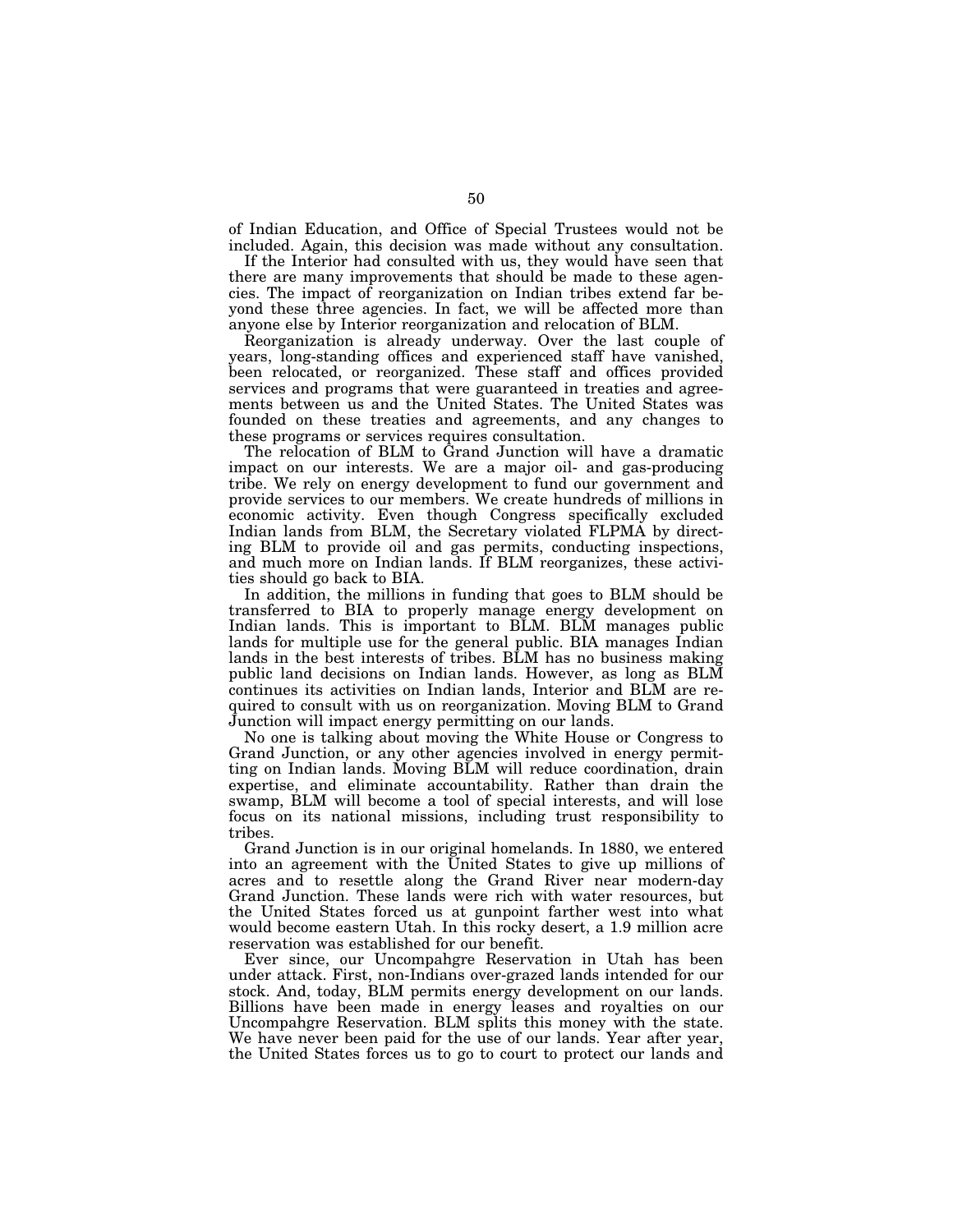enforce treaties, agreements, and trust responsibilities. This must stop.

The United States was founded on treaties and agreements with Indian tribes. I have said it before, and I will say it again. Without these treaties and agreements, the United States would not be here. Any organization of Interior or BLM must be done with our interests in mind, and in consultation with us. You have treaties, agreements, and promises to live up to.

Thank you for your consideration of our testimony.

# [The prepared statement of Mr. Small follows:]

## PREPARED STATEMENT OF UTE INDIAN TRIBE OF THE UINTAH AND OURAY RESERVATION

## INTRODUCTION

Chairman Grijalva, Ranking Member Bishop and members of the Committee, thank you for the opportunity to testify on the proposed reorganization and relocation of the Bureau of Land Management (BLM) Headquarters to Grand Junction, Colorado and the Ute Indian Tribe's (Tribe) ancestral homelands. My name is Tony Small and I am an elected member of the Ute Indian Tribe's Business Committee and serve as Vice Chairman of the Business Committee.

The Tribe offers this testimony on its own behalf and also in support of the intertribal comments submitted by over 20 other large treaty tribes from South Dakota, Nebraska, Montana, Wyoming, Utah and Idaho. The Ute Indian Tribe worked with these tribes to identify tribal priorities and put forward guidelines and principles for the Department of the Interior to include in its proposed reorganization initiative. Those comments were submitted to Interior about 1 year ago on September 21, 2018. Since then, Interior only acted on one of the proposals in our comments removing the Bureau of Indian Affairs (BIA), Bureau of Indian Education (BIE) and Office of the Special Trustee (OST) from the proposed reorganization.

Interior has not provided any other response or reached out to us or other tribes to schedule consultation on these important matters that impact the daily lives of tribal citizens. Interior's own Policy on Consultation with Indian Tribes (Consultation Policy), issued on December 1, 2011, requires consultation on the proposed reorganization of Interior, the relocation of BLM, and all matters affecting Indian interests. Interior's failure to consult with Indian tribes on the proposed reorganization and ongoing relocation of bureaus, agencies and offices that administer Indian lands, natural resources, trust assets and interests is unacceptable.

# GRAND JUNCTION COLORADO IS WITHIN THE UTE INDIAN TRIBE'S HOMELANDS

The Ute Indian Tribe is a federally recognized tribe. Our 4.5 million-acre Uintah and Ouray Reservation is located in northeastern Utah. However, since time immemorial the Uintah, Whiteriver, and Uncompahgre Bands of the Ute Indian Tribe occupied ancestral homelands stretching from present-day Salt Lake City, Utah to Denver, Colorado.

Our ancestral homelands include Grand Junction, Colorado. In 1868, the United States entered into a treaty with the Ute Bands that would become the current Ute Indian Tribe of the Uintah and Ouray Reservation as well as other Bands of Ute Indians. Under that treaty, the Ute Bands ceded portions of their aboriginal lands to the United States while reserving approximately 15.7 million acres of land for the undisturbed use and occupation of the Bands located wholly within the boundaries of what would become the state of Colorado.

In 1874, the discovery of large and valuable mineral deposits on the 1868 Reservation prompted the United States to force the Ute Bands to cede 3.7 million acres of their 1868 treaty lands. Mineral discoveries and the continued increase of white settlers within the remaining reserved tribal lands caused Congress to force the Ute Bands to relinquish additional portions of the 1868 Reservation. In particular, in 1880 Congress forced the Uncompahgre Band to cede its interest in the remaining lands of the 1868 Reservation in exchange for the right to settle upon agricultural lands along the Grand River, near present day Grand Junction, Colorado.

Upon arriving at the Grand River and despite an abundance of water and resources, the United States decided that ''better'' alternative lands would be more suitable for the Bands in the high wilderness desert of what would become north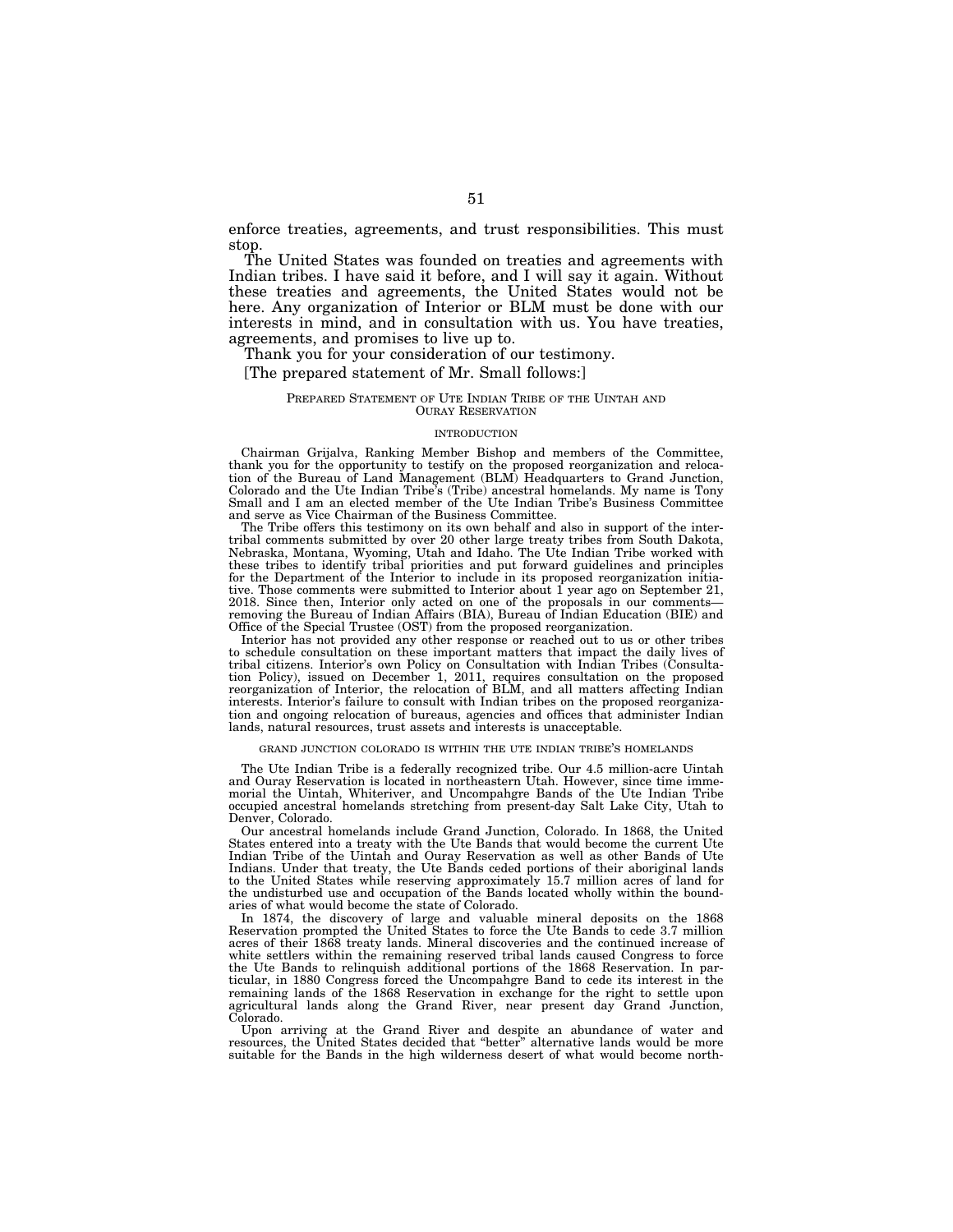eastern Utah. At gunpoint and including a period of detainment in present day Grand Junction, the United States forced the Uncompahgre Band out of Colorado further west into what would become Utah. In this high wilderness desert, the President issued an 1882 Executive Order setting apart approximately 1,900,000 acres as a Reservation for the Uncompahgre Band. Over more than a century later, the Uncompahgre Band continues to occupy our Uncompahgre Reservation, despite the fact the United States has not treated our reservation like any other reservation in the United States.

Specifically, for the past century, the United States continues to push actions and policies intended to take and limit our ability to use and benefit from our lands. Initially, non-Indian settlers were encouraged to settle on our lands through now discredited allotment acts and homestead land policies. Then the United States encouraged non-Indian grazing on our lands that took resources intended for our livestock. Finally, despite long-standing agreements between BIA and BLM regarding Indian and non-Indian grazing within our Uncompahgre Reservation, in 1948, BLM sought the approval of the Secretary to take administrative control of the remaining lands within Uncompahgre Reservation.

BLM has unlawfully managed these lands since 1948 for grazing and oil and gas leasing. For example, on December 12, 2017, the BLM conducted an oil and gas lease sale in the Green River District that included 34 parcels within the exterior boundaries of the Uncompahgre Reservation. Despite our protest, BLM continued with the sale and raised millions in lease bonus payments that will be split between the United States and the state. Billions more in royalties will be made from oil and gas development on our lands and, without intervention from Federal authorities, these royalties will be split between the United States and the state. The Ute Indian Tribe has never received any payment from the United States for the BLM's leasing of our lands.

This history, injustice and mismanagement of our lands is brought to the forefront again by the proposed relocation of BLM to Grand Junction, Colorado on lands that should have been reserved and held for the Uncompahgre Band. The United States has failed to fulfill its obligations as a trustee for the Tribe's land and resources. The United States has a trust obligation and statutory duty to restore tribal lands, protect our homelands, and manage our resources in the best interest of the Tribe. Instead, year after year, the Tribe is forced to resolve these issues in court.

The proposed relocation of BLM to Grand Junction, Colorado without any tribal consultation or consideration of the impacts to the Tribe and other large treaty tribes is another stain on this history of broken treaties, agreements, and promises to Indian tribes. The United States' trust responsibility and government-togovernment consultation requirements are the modern-day implementation of these treaties and agreements. The United States was founded on these treaties and agreements and has an ongoing obligation to consult with Indian tribes on matters affecting tribal interests. This includes the proposed relocation of BLM into the Ute Indian Tribe's homelands.

#### INTER-TRIBAL PROPOSAL ON DEPARTMENT OF THE INTERIOR REORGANIZATION

On September 21, 2018, a coalition of large treaty tribes from across the Great Plains, Rocky Mountain and Western regions submitted an ''Inter-Tribal Proposal on Department of Interior Reorganization'' to former Secretary of Interior Ryan Zinke. The tribes involved included the Ute Indian Tribe, the Yankton Sioux Tribe, the Winnebago Tribe, the Paiute Indian Tribe of Utah, the Eastern Shoshone Business Council, and other tribes that are members of the Rocky Mountain Leadership Council and the Great Plains Chairman's Association. In the year since the proposal was submitted, Interior has not provided a response or reached out to any of these tribes to engage in consultation.

The Ute Indian Tribe worked with these tribes to develop our inter-tribal proposal as our large treaty tribes will be the most impacted by any reorganization of the Department of the Interior. The reorganization of Interior must be done with prior and meaningful tribal participation and uphold Interior's trust responsibility to tribes. We are not off to a good start.

The large treaty tribes' inter-tribal proposal set forth guiding principles that Interior must consider in any reorganization of the agencies, bureaus and offices involved in managing or overseeing issues related to Indian affairs. These guiding principles provided that any reorganization must: (1) be developed only after true consultation with tribes, (2) respect tribal sovereignty, (3) uphold treaty rights, (4) ensure tribal economic freedom, (5) *not* cut funding, (6) emphasize the trust respon-<br>sibility, (7) increase funding to the necessary departments and programs to fulfill the unmet needs of tribes and individuals, (8) honor self-determination for tribes,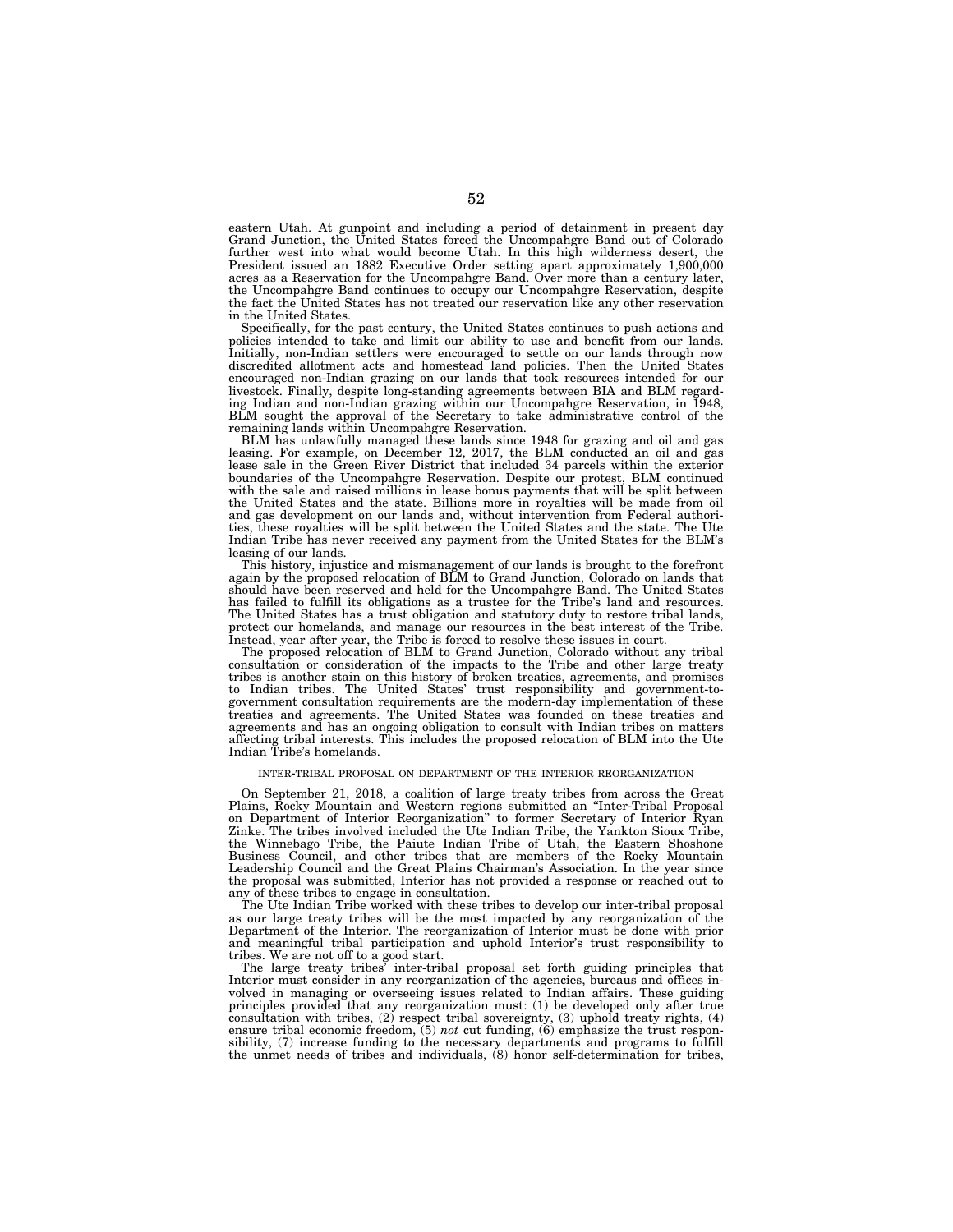(9) respect nation-to-nation relationships, and (10) respect sacred lands. Furthermore, the inter-tribal proposal clarified that the proposed reorganization would require congressional approval and cannot be done under the auspices of an Executive Order because agency organization is typically defined by statute.

In its ongoing reorganization and relocation of agencies, bureaus, offices and employees, Interior has failed to meet or act on any of the guiding principles set forth in the large treaty tribes' inter-tribal proposal. First and foremost, Interior has not engaged tribes through information sharing or consultation to discuss the tribes' comments. Instead, Interior moved forward with its reorganization efforts, including the proposed relocation of BLM's headquarters, to the detriment of tribal interests and in violation of its trust responsibility.

# LACK OF TRIBAL PARTICIPATION IN THE PLANNING PROCESS

Any reorganization or relocation of Interior's component bureaus, agencies and offices will affect the interests of Indian tribes more than anyone else and cannot be done without meaningful tribal participation. This has already not happened. Early on, BIA held listening sessions to gather comments and input from Indian tribes, but agency wide reorganization plans were already developed and underway. Without any notice or consultation, offices, experts and staff that Indian tribes relied on to deliver services and run programs vanished or were relocated. In addition, since these listening sessions were held more than 2 years ago, there has been no follow up or actual government-to-government consultation.

Listening sessions are not consultation. Interior's Consultation Policy makes clear that ''Consultation is a deliberative process that aims to create effective collaboration and informed Federal decision making. Consultation is built upon governmentto-government exchange of information and promotes enhanced communication that emphasizes trust, respect, and shared responsibility.'' Consultation Policy at 2. These listening sessions did not produce ''collaboration'' or an ''exchange of information.''

We appreciate that some tribal comments were heard and that in the spring of 2019, Interior stated that BIA, BIE and OST would not be included in Interior's proposed reorganization. However, even this decision was made without any tribal consultation. While we oppose broad relocation and reorganization of BIA and BIE, both of these agencies should be improved by internal reorganization principles as described in our September 21, 2018 proposal.

Beyond these listening sessions with BIA, there has been no discussion or consultation with Indian tribes on the relocation of BLM's headquarters and its impact on Indian interests. This is a clear and obvious violation of Interior's Consultation Policy and the trust responsibility. For all tribes, BLM plays an important role in the management of Indian resources. Interior is required to consult with Indian tribes on its plans for BLM the same as BIA or BIE.

Over this same time period, the Government Accountability Office (GAO) has been studying Federal agency consultation policies and the failure of agencies to fulfill those policies and other consultation requirements. In a March 2019 report entitled ''Tribal Consultation—Additional Federal Actions Needed for Infrastructure Projects,'' GAO found that the Federal Government's process of meaningful consultation is wholly inadequate to ensure appropriate tribal participation in decisions that will affect tribal interest. Specifically, the GAO report identified a number of factors that hinder effective consultation including agencies' processes for initiating consultation, lack of respect for tribal sovereignty and the government-to-government relationship, tribal resources to participate in consultation, Federal officials' knowledge on tribal consultation, and interagency coordination on consultation.

As GAO affirmed, in order to fulfill its trust obligations, any efforts related to the reorganization of Interior, including the relocation of BLM, must be halted until Indian tribes have had a meaningful opportunity to engage in informed consultation and reach an agreement concerning important governance principles, including tribal treaty rights, the Federal trust relationship, and nation-to-nation relations. Because both the broader Interior reorganization and the proposed relocation of BLM will affect tribes and tribal interest in drastic ways, the Federal Government must enter into a process of true consultation with all tribes prior to undertaking any further reorganization measures.

Moreover, it is of paramount importance that any engagement or consultation with tribes on this matter is carried out in a manner that is consistent with the terms of the United Nations Declaration on the Rights of Indigenous Peoples (UNDRIP). In 2010, President Obama officially endorsed UNDRIP and the United States maintains an affirmative legal obligation to adhere to its terms and conditions. More specifically, the Department of the Interior's consultation with tribes on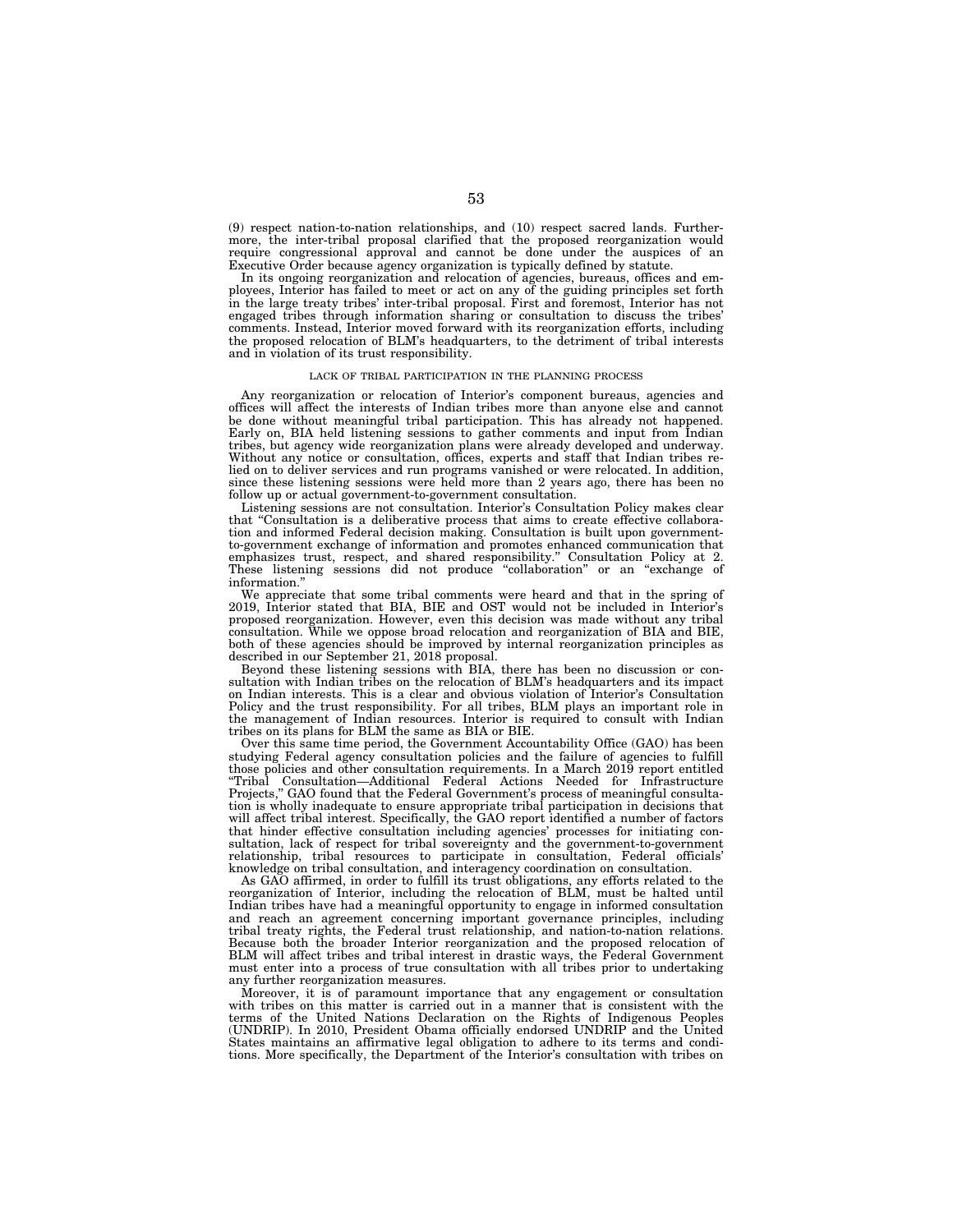these reorganization efforts should include and be guided by the concept of ''free, prior, informed consent'' (FPIC) which is a cornerstone of UNDRIP.

FPIC requires agencies to include tribes early and throughout the process, and to ensure a level of fairness that would result in voluntary consent. Implementing a FPIC process shows tribes that their interests and rights will be affirmed and protected in any reorganization effort. FPIC is an effective solution to the many problems of current consultation policies. It would result in consistency, predictability, and participation at a government-to-government level that respects tribal selfdetermination and protects tribal rights and resources.

Given the failure of Interior to consult with tribes in a manner that adheres to FPIC principles as well as its failure to comply with the findings of the GAO Report, we support efforts by Representative Betty McCollum and other members of the House Committee on Appropriations to freeze or eliminate funding for reorganization until Interior has consulted with tribes. This is a necessary first step to ensure that tribal interests and concerns are addressed in any reorganization of Interior and relocation of BLM.

#### REORGANIZATION AND RELOCATION OF BLM WILL IMPACT TRIBAL OIL AND GAS DEVELOPMENT

The Ute Indian Tribe is a major oil and gas producer and has been developing oil and gas on the Reservation for over 70 years. The Tribe leases about 400,000 acres for oil and gas development, and has about 7,000 wells that produce 45,000 barrels of oil a day. We rely on oil and gas development to provide essential government services to our members including land, fish and wildlife management, housing, education, emergency medical services, public safety, and energy and minerals management. Our tribal government has 60 tribal departments and agencies. The Tribe is a major employer and driver of economic development in the Uintah Basin, generating tens of millions of dollars each year.

While BLM lacks authority under the Federal Land Policy and Management Act (FLPMA) to oversee and manage activities on Indian land, the Secretary has unlawfully sought to delegate many important authorities on Indian lands to BLM. On our Uintah and Ouray Reservation, BLM is responsible for approving Applications for Permits to Drill (APDs) and Communitization Agreements (CAs), and inspecting oil and gas operations. BLM also conducts resource evaluation, mineral appraisals, and production verification and Indian lands. In addition, BLM provides technical assistance to Indian tribes and Indian mineral owners and works with tribes when analyzing impacts of development proposals under the National Historic Preservation Act. Beyond resource development, BLM works with tribes on land transfers, wildlife management, and access to sacred sites.

These functions have been carried out by BLM in direct contravention of BLM's enabling legislation, the Federal Lands Policy Management Act (FLPMA). Under FLPMA, Congress expressly prohibited BLM from exercising *any* authority to regulate tribal lands and limited BLM's role to the management of public lands. Section 1702(e) of FLPMA specifically excludes tribal lands from the definition of public lands, and therefore excludes tribal lands from BLM's administration or control. However, the Secretary unlawfully delegated BIA's authority over oil and gas development in Indian Country to BLM in direct violation of Congress' intent. This unlawful delegation of authority has resulted in tribal lands being managed as public lands, resulting in extreme delays and unnecessary bureaucratic obstacles in the approval of energy and economic development projects on our lands.

To add insult to injury, in addition to its unlawful interference and management tribal lands resource development and tribal economies, BLM has not held any consultation sessions with Indian tribes on its proposed reorganization and relocation. For example, how will reorganizing BLM into ''Unified Regions'' based on watersheds address Indian interests? Neither Interior nor BLM have provided any explanation. Prior to taking any reorganization or relocation actions, Interior and BLM are required to consult with tribes on how fundamentally changing the regional structure, decision-making process, oversight, and location of the BLM's headquarters will impact tribal resources and interests.

The relocation of BLM's headquarters will also adversely impact tribal interests through the elimination of long-serving career employees that tribes relied on to coordinate their activities with other Interior bureaus and Congress. It has been widely reported that requiring these career employees to uproot their families and move across the country will lead to a drain of expertise and leadership within BLM. Many of those employees have years of experience working with tribes and abruptly losing their expertise will impact Indian interests.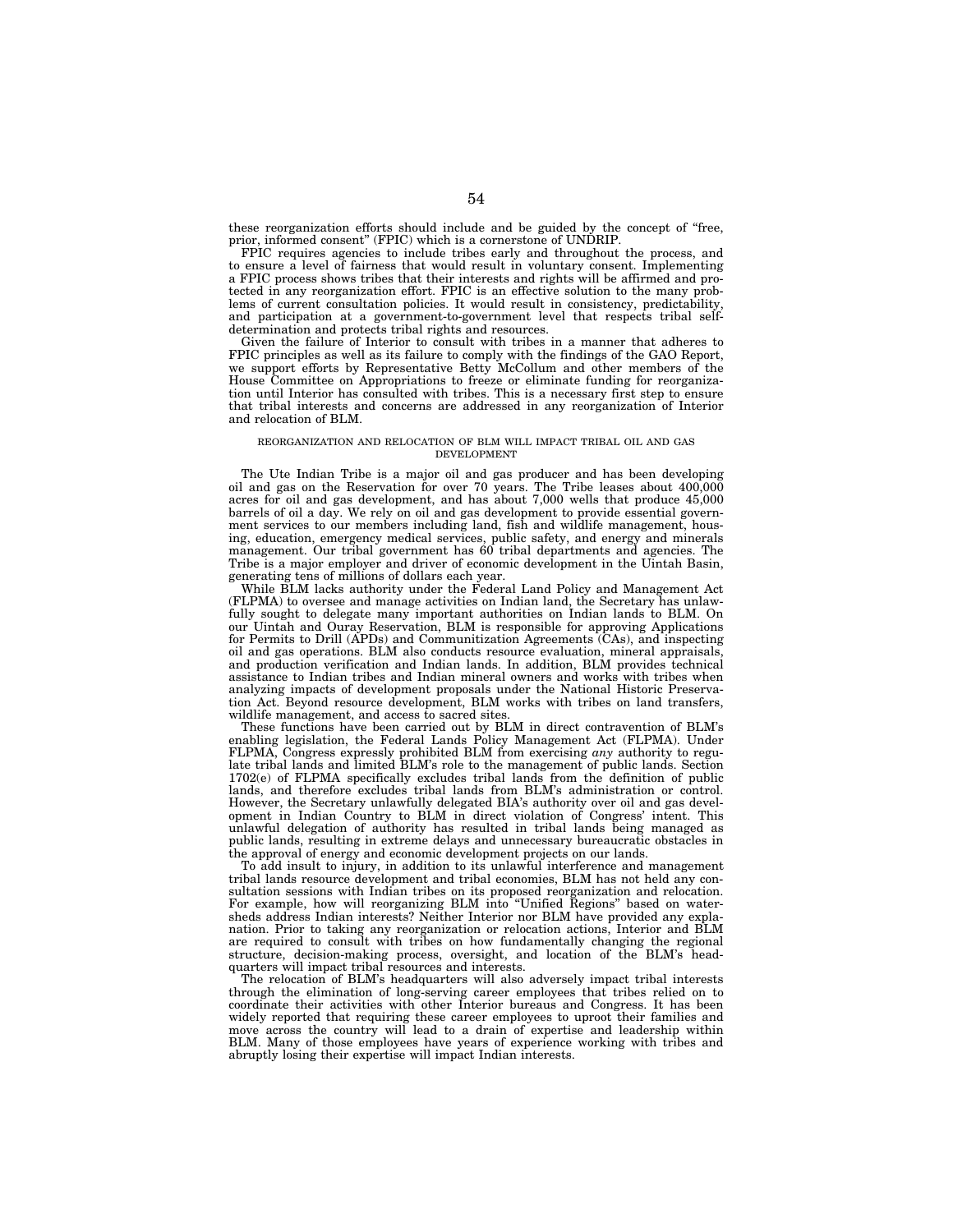In addition, moving BLM headquarters to Grand Junction, Colorado will impact BLM's relationships with every other Federal Government branch and agency still in DC. In addition, to the White House and Congress, there are a number of other Federal agencies that have authority over public lands, including the U.S. Forest<br>Service, Department of Energy, Army Corps of Engineers, Bureau of Reclamation,<br>and others who will not be relocated. Removing BLM headquarte government will result in the breakdown in communications on important discussions and decisions affecting the management of Federal lands. The move will also remove BLM from the direct oversight of Congress and open BLM up to the influence of special interest groups.

#### REORGANIZATION OF INTERIOR TO SUPPORT INDIAN INTERESTS

Instead of using Interior's reorganization to harm tribal interests, Interior should use the opportunity to recommit itself and its bureaus, agencies and offices to support tribal self-determination, upholding its trust obligation to tribes, and affirming the government-to-government relationship between Indian tribes and the Federal Government. Without working with tribes to work to resolve jurisdictional and economic issues, any reorganization effort will do little more than perpetuate a broken and ineffective Federal system of oversight and control which keeps tribes dependent on the Federal Government.

The most important way Interior's reorganization can support tribal interest is to ensure that reorganization affirms and upholds the political relationship between Indian tribes and the United States. Indian tribes are separate sovereigns that predate the formation of the United States. As separate governments, Indian tribes and their members do not fall into the racial categories of the United States. Instead, the unique legal and political status of Indian tribes is set out in the Constitution, hundreds of treaties, laws, executive orders, and court decisions since the founding of the United States.

Affirming the political status of Indian tribes is a fundamental tenant of Federal Indian law which is increasingly under attack through legal challenges that serve to uproot the Indian Child Welfare Act, undermine the treaty rights of federally recognized tribes to possess and use eagle under the Eagle Protection Act and delegate our treaty rights to ''race based'' as opposed to ''government to government'' classifications. The political status of Indian tribes was upheld by the U.S. Supreme Court in *Morton v. Mancari* which embraced the political and government-togovernment relationship between tribes and the United States.

In the wake of these challenges, Interior's reorganization should reaffirm Interior's trust responsibility to tribes and ensure that treaty obligations are protected and upheld. Instead, in recent years, Interior has shifted its trust relationship with tribes away from trust resource management to focus on how to best protect the United States from further liability in the wake of the *Cobell v. Salazar*  court settlement. Rather than placing further limits on the government's fiduciary and trust responsibilities to uphold and fulfill treaty obligations to tribes and Indian communities, Interior should work to support and tribal self-governance by seeking to resolve the jurisdictional, social and economic limitations that have and continue to cause the underlying problems that exist in Indian Country.

This reaffirmation of Interior's trust responsibility must apply to non-monetary assets such as land, water, and other natural resources along with the management of tribal monetary assets. Interior's reorganization should be carried out in a manner that is consistent with Congress' intent that BIA, as opposed to BLM, maintain administration of Indian lands, as BLM's public land management policies contain restrictive and burdensome requirements that should never apply to Indian lands. In exercising its authority over public lands, BLM is required to manage public lands for: multiple use, sustained yield, and to balance competing resource interests, including in part, historical, ecological, environmental, and archaeological values. Those standards are significantly different from the standards that BIA is required to apply when managing Indian lands in the best interests of Indian trustees and respecting tribal self-determination regarding Indian lands. Allowing the BLM to enforce its public land regulatory regime on Indian lands contradicts the Federal Government's nearly 40-year standing policy of self-determination for Indian tribes.

# **CONCLUSION**

The Department of the Interior's proposed reorganization, including the relocation of BLM's headquarters to Grand Junction, Colorado, will disproportionally impact large treaty tribes. Any reorganization or relocation of BLM must renew and uphold the United States' treaty obligations and trust responsibilities to Indian tribes, and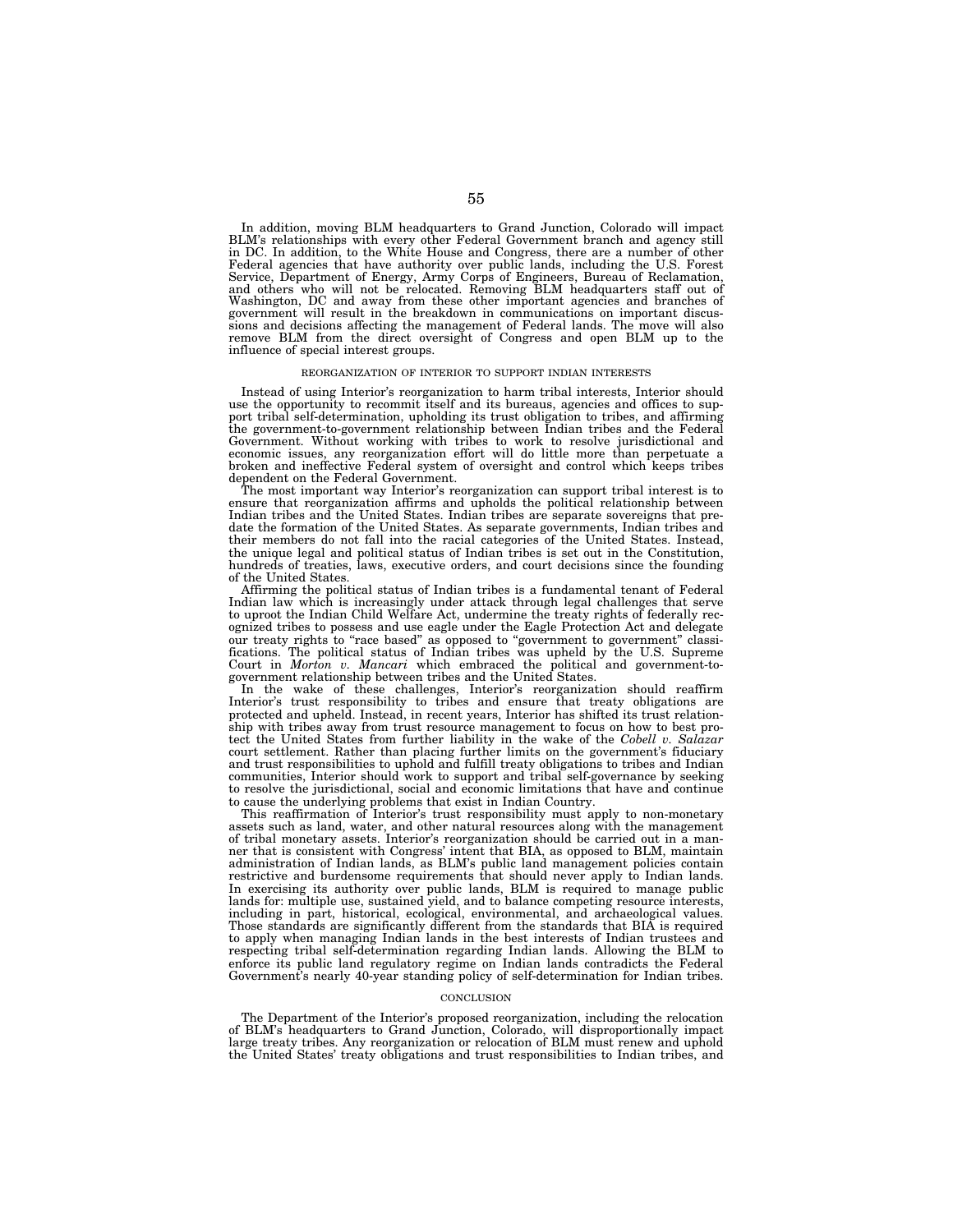fulfill government-to-government consultation requirements with Indian tribes. Reorganization efforts should take important steps to improve the programs and services that Interior provides to tribes and their members according to the guiding principles set forth in the large treaty tribes' inter-tribal proposal.

These programs and services are the modern-day implementation of the treaties and agreements that the United States entered into with Indian tribes. The United States was founded on these treaties and agreements and these commitments are a solemn and sacred obligation that must be upheld to ensure the integrity and moral responsibility of this great nation.

Thank you for your consideration of our testimony.

Ms. HAALAND. Thank you very much, Mr. Small.

The Chair recognizes Mr. Tipton for 30 seconds to introduce Ms. Robin Brown.

Mr. TIPTON. Thank you, Madam Chair. It is a pleasure for me to be able to have the opportunity to introduce Robin Brown, who happens to be from my district out of Grand Junction, Colorado.

Robin is the Executive Director of the Grand Junction Economic Partnership, which is the economic development agency for Mesa County. Its primary focus is recruiting businesses into Colorado's Grand Valley.

Prior to moving to Grand Junction in 2010, it is worthy of note that Robin spent 8 years as an attack Army helicopter pilot, deploying twice to Iraq. She also managed public relation businesses and founded ''Spoke and Blossom,'' a lifestyle magazine for western Colorado.

I would like to thank Robin for her service to our country and for being here today to talk about the benefits of moving the BLM headquarters to Grand Junction, Colorado.

# **STATEMENT OF ROBIN BROWN, EXECUTIVE DIRECTOR, GRAND JUNCTION ECONOMIC PARTNERSHIP, GRAND JUNCTION, COLORADO**

Ms. BROWN. Thank you, Congressman.

As the Congressman said, my name is Robin Brown. I am the Executive Director of the Grand Junction Economic Partnership, which is the economic development agency for the Greater Grand Junction area.

Grand Junction, with a population of 151,000 people, is the largest metropolitan area in western Colorado. We are located about 31⁄2 hours west of Denver on Interstate 70, halfway to Salt Lake City on the western side of the Rocky Mountains. We are also about a 5-hour drive from Nevada, an \$80 plane ride to Las Vegas, and we have 1,500 Federal employees.

There has been a lot of misinformation about Grand Junction today, so I just wanted to get a few corrections in there. We have 18 to 20 daily flights a day from our airport that go to many more locations than were on the slide earlier.

Mesa County, where I reside, is 76 percent public lands. Our economy depends on that land, in both the above-ground and below-ground natural resources that come from them. In Grand Junction, we believe that we can do it all on public lands in a way that both protects and conserves the very lands that we rely on for a healthy economy.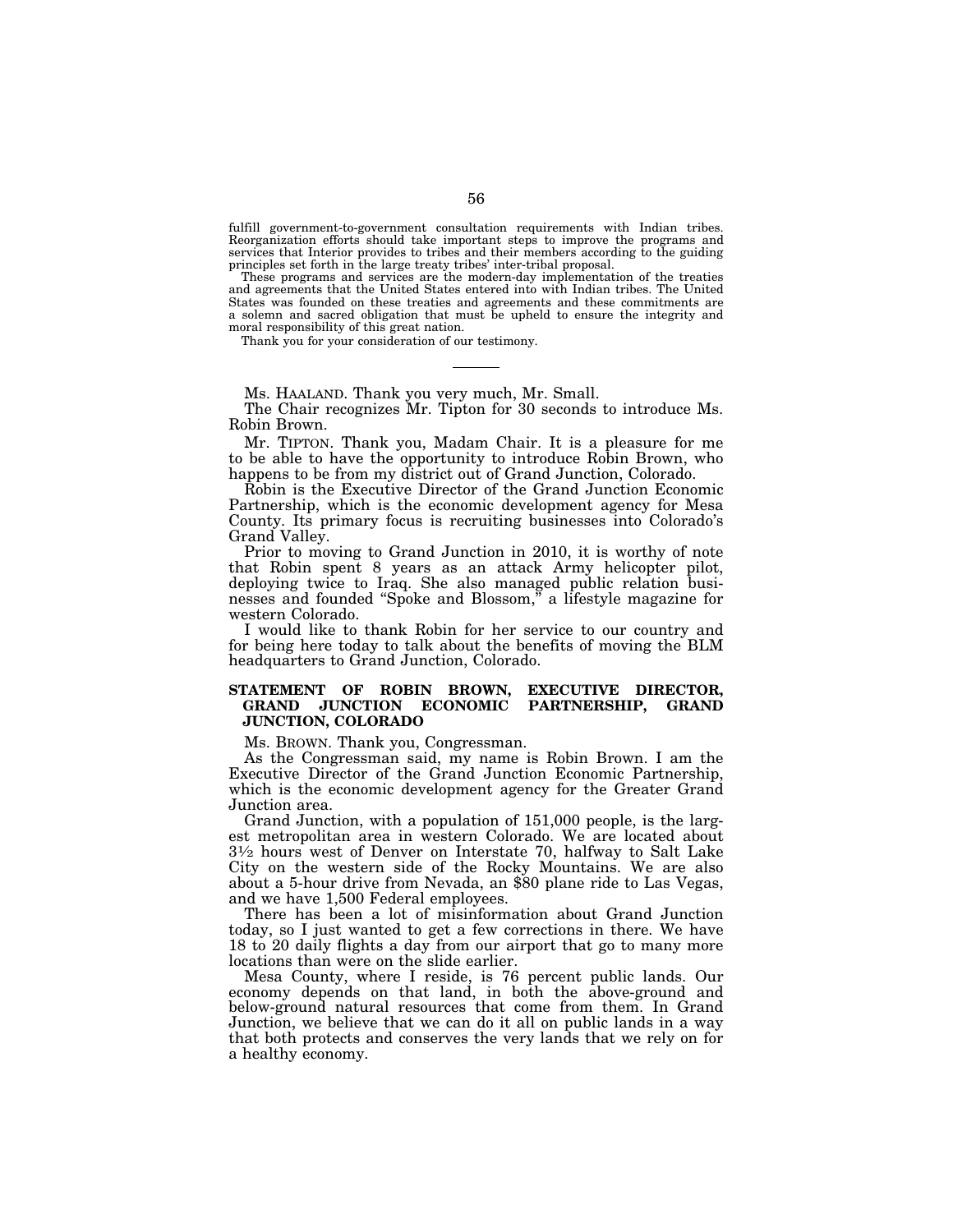Colorado has the toughest oil and gas regulations in the country, and the industry has responded using technology to severely reduce emissions, while increasing production. Today, we are able to extract fossil fuels in a safer and cleaner way, reducing the impact on climate change, while also providing high-paying jobs and a direct economic impact to our rural communities.

With all of that energy production going on, we are also an outdoor recreation mecca. From my back door, I can hike in a national monument, mountain bike on world-class, single-track trails, kayak the Colorado River, or just sit on my back porch and look at the abundant wildlife that wanders through, whether it is deer, bighorn sheep, pheasant, quail, mountain lions, or bear.

If I hop into my car, I can hunt big game, fish, snowmobile, Nordic or downhill ski within a 40-mile drive from my home. Colorado has the best public land hunting in the country, and people come from all over the world to take advantage of it.

It is not unusual to run across wild horses in Mesa County. They roam the desert area north of Grand Junction, known as the Bookcliffs. Just south of those desert lands are vast rangelands where local ranching families run cattle for beef production, which is Colorado's No. 1 Ag. export.

National conservation areas, we have three. Wilderness study areas, yes. Grand Junction is home to Colorado Mesa University, with a current enrollment of 11,000 students. Within the University, the Natural Resource Center works with Federal, state, and local governments to adopt policies that promote the value of multiple-use and sustained yield.

The Unconventional Energy Center conducts research to help energy producers understand regulatory predictability and both reduce operating costs and the impact on the environment. This Institute positions Grand Junction as the epi-center of energy innovation.

Both of these institutes work closely with our regional BLM office as they study, research, and implement land use policies and procedures. In other words, every single thing that the BLM does can be researched, studied, and put into practice in Mesa County, Colorado.

The arguments against moving the headquarters is based on a lack of trust. Well, I wouldn't trust somebody I have never met, either. So, I invite you all out to Grand Junction to meet the very people who worry you so much. And then we could correct a lot of the misinformation that has been put out today.

I would introduce you to Janie Van Winkle. Janie is a secondgeneration beef rancher that grazes her cattle on public lands. She is also the best conservationist I know, because, as a rancher, she understands that the lands that she drives her cattle over year after year have to remain healthy in order for her herds to remain healthy.

I would introduce you to Scott Winans. Scott is the president of the Colorado Plateau Mountain Bike Association, a non-profit, allvolunteer organization that builds, maintains, and advocates for mountain bike trails all over western Colorado. There is no better advocacy group for the proper maintenance and long-term health of our trail system. Try riding your bike on a trail after it rains,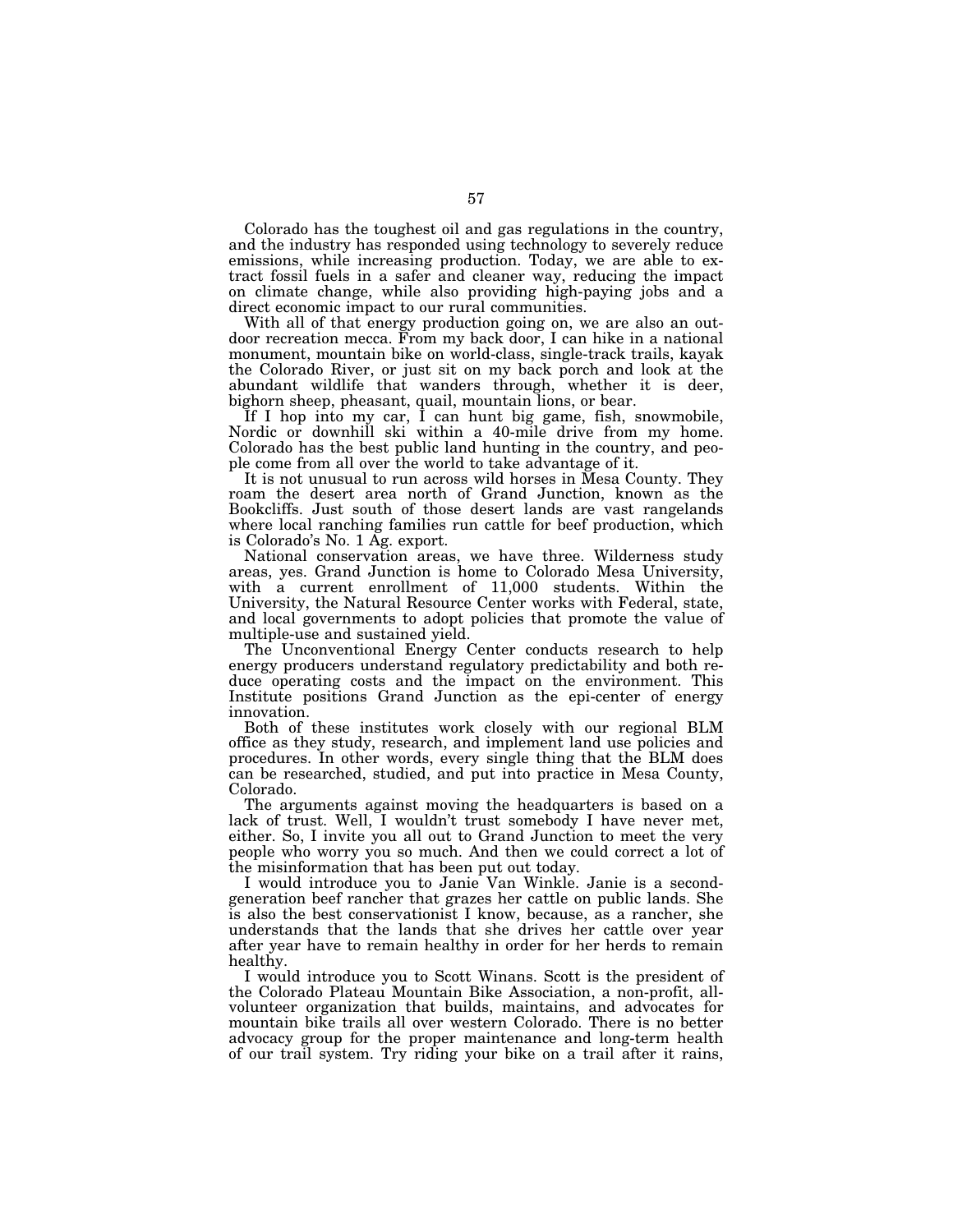or taking a shortcut where there is no trail, and you will get a quick and fierce lesson of proper trail etiquette, as you would deserve.

I would introduce you to Quint Shear, a fifth-generation Coloradan and land man who could tour you through a number of wellpads on the Grand Mesa that intertwine in and out of his favorite hunting and hiking grounds.

With proper planning, these industries can and already do coexist.

The idea that BLM leadership shouldn't be influenced by the communities that rely on our public lands is misguided. It tells me that you don't trust Janie, Scott, Quint, or people like us from rural communities to advocate for the highest and best use of our public lands.

It also tells me that you don't trust your own leadership to know the difference between those with good intentions and those with bad. And that is ironic, because last year in Washington, DC there were 11,654 registered lobbyists that spent \$3.4 billion influencing you. So, I don't quite see why it is  $\overrightarrow{OK}$  to be influenced by more lobbyists than most of these communities have in total population, with more money than all of our annual budgets combined, but not OK to be influenced by the communities who know, love, and protect our public lands best because they live, work, and play on those lands every single day.

Congressmen and women, on behalf of the people of western Colorado, on behalf of Senators Michael Bennet and Cory Gardner, on behalf of Congressman Tipton and Governor Jared Polis, I encourage you to support the relocation of the BLM headquarters to Grand Junction, Colorado, a place where there is actually BLM land. Thank you.

[The prepared statement of Ms. Brown follows:]

### PREPARED STATEMENT OF ROBIN BROWN, EXECUTIVE DIRECTOR, GRAND JUNCTION ECONOMIC PARTNERSHIP

# ABOUT GRAND JUNCTION

Grand Junction, Colorado is the largest metropolitan area in western Colorado and is located on the western slope of the Rocky Mountains halfway between Denver and Salt Lake City, Utah. The Greater Grand Junction area includes the cities of Grand Junction and Fruita and the town of Palisade and has a total population of 151,000. Grand Junction is located in Mesa County and is home to Colorado Mesa University and the Grand Junction Regional Airport. The Average Annual Wage is \$42,692. 76 percent of Mesa County is public lands and over 1,500 Federal employees live and work in Mesa County from the Department of Energy, U.S. Forest Service, Bureau of Land Management, and the Colorado National Monument. Grand Junction's economy depends on its public lands, whether it's responsible energy production, rangeland management, or outdoor recreation.

Everything within the BLM's mission can be researched, studied and put into practice in Mesa County, Colorado.

# COST OF LIVING

- Grand Junction is the most affordable metropolitan area in Colorado.
- The median price of a Single Family Home is \$260,000.
- Closing costs are, on average, less than 1 percent of the loan amount.
- Average time to close is less than 30 days.
- Average cost per square foot for residential properties is \$164 s/f.
- Median residential rent is \$1,250 per month or .98 cents per square foot.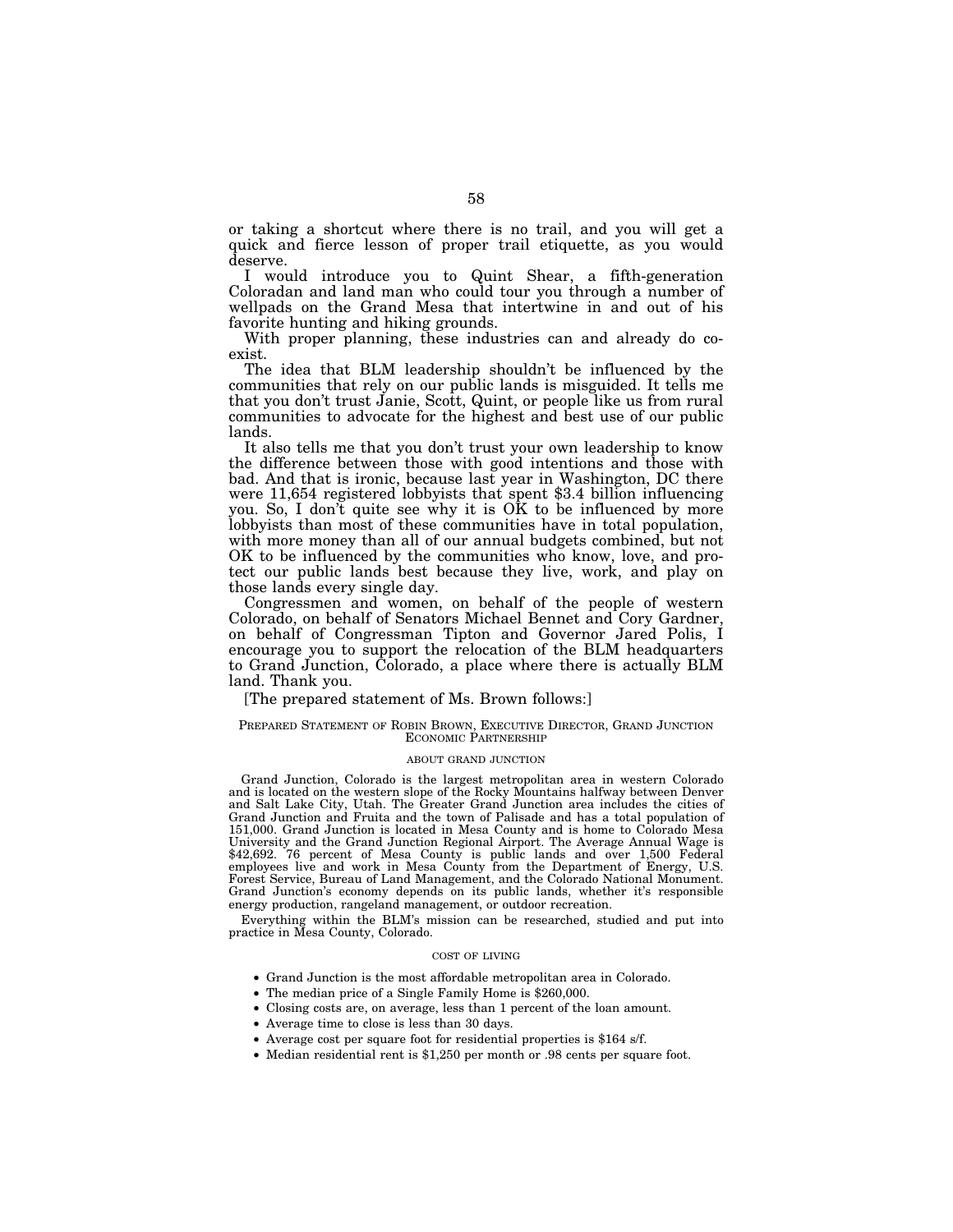• Inventory: There are approximately 200 homes and apartments listed for rent and over 650 active listings for sale at this time.

## COMMERCIAL REAL ESTATE

- Grand Junction has a variety of move-in ready commercial office space available for lease, as well as a number of prime lots available should the DOI choose to build to suit.
- Average lease rates are \$15 per square foot for Class B office space and \$25 per square foot for Class A office space. This includes utilities and NNN.

#### COLORADO MESA UNIVERSITY

Colorado Mesa University is the 4th fastest growing university in the country with a current enrollment of 11,000 students. CMU has a variety of programs, including engineering, computer science, cybersecurity, health sciences and nursing, agricultural science, geology, archeology, biological science, and construction technology.

The Redifer Institute is home to multiple research and policy institutes at CMU. One of those institutes, the Natural Resource Center, promotes the adoption of natural resource and land use policies by Federal, state and local governments that support and promote the value of multiple use and sustained yield by providing scientific data and programmatic solutions to guide the development of future policy.

Another institute, the Unconventional Energy Center, conducts research projects that help energy development practitioners with regulatory predictability, reducing operating costs, increasing the effectiveness of extraction and reducing impacts on the environment. This institute positions Grand Junction as the epicenter of energy innovation.

## AIR TRAVEL

The Grand Junction Regional Airport currently has 17 daily, direct flights to 8 locations. Direct flight locations include Denver, Salt Lake City, Dallas, Phoenix, Las Vegas, Los Angeles, Mesa and Chicago. Flights support both business and tourism travel. There are 30 flights every day to Washington, DC with one connection. In 2018, the city of Grand Junction passed a lodging tax to be used by the Air Service Alliance to increase direct flight destinations through a minimum revenue guarantee. The Alliance is currently considering San Francisco (to reach Asia).

### OPPORTUNITY ZONES

Mesa County has seven Opportunity Zones—the most of any county in Colorado. The combination of affordable real estate, a growing economy, and the tax incentive have made Grand Junction attractive to developers and investors. There are multiple opportunity zone developments underway throughout the city of Grand Junction, including multi-family housing, mixed-use commercial and Class A office space.

#### MESA COUNTY RELOCATION TASK FORCE

The Mesa County Relocation Task Force is a hands-on, customized team that will ensure an easy transition for all employees and their families. Services include:

- Pre-move visits to all employees and their families to provide information about the region and a single point of contact to assist families at all times.
- Our Real Estate Team will assist employees and their families in finding suitable housing and includes both rental and purchase assistance.
- Our School Placement Team will provide a complete inventory of all public, charter and private schools and assist all students and their families with enrollment, school calendars, academic programs, special needs, and extracurricular activities, including sports.
- Our Trailing Partner Program will assist all spouses and partners with prioritized, personal job placement in the local region, as well as training programs and/or admission to Western Colorado Community College and Colorado Mesa University.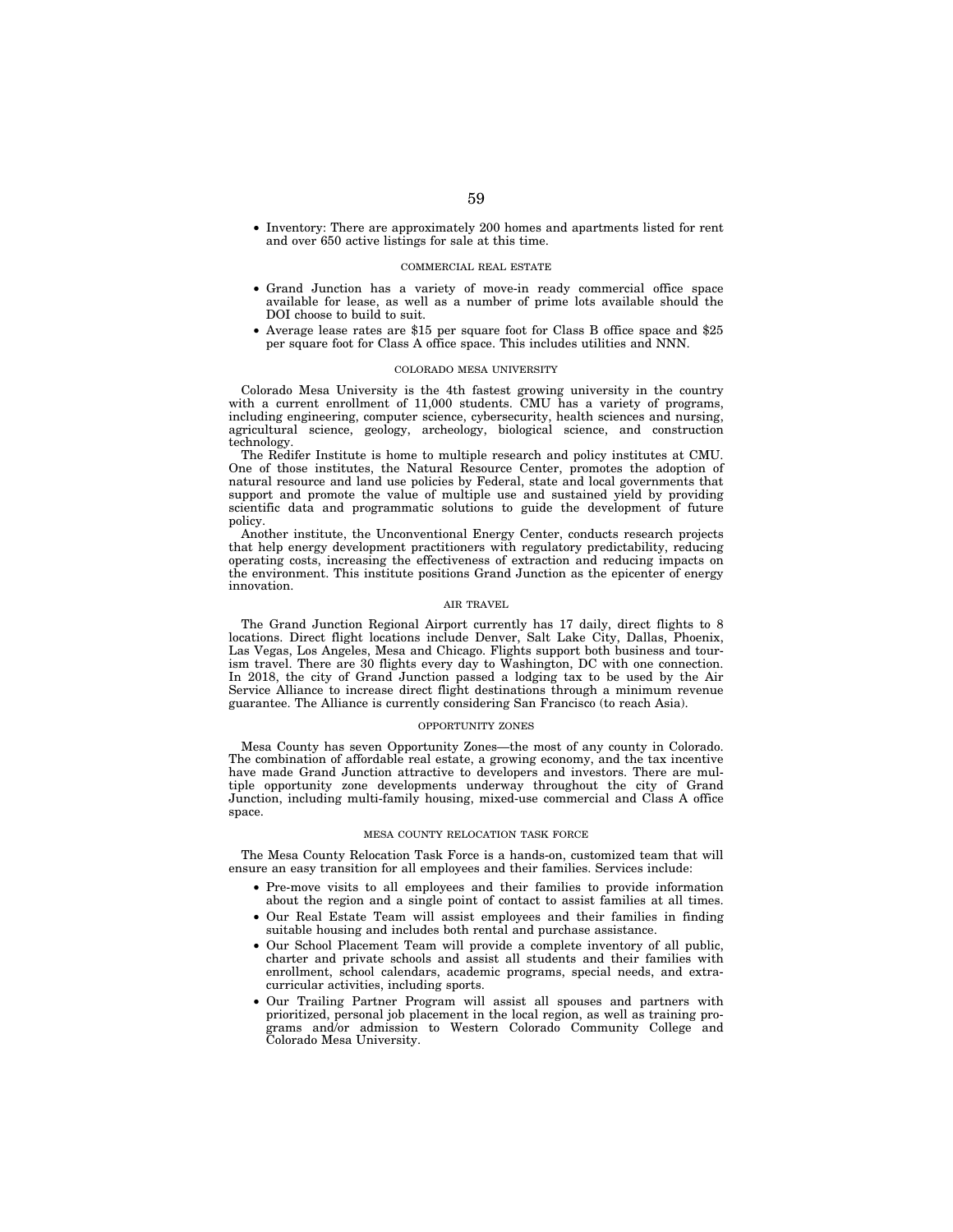LOCATE YOUR BLM HEADQUARTERS WHERE THERE IS BLM LAND



### OVERSIGHT HEARING TESTIMONY, EXPANDED

Grand Junction is the only metropolitan area in western Colorado with a population of 150,000. We are located about 31⁄2 hours west of Denver on Interstate 70 halfway to Salt Lake City on the western side of the Rocky Mountains.

Mesa County, Colorado where Grand Junction is located, is 76 percent public<br>lands. We have BLM land, U.S. Forest land, National Park land, and State Park<br>land. Our economy depends on that land and both the above ground and ground natural resources that come from our public lands. Historically, we've been dependent on energy—specifically the natural gas in the Piceance Basin—as our only economic driver and have weathered the boom and bust cycles that come with the industry. However in recent years, our community has worked hard to diversify our economy by growing outdoor recreation manufacturing, tourism, agriculture, healthcare, manufacturing and aerospace. Recent job numbers show that all of these industries have grown while energy has remained stable, leading me to believe that we should be able to weather a downturn in the energy industry in a way that we've never been able to do in the past. In Grand Junction, we believe in an all-of-the-above approach to economic devel-

opment. What that means is that we believe that we can do it all on public lands in a way that both protects and conserves the very lands we rely on while balancing that use with an economy that depends on those lands. Colorado has the toughest oil and gas regulations in the country and the industry has responded using technology to severely reduce emissions while increasing production. Today we are able to extract fossil fuels in a safer and cleaner way reducing the impact on climate change, while also providing high-paying jobs and direct economic impact to our rural communities.

With all of that energy production going on, we are also an outdoor recreation mecca. From my back door, I can hike in a national monument, mountain bike on world class single-track trails, kayak the Colorado river, ride my dirt bike, ATV or rock crawling jeep on BLM land, or just sit on my back porch and look at the abundant wildlife that wanders through—whether it's deer, bighorn sheep, pheasant,<br>quail, bobcats, mountain lions or bear. If I hop into my car, I can hunt big game<br>or birds, fish, snowmobile, cross country ski or downhill ski from my home. Colorado has the best public land hunting in the country and people travel from all over the world to hunt in my backyard.

It's not unusual to run across wild horses in Mesa County. They roam the desert area north of Grand Junction known as the Bookcliffs. It's also not unusual for a cease-fire to be called at the Cameo Shooting Complex managed by Colorado Parks & Wildlife because horses or bighorn sheep wander down into the complex. Just south of those desert lands are vast rangelands where local ranching families run cattle for beef production, which is Colorado's No. 1 Ag. export. National Conservation Areas? We've got three. Wilderness Study areas? Check.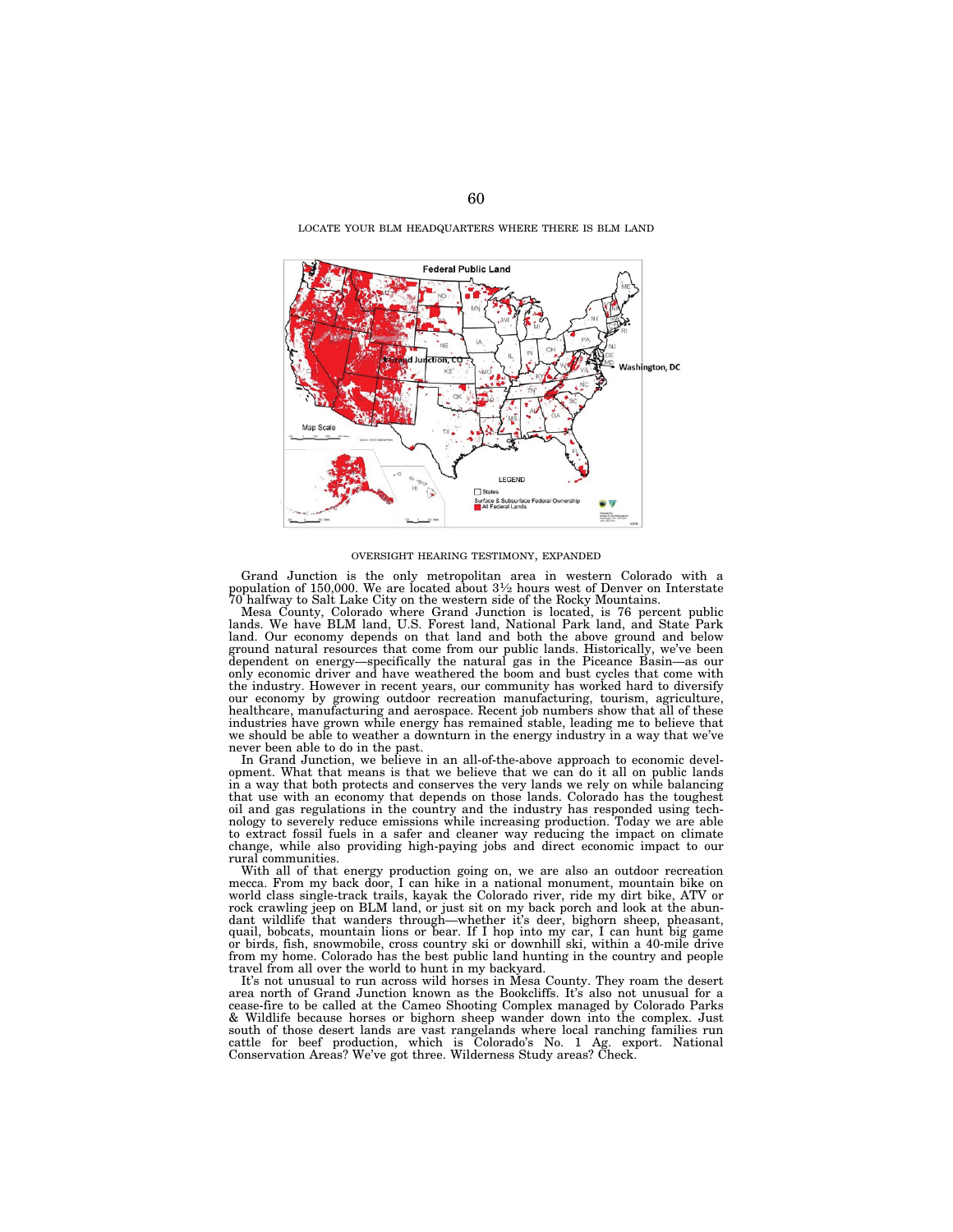Colorado Mesa University (CMU) is the 4th fastest growing university in the country with a current enrollment of 11,000 students. The University is an incredible partner to our community with programs such as health sciences and nursing, engineering and computer science, agricultural science, geology, archeology, and biological science, creating talent pipelines that will both allow our local companies to grow and attract new business to the area in search of our highly qualified workforce.

Within CMU, the Redifer Institute is home to multiple research and policy institutes. One of those institutes, the Natural Resource Center, promotes the adoption of natural resource and land use policies by Federal, state and local governments that support and promote the value of multiple use and sustained yield.

Another institute, the Unconventional Energy Center, conducts research projects that help energy development practitioners with regulatory predictability, reducing operating costs, increasing the effectiveness of extraction and reducing impacts on the environment. This institute positions Grand Junction as the epicenter of energy innovation.

Both of these institutes work closely with our regional BLM office as they study, research and implement land use policies and procedures.

In other words, every single thing that the BLM does can be researched, studied and put into practice in Mesa County, Colorado.

Colorado is unique in that our state is cut in half by the physical barrier that is the Rocky Mountains, which run north to south through the center of our state. The vast majority of people, business, both private and public investment, along with 86 percent of the state GDP are located on the eastern side of the Rockies along the I25 corridor. However, the vast majority of public lands are located on the western side of the Rockies. In fact, this is true at the national level as well—99 percent of public lands are west of the Rockies. These lands also make up, at least in the west, our most rural communities.

Politically and culturally, our country is experiencing a divide between our rural and urban communities that is unlike any other time in our history. The industries in rural communities are vastly different than those in urban cities. So are lifestyles, foods, languages, and education. The people that make up our urban communities don't physically see where the power to turn on their lights comes from, or where the beef in their burgers are raised, nor do they understand the long-term repercussions when they overcrowd and misuse our trails when they come to recreate.

In Colorado, having a 14,000-foot natural feature called the Rocky Mountains divide the state in two further complicates and exacerbates that divide. Accidents and weather often close our interstate—sometimes multiple times in a day delaying freight deliveries that are vital to our West Slope economy and also making travel to the state capital difficult, expensive and sometimes impossible. In Colorado, our urban rural divide isn't just political and cultural, but it's also actually physical. And that divide often complicates policy and decisions made at the state level for communities and industries that leadership are often unfamiliar with. And if this is a problem in our own state, how can it not be a problem to have a headquarters located 2,000 miles away from the very lands they are supposed to manage?

The argument against moving the headquarters is based on a lack of trust. A lack of trust in BLM leadership to understand when they're being influenced and a lack of trust in the very communities that hold these lands so dear. Well I wouldn't trust somebody I'd never met either. So I invite you all out to Grand Junction to meet the very people who worry you so much.

I'd introduce you to Janie Van Winkle. Janie is a second generation beef rancher that grazes her cattle on public lands. She's been running cattle since she could sit on a horse and will eventually pass her business on to her son. Janie is the best conservationist I know because as a rancher, she understands, almost more than anybody else, that the lands that she drives her cattle over year after year have to remain healthy in order for her herds to remain healthy for generations to come.

I'd introduce you to Scott Winans. Scott is an engineer for a company called MRP that designs and manufactures mountain bike components. He's also the president of the Colorado Plateau Mountain Bike Association—a non-profit, mostly volunteer organization that builds, maintains and advocates for singletrack mountain bike trails. There is no better advocacy group for the proper maintenance and long-term health of our trail system. Try riding your bike on trails after it rains or taking a short cut where there is no trail and you will get a quick and fierce explanation of proper trail etiquette, as you would deserve.

I'd introduce you to Quint Shear—a 5th generation Coloradoan and landman who could tour you through a number of well pads on his family's ranch that intertwine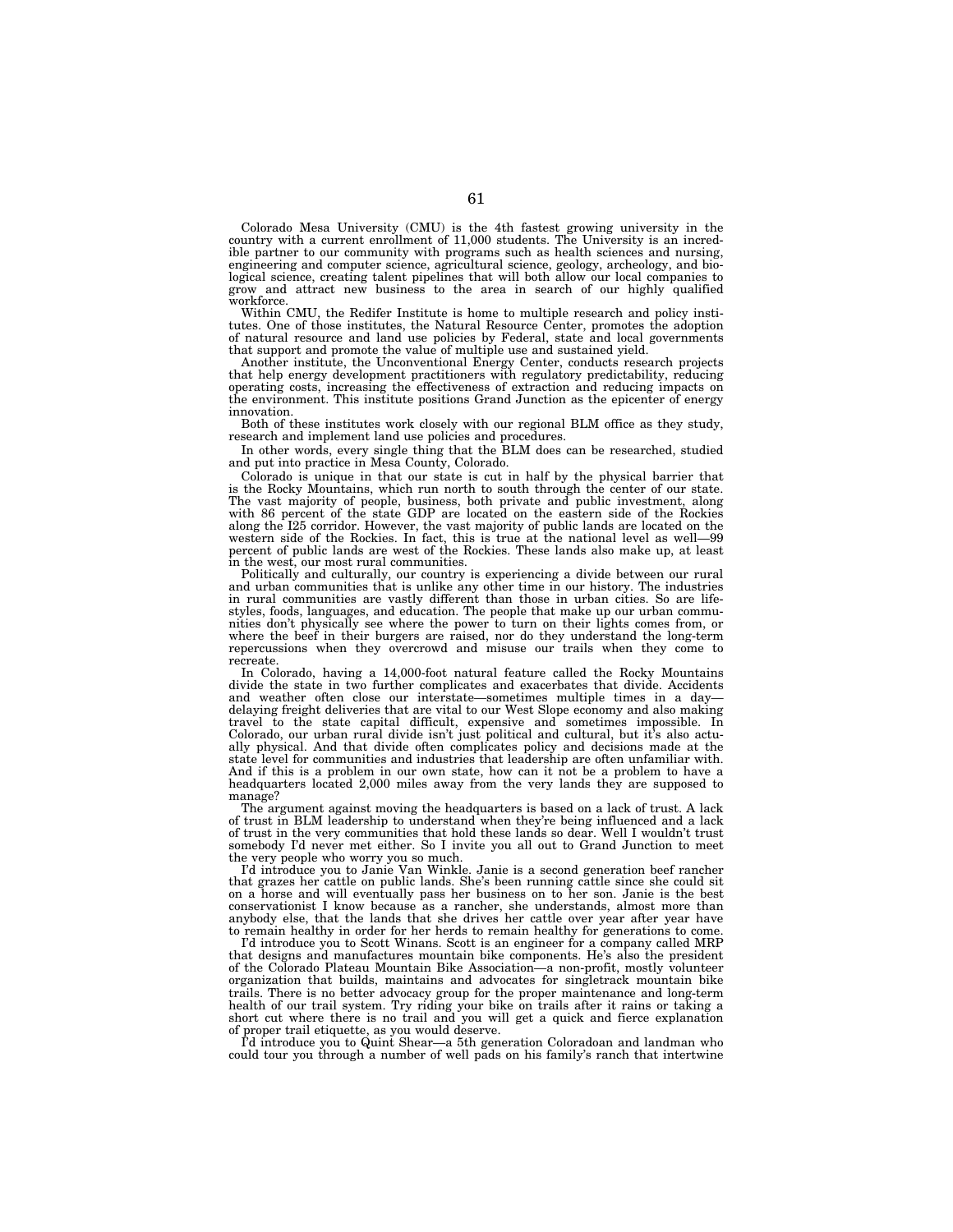in and out of his favorite hunting and hiking grounds. With proper planning, these industries can co-exist.

Speaking of hunting, I'm a public lands hunter and last fall went with my 12 year-old son, Hank, on his first elk hunt. Being with him when he shot his first elk was one of the greatest experiences of my life. He is an incredibly conscientious hunter and conservationist and I am hopeful that he will one day hunt those same lands with his children.

The idea that BLM leadership shouldn't be influenced by the communities that live, work and play on our public lands is misguided. It tells me that you don't trust Janie, or Scott or Quint or people like us from rural communities all over the West to advocate for the highest and best use of our public lands. It also tells me that you don't trust your own leadership to know the difference between those with good intentions and those with bad. And that's ironic because last year in Washington, DC, there were 11,654 registered lobbyists that spent \$3.46 Billion influencing you. So I don't quite see why it's OK to be influenced by more lobbyists than most of these communities have in total population with more money than all of our annual budgets combined, but not OK to be influenced by the communities who know, love and protect our public lands best because they live, work and play on those lands every single day—sometimes over multiple generations.

Congressmen and women, on behalf of the people of western Colorado, I encourage you to support the move of the BLM headquarters to Grand Junction, Colorado—a place where there is actually BLM land.

The CHAIRMAN [presiding]. I turn to Ms. Haaland for any questions she might have.

Ms. HAALAND. Thank you, Mr. Chairman. First, I would like to submit, without objection, a letter from Assistant Secretary Sweeney that cites especially that consultations occurred for the Department of the Interior. And it is very clear that they occurred for the Department of the Interior.

I am clarifying with this letter that no consultations were made for the BLM, specifically. Without objection, I would like to submit this letter, please.

The CHAIRMAN. So ordered.

[The information follows:]

UNITED STATES DEPARTMENT OF THE INTERIOR, OFFICE OF THE SECRETARY, WASHINGTON, DC

September 5, 2019

Hon. RAÚL M. GRIJALVA, Chairman, *Committee on Natural Resources, U.S. House of Representatives, Washington, DC 20515.* 

Dear Chairman:

Thank you for your letter dated July 23, 2019, to Secretary Bernhardt regarding the United States Department of the Interior's (Department) tribal consultation efforts on the Department's reorganization. Secretary Bernhardt asked that I respond to you on his behalf.

President Trump's Executive Order (EO) 13781, Comprehensive Plan for Reorganizing the Executive Branch, challenged all Departments and Agencies to reorganize to better meet the needs of the American people. EO 13175, Consultation and Coordination With Indian Tribal Governments, directed each agency to have ''an accountable process to ensure meaningful and timely input by tribal officials in the development of regulatory policies that have tribal implications.''

In order to comply with EO 13781 and EO 13175, the Department conducted extensive tribal consultation on the reorganization of the Department, which includes the Bureau of Land Management. These conversations included 11 formal consultation sessions and an additional 7 listening sessions at offices and facilities,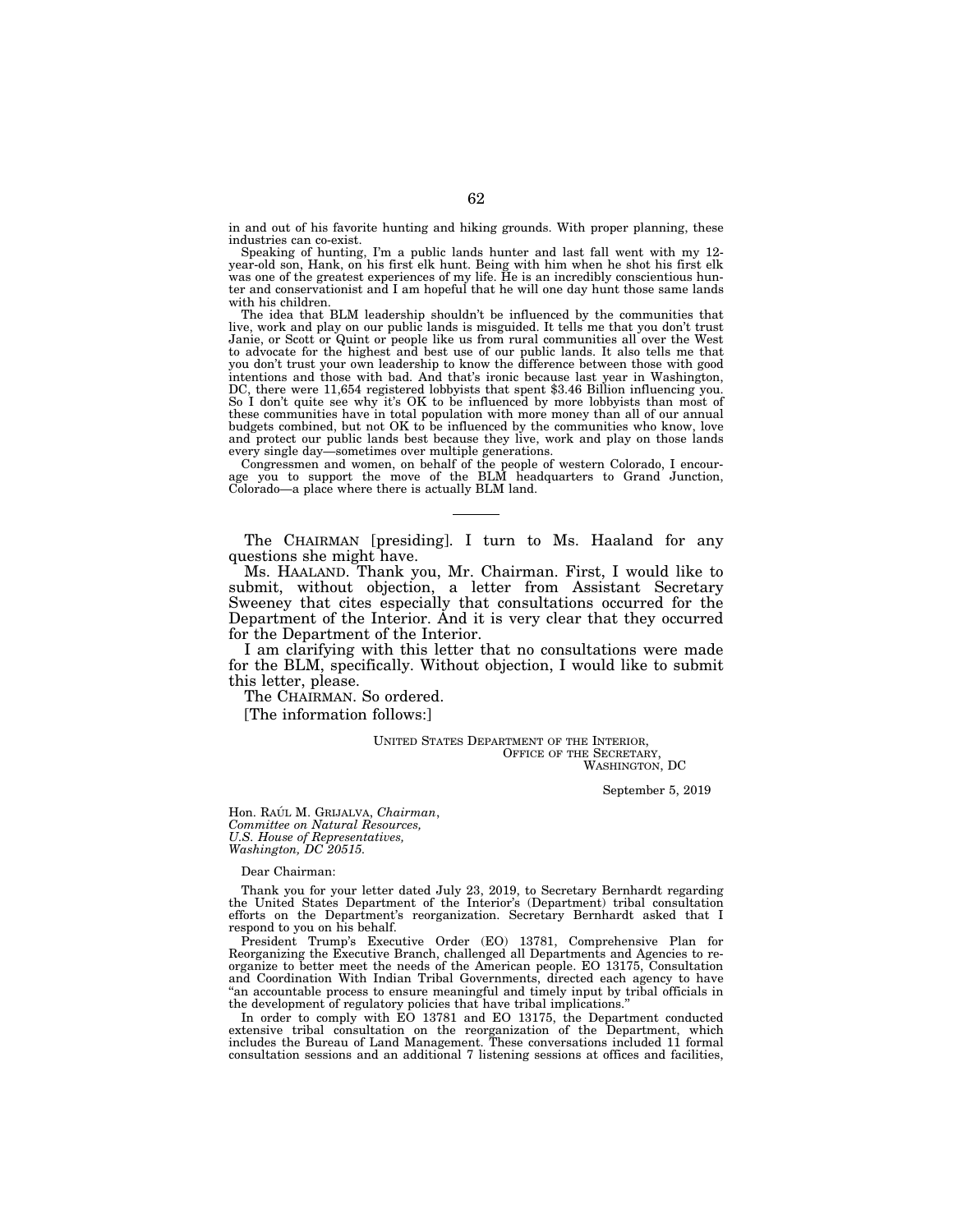large gatherings, and other venues. We posted transcripts of all 18 sessions we conducted at https://www.bia.gov/as-ia/raca/doi-reorganization. Additionally, in 2018, the Secretary held two Tribal leader roundtables specifically on the Department's reorganization efforts. The Department also received comments from 32 individuals or groups that submitted comments in response to the tribal listening sessions.

The feedback gathered from the tribal consultations revealed a preference for the bureaus serving Indian country to retain their current structure rather than becoming part of the unified regions. We respected that feedback, and as a result, the Bureau of Indian Affairs, the Bureau of Indian Education, and the Office of the Special Trustee for American Indians have not realigned their regional field structure to the new unified regions.

Additionally, the Department' s reorganization effort has been consistent with and responsive to the feedback received from a broad range of partners and stakeholders, including Members of Congress.

Thank you for your shared interest in this important topic. I look forwarding to working with you and the other House Natural Resources Committee members and will plan to share additional details when available as the Department continues its planning efforts.

Sincerely,

TARA SWEENEY, *Assistant Secretary–Indian Affairs* 

Ms. HAALAND. Thank you.

Vice Chairman Small, my question is for you. On July 23, Chairman Grijalva requested the Department of the Interior to suspend the BLM reorganization until adequate tribal consultation occurred. They responded to us just last week, essentially claiming the consultation they had done was more than adequate. Do you feel this is the case?

Mr. SMALL. No, I don't. I think there should be more consultation with tribes.

Ms. HAALAND. Did you speak specifically with any of these folks about BLM issues?

Mr. SMALL. No.

Ms. HAALAND. Thank you. Why is it important that tribes be given a chance to consult on the BLM organization, specifically?

Mr. SMALL. Because, like in my testimony, I was talking about the energy portion of it. They handle a lot of the energy and the leasing part of that for the tribes. So, it is going to affect tribes, not only ours, but other tribes with fishing and different issues that tribes have. So, there needs to be more consultation with tribes.

Ms. HAALAND. Thank you. In your experience, have agency reorganizations and alterations generally improved services to tribes?

Mr. SMALL. When there has been consultation, but most of the time no.

Ms. HAALAND. Most of the time they don't benefit, or most of the time they don't do the consultation?

Mr. SMALL. Most of the time they don't benefit and don't do the consultations.

Ms. HAALAND. OK, thank you. How might this hastily planned reorganization impact your tribe?

Mr. SMALL. The reorganization would impact my tribe financially and every which way, holding up leases. It is the one-stop shop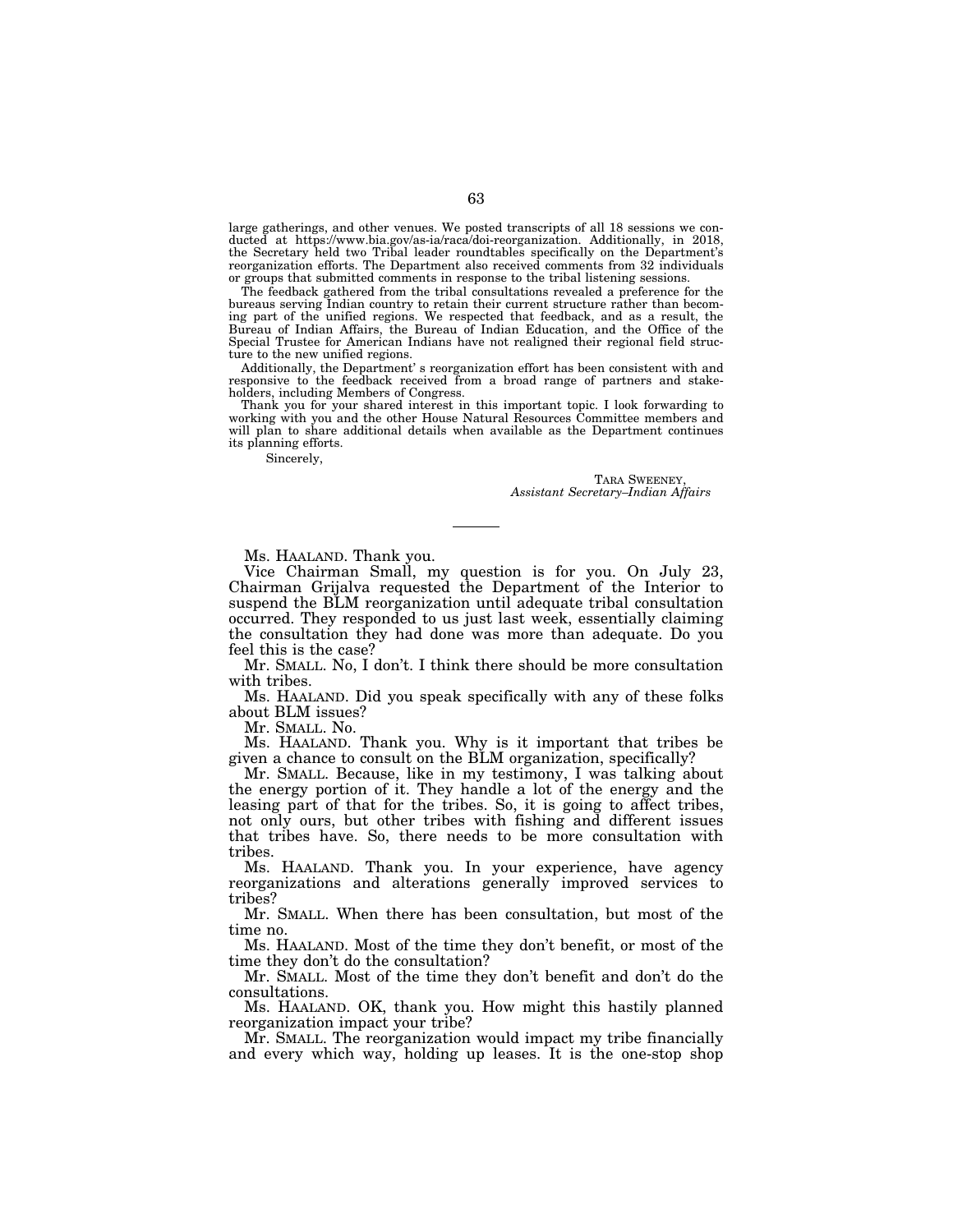that the tribe would have. You would be having people in two or three different time zones trying to work on issues. And we have been through that before with our energy issues, and it just doesn't work. It doesn't work. And the impact is going to be detrimental to us, because we depend so much on our energy.

Ms. HAALAND. Thank you. As I have shown in my Honoring Promises legislative proposal, which I am leading with Senator Warren, it is time for the Federal Government to start taking its commitments and obligations to tribal nations seriously. This needs to involve reorganizations, it needs to involve shifting resources. But it cannot take place without the input of tribal communities, and it should not be allowed to put important tribal resources in jeopardy.

And I thank you all for being here, for testifying.

Mr. Chairman, I yield—oh, I have one more. I am sorry. Thank you. I don't have eyes behind my head. I have a question for Mr. Shepard.

Mr. Shepard, the Public Lands Foundation has expressed concerns that this reorganization will impact diversity at the BLM. I find this especially concerning, as minorities make up less than 30 percent of the Department of the Interior workforce. Can you briefly explain why this reorganization would disproportionately impact diversity at the BLM?

And do you believe that this will undermine efforts to address the long-standing challenge of increasing diversity at the Department?

Mr. SHEPARD. Well where BLM has had some of its greatest success has been back here in Washington, DC—attracting women and minorities into professional and leadership positions.

And the people that are here and in those jobs have found that they really, at this time, cannot leave. Many of them have, not only women and minorities, but the other employees, also.

When you look at the demographics of the West, it is a little tougher to recruit women, minorities in particular, in the West. BLM has done a better job of bringing in women and minorities, but we are nowhere near where they need to be.

So, I think losing the folks that we have which are doing a great job would be a big detriment to the Bureau for a long time.

Ms. HAALAND. Thank you very much. I yield to the Chairman. The CHAIRMAN. Mr. Fulcher.

Mr. FULCHER. Thank you, Mr. Chairman. A question for Ms. Brown.

When we were listening to testimony earlier, there was a significant number of concerns that were raised about access, about air travel, lack of access to common airports, connections. How do you respond to that, please?

Ms. BROWN. Well, we have 18 to 20 direct flights a day from Grand Junction to 8 locations. Our air service is actually improving tremendously, as our economy has improved. Currently, we have two other direct flights that are coming on-line in the next 2 years. So, it is not at all hard.

Manufacturing is a large industry for us. We have a lot of manufacturers that regularly travel to Asia or around the country to do their work. You can work on a global scale from Grand Junction.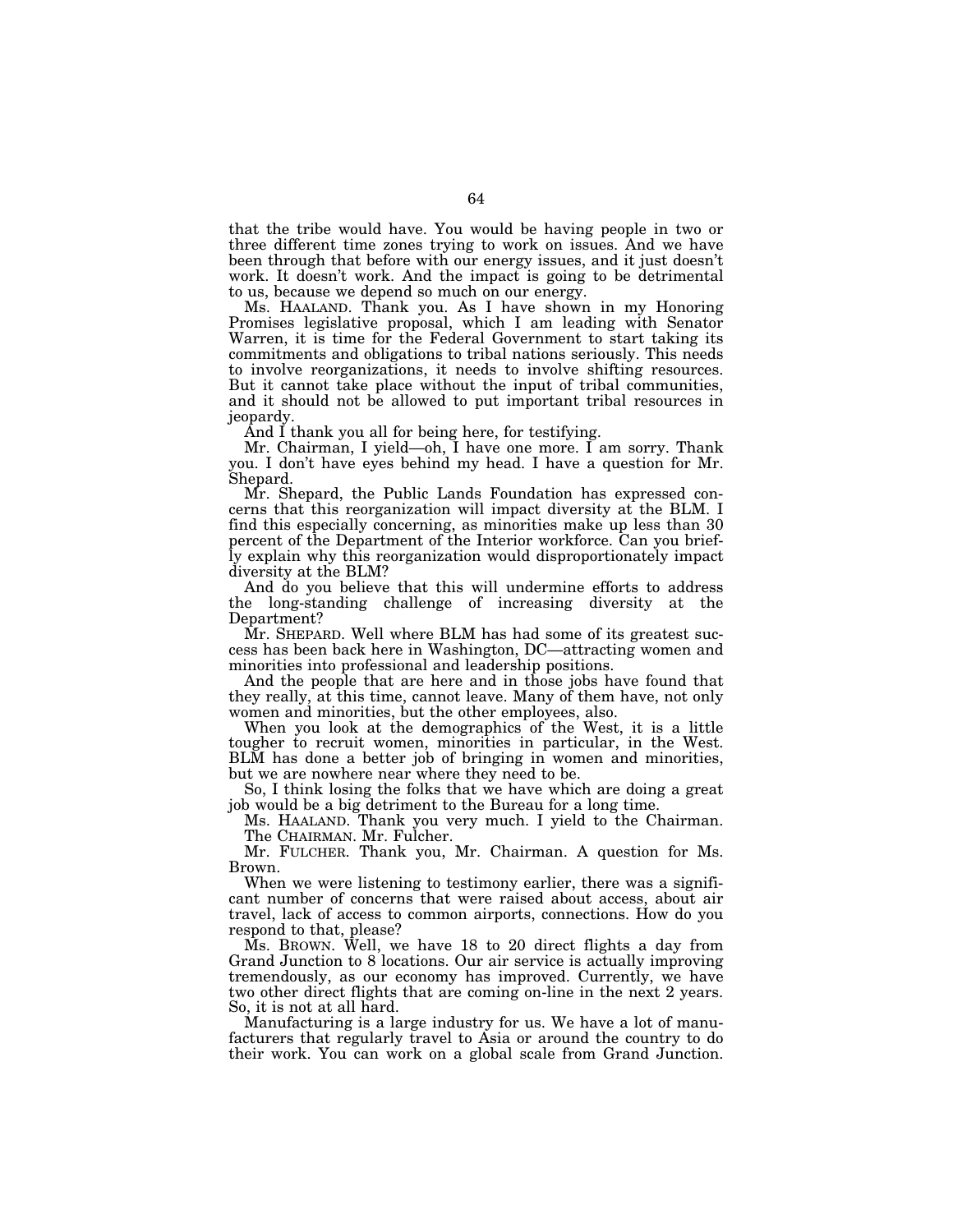Mr. FULCHER. Thank you, Mr. Chairman. One follow up.

Ms. Brown, there are other ways to communicate, as well, and more and more of that is done via the web, whether it be some sort of conference call or Internet video call, those types of things.

Ms. BROWN. We do have Internet in the West.

Mr. FULCHER. Well, that is my question in terms of broadband. What is the broadband coverage? And is it universal across that region? Because not all parts of the country are that way.

Ms. BROWN. Yes. There are markets where I could see where that would be a concern, but we are a large enough market that we have plenty of fast and good, reliable service. My husband actually is in the energy industry, works out of our house, and does all of his work online across the global——

Mr. FULCHER. Last question. You said you had BLM ground in Mesa County, Grand Junction area. How much of that ground do you have?

Ms. BROWN. How many acres?

Mr. FULCHER. How many acres? What is the-

Ms. BROWN. I probably should know that. I don't. It is 360 degrees. It surrounds me.

Mr. FULCHER. The point is there is——

Ms. BROWN. Plenty.

Mr. FULCHER. There is a lot of that within the immediate region, and your-

Ms. BROWN. Yes, 76 percent of our county is public lands, and most of that is BLM. There is some U.S. Forest Service and national monument.

Mr. FULCHER. OK, Mr. Chairman, thank you. I yield back.

The CHAIRMAN. Mr. Gohmert.

Mr. GOHMERT. Thank you, Mr. Chairman.

Ms. Brown, I note you seem concerned or maybe a little bit bothered that people are concerned about moving the Bureau of Land Management's office to Grand Junction. And I have to say it causes me concern because 99 percent has already come out, 99 percent of the land of the BLM is west of the Mississippi.

I have been to Grand Junction, it is a lovely place. It is beautiful. But this basically puts the BLM headquarters right in the middle of the land they control. And that is so inconsistent with a bloated bureaucracy ruling on high from Washington to actually have the people that are managing the land at that land.

So, I hope you don't take offense. This is just very uncharacteristic for the Federal Government to do something that makes this much sense. People immediately become suspicious when the Federal Government does something that makes sense like this. So, I hope you don't take too much offense to that.

Have you spoken to many of the Federal employees that work in Grand Junction now that you brought up in your written testimony?

Ms. BROWN. Well, because we have so many in Grand Junction, yes, I, in my social circle, meet and are friends with many Federal employees.

Mr. GOHMERT. Do they all pretty much indicate being offended that they have to work in Grand Junction?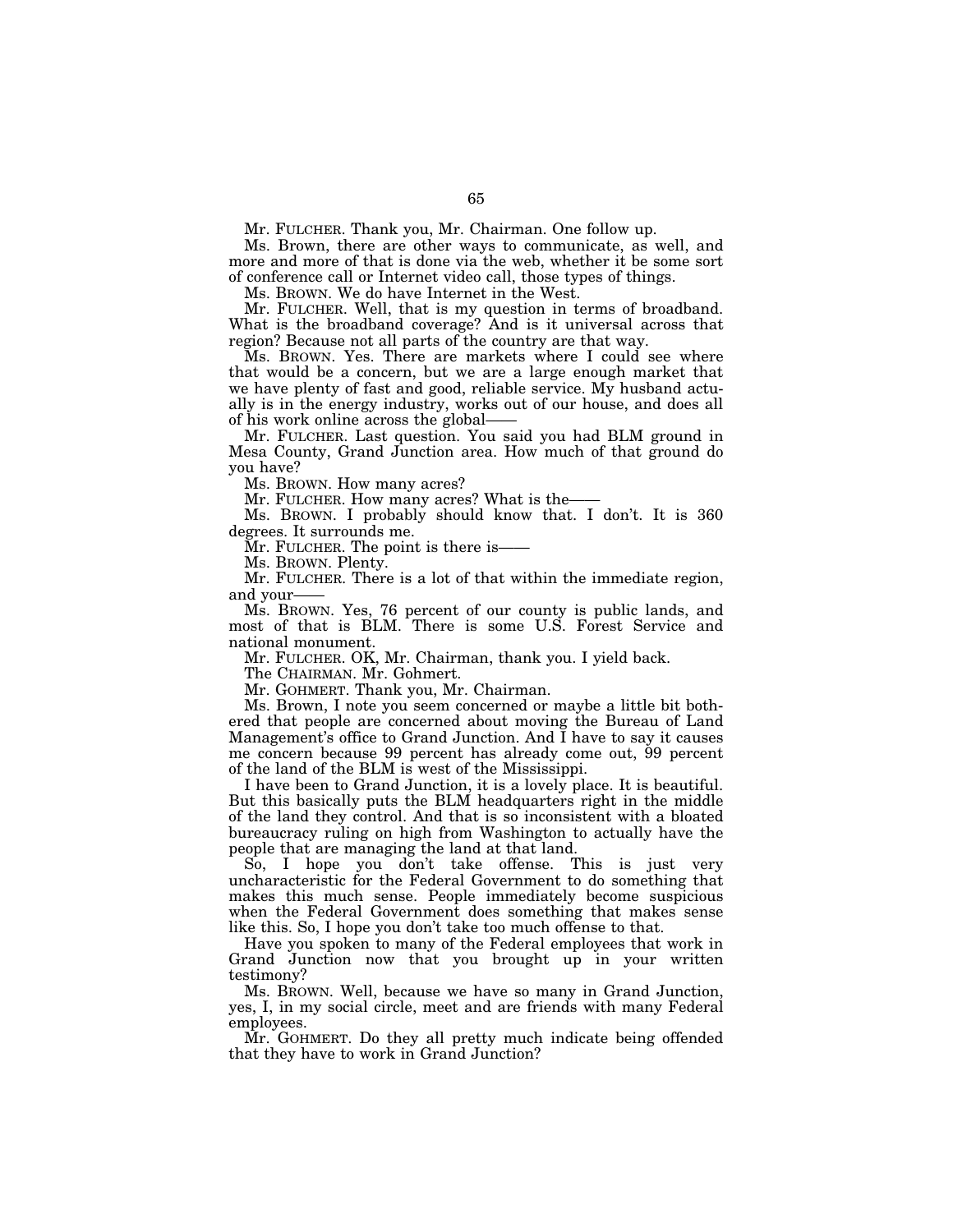Ms. BROWN. Well, I think if you have spent your entire life dedicated to an organization like the BLM or some other public lands management agency, you usually like the things that come with those public lands. So, my sense is you want to live near those lands, you want to take part in the activities that come with those lands. And I think that most of the employees that I know, whether they work for the Department of Energy, U.S. Forest Service, National Park Service, or BLM are very happy to live in Grand Junction.

I would say I was a little surprised—one of the testimonies mentioned that 40 percent of the BLM employees in DC would not want to move. And I would argue that if you have a BLM employee that doesn't want to live near BLM land, that is probably the sign that you should reorganize.

Mr. GOHMERT. Yes, I think that is a wonderful point. They don't get out enough, as we say back in east Texas. They just don't get out enough.

You mentioned before about the relocation task force that is there to help with the move. Could you give us more detail about what that will do?

Ms. BROWN. Sure. We recognize very clearly how hard it is, and we recruit a lot of companies to Colorado. Right now we have a lot of interest in California companies to come to Colorado. And we have an employee relocation program that helps move employees and helps make that transition as easy as possible. So, we help you find housing, we help get your kids in schools, any special needs programs that are necessary. We familiarize the people with the area, especially if—a lot of people have not been to Grand Junction, especially from the coastal areas. And probably the most important one is helping spouses find jobs. Most households these days, I think, are dual income. So, helping to find a job for the spouse or the partner, I should say, the trailing partners program—is almost as important as getting the company. We do a lot of hand holding and making sure that transition is as seamless as it can be.

Mr. GOHMERT. Well, what structure do you have for doing that? Do you have actual employees on the task force that are helping to seek jobs for the government spouses?

Ms. BROWN. We have a number of great partners in Grand Junction, specifically the Mesa County Workforce Center, that helps us to do the job placement.

Also, my board is made up of CEOs and presidents all across the valley. We do a lot of direct—depending on the experience and the industry that person is in, helping to make those direct connections. And you can do that in a smaller town, really build those relationships and get both the partner and the employee kind of enmeshed as quickly in the community as possible.

Mr. GOHMERT. So, if there are BLM employees or spouses of BLM employees that are moving to Grand Junction, with whom should they get in contact to help them take advantage-

Ms. BROWN. They should get in touch with me at the Grand Junction Economic Partnership.

Mr. GOHMERT. And do you have a phone number there? Ms. BROWN. I do. It is (970) 683-8778.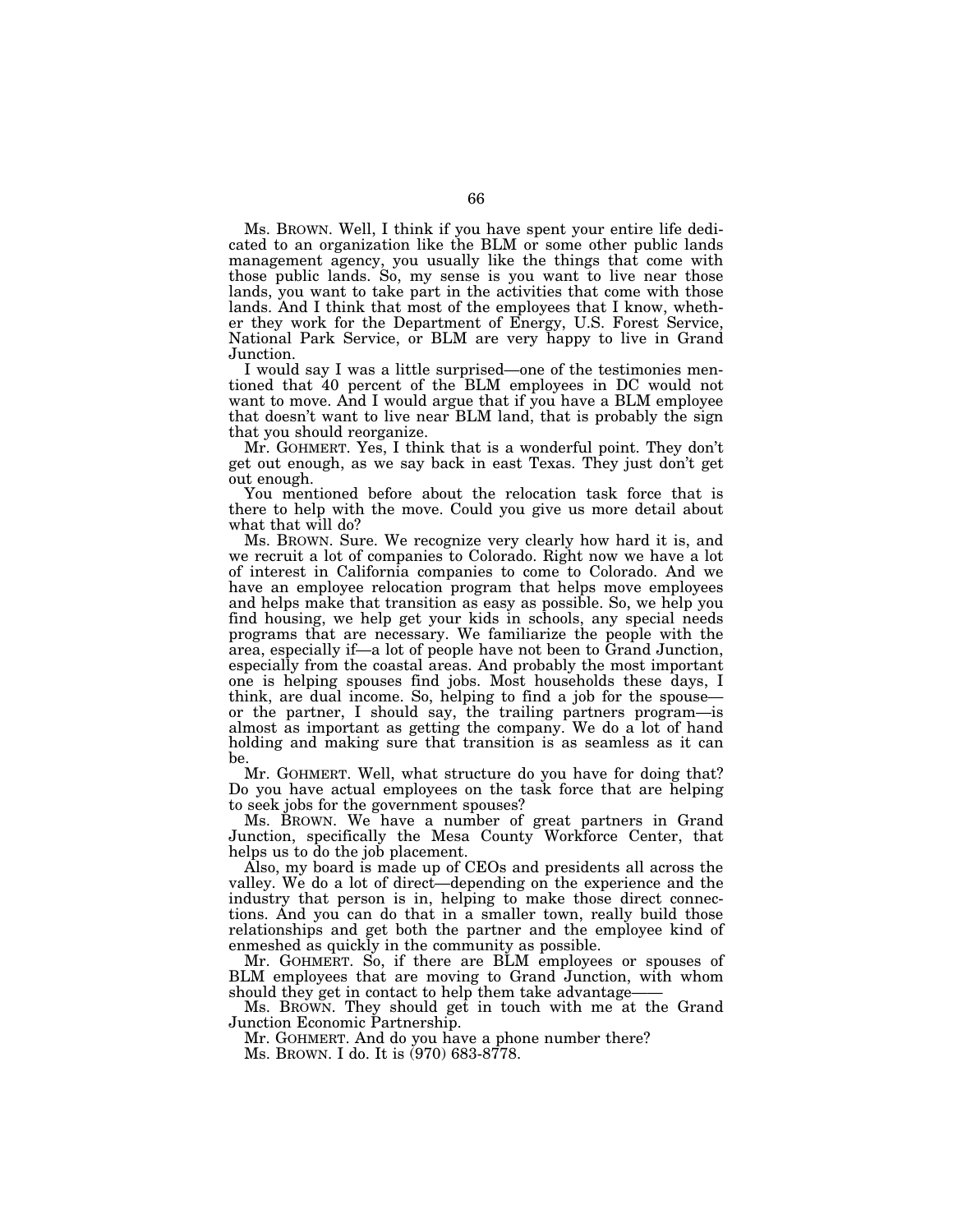Mr. GOHMERT. All right. Thank you. That is now part of the record, and hopefully they will take advantage of it.

Ms. BROWN. Yes.

Mr. GOHMERT. Thanks for being here.

The CHAIRMAN. Mr. Gosar.

Dr. GOSAR. Yes. Ms. Brown, I do see some consequences with this move. It is the Palisades peaches and the Olathe corn. People are going to discover that Colorado has the best peaches in the country.

Ms. BROWN. Agreed.

Dr. GOSAR. I am very familiar with the area. The multiple times that I have been there, it is a warm community. It is an embracing community. And one of the things that I noticed in your testimony is that you embrace an all-of-the-above energy policy. Why is that important right now?

Ms. BROWN. We have historically been dependent on only one industry, and that was energy. And that hasn't served us well, just because of the boom-and-bust cycle that comes with being reliant on one industry. So, in the last 3 to 4 years we have made serious efforts at diversifying the economy. We have seen incredible results over the last couple of years. Tech is probably our fastest-growing industry. Outdoor industry and manufacturing is another really fast-growing industry, and we love those industries.

But we don't want to again be reliant on just one. In Colorado, we have a lot of towns that we watch that only have tourism, or only have outdoor rec. And you don't want to be beholden to one industry, no matter what, because of seasonality and a variety of reasons.

So, over the last 2 years we have really built a diverse economy based on many, many industries. And we feel that we can weather most storms that come. But all of those industries—almost all of them—rely on our public lands, simply because of the abundance of them around us.

Dr. GOSAR. I am from Arizona and we drink whiskey because water is for fighting over. Can you tell us what major river you are close to?

Ms. BROWN. The Colorado River runs direct—well, we are named for the junction of the Colorado and the Gunnison River.

Dr. GOSAR. So, you are telling me that we would actually have people in the know making decisions that would have to live and understand the river dynamics?

Ms. BROWN. Absolutely, yes.

Dr. GOSAR. So, there is another plus.

Ms. BROWN. Yes.

Dr. GOSAR. Wow. And the last time I looked, there was an overcommitment on Colorado River water to the population base. Am I right?

Ms. BROWN. Yes, water is serious business in the West.

Dr. GOSAR. Wonderful. You also said in your testimony that all of these studies and verifications can be outlined of why Grand Junction fits the bill. Can you elaborate a little bit more on that?

Ms. BROWN. I mean, I think I just named—we do every single thing within the BLM's mission in our county. And then we have a great university that helps us study and develop that land use policy——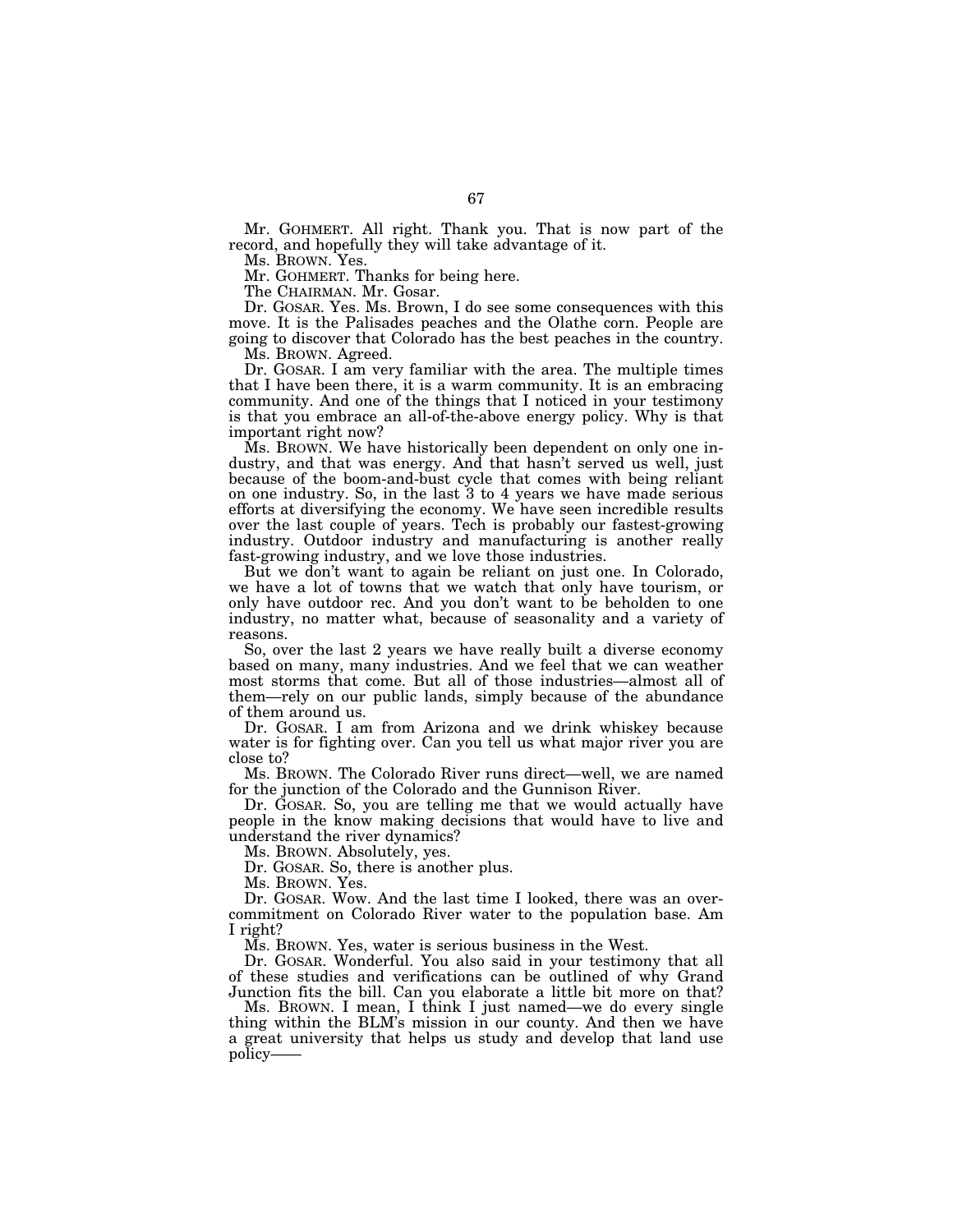Dr. GOSAR. State?

Ms. BROWN. Mesa—Colorado Mesa University.

Dr. GOSAR. Yes, OK.

Ms. BROWN. Yes, the fastest growing university in Colorado, fourth fastest growing in the Nation.

So, we have a number of programs there that help and work with our land management agencies to help to study, research, and develop that policy.

Dr. GOSAR. I am very familiar with that university. My daughter plays for Regis.

Ms. BROWN. Oh.

Dr. GOSAR. Yes, so out there you have a very good athletic program.

Ms. BROWN. We do.

Dr. GOSAR. Yes. Very, very good.

Ms. BROWN. Yes.

Dr. GOSAR. The other thing that I wanted to highlight is you make a very important fact of conservation—involved in hunting, if I am not mistaken.

Ms. BROWN. Yes.

Dr. GOSAR. So, you understand the real conservation aspects are those hunters that are involved, and people that understand. I look at Ducks Unlimited. I look at the Rocky Mountain Elk Foundation.

Ms. BROWN. Absolutely.

Dr. GOSAR. Can you highlight a little bit more about the environmentally friendly conservation aspect of Grand Junction and that west side of Colorado?

Ms. BROWN. We have all kinds of advocacy groups for all kinds of issues that span—I mean, you could name it when it comes to public lands or game management.

I served as the Western hunting representative for the Wildlife Council, which is the marketing arm for CPW. So, understanding how game is managed, and the importance of the long-term viability of those species, is incredibly important to our community because hunting also is an economic driver. It brings a lot of money into the community, as well, both hunting and fishing.

Dr. GOSAR. Yes. Oh, absolutely. And hiking and everything else. Ms. BROWN. Yes.

Dr. GOSAR. So, very, very dynamic. And I think that is important to pick out, that people that don't want to go out there really probably don't understand the real dynamics of what is going on within the public lands use.

Ms. BROWN. Absolutely. And I think it is indicative of the urban/ rural divide that exists across the Nation today, and why this discussion is what it is, because I think that communities in urban areas—and vice versa—communities in rural areas do not understand each other anymore.

Dr. GOSAR. Yes. Maybe we ought to send everybody some sea slugs.

Ms. BROWN. Or peaches.

Dr. GOSAR. There you go. I just want to commend you. I think it is a great location. It is centrally located. There are so many aspects here. Hands-on, to me, is everything.

Ms. BROWN. Thank you.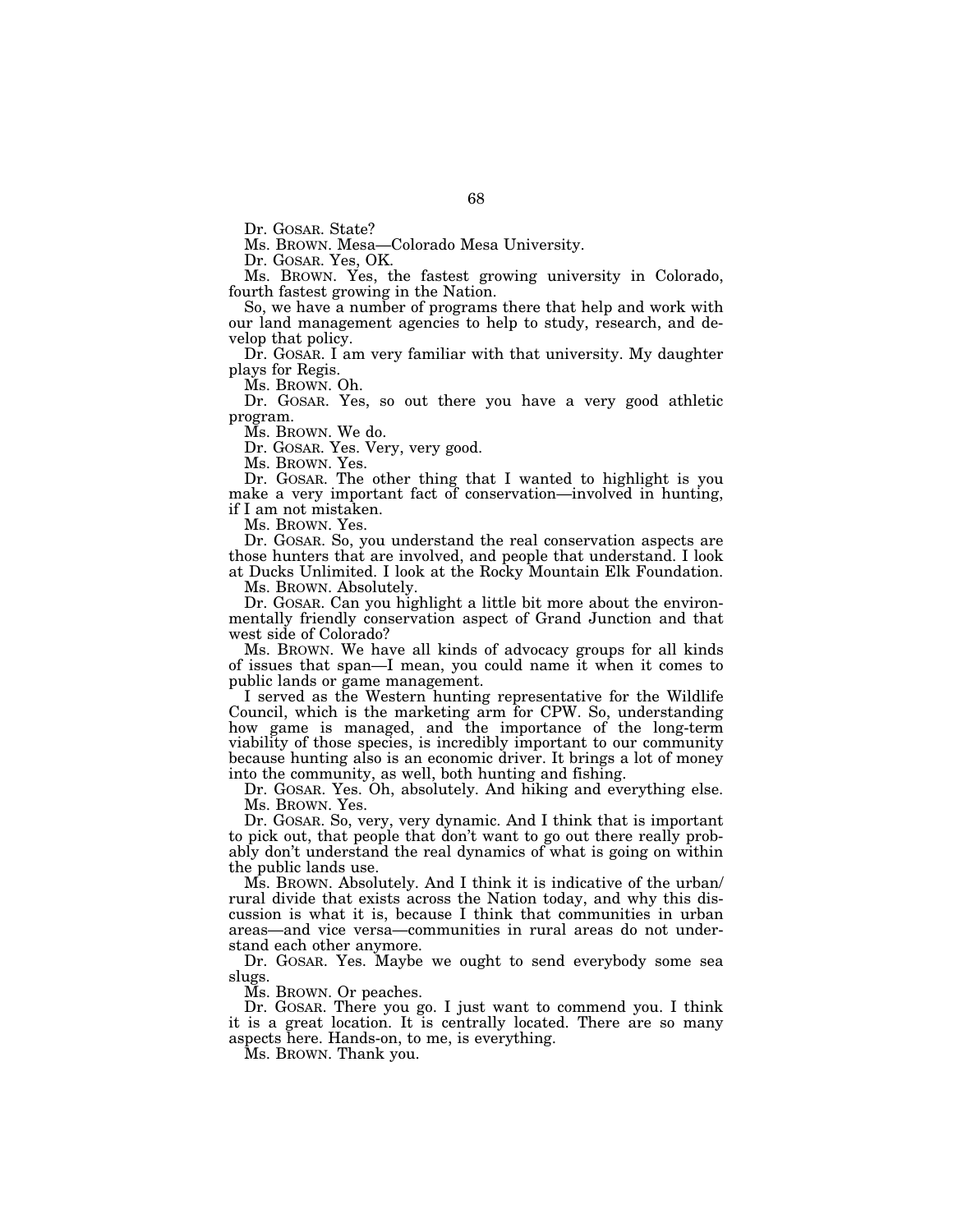Dr. GOSAR. I applaud your effort, and I am looking very forward to seeing a government closest to the people. Thank you.

Ms. BROWN. Thank you.

The CHAIRMAN. Mr. Bishop.

Mr. BISHOP. Well, first of all, we have to settle one issue that is probably the most important one. I can invite you to Peach Days back in Brigham City, Utah, which is the headquarters of peaches. [Laughter.]

Mr. BISHOP. If you really want good peaches, it is our rocky soil. So, you can take that crap back if you want to at some point. We will take you to Peach City and have the peach pie and everything else that is around. Where? Yes, Georgia? It is crap. We have the peaches there.

Beyond that, Ms. Brown, I appreciate you being here. One of the other witnesses said that if we move this to Grand Junction it will have a profound disproportionate and negative impact on women and minority employees. You happen to be the only woman on the panel. So, what is it like living in such a repressive, regressive area of Grand Junction, and how have you managed to survive under such a terrible, terrible atmosphere of repression?

Ms. BROWN. I keep thinking about that comment, and trying to understand exactly what it is saying. And I don't know. The only thing I can take from it is that, for some reason, rural communities are unfriendly—especially in the West—to women or minorities. I am not sure if that was what that comment meant.

I can only speak from my personal experience that Grand Junction is a great place to be a woman. Many of our leadership positions are held by women: our airport director, mayor of city council, county commissioners. Both our chamber and our economic development agency are run by women. There are often times where we have meetings on public projects, and there are only women sitting—we could probably use a few good men out there. So, my experience has been great. I have no issue being a woman in western Colorado.

Mr. BISHOP. Thank you. I appreciate the response to some statements that were truly outrageous.

One of the problems that we do have is interns. This is a very expensive place to live. How would that be different, if actually there were not only jobs in Grand Junction, but also Mexico, Arizona, Boise, Utah, Nevada?

Ms. BROWN. So, if it really comes down to numbers, there is absolutely no question that these communities in the West are significantly more affordable than Washington, DC. I think everyone would agree with that one.

But also, Colorado Mesa University has a really high percentage of first-generation college kids. It provides opportunities for kids that might not otherwise get those opportunities. And, of course, having the BLM headquarters would be an incredible internship opportunity for kids that would never have the opportunity to travel all the way across the country to Washington, DC. and have to

I mean our average home price is \$260,000. There is no comparison to the cost of doing business or the cost of living in a place like Grand Junction compared to Washington, DC.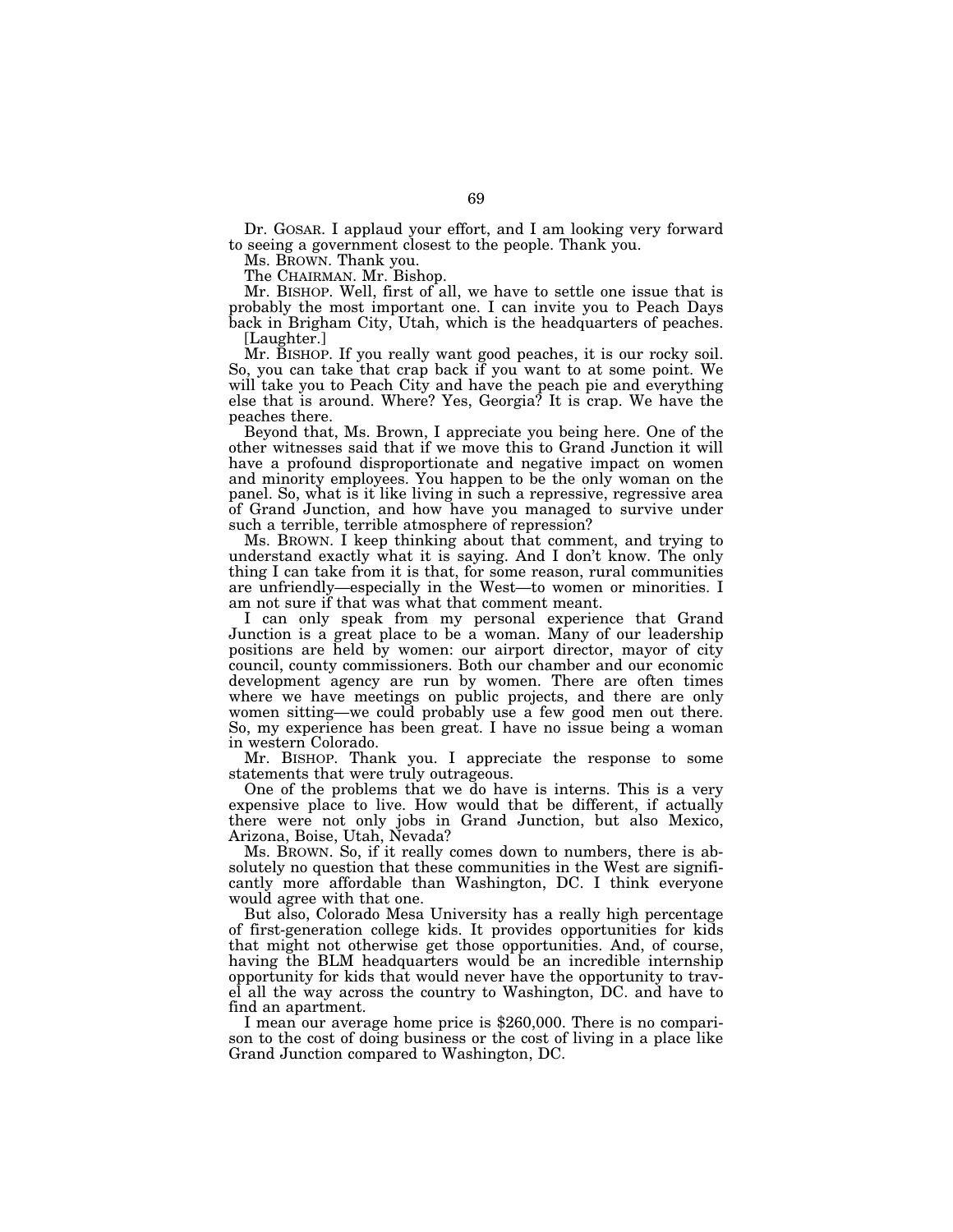Mr. BISHOP. I realize every place has stereotypes, and hopefully we have broken down some of the stereotypes that have been presented in some of the testimony here. So, thank you for being here, and I appreciate that.

Ms. BROWN. Thank you.

Mr. BISHOP. I am sure Mr. Tipton appreciates it. And I have also been to Grand Junction for some conferences and meetings. It is a nice place.

Ms. BROWN. It is a nice place. Thank you.

Mr. BISHOP. I yield back.

The CHAIRMAN. Thank you. Ms. Brown brought up the issue of trust, and the issue being that those of us who have objections and questions to this move, this relocation of Grand Junction, that we don't trust the people of Grand Junction. Just for the correction in the record, I don't think it is a question of distrust of the people of Grand Junction. They are fine people, don't have a problem with that. It is the distrust that is centered on this Administration, their motivation, and what is really behind the move that we are trying to get at.

So, there is distrust. I would readily admit that it is abundant when it comes to the decision making at the Department of the Interior and at BLM. The people of Grand Junction weren't responsible for this decision.

And if the consequences are favorable, you are supporting that. For some of us, we have other questions that go much deeper than the fine people of Grand Junction.

Ms. BROWN. I appreciate that, Chairman.

The CHAIRMAN. Mr. Freemuth, public lands belong to all Americans. But it seems reorganization, in my mind, will push a lot of the decision making to specific states, whether it is Grand Junction, Reno, et cetera. What impact will this have on national policy from that perspective?

Dr. FREEMUTH. That is a good question, Mr. Chair. Of course, the first point is, obviously, as Ed and others have said, BLM is organized by state, and the State Directors do have much authority to make most BLM policy. And, ironically, that is probably more local and regional driven than the other Federal agencies, which are organized more by region, not by state.

But to the other part of your question, I think we all know that there are decisions best made in the field, but there will be decisions that come to Washington to be resolved, interagency conflicts, agencies—or questions of national importance that have to be talked about by Congress and others. And if BLM leadership is not in those conversations, then somebody else is going to make those decisions. And BLM won't be able to represent the values it holds in terms of multiple use in all its constituencies.

I am not arguing that BLM ought to make the decision, but if it is not at the table, as the cliche goes, it is dinner.

The CHAIRMAN. Thank you. Mr. Shepard, Acting Director Pendley admitted that no consultation had occurred with agency staff before the decision to uproot lives. You noted there is a lot of anxiety within the Agency because of this. Is there reason to believe that folks might leave BLM in significant numbers as a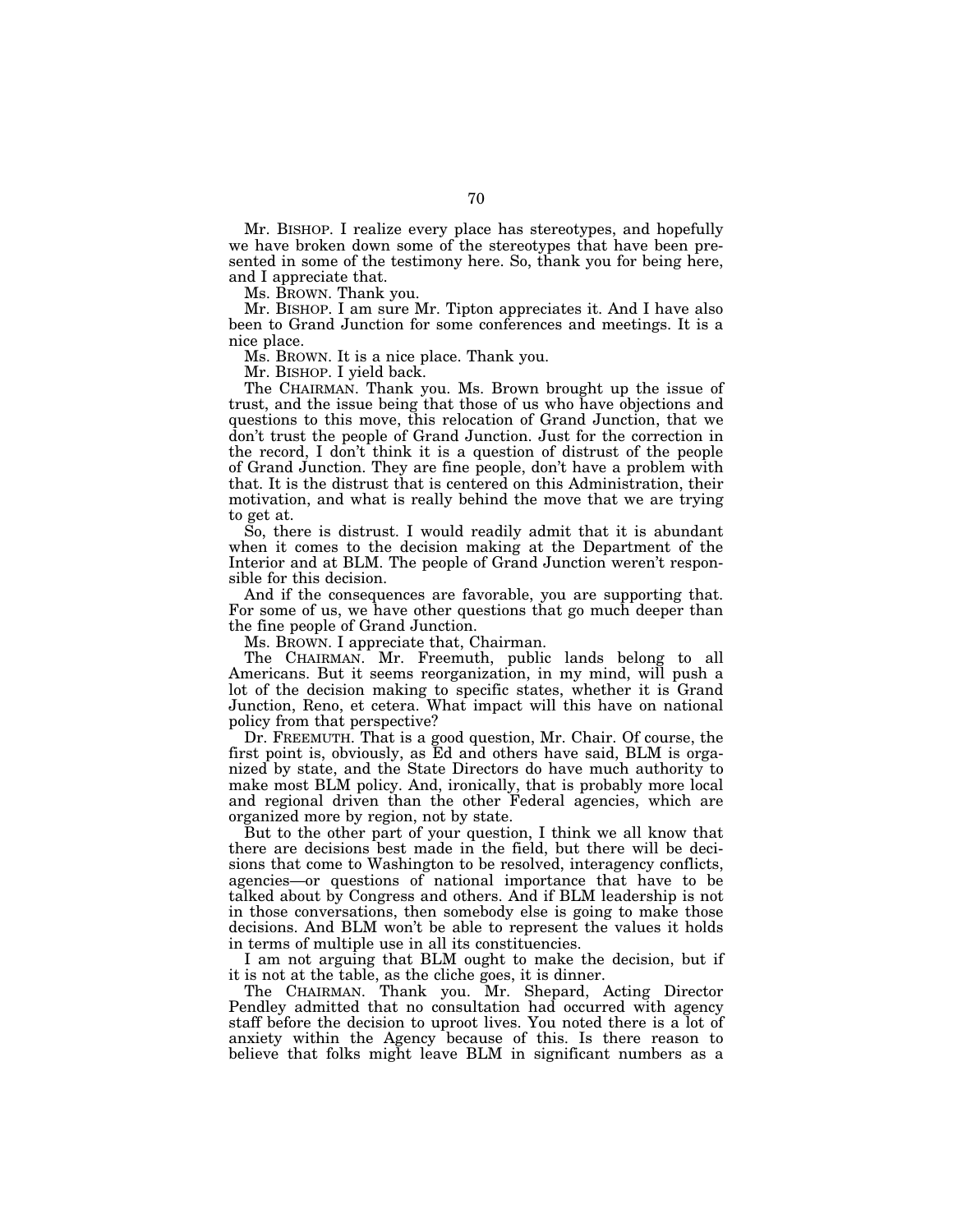consequence of these administrative decisions that have been made?

Mr. SHEPARD. I can't speak to how many will, but I have been told, and I have been told by people that said they will not move, they cannot move, they might move in the future, but they cannot move at this time. And they will leave the Agency. They will either go to another agency at Interior, they will go to the Forest Service or somebody else, or they will just leave government completely.

The CHAIRMAN. And the impact on the Agency if that were to occur?

Mr. SHEPARD. The impact to the Agency is that these are our senior-level people. They have years of experience in the Bureau, most of them with years of experience in the field. And that is going to leave. That is going to go.

BLM tended to send people into Washington to get their experience in Washington and go back out to the field. So, many of them expected to go back out eventually, anyway. But if they are forced out and leave the Agency, then that just won't happen, and the field will lose that experience of the Washington skills that they picked up here.

The CHAIRMAN. If you can, briefly respond to the reaction to your statement, relative to the effect on gender, women, and people of color, in terms of this reorganization.

Mr. SHEPARD. Well, what I intended by that statement is that we have a lot of women and a lot of people of color here in the Washington office. And in the Washington office if those people don't move west and we have lost the skills that those people have, and the experience that they have gained—that was not intended to say that Grand Junction isn't friendly in any way, or any place else, for that matter.

The CHAIRMAN. Yes, these are not just little boxes. These are people's lives, families. And the consequence of this move can't just be supported simply because we are moving little boxes. We are affecting people's lives in a very direct and profound way. I think we need to be cognizant of that. And certainly the Administration needs to be cognizant of that.

I don't have any other questions. Let me turn now to Mr. Tipton for any questions he might have. Thank you.

Mr. TIPTON. Thank you, Mr. Chairman. Again, I appreciate the opportunity to be able to be here today.

In the last Congress, I introduced legislation to be able to have the BLM conduct a study on the opportunity to be able to move those headquarters out to the West.

I think it is worthy of note that this was actually bipartisan: Congressman Perlmutter out of Colorado and a former member of this Committee and now the Governor of Colorado—and we just saw a video of him not long ago—Jared Polis also signed on to that proposal.

And now we are embracing that move of the BLM, literally, to the West.

Ms. Brown, I would like to maybe get an answer from you. But first I would like to be able to point out that I am concerned that we are seeing the potential to try to drive political partisanship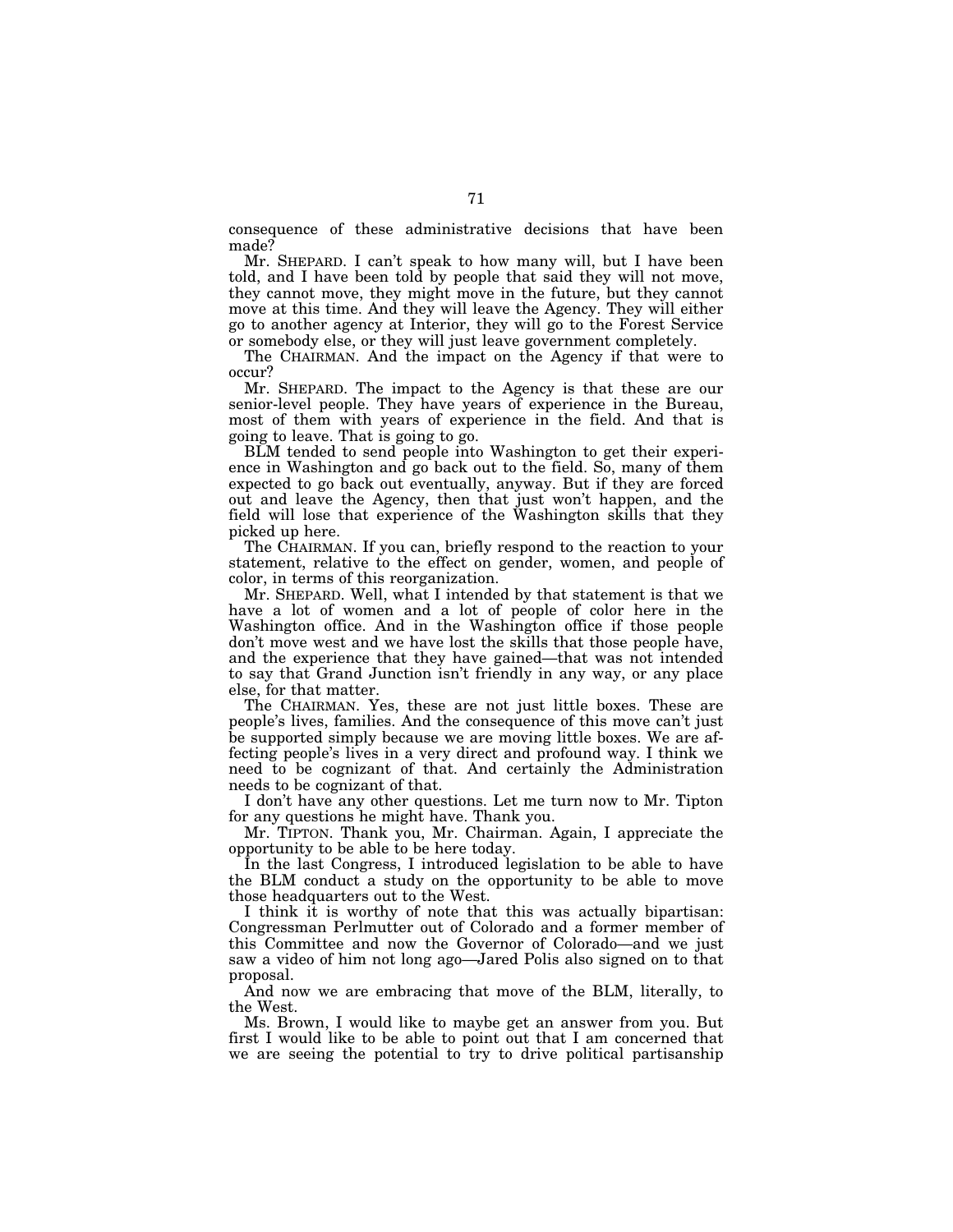into something that is actually trying to be able to direct what is going to be good policy.

Mr. Small, you had talked about the importance of energy to the Northern Ute Tribe. It happens to be equally important in Mesa County. It happens to be equally important in other areas of Utah, throughout western Colorado, as well. To be able to have the people on the ground, to be able to administer those programs, to be able to look at the permits, to be able to advance those might actually well be a benefit.

But we would like to submit for the record, Mr. Chairman, if I may, a letter from the Associated Governments of Northwest Colorado.

The CHAIRMAN. Without objection.

Mr. TIPTON. Thank you, sir. They write in this letter that the condition of public lands has declined due to the misunderstanding of land management principles by urban centers across the United States. The situation is exacerbated by the location of senior land management leadership in Washington. People who do not live and work daily with the decisions that they make, and the division around the appropriate management of public lands has served to further the urban-rural divide.

I personally fully support the BLM's decision to be able to relocate the headquarters out West, and I am, obviously, very pleased that the Interior Secretary chose Grand Junction. I know that a lot went into that process of selecting Grand Junction.

Ms. Brown, I am hoping maybe you can talk a little bit about that process of the organization, and others in Mesa County, how they engaged with the Department of the Interior during the selection process. Did the Department request information from you? If so, what information did the Department require? Were there any meetings between the Department representatives and the folks from Grand Junction and Mesa County leading up to that selection?

Ms. BROWN. I believe in May we received a request for information from the DOI, and then we had a series of phone calls exchanging information.

But they appeared to be doing a cost comparison of cities across the West, was my understanding, so they wanted very detailed information on average cost per square foot for office, average cost per square foot for housing, closing costs, rental inventory, housing inventory, and a workforce report, what kind of workforce we have in Mesa County.

So, we gathered that information over a couple of weeks and continued to send them, and it was just repeated phone calls and e-mails back and forth between the DOI and my office, gathering that type of information.

Mr. TIPTON. Would you speak to the benefit that you see of moving the BLM headquarters to Grand Junction, to the West?

Ms. BROWN. I mean the benefit, in my mind, is it better serves the communities that rely on public lands. But the added benefit there is no question that there is a huge cost savings across any of the cities that were considered for the BLM headquarters compared to Washington, DC.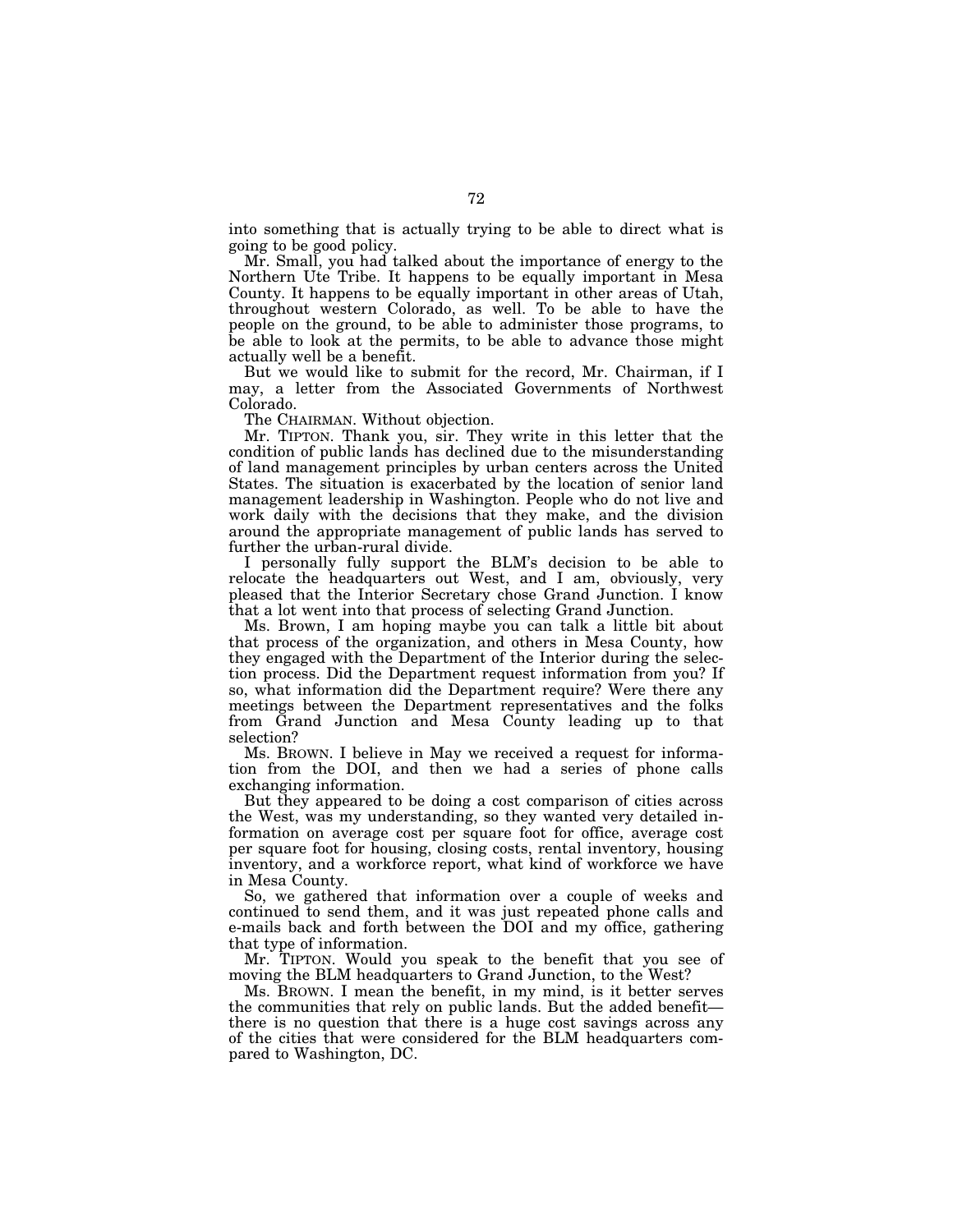But if it really comes down to what is the most important reason for this move, it is to better serve the communities that rely on our public lands.

Mr. TIPTON. And when we are talking about the public lands, how important is that in the West? You can speak specifically to Mesa County, but you have lived there long enough now. Just to the West, how important are those public lands? Responsible energy development, the access to the public lands for hiking, for fishing, for hunting? Can you speak to that?

Ms. BROWN. It is the most important factor of providing great jobs for the people in our community.

It is kind of interesting, because Colorado is a microcosm of what is happening at the national level. Our state is divided, as you know, Congressman, with the Rocky Mountains and east of the Rocky Mountains is primarily all private land, and west of the Rocky Mountains is primarily all public lands. So, our economies are very, very different between the eastern plains and the western part of the state, and it is the most important thing that affects our economy and the jobs and getting kids off free, reduced lunch.

Mr. TIPTON. I wanted to applaud, really, a lot of the comments that you have made. I think we have heard through some of the questions, not with malintent, but some of the distinguishing factors would be a real benefit to be able to move to Grand Junction. I appreciate you making the effort to be out here and to be able to advocate for it.

Ms. BROWN. Thank you.

Mr. TIPTON. Thank you, Mr. Chairman, and I yield back.

The CHAIRMAN. Ms. Norton.

Ms. NORTON. Thank you very much, Mr. Chairman. Again, thank you for your courtesy in allowing me to ask questions. And I have appreciated the testimony of all the witnesses.

I do want to lay to rest this affordability question. It is an argument for decentralizing the entire Federal Government. There is a reason that the framers decided that the Federal agencies and the Federal Government itself should be here.

As to affordability, of course, parts of the country are more affordable than others, Ms. Brown. But do note that Amazon, which is a private sector employer, is moving people to the District of Columbia and the region. And we are not just talking about this city. And the reason has much to do with the high education levels in this region, the kind of levels that are needed for a headquarters staff, which brings me to my point.

One has to wonder why we are here. Virtually this entire agency is in the field, which is where it should be. Essentially, the argument on the other side is against a headquarters staff. If this proposal were to go through, there would be virtually no headquarters staff, and it would be the only agency that did not have a headquarters staff present here in the Nation's Capital.

It is an extreme proposal, to put it mildly. There is a reason that reorganizations are rarely done.

And this question really goes to Mr. Shepard. Perhaps there are ways to improve the Federal Government. But if you reorganize even one agency, you throw so much up into the air for it to land with no experience as to what to do when it lands, that the Federal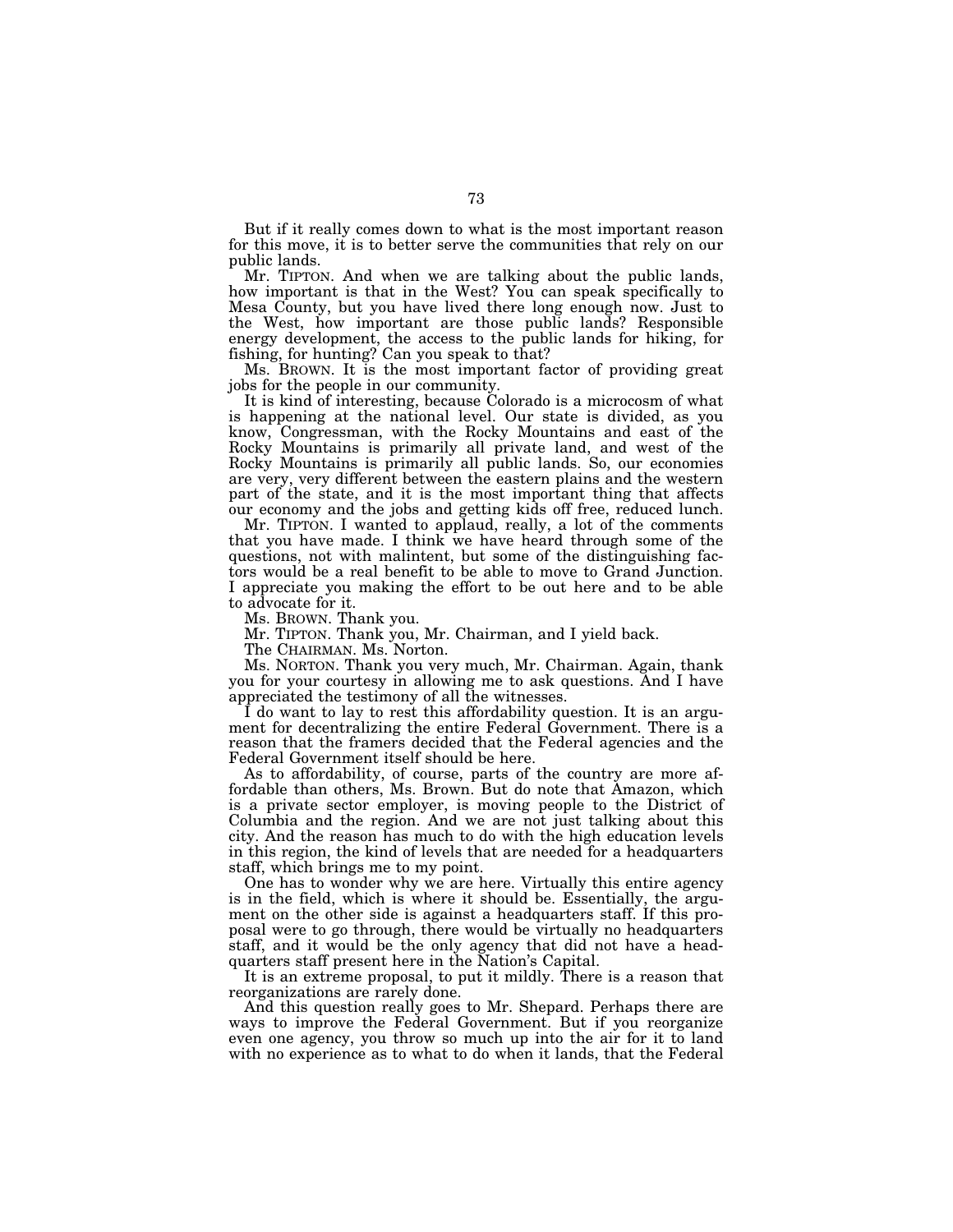Government most often throws up its hands and says, when you look at the cost, when you look at the loss of personnel, when you look at the hassles, we just don't get enough out of reorganizations to do them.

And the case needs to be made here—and I haven't heard it yet—for an over-riding necessity to say, ''We will take all of that, even though the agency is already in the field, we will throw it all up in the air to get these few employees out of headquarters.''

I was intrigued, Mr. Shepard, that you mentioned what is always a moment to me—maybe it is because I am a lawyer. I look to precedent. Have we ever done this before? Will it teach us how to do it in the present? And you referenced that there had been past reorganization efforts, that they had been problematic, and even ultimately reversed. I wonder if you have any detail you could offer the Committee on prior reorganizations of any kind.

Mr. SHEPARD. I can. One example that I can give from my personal experience is when I look back on the forestry staff here in Washington, DC. We moved a lot of folks west to what we called centers of excellence. And when they went out to the West, they became a part of that state. Whether it was intended to or not, that is just human nature. They became part of that state organization.

And a lot of the knowledge of what went on, if you went to Oregon, you didn't know what was going on in Utah or Colorado, because you were in that state, you concentrated on that state.

And the way this reorganization was, you won't even have the benefit of going over—if you are a forester and you are making a decision on a policy level thing, you can't walk over to the wildlife staff that also does policy, because you are not there. And that is an issue that is going to happen with this reorganization. You need to work together between interdisciplinary teams, and it won't be there when they are spread out all over the place.

Ms. NORTON. This point you are making is important. There is a whole agency involved here. Somebody has to have the perspective to look across the board at the entire agency. That is why we have headquarters staff here in the first place.

In the case of BLM, the Congress, in its wisdom, has said, notwithstanding the need for a headquarters staff, we are going to put virtually all of you in the field. Yet, there comes this extreme proposal before this Committee to essentially have almost no headquarter staff. I cannot believe that the House and the Senate will look kindly on this matter.

Mr. SHEPARD. If I could quickly add one thing on that, it is not only interdisciplinary within the BLM, it is also working with other agencies. All of the natural resource agencies are headquartered in Washington. There is a lot of work that goes on between those agencies and BLM would not have career professionals at the table.

The CHAIRMAN. Thank you. I want to thank all of the witnesses. Under Committee Rules, Members could submit questions to the witnesses within 3 business days following this hearing, and the hearing record will be held open for 10 business days for those responses.

I want to thank all of you, and also thank Vice Chairman Small. I didn't have a question for you, but I appreciated you clarifying the consultation issue. I very much appreciated it.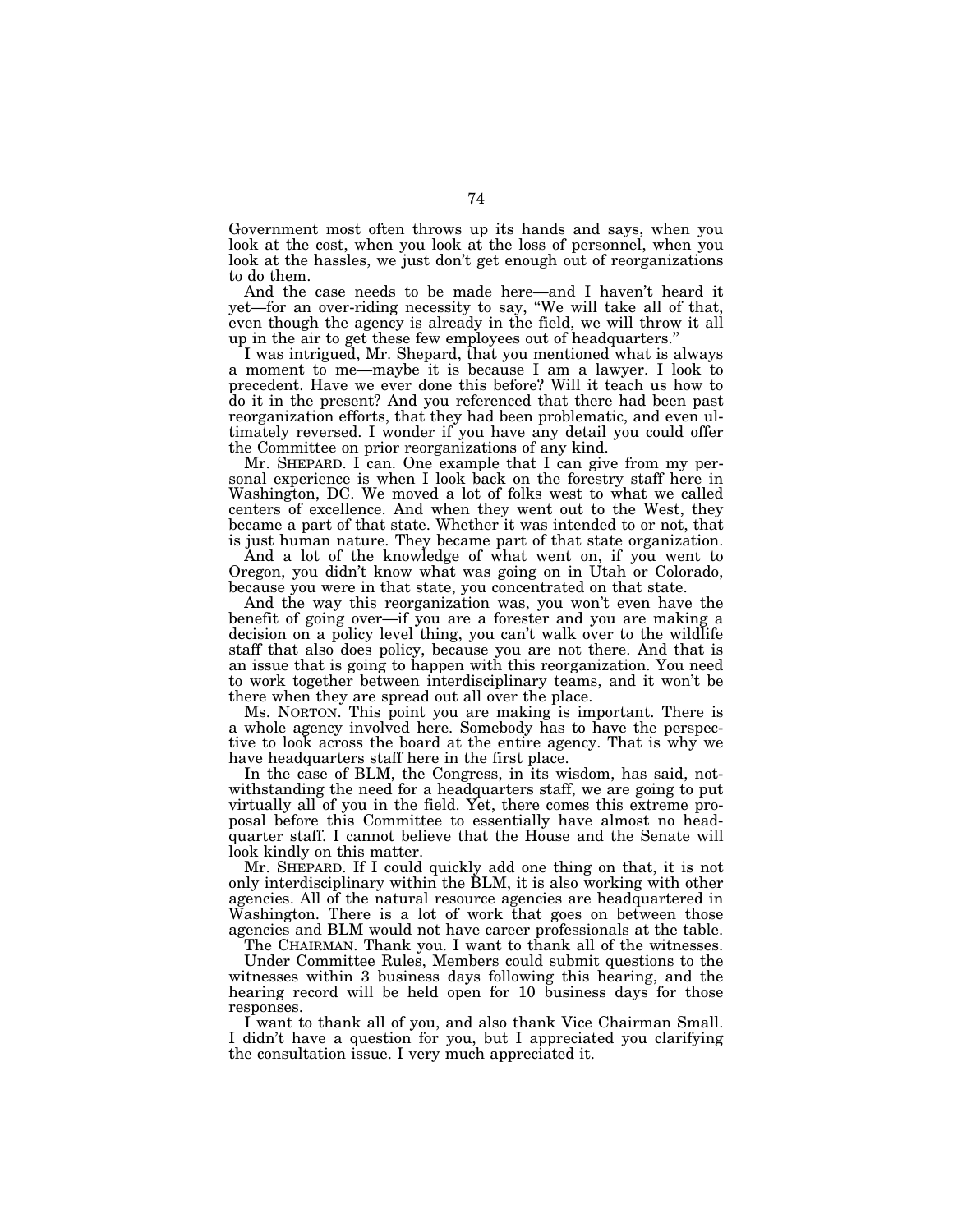# With that, let me adjourn the meeting and thank everybody. [Whereupon, at 12:39 p.m., the Committee was adjourned.]

### [ADDITIONAL MATERIALS SUBMITTED FOR THE RECORD]

#### PREPARED STATEMENT OF THE HON. ROB BISHOP, RANKING MEMBER, COMMITTEE ON NATURAL RESOURCES

I appreciate my friend from Arizona for convening this hearing today. I, along with my fellow Republicans on this Committee, have long contended that the best land management decisions are made by those who live, work and raise families closest to the areas impacted. I believe this move of Bureau of Land Management headquarters out west is long overdue and will yield tremendous results for land management.

Unfortunately, based on the misleading title of today's hearing, I fear we are in store for some melodramatic hyperbole from some of my friends on the other side of the aisle. It is important that we separate political posturing from the simple

realities of what we are discussing today. The facts are quite straightforward. The BLM manages close to 250 million acres of land. An astounding 99 percent of these lands are located west of the Mississippi River. Moving BLM decision makers closer to the lands that they manage will undoubtedly improve agency efficiency, accountability, and local engagement. To argue otherwise is ignorant at best, and willfully misleading at worst.

We have already seen great success with this concept at the National Interagency Fire Center, where the BLM relocated their Assistant Director, Deputy Assistant Directors, and staff for the Fire and Aviation program to the National Interagency Fire Center (NIFC), the Nation's support center for wildland firefighting, located in Boise, Idaho. By all accounts, this relocation has increased efficiency and improved coordination efforts to combat the deadly wildfires that have continued to afflict our Western states.

These clear benefits seen in the realm of fire activities will most assuredly translate to other BLM functions as well. By having more leadership on the ground, the BLM will be able to respond quicker, coordinate more effectively, and manage with more clarity and on the ground perspective.

I think it is also important to dispel any misconception that this is somehow a partisan issue. There is broad support for this move amongst a wide variety of stakeholders from diverse political persuasions. One of the more vocal supporters of this move is a former Democratic member of this Committee and current Governor of Colorado, Jared Polis. I'd like to briefly share a clip of his thoughts which I believe concisely summarize the many merits of this scheduled move.

I couldn't agree more. This is a good move for BLM, this is a good move for taxpayers, and this is a great move for the West.

My hope is that today we'll now evaluate the tools of this Committee and oversight functions of Congress to expand upon and improve reorganization of the DOI, and work with rather than against the Department to improve the delivery of services to the people we represent.

## **Statement for the Record James L. Caswell Former Director, Bureau of Land Management 2007–2009**

Thank you, Mr. Chairman and Ranking Member Bishop, for the opportunity to present my views about the Administration's proposal to reorganize the BLM and move the majority of the Washington Office employees to the west. I am uniquely qualified to comment on this proposal as I served in the George W. Bush Administration as the 16th Director of the Bureau of Land Management. In addition, I have lived and worked in the Pacific Northwest for 54 years, 33 of those years in Idaho, and all as a public lands natural resource professional for the State of Idaho, USDA Forest Service, or BLM.

As a former director, resource manager, and leader I oppose the BLM reorganization plan as submitted to Congress on July 16, 2019. My extensive experience as a public land manager leads me to conclude this proposal to move BLM leadership and staff from Washington D.C. to various locations throughout the west is not in the public interest and will hamstring the agency. To move the director and prin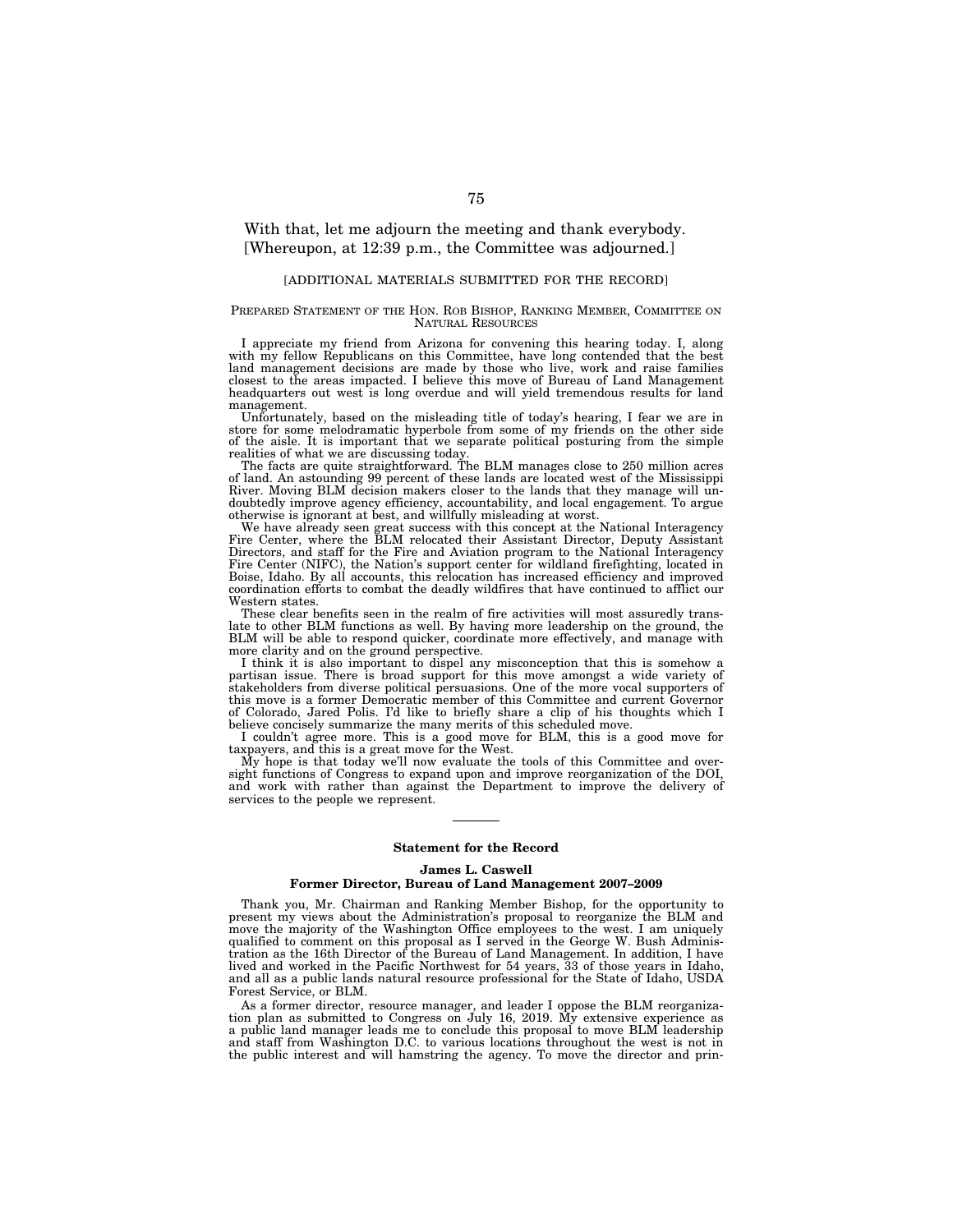ciple staff to a relatively small western community signals either a lack of understanding about the complexity and role of agency leadership or, worse, signals a deliberate attempt to weaken the agency. If implemented, the reorganization will functionally dismantle the BLM.

In a recent *Outdoor Life* article William Perry Pendley, the current Deputy Director for Policy and Programs, is quoted as saying: ''Our frustration in the west is simply we're dealing with a landlord who's 2,000 miles away. You just don't understand situations without being on the ground. You just have a better perspective. You can read all you want. You can listen to all the PowerPoints you want. You can have as many conference calls as you can plug into a day, but you don't understand until you've got boots on the ground.''

I could not agree more; Mr. Pendley is 100% correct and has hit the nail on the head. It also is the principle reason why the current BLM reorganization proposal is so outrageous. The BLM is a decentralized organization with decision authority delegated to the field level. That is why there is a state office in each of the 10 western states, Alaska, and the east, usually located in the state capital or close by in the nearest major political and cultural center for that state. In addition, there are 54 district offices with between 2–5 field offices each appropriately located throughout each state. The location of these offices is in county seats and rural communities serving public land users, and working with other federal, state, and tribal cooperating agencies, and county commissioners. That is a lot of local boots on the ground to properly deal with Mr. Pendley's stated frustration.

It is also misleading to claim that all decisions affecting public lands are made in Washington D.C. That simply is not true. What is true is that some high-profile decisions made at the field level or by State Directors are reviewed by the Director or the Department for concurrence. This is not unique, and it occurs throughout government at both the state and federal levels. What is also true is that referrals are often the result of political concerns brought to Washington by the Assistant Secretary of Lands and Minerals, the Secretary's Office or some other political operative in the Department. Does anyone really believe that simply moving the BLM headquarters to Grand Junction, Colorado, will magically remove the politics from resource management decisions? I think not. In fact, it will only get worse because the leadership and senior specialists will be spread all over the country from Alaska to New Mexico, and California to Colorado. Internal coordination, collaboration, and communication will be difficult at best, and staff work in support of the Department will suffer.

Further, it is disingenuous to imply that BLM career leadership and resource professionals who serve the American people in Washington D.C. have no understanding or connection to the ground and do not understand western issues or relate to local community needs and interests. Nothing could be further from the truth. Most, if not all, career professionals built their careers from the ground up by serving in the field, moving to ever-more-responsible positions in different locations around the west. Most of the current leadership has served multiple tours in Washington D.C. They understand and have lived in both the political environment inside the beltway and in local community environments throughout the west.

Washington D.C. is the seat of power for our republic. It is home to every department, bureau, agency, lobbyist, non-governmental organization, interest group and, most importantly, the U.S. Congress that does business with the BLM Director and senior staff. If the reorganization is implemented as proposed it will effectively take the BLM off the playing field. It is unreasonable to expect that discussions about policy, budget, programs, legislation, new initiatives, or priorities that occur every day will include the directorate in Grand Junction. While some of these discussions are scheduled, many are impromptu. It is a very fast-paced and dynamic environment that changes quickly and often. If relocated, the BLM leadership will become out of touch and rendered ineffective and irrelevant. They will be out of sight, out of mind. Is there anyone who really believes this reorganization will improve decision making, accountability, or internal coordination among senior resource specialists? Will it improve program delivery or better serve our public lands, local communities or the American people? The biggest joke of all is the claim this relocation will save money. Where are the facts to support that assertion?

The one outcome of the proposal that can be counted on is that the Deputy Director for Policy and programs (a non-career, non-Senate confirmed political appointee) will quickly become the face of BLM in Washington D.C. That outcome is inevitable and consistent with human nature. D.C. operatives want face-to-face access to policy makers, and that individual will be the Deputy Director of Policy and Programs if this reorganization is implemented as proposed.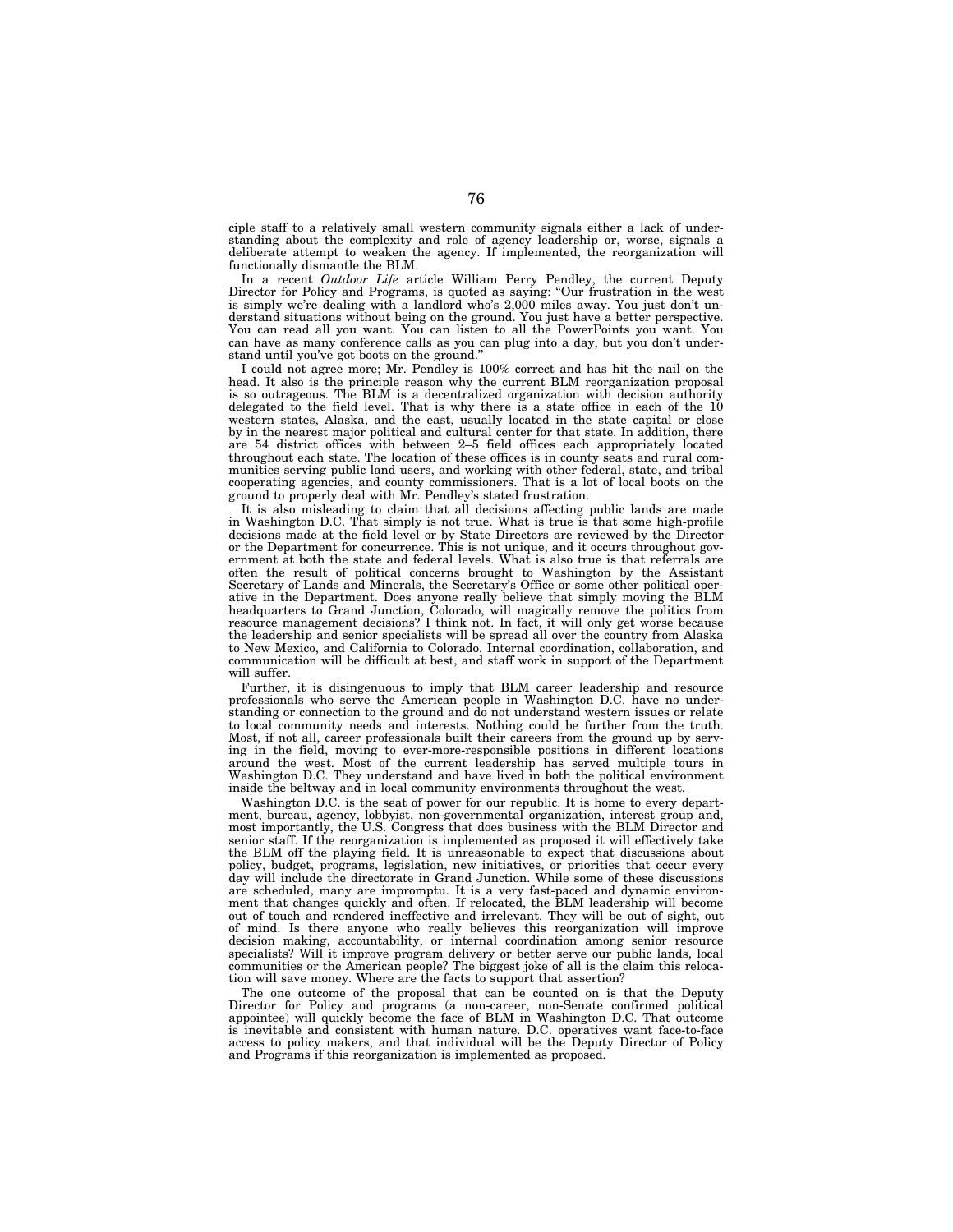Mr. Chairman, this proposed relocation and dismantling of BLM headquarters is just bad public policy plain and simple. If not rescinded or modified into a workable proposal, the BLM will be sidelined from any influence in national public lands policy within the beltway. Further, it will damage the bureau's ability to influence Department priorities, policy, budgets, and programs. It will endanger the future of our public lands and constrain the ability of BLM to manage in the public interest as required by the Federal Land Policy and Management Act (FLPMA) of 1976.

Mr. Chairman, I want to thank you for today's hearing. Your oversight is welcomed and desperately needed. Today's hearing will show that the perceived benefits of such a move are without merit, and the adverse consequences could be profound. I ask that you work with your Senate colleagues to hold a hearing and do everything possible to halt the implementation of this plan as currently proposed.

The BLM, the resources it manages, and the people it serves are important, and the agency definitely deserves a national headquarters in our Nation's Capital.

Please include this statement in the hearing record.

#### COALITION TO PROTECT AMERICA'S NATIONAL PARKS

September 4, 2019

Hon. RAÚL M. GRIJALVA, *Chairman*, *Committee on Natural Resources, House of Representatives, Washington, DC 20515.* 

#### Dear Mr. Chairman:

On behalf of the Coalition to Protect America's National Parks, I am writing concerning the September 10, 2019, hearing about the proposed reorganization of the Bureau of Land Management (BLM) and its effect on the National Park Service (NPS) and our nation's treasured national parks. The Coalition is largely comprised of retired National Park Service employees with over 1,700 members and roughly 40,000 years of experience leading and working in the National Park Service. The Coalition studies, educates, speaks, and acts for the preservation and protection of the National Park System and mission-related programs of the National Park Service.

This administration seems to think that the bureaus within the Department of the Interior exist in a vacuum. Nothing could be further from the reality found in the day-to-day management of the department. Numerous BLM lands surround or are neighbors to national parks. Our national parks depend on compatible land management to retain ecosystem, cultural, and historical integrity. There were numerous times in past administrations that the director of the National Park Service and the director of the Bureau of Land Management, or their senior staffs, met to resolve conflicts between the bureaus in order to be good stewards of the land.

In the past administration this included issues involving uranium mining, solar arrays, wildlife corridors, science, Grand Canyon water, law enforcement matters, fire management, budget priorities, and many others. The Park Service and the BLM did not always agree; however, many conflicts were resolved and those conflicts were kept within the department. In a similar manner, the NPS also had to work with other federal agencies including the U.S. Forest Service, the National Oceanic and Atmospheric Administration, and the U.S. Army Corps of Engineers. Moving the head of BLM and its senior staff to various locations within the western United States will only result in greater and unresolved conflict between the missions of the agencies. Such failures of collaboration more likely will become publicized and lead to congressional hearings, and expensive and time-consuming litigation.

The current structure of our land management agencies, which has worked for decades, has the senior leadership based in Washington, D.C., in order to respond personally to Congress and the White House and to collaborate with the leadership of other agencies. This location enables them to be available to meet with members of Congress and their staffs, to discuss issues face to face with fellow agency leadership, and to effect change and institute policy on regional and national levels.

The proposed DOI reorganization is not being done to create a more efficient decision-making process, but rather, as Secretary David Bernhardt admitted before a recent audience at the Heritage Foundation, to have these federal employees be subject to the pressure of the states and local individuals when it comes to the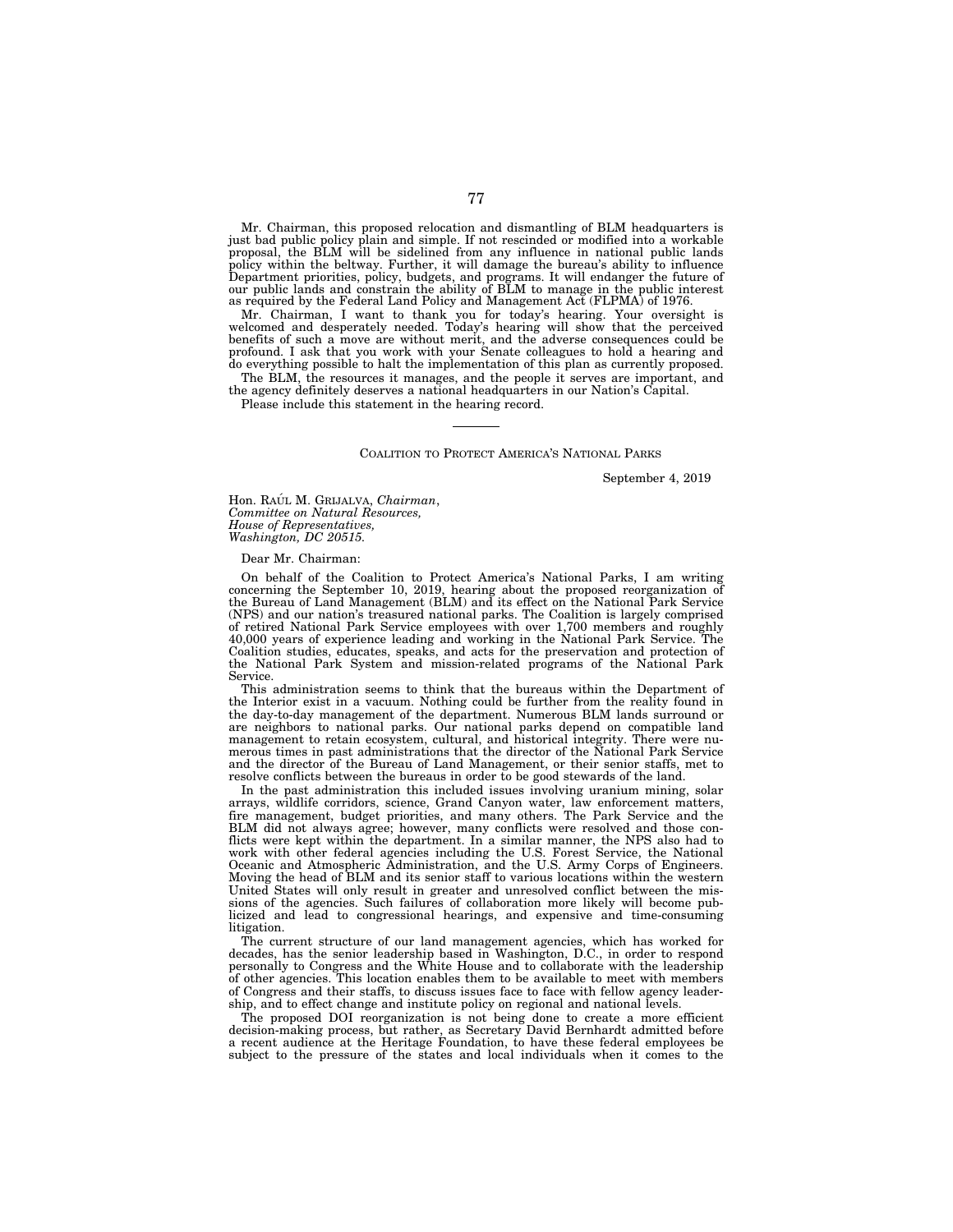management of our public lands. Secretary Bernhardt contends that Department of the Interior (DOI) employees have been acting ''arbitrarily based on policy preferences'' in making federal lands decisions without offering any evidence to back up his statement.

Not only are Secretary Bernhardt's comments insulting to DOI employees, but as with many statements out of the department, the real purpose or this reorganization and many other policy changes is to hide from the American public the reasons for its actions. The secretary is merely continuing the pattern he followed in his work during the administration of former President George H. Bush where he advocated for allowing individuals and corporations to exploit federal lands while circumventing laws, rules, and regulations. Many examples of similar results have been widely documented in the last two plus years where individuals and corporations previously represented by now-Secretary Bernhardt and other political appointees within the department have been able to have rules withdrawn or changed, and policies revised, to benefit them. Unfortunately, our parks, public lands, and the American public suffer the consequences of these unwise actions.

The alleged goal to have agency staff closer to the resource is contradicted by a review of existing staff assignments. Most agency staff and leadership are already in the field. They are already close to the resources they are managing and in position to respond quickly to needs of their local communities. For example, the NPS 2019 budget submitted to Congress showed that with 19,668 full-time staff, only 285 were in Washington, with the rest in the field. And as the *Washington Post* recently pointed out in the article of July 15, there are only 360 BLM employees in Washington while 9,260 are in the field.

The specious arguments offered by the department about the reasons for the reorganization are undermined by facts and the recent comments by Acting White House Chief of Staff Mick Mulvaney who asserted that the recent push to relocate federal workers from the Washington, D.C. area is all about "draining the swamp. As Mulvaney revealed, the proposed move of BLM and other agency leadership is not to fix a problem of organization, but to break a system that works.

This result was confirmed by Secretary Bernhardt's August 9, 2019, memorandum to all DOI employees where he assigned the responsibility of the 12 newly appointed Field Special Assistants who report directly to the secretary to ''provide a clear and distinct point of contact for stakeholders to elevate, and seek prompt resolution on, issues that involve multiple Bureaus.'' This structure totally bypasses the NPS and BLM regional directors as well as the Office of the Directors in Washington, D.C. Any conflicts between the NPS and the BLM in the future will be resolved by, in many regions, individuals who have no experience or expertise in the two bureaus, their missions, or the laws that guide their mission. And with these assignments lasting "typically" one year, the rotation of individuals into these positions will prevent the development of any expertise or continuity and keep the decision-making authority squarely within the secretary of the interior's office.

We urge the committee to examine the facts of the proposed reorganization and its effect not only on the BLM, but also on the NPS and other bureaus within the department and on other federal agencies that work with the BLM on a regular basis. Your first commitment by law is to the protection of our national parks and public lands and not catering to the desires of states, corporations, or individuals that want to exploit them for their own profit and purposes.

Finally, as taxpayers, we oppose the proposed reorganization because it is a colossal waste of federal funds badly needed for countless projects to preserve landscapes and the wildlife they support. This cost will only be exacerbated when the next administration recognizes the futility of this reorganization and decides to move the BLM staff back to Washington, D.C. in order to have them effectively carry out their mission by being responsive to Congress and the American public without undue pressure from those seeking to profit off the public lands.

We are committed to our mission to support the NPS in the protection and preservation of America's national parks. And we are concerned that reorganization, relocation, and smear campaigns targeted at the very people who protect our national treasures will have devastating results for our public lands.

Sincerely,

PHIL FRANCIS, *Chair*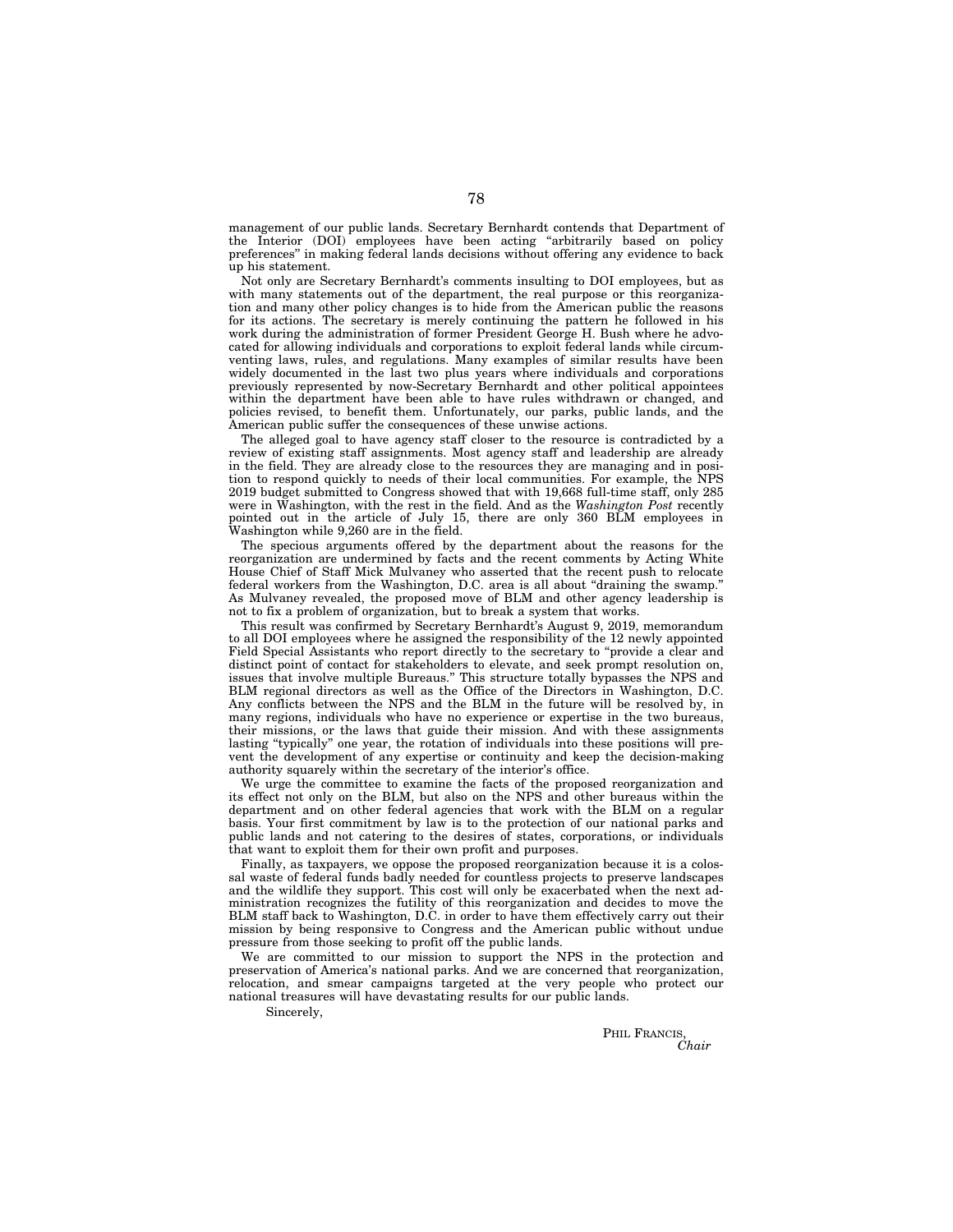### **Statement for the Record**

#### **Conservation Lands Foundation**

### **Anne Shields, Member, Board of Directors Brian Sybert, Executive Director**

Chairman Grijalva, Ranking Member Bishop, and Members of the Committee, thank you for the opportunity to provide testimony on the pending move of the Bureau of Land Management's headquarters to Grand Junction, Colorado.

As the only nonprofit in America solely dedicated to protecting the National Conservation Lands, the mission of Conservation Lands Foundation is to protect, restore and expand the National Conservation Lands through education, advocacy and partnerships. We do this work in partnership with our Friends Grassroots Network—more than 70 community-based groups that advocate for protecting the public lands in their backyard and advancing strong conservation management policies and practices.

The knowledge, credibility, and volunteer spirit of these community-based groups perfectly complement the experience, knowledge and commitment of thousands of<br>Bureau of Land Management (BLM) employees based in communities throughout<br>the American West to fulfill both BLM's mission and the desire of the public who want their public lands protected today and for future generations. This partnership has helped to achieve meaningful conservation outcomes and the fulfillment of BLM's conservation mandate for management of the National Conservation Lands, particularly as funding for BLM has been reduced significantly over the past decade.

However, the Trump administration has made it their business to attack the integrity of the National Conservation Lands, the communities and the American public who overwhelmingly support them, the cultural, historical and ecological values they protect, and the outdoor recreation-based economies they hold.

This effort began in April 2017 with Executive Order 13792, which called for a review of national monuments designated legally under the Antiquities Act since 1996. It continued with Presidential Proclamation 9681, modifying the Bears Ears National Monument, and Presidential Proclamation 9682, modifying the Grand Staircase-Escalante National Monument, both illegal uses of the Antiquities Act by President Trump on December 4, 2017.

Despite millions of public comments, 99% of which supported preserving the origi-nal boundaries for Bears Ears National Monument and Grand Staircase-Escalante National Monument and all monuments under review, former Secretary Zinke recommended significantly reducing the boundaries and protections for Bears Ears and Grand Staircase-Escalante.

The monuments, reduced by 1.1 million acres and more than 861,000 acres respectively, have since that time been subject to reduced protections which are now being further reduced through destructive resource management plans.

Now we see the administration overtly dismantling the agency charged with managing these lands. With 97 percent of BLM staff already stationed at field offices throughout the west, relocating BLM's headquarters and its key policy staff outside of Washington, DC only serves to keep BLM's staff leadership out of sight and puts policy decision-making in the hands of a few political appointees and more removed from congressional oversight. Among those appointees is William Perry Pendley, who has advocated for the transfer and sale of federal lands to the states and private interests. Now, he is the acting director of the agency managing those lands, seeing through the dismantling of BLM so that opponents of public lands can continue their assault.

BLM's senior staff officials direct policy and budgets and are very important to ensuring effective coordination between BLM and Congress. This move will harm the ability of BLM to fulfill its mission, will negatively impact hundreds of BLM<br>employees who work every day to fulfill that mission, and people in communities<br>across the country who partner with BLM every day to steward lands.

#### **The relocation of BLM's headquarters is the linchpin in the broader effort by the Trump administration and opponents of public lands to dismantle and sell off the federal estate.**

BLM has a mandate, through the Federal Land Policy and Management Act, to manage lands for multiple uses, including conserving areas important for protecting America's natural heritage, wildlife, Indigenous cultures, and a thriving recreation community that supports local economies.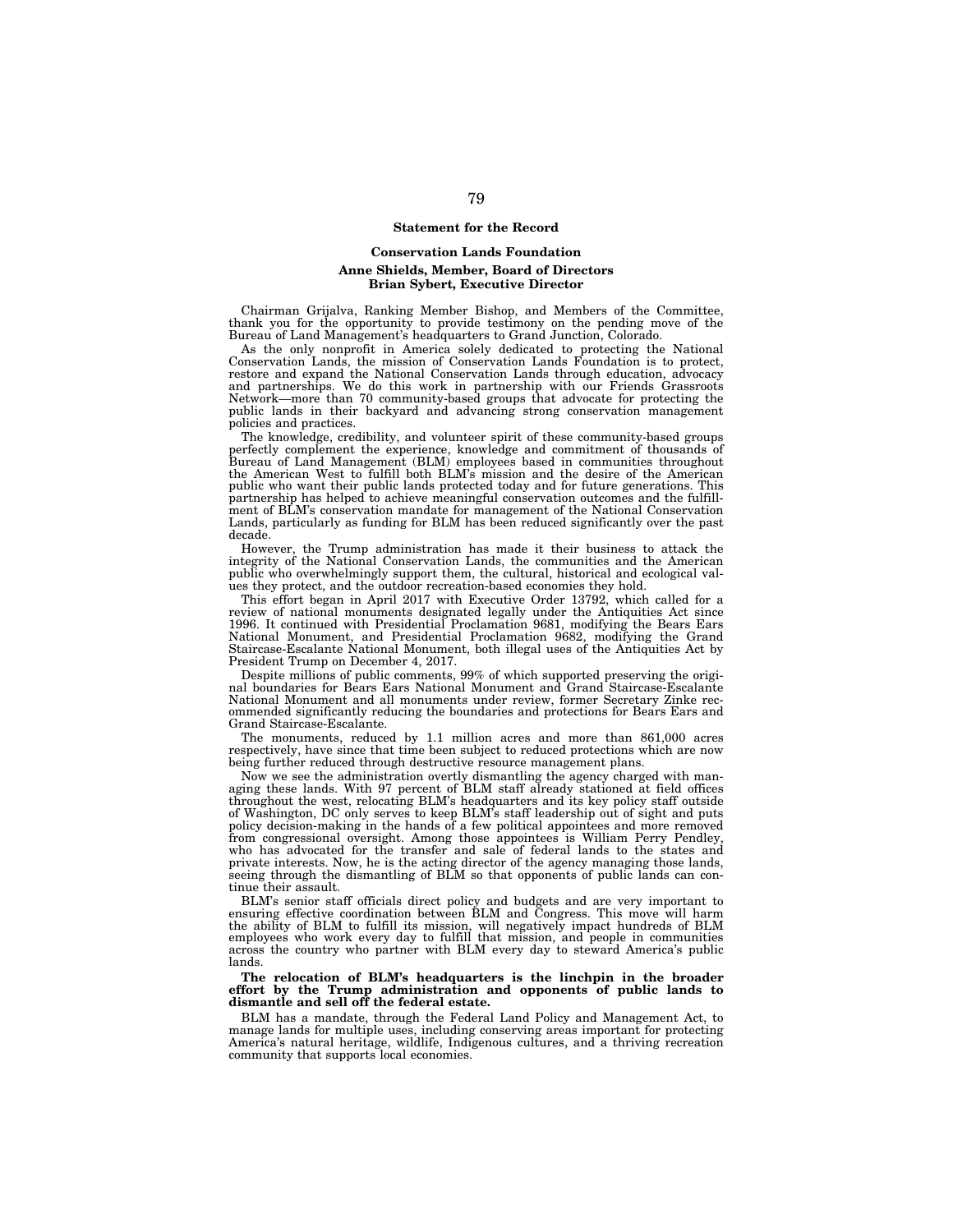Protecting public lands with a focus on conservation is not and has never been a partisan issue. Under President Reagan, BLM created more than four million acres of Wilderness and Research Natural Areas, and under President George W. Bush, the agency created more than 10 million acres of protected BLM lands. These National Conservation Lands comprise less than 15 percent of the roughly 250 million acres that BLM manages, and they have been managed with a priority on conservation by both Democratic and Republican administrations until 2017.

This administration is pursuing a blatant strategy to ignore bipartisan support for public lands and hand them over to the oil and gas industry. It's nothing less than a fast-and-furious assault on tens of millions of acres of National Monuments, cultural sites and other iconic American lands and handing them over to oil and gas companies.

In fact, over the next 16 months, the Department is expected to approve management plans that put at risk more than 42 million acres of our nation's iconic and important lands to oil and mineral development. These are places that are visited and cherished by millions of Americans, and they support local economies in rural communities across the American West. They are also sacred places for America's indigenous communities and among the last remaining intact habitats for wildlife important to America's hunters and anglers.

In the past four months alone, BLM has done a bait-and-switch on six management plans covering 22 million acres in Alaska, Colorado, Idaho, Montana, and Oregon. The plans this administration is going forward with are significantly different than the drafts that local BLM officials and community members had collaborated on to reach consensus and figure out what made sense for their community. These draft plans were gutted without regard to local input and concerns. In all six areas, BLM is proposing eliminating protections on 94 percent of the lands with wilderness features, with minimal new safeguards for only a fraction of one percent of the areas. In the coming weeks and months, BLM is slated to release more plans affecting an additional 20 million acres, and we anticipate similar destructive planning decisions.

Public lands, by their very nature, belong to all of us. But the Department of the Interior is taking the public out of public lands; blatantly ignoring the public and its mandate to conserve these places for the past, present and future values they hold for all Americans. Dismantling BLM makes it impossible to properly conserve our cherished public lands and this direct assault must end.

We call on Congress to stop it.

Thank you, Mr. Chairman and members of the Committee, for the opportunity to share this testimony.

> DEFENDERS OF WILDLIFE, WASHINGTON, DC

> > September 9, 2019

Hon. TJ COX, *Chairman*, Hon. LOUIE GOHMERT, *Ranking Member*, *House Committee on Natural Resources, Oversight and Investigations Subcommittee, 1324 Longworth House Office Building, Washington, DC 20515.* 

Re: Hearing on September 10, 2019, titled ''BLM Disorganization: Examining the Proposed Reorganization and Relocation of the Bureau of Land Management Headquarters to Grand Junction, Colorado.''

Dear Chairman Cox and Ranking Member Gohmert:

Defenders of Wildlife (Defenders), and on behalf of our more than 1.8 million of members and supporters, respectfully submits this letter for the record on the Subcommittee's September 10, 2019, hearing on the proposed reorganization and relocation of the Bureau of Land Management (BLM) headquarters. We strongly oppose the administration's plan and urge the Congress to bar its execution.

Defenders is a national non-profit conservation organization that for over 70 years has protected and restored imperiled species and special landscapes throughout North America. Based in Washington, DC, the organization also maintains six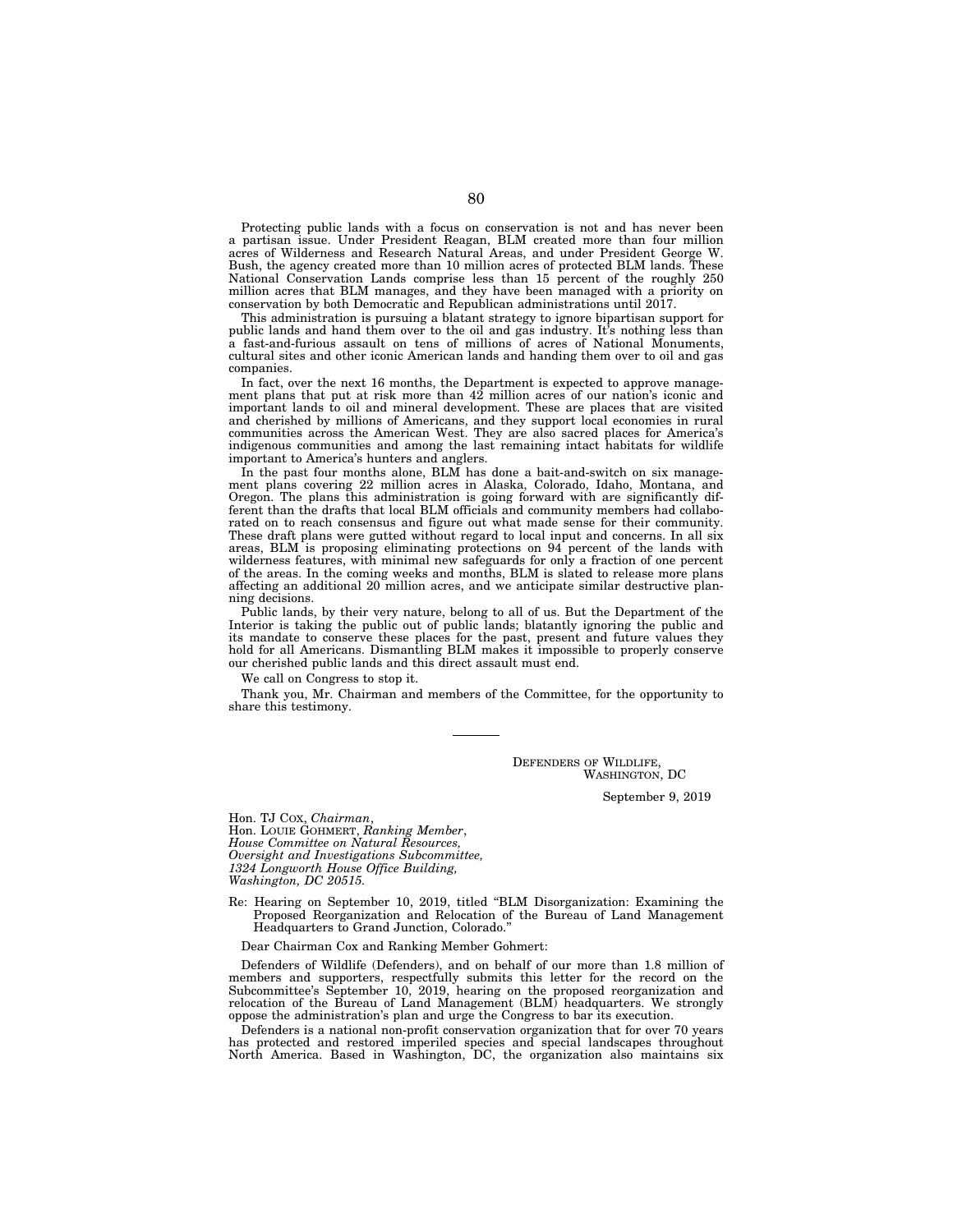regional field offices and numerous satellite offices and has worked with BLM and in the interest of BLM managed habitat and wildlife for decades.

The BLM stewards the National System of Public Lands—248 million acres of deserts, grasslands, shrublands, forests, wetlands, and tundra stretching from Florida to Alaska—for the benefit of the American people. With 445 threatened, endangered and candidate species and another 2200 sensitive and rare species, the BLM also has a critical role in sustaining our nation's natural heritage and biodiversity. As an organization dedicated to the conservation and restoration of native species of wildlife and plants and their habitats, Defenders shares a common interest with the BLM in the protection and proper management of America's public lands, waters and wildlife.

Defenders is deeply concerned about the Department of the Interior's (DOI) efforts to reorganize the BLM and relocate the agency's headquarters. This politically driven effort would have significant negative ramifications on the agency's efficient and effective stewardship of our public lands, waters, and wildlife. Instead, it seems more like a thinly veiled attempt to wound and disable an already embattled agency than a genuine effort to improve how BLM delivers on its mission. The absence of any data and analysis demonstrating how benefits of the proposal outweigh the clearly defined costs and impacts, in terms of both personnel, efficiency and mission effectiveness, underscore this supposition.

The DOI intends to move the BLM Director and 26 senior managers to a new headquarters in Grand Junction, Colorado, and then scatter all but 61 of the remaining DC-based employees among existing BLM state and field offices in ten western states. These employees will be physically separated from each other, their colleagues in other agencies, and national stakeholder organizations that are either based in Washington, DC, or regularly interact with BLM headquarters staff. The DOI also intends to transfer 74 national positions to BLM state offices to perform state-based functions, reducing the headquarters capacity by 13 percent. The 61 staff remaining in Washington, DC, include the Deputy Director of Policy and Programs along with staff responsible for legislative, public, and regulatory affairs and administration of the Freedom of Information Act. DOI has already begun the reorganization process, having solicited bids for office space for occupancy in Grand Junction starting September 16, 2019. The proposal is seriously opposed by numerous sportsmen groups,<sup>1</sup> conservation organizations,<sup>2</sup> and the Public Lands Foundation, an organization of former BLM employees that advocate for the agency and its mission.3

The DOI has not explained how it will reconcile reorganization of the BLM with other new organizational structures within the department. Specifically, the DOI in August 2019 reorganized the majority of its bureaus to share a new 12-region structure.4 Each region will have a Field Special Assistant who reports directly to the Secretary and serves as a "multi-agency leader and convener" on Secretarial priorities <sup>5</sup> and a Regional Field Committee with representatives from the affected bureaus.<sup>6</sup> Even as the BLM is expected to participate in this new burdensome reporting system, it appears that the agency will also retain its current state-based structure.<sup>7</sup> The lack of alignment or integration between for inefficiency and confusion.

While improving efficiency of operations and public responsiveness of federal agencies is always a laudable goal, bureau reorganizations are expensive and can considerably compromise employee morale and efficiency. Such extreme restructuring should only be undertaken when a compelling and demonstrable need presents itself and the reorganization is likely to address identified problems.

Conspicuous in its absence is the demonstration of need for BLM reorganization. The DOI has not identified organizational problems related to national office

<sup>1</sup>Letter dated August 7, 2019 to Congressional leadership from Montana Wildlife Federation and 13 additional organizations. 2Letter dated August 6, 2019 to Congressional leadership from Coalition to Protect America's

National Parks et al.<br><sup>3</sup> Letter dated July 22, 2019 to Congressional leadership from the Public Lands Foundation.<br><sup>4</sup> Memorandum dated July 15, 2019 from Secretary Bernhardt to Assistant Secretaries and Heads of Bureaus and Offices entitled *Implementation and Standardization of the Unified Regions*. 5 *Ibid.* 

<sup>6</sup> *Ibid.* 

<sup>7</sup>Letter from Department of Interior Assistant Secretary for Land and Minerals Joseph Balash sent separately to Senator Lisa Murkowski and Senator Tom Udall dated July 16, 2019 providing information on the Department's planned reorganization of the BLM. (''[T]he BLM has committed that the State Office structure will be maintained.'')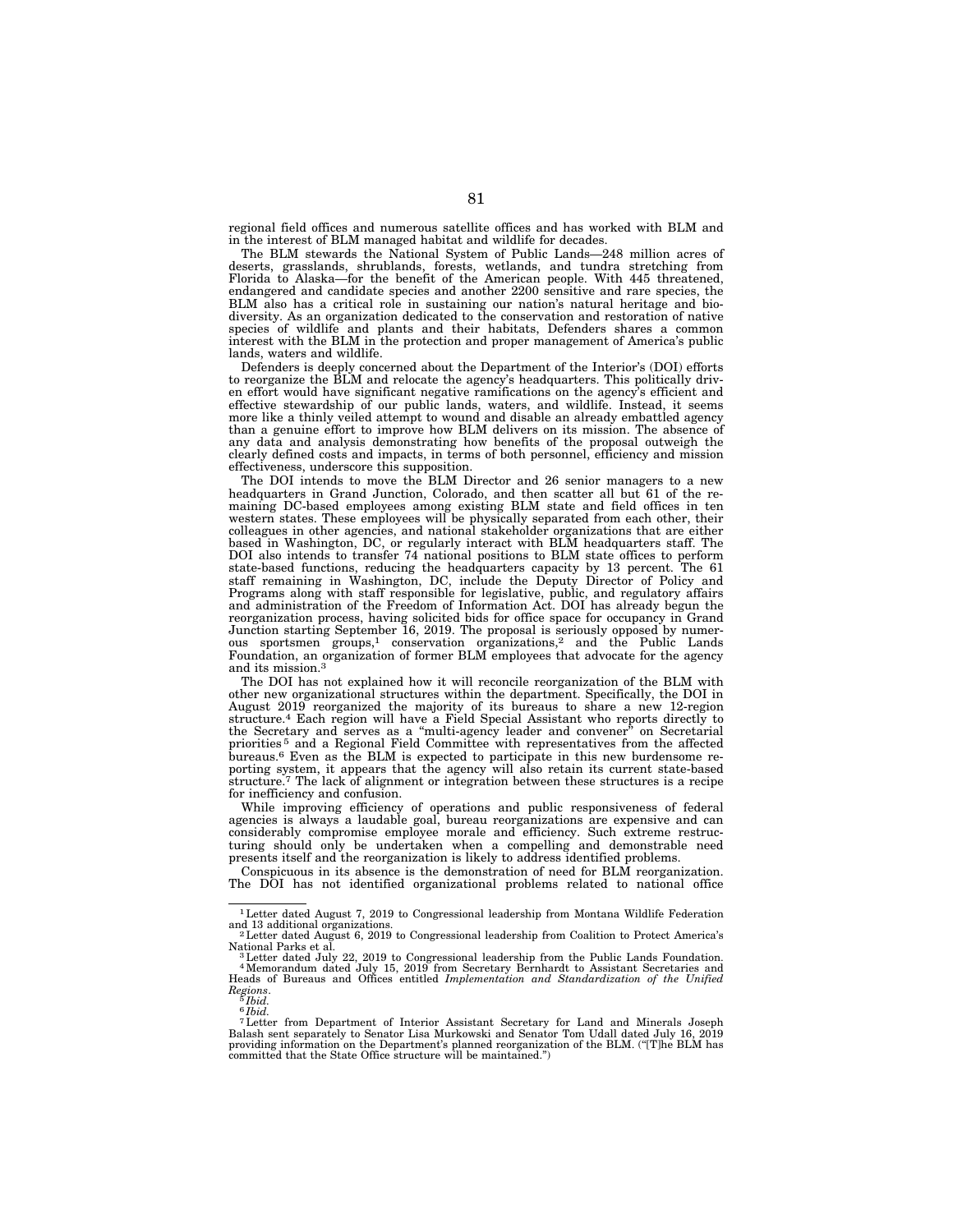operations or location that in any way would justify the proposed dissolution of the national office. For instance, the DOI has not provided a report, cost-benefit analysis, management evaluation or any other documentation illustrating organizational inefficiencies or failures stemming from national office operations, composition, or location. Further, the DOI has not explained how scattering the national staff across the West and relocating the Director and Associate Directors to rural Colorado will lead to any measurable improvement in operations and efficiencies in support of their mission.

In its July 16, 2019, letter to Senators Udall and Murkowski, the DOI claimed that moving the headquarters to rural Colorado will position these decision-makers closer to the resources they manage; facilitate intra-agency, stakeholder and partner coordination; reduce costs; and improve decision-making based on on-the-ground experience.8 These justifications are specious at best and misleading at worst. And there has been no specific data to back up their overly broad assertions. As explained below, the reorganization is quite likely to result in the opposite outcomes.

The BLM has about 11,000 dedicated employees. More than 95 percent are stationed in state and field offices located near the lands and resources they manage. A small force of highly skilled and experienced professionals work in Washington, DC, to craft systemwide policy, oversee national programs, prepare budgets, advise lawmakers, and collaborate with other federal agencies and interest groups. In doing so, they interact daily with other federal agencies, the Office of Management and Budget, the White House, Congress, Departmental officials, and stakeholders. Many of these employees, prior to their headquarters position, spent years in field or state positions and are therefore extremely valuable in ground-truthing Washington, DC, decisions both within the BLM and across agencies and political branches. While small, the headquarters office serves as the nerve center of the BLM, performing essential functions that ensure the National System of Public Lands continues to function as an interconnected network of lands, waters and wildlife.

Managing these extensive natural resources is a complex enterprise that demands cross-disciplinary and cross-jurisdictional collaboration. Issues must be evaluated and addressed at multiple scales, including eco-regional, national and even continental perspectives. Unlike field staff charged with administration of local resource areas, national staff are needed and are positioned to apply the large-scale, multidisciplinary, and multi-jurisdictional approach that is required to effectively and efficiently implement the agency's mission. They are purposely co-located with one another, with their counterparts in other agencies, with lawmakers and executive branch leadership, and with partners and stakeholders, many of whom are headquartered in Washington, DC, or visit regularly to conduct business there. When staff need to rapidly respond to a request for information, they can walk down the hall to collaborate with colleagues and experts across an array of resource topics such as fish and wildlife, energy, cultural resources, livestock grazing, and watershed management. Similarly, when staff need to tackle a complex and multi-scale issue, they can easily collaborate with their Washington, DC-based counterparts in other agencies and centrally located stakeholder groups.

BLM staff are best able to do their jobs and safeguard the national interest when they can oversee national programs, develop budgets, and ensure consistent implementation of policy separate from regional bias or influence. Just as other Federal agencies maintain major headquarters in Washington, DC, and outside of any state boundary, the BLM's national office benefits from being located separate from BLM state offices. Its neutral location buffers the national staff from being unduly influenced by one state over others and enables them to implement their program oversight and implementation duties more equitably and through a national lens. In this way, BLM can assure that they are serving the national interest and operating as an agent for all Americans.

DOI's proposed reorganization of the BLM and relocation of the headquarters to rural Colorado will upset this purposeful arrangement and make it more difficult for the BLM national staff to perform their national duties and ultimately to protect our nation's public lands and waters and the wildlife that depend on them. Specifically, the DOI reorganization plan will:

*Drain Critical Resource Management Expertise.* The BLM employees that work in the Washington, DC, headquarters are highly skilled with years of experience in resource management and policy. DOI's reorganization will cause the agency to lose this critically important wealth of expertise. Forcing Washington, DC-based staff to

<sup>8</sup> *Id.* at 4, 8–12.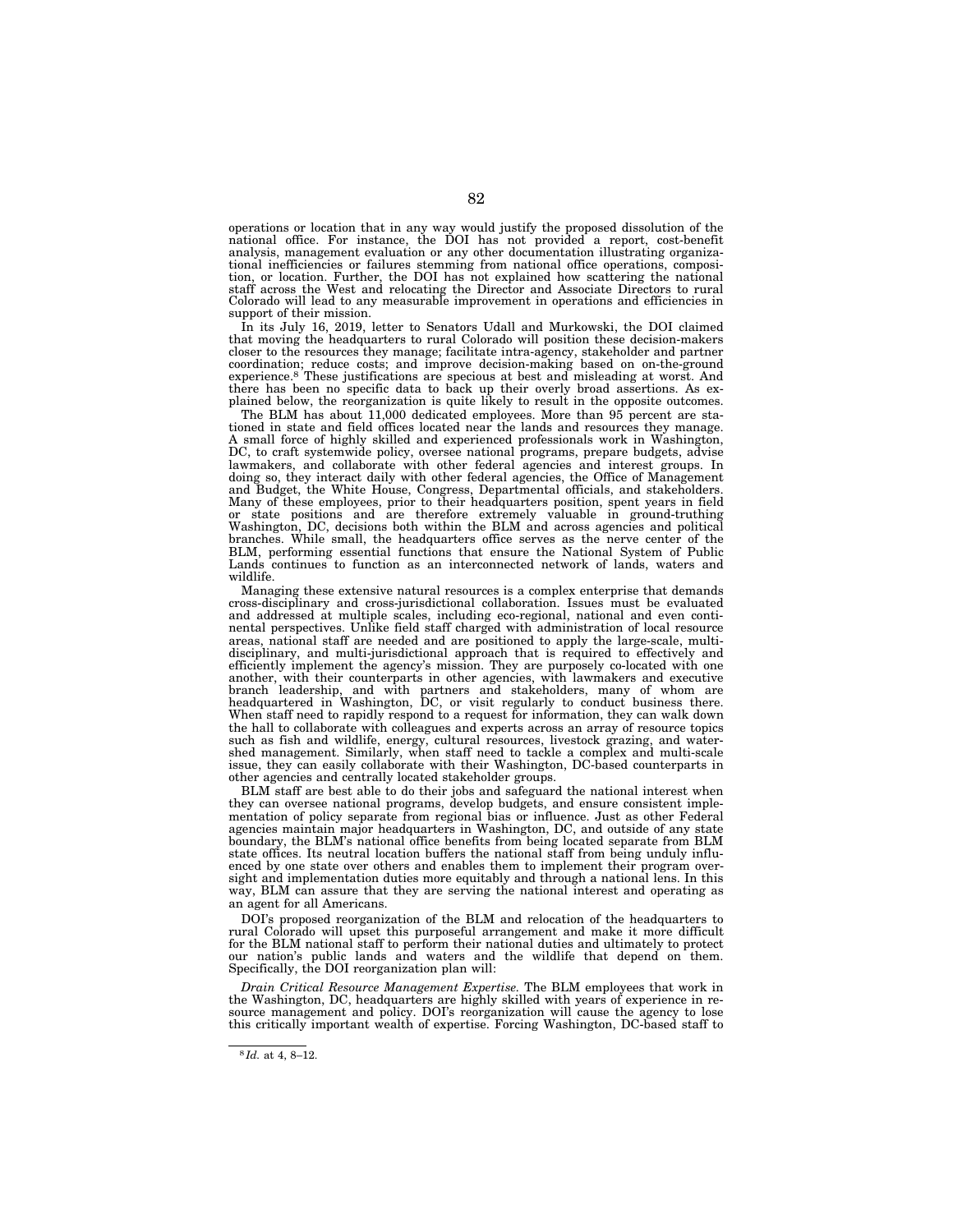move away from Washington, DC, to various western locales risks expert planners, scientists and managers quitting the BLM or even federal service altogether because they are understandably unwilling or unable to recklessly uproot their families and personal lives when little or no rationale for doing so has been provided by the DOI. Further, the proposed reorganization will remove 74 national staff (13%) from their national positions and transfer them to field positions in BLM state offices, further draining critical expertise from national programs.

*Balkanize Resource Management Functions.* The DOI restructuring splits up and scatters Washington, DC-based resource management experts across 10 western states, physically separating these specialists from each other, agency leaders, including their directorate leads, and from the counterparts they work with in other agencies. This will hinder interdisciplinary collaboration and cooperation—both internally and externally—and silo resource management programs. Additionally, isolating national staff from their peers and co-locating them with state-office staff risks them working less on national work and instead being drawn into the priorities of a particular state office at the expense of national priorities and the needs of other state offices.

*Undermine Participation and Representation in National Policy Making.* National policy and organizational budgeting are developed and managed from Washington, DC, where Congress, agency leaders, and stakeholder organizations conduct business. Removing BLM career experts from this mix reduces the agency's participation and representation in major policy discussions and decisions, and ultimately disempowers and disenfranchises the BLM. Professional resource managers will not regularly be representing the National System of Public Lands at important policy and strategic meetings.

Consider that many of BLM's national fish and wildlife partners are located in Washington, DC. Those that are not based there, regularly travel to the capital to meet with agencies, Congressional offices, and other stakeholders. In contrast, only 3 percent of the agency's partners are located in Utah where the fish and wildlife<br>conservation staff are slated to relocate. Most key stakeholders are much less<br>likely—or will be unable—to engage with the BLM if staff are Washington, DC, and instead scattered throughout the western states.

*Diminish the Role of Science in Policy and Decision-Making.* Moving BLM's leadership and professional staff out of Washington, DC, has real ramifications for the quality and timeliness of agency decision-making and the fate of our national resources. The proposed changes will undermine staff's ability to participate in onsite multi-agency collaborations since many of these will continue to occur in Washington, DC. BLM national staff, for instance, participate in inter-agency working groups on migratory birds, amphibians and reptiles, and threatened and endangered species to advance conservation and recovery of at-risk species. Further, BLM national staff will not be able to easily collaborate with one another to provide wellconsidered cross-disciplinary analyses and recommendations to agency leadership, particularly troubling when rapid responses are required.9 More decisions will be made at the Secretarial level without benefit of career staff's science and policy expertise.<sup>10</sup> All of this will reduce the influence of science in decision-making and diminish the level of stewardship afforded to fish, wildlife, and other resources under BLM stewardship.

The BLM's Species Recovery Fund initiative illustrates the importance of interagency coordination. Administered by the BLM in close coordination with partners such as the U.S. Fish and Wildlife Service, U.S. Forest Service and the Department of Defense, the initiative coordinates projects designed to support down-listing or delisting of federally protected species. Not being present with agency partners in Washington, DC, will make it more difficult, if not impossible, to coordinate this

<sup>&</sup>lt;sup>9</sup> See, e.g., letter dated July 22, 2019 to Congressional leadership from the Public Lands Foundation at 2 ("An agency that does not have any appreciable leadership presence in Washington has no input into daily discussions regarding policy, budget, legislation, and resolu-<br>tion of routine issues . .. There will be limited ability for the historic interdisciplinary<br>coordination that sistent procedures for the multiple-use management of our public land resources.")<br><sup>10</sup>*Ibid.* ("This reorganization proposal will result in a weak and ineffective management struc-

ture, a loss of national coordination and oversight capability, a loss of consistent agency policy development and implementation, and a subrogation of national interests to powerful local<br>interests . . . This will quickly result in a very inefficient and inconsistent organization that<br>will be forced to make decisions s national interest. Alternatively, decisions will be elevated to the Secretary's Office, which will result in decisions made with no agency and local stakeholder input.'')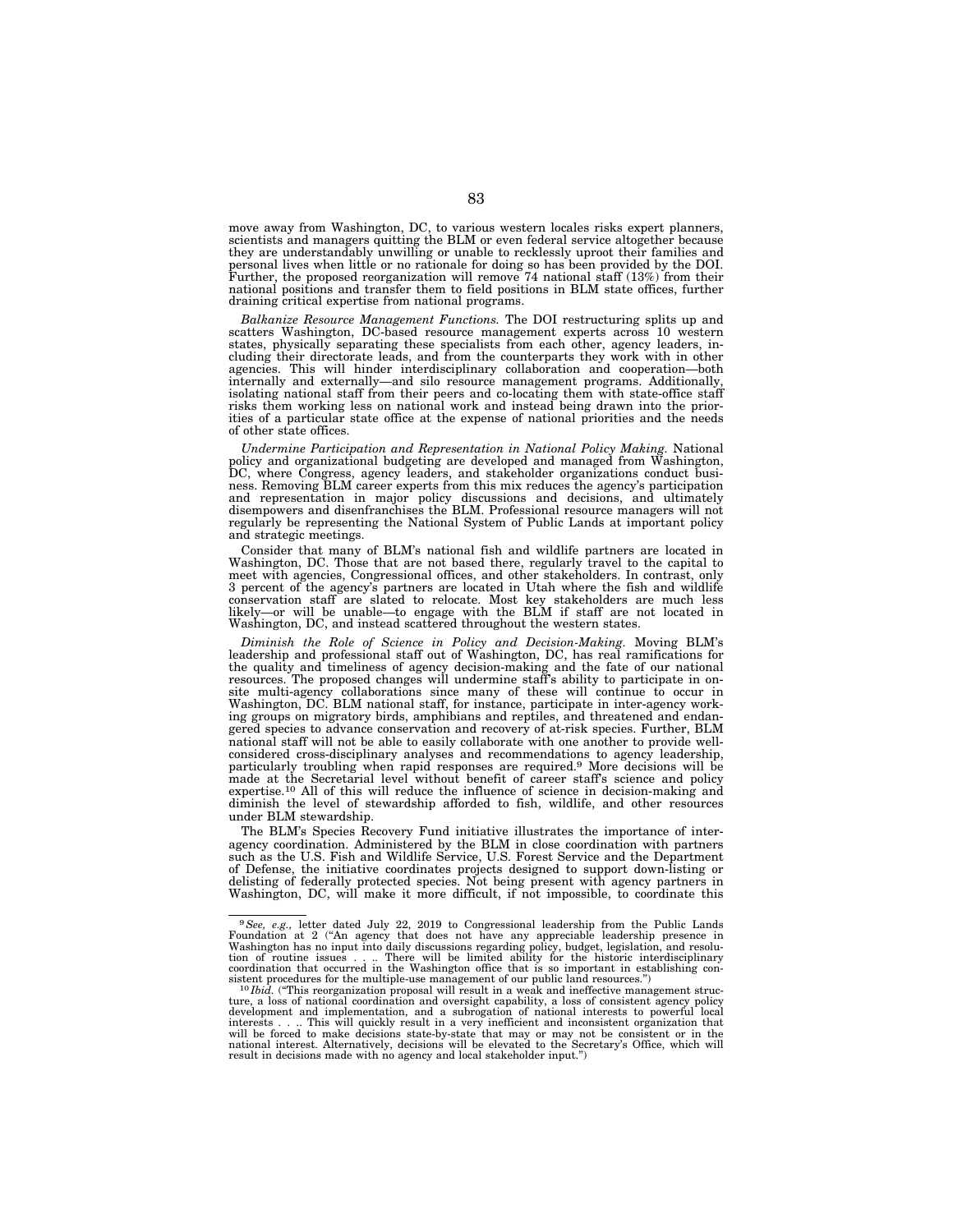highly successful initiative. Species that benefited from this coordinated effort in recent years include the Inyo California towhee, Borax Lake chub, Maquire daisy, and coral pink sand dune tiger beetle.

*Disrupt Essential Functions and Undermine Morale.* In August, Mick Mulvaney, the acting chief of staff to the President, touted the fact that moving agencies outside of Washington, DC, is a ''wonderful way to streamline government'' due to employees quitting rather than relocating. Indeed, BLM reorganization will divert scarce resources away from delivering essential, mission-critical functions, distract staff, and further undermine morale. As in any business, successful delivery of the mission happens by the hard work of qualified and dedicated staff. By ordering staff to relocate to far flung locations, separating them from their professional colleagues, and erecting barriers to fruitful collaboration, the DOI will further demoralize and distract career experts and diminish agency responsiveness, which will ultimately impact the stewardship of our public lands, water, and wildlife. At a time of shrinking appropriations for conservation, recreation and other vital management programs at the BLM, it is blatantly irresponsible to invest scarce funding into a process that will almost certainly fail to improve government performance or provide a fair return to taxpayers.

In summary, while the Secretary asserts increased functionality and efficiency, reorganization will more likely deal a significant blow to the BLM and the public lands and resources it oversees. Absent a strong presence in Washington, DC, the agency will be sidelined in its role. Decisions will be made by the Secretary and other political appointees without the stabilizing presence and input of career professionals. Fanned out across the western U.S., resource experts won't easily be able to collaborate or coordinate with one another, their colleagues in other agencies, and non-governmental partners. And the wealth of expertise that resides in the national office will be eroded—all to the detriment of our national lands and waters and the wildlife that depend on them.

Absent a compelling showing of why this reorganization is needed and how it will advance the BLM's capacity to steward the National System of Public Lands for the benefit of all Americans, it seems increasingly clear that the administration's goal is to dismantle the BLM's nerve center to facilitate its exploitation agenda. On behalf of our more 1.8 million supporters and the thousands of wildlife species who call our National System of Public Lands home, we respectfully ask Congress to oppose and block this damaging reorganization.

Thank you for your attention to this critically important issue. Sincerely,

> JAMIE RAPPAPORT CLARK, *President and CEO*

NATIONAL PARKS CONSERVATION ASSOCIATION

September 9, 2019

Hon. RAÚL M. GRIJALVA, Chairman, Hon. ROB BISHOP, *Ranking Member*, *Committee on Natural Resources, U.S. House of Representatives, Washington, DC 20515.* 

Hon. TJ COX, *Chairman*, Hon. LOUIE GOHMERT, *Ranking Member*, *Subcommittee on Oversight and Investigations, Committee on Natural Resources, Washington, DC 20515.* 

Dear Chairmen Grijalva and Cox and Ranking Members Bishop and Gohmert:

We respectfully request that this letter be submitted for the record for the House Natural Resources Committee Subcommittee on Oversight and Investigations' September 10th Hearing, ''Oversight: BLM Disorganization: Examining the Proposed Reorganization and Relocation of the Bureau of Land Management Headquarters to Grand Junction, Colorado.''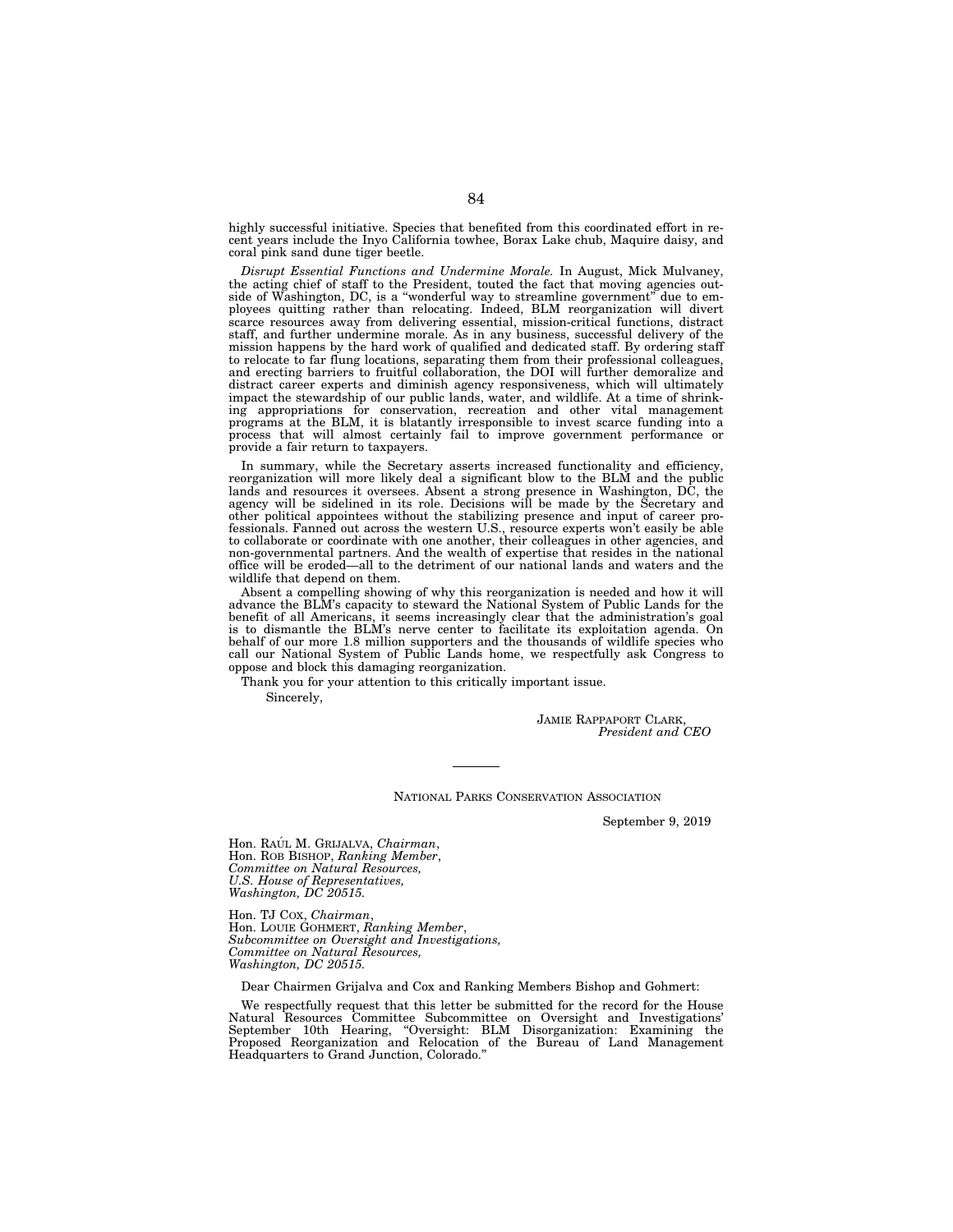Since 1919, National Parks Conservation Association (NPCA) has been the leading voice of the American people in protecting and enhancing our National Park System. On behalf of our more than 1.3 million members and supporters nationwide, I write with deep concern about the relocation and reorganization of the Bureau of Land Management (BLM) and the broader Department of the Interior (DOI) reorganization of which it is a part.

We commend the committee for holding this important hearing. As we have stated in numerous letters, including in one we requested be submitted for the record for this committee's April 30th 2019 hearing on the reorganization, we are deeply concerned that the reorganization threatens the management of our national parks, the stewardship of their resources, and the employees of the National Park Service (NPS). DOI's effort has consistently lacked transparency and has been accompanied largely by insufficient documentation and vague outlines as to the purpose, scope, and timeline of the reorganization, justification for the expenses, and any cost/ benefit analysis. Staff have been confused, some being given vague directives with instructions to flesh out the details, occupying much staff time. Most have been entirely in the dark. The proposal has created uncertainty among NPS and other DOI staff and has further reduced morale at a time when NPS staff are already disheartened by understaffing and underfunding, a lack of an NPS director, and government shutdowns.

On the broader reorganization, we are concerned about the assignment of Field Special Assistants, as their roles remain unclear, and there remains potential for political appointees, as well as Senior Executive Service (SES) career staff, in these roles to inappropriately overrule NPS regional directors with political priorities and decisions that run counter to conservation. There is no clear justification for these assistants, and no discernable agenda for the interagency teams they are tasked with facilitating. A major question remains as the reorganization moves forward: why? What precisely is broken to justify an effort of this magnitude, particularly given its implications for our national parks and other public lands?

We have concerns as well about the BLM move, more specifically. BLM lands have connectivity with treasured NPS landscapes, and decisions at BLM can affect the protection of resources on NPS lands. We fear that moving BLM staff west will lead to inappropriate influence from stakeholders, and that a disconnect between NPS leadership and lawmakers in DC could yield decisions that marginalize NPS' conservation mandate and the protection of the lands they manage. Moving BLM west will undermine the importance of BLM and NPS leadership sitting down together in Washington to resolve conflicts and make decisions that protect our public lands. A failure to collaborate could lead not only to decisions contrary to conservation but also litigation and congressional hearings as a result of poor decisionmaking. The move reduces accountability to Congress; perhaps that is part of the intent.

We fear that this move is part of an effort to reduce staffing in federal agencies. We were disheartened to hear that White House Acting Chief of Staff Mick Mulvaney recently commented that a benefit of moving federal agencies out of Washington, DC is that it causes federal employees to quit their jobs. Given these comments and OMB's effort under the management of Mr. Mulvaney to reduce the size of the federal workforce, we are concerned this BLM move is not about fixing a poorly defined problem but is instead intended to reduce BLM's capacity. The new structure threatens to bypass NPS and BLM regional directors and threatens land management decisions that are not informed by science and are made by staff who lack necessary expertise and backgrounds in resource management.

The BLM move and broader reorganization are a distraction for staff. They are an irresponsible use of taxpayer funds for poorly justified reasons with insufficient research and documentation, threatening the integrity of our national parks and other public lands and the agencies that steward them. As stated before, NPCA's view is that absent any clear, justifiable demonstration of the reasons for the reorganization, benchmarks, a timeline and realistic roadmap, and assurances that the effort would ultimately benefit our public lands, the Americans who own them, and the federal employees who steward them, we urge Congress to take appropriate and immediate measures to prevent DOI from engaging in this risky and dangerous effort.

Sincerely,

JOHN GARDER, *Senior Director, Budget and Appropriations*